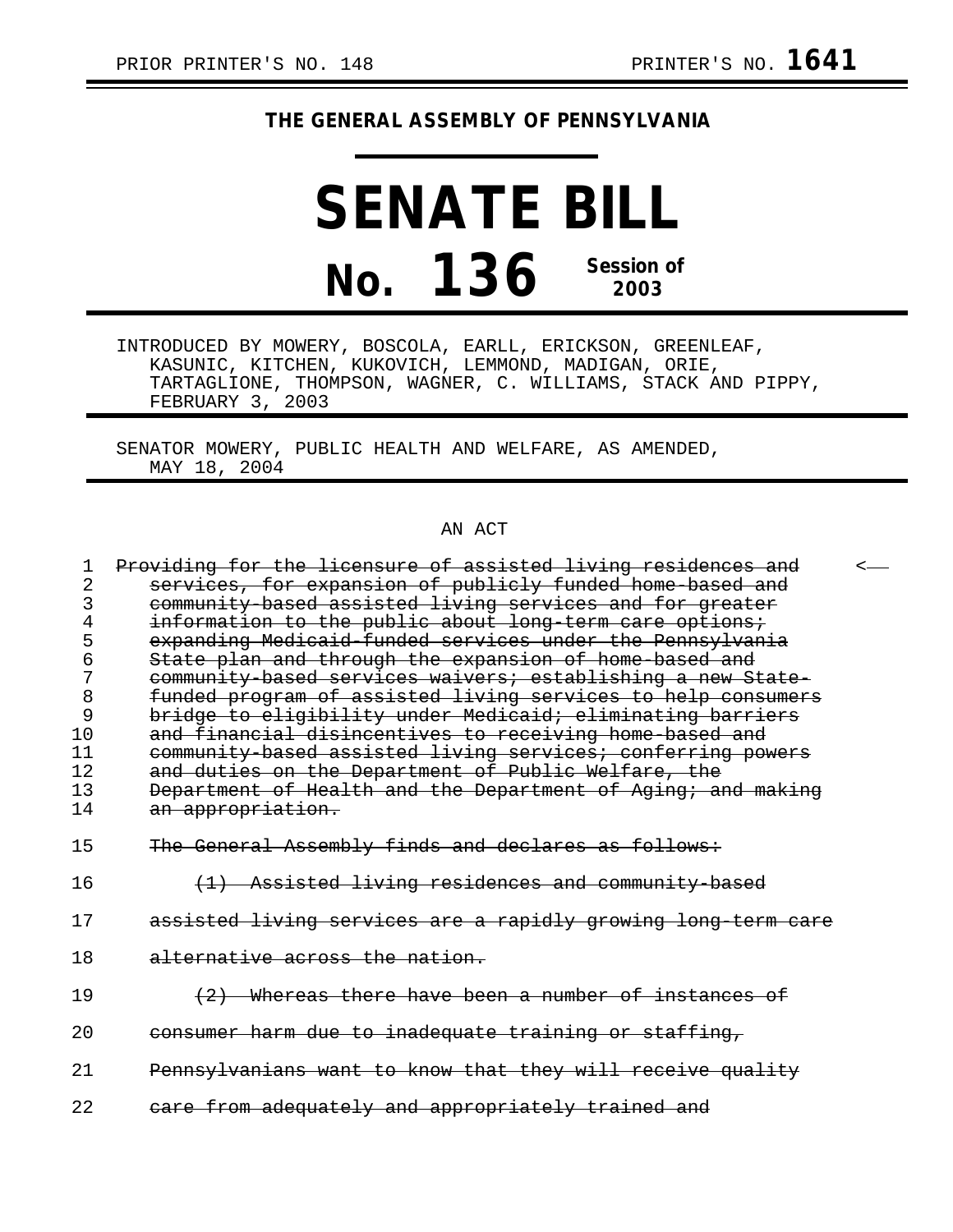1 credentialed staff.

| 2  | (3) Assisted living residences and home based and             |
|----|---------------------------------------------------------------|
| 3  | community based assisted living services are widely accepted  |
| 4  | by the general public because they allow people to age in     |
| 5  | place, maintain their independence and exercise decision      |
| 6  | making and personal choice.                                   |
| 7  | (4) Consumers continue to say if they should need long-       |
| 8  | term care services, the four things they want most are:       |
| 9  | (i) To stay independent and live at home or in their          |
| 10 | community as long as possible.                                |
| 11 | (ii) To be treated with respect and dignity.                  |
| 12 | (iii) To have a choice of long term care and                  |
| 13 | supportive services options.                                  |
| 14 | $(iv)$ If they can no longer be maintained at home,           |
| 15 | they want to be in as residential a setting as possible       |
| 16 | where they can have their own private living unit.            |
| 17 | (5) Medicare, Medicaid State plan services and most           |
| 18 | private insurance pay for very little home based and          |
| 19 | community based assisted living services or assisted living   |
| 20 | residences and many Pennsylvanians cannot afford to pay for   |
| 21 | themselves.                                                   |
| 22 | (6) It is often far less expensive to provide publicly        |
| 23 | funded assisted living services in the home or in an assisted |
| 24 | living residence than to provide such services in a nursing   |
| 25 | facility.                                                     |
| 26 | (7) Presently, Pennsylvania lags behind other states in       |
| 27 | the imbalance of its public funding for nursing facility care |
| 28 | versus home based and community based services.               |
| 29 | (8) Pennsylvania's publicly funded programs for home-         |
| 30 | based and community based services have complicated           |
|    | 20030S0136B1641<br>$-2-$                                      |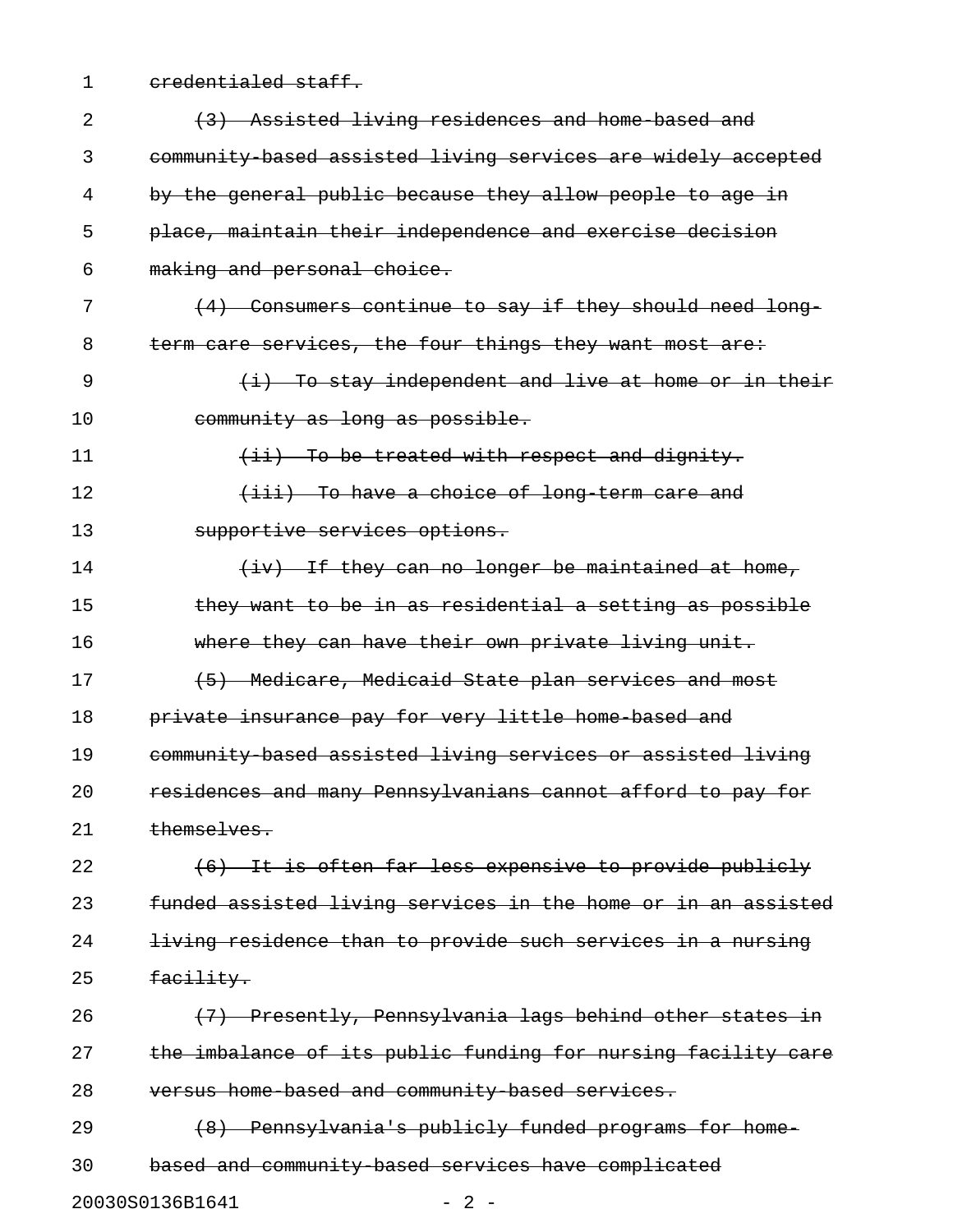1 application forms, delays for assessment and approval and 2 inadequate assisted living services available for 3 Pennsylvanians needing long-term care services who wish to 4 remain in the community.

5 (9) Although Pennsylvanians wish to remain in the 6 community when they are in need of long-term care services, 7 they are generally unaware of what assisted living services 8 are available or of the availability of public funding for 9 those services other than in a nursing facility.

10 (10) Publicly funded home based and community based 11 services should meet consumers' needs, assist family 12 caregivers, permit consumers to live independently in the 13 residential environment of their choice, promote integration 14 of consumers into the community, maximize consumer choice to 15 promote and support the consumer's changing needs, be 16 consumer oriented and meet professional standards of quality. 17 (11) It is in the best interest of all Pennsylvanians 18 that the Commonwealth license assisted living residences and 19 services and establish a wider range of publicly funded home-20 based and community-based assisted living services, make 21 information about these services widely available, streamline 22 and simplify the application and publicly funded services in 23 the community rather than a nursing facility and make these 24 services available in residential settings with the 25 availability of 24 hour services, if the consumer lives alone 26 and needs to move to such a setting.

27 PROVIDING FOR THE LICENSURE OF ASSISTED LIVING RESIDENCES AND < 28 SERVICES; AND CONFERRING POWERS AND DUTIES ON THE DEPARTMENT 29 OF PUBLIC WELFARE AND THE DEPARTMENT OF AGING.

30 THE GENERAL ASSEMBLY FINDS AND DECLARES AS FOLLOWS:

31 (1) ASSISTED LIVING RESIDENCES ARE A RAPIDLY GROWING 20030S0136B1641 - 3 -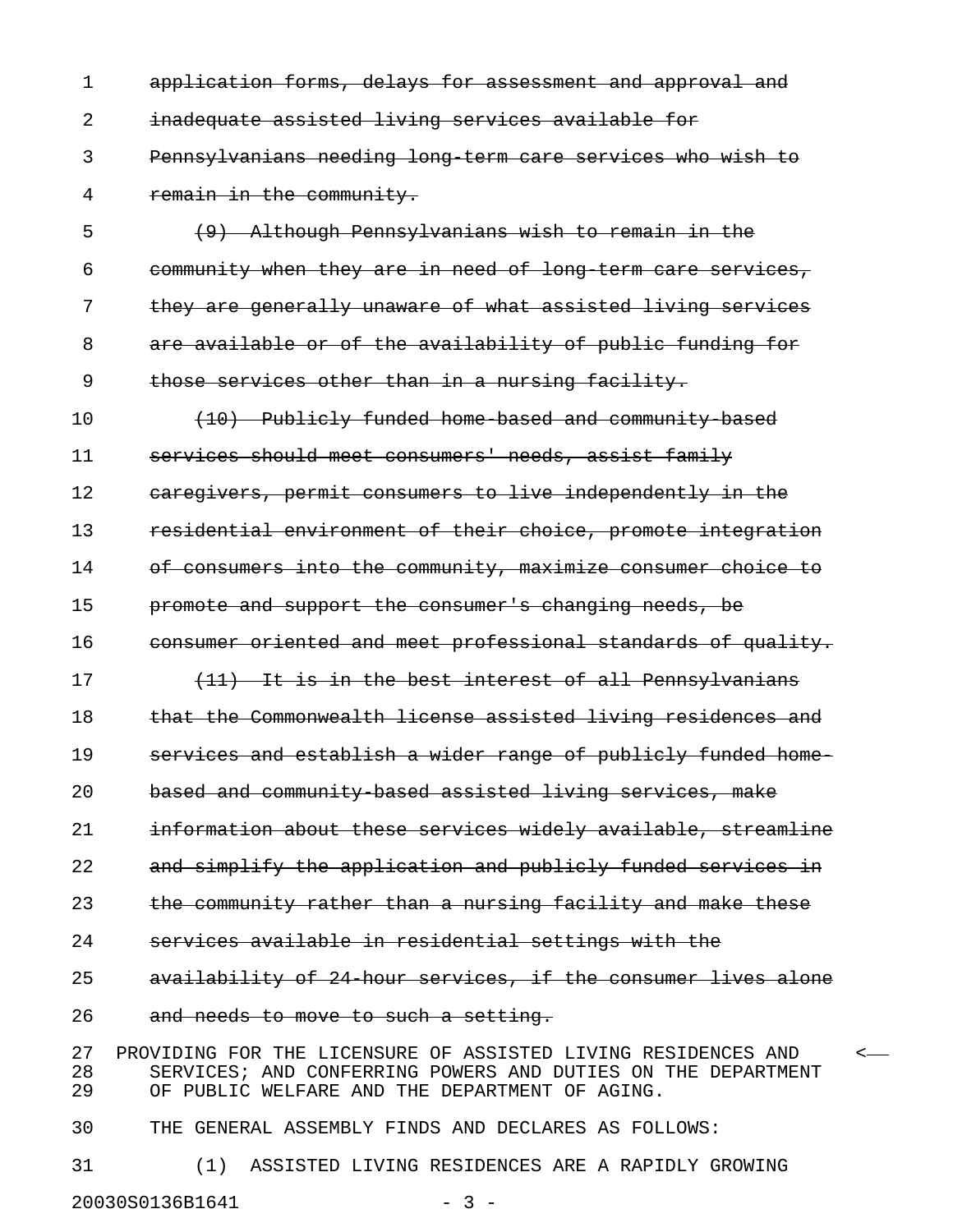1 LONG-TERM CARE ALTERNATIVE.

| 2  | LICENSING IS NEEDED TO ENSURE THAT PENNSYLVANIANS<br>(2)      |
|----|---------------------------------------------------------------|
| 3  | RECEIVE QUALITY CARE FROM TRAINED AND CREDENTIALED STAFF.     |
| 4  | The General Assembly of the Commonwealth of Pennsylvania      |
| 5  | hereby enacts as follows:                                     |
| 6  | Section 1. Short title.                                       |
| 7  | This act shall be known and may be cited as the Pennsylvania  |
| 8  | Assisted Living Act.                                          |
| 9  | Section 2. Definitions.                                       |
| 10 | The following words and phrases when used in this act shall   |
| 11 | have the meanings given to them in this section unless the    |
| 12 | context clearly indicates otherwise:                          |
| 13 | "Abuse." One or more of the following acts:                   |
| 14 | (1) infliction of injury, unreasonable confinement,           |
| 15 | intimidation or punishment with resulting physical harm, pain |
| 16 | or mental anguish;                                            |
| 17 | (2) willful deprivation of goods or services by a             |
| 18 | caretaker or assisted living provider or direct service staff |
| 19 | which are necessary to maintain physical or mental health;    |
| 20 | (3) sexual harassment, rape or abuse as defined in 23         |
| 21 | Pa.C.S. Ch. 61 (relating to protection from abuse);           |
| 22 | (4) exploitation by an act or a course of conduct,            |
| 23 | including misrepresentation or failure to obtain informed     |
| 24 | consent which results in monetary, personal or other benefit, |
| 25 | gain or profit for the perpetrator or monetary or personal    |
| 26 | loss to the consumer;                                         |
| 27 | (5) neglect of the consumer which results in physical         |
| 28 | harm, pain or mental anguish; or                              |
| 29 | (6) abandonment or desertion by a caretaker.                  |
| 30 | "Activities of daily living." Activities including eating,    |
|    | 20030S0136B1641<br>- 4 -                                      |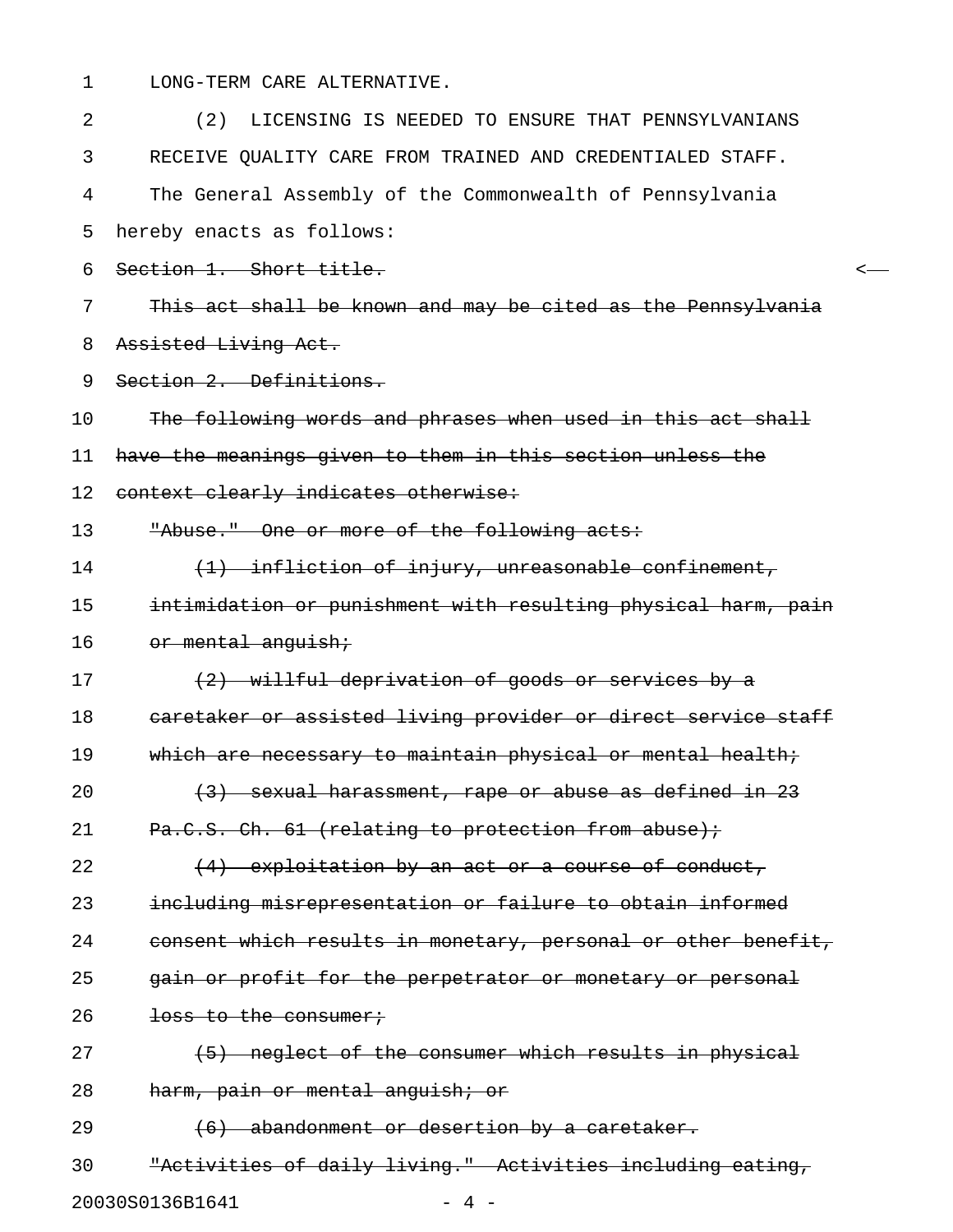1 bathing, dressing, toileting, transferring in and out of bed or

2 in and out of a chair and personal hygiene.

3 "Adult." A person who is 18 year of age or older.

4 "Aging in place." The process of providing increased or 5 adjusted services to a person to compensate for the physical or 6 mental decline that occurs with the aging process in order to 7 maximize individual dignity and independence and permit the 8 person to remain in a familiar, noninstitutional, residential 9 environment for as long as possible. Such services may be 10 provided through residence staff, a third party, volunteers, 11 friends or family. 12 Tapplicant." An individual who has expressed interest in 13 applying for residence in an assisted living residence or 14 obtaining services from an assisted living services provider. 15 The Tarea agency on aging." The local agency designated by the 16 Department of Aging within each planning and service area to 17 administer the delivery of a comprehensive and coordinated plan 18 of social and other services and activities. 19 "Assisted living." Services as determined and self-directed 20 by a consumer or by a legal representative that permit and 21 assist the consumer to live in a community, including such 22 housing assistance or residency in an assisted living residence 23 that permits the consumer to safely be supported in a residence 24 in which the consumer's independence, dignity and ability to 25 make choices are maintained, to the extent of the consumer's 26 capabilities. 27 "Assisted living residence." A residential setting that: 28 (1) Offers, provides and/or coordinates a combination of 29 personal care services, activities, whether scheduled or

20030S0136B1641 - 5 -

30 unscheduled, and 24-hour supervision and health-related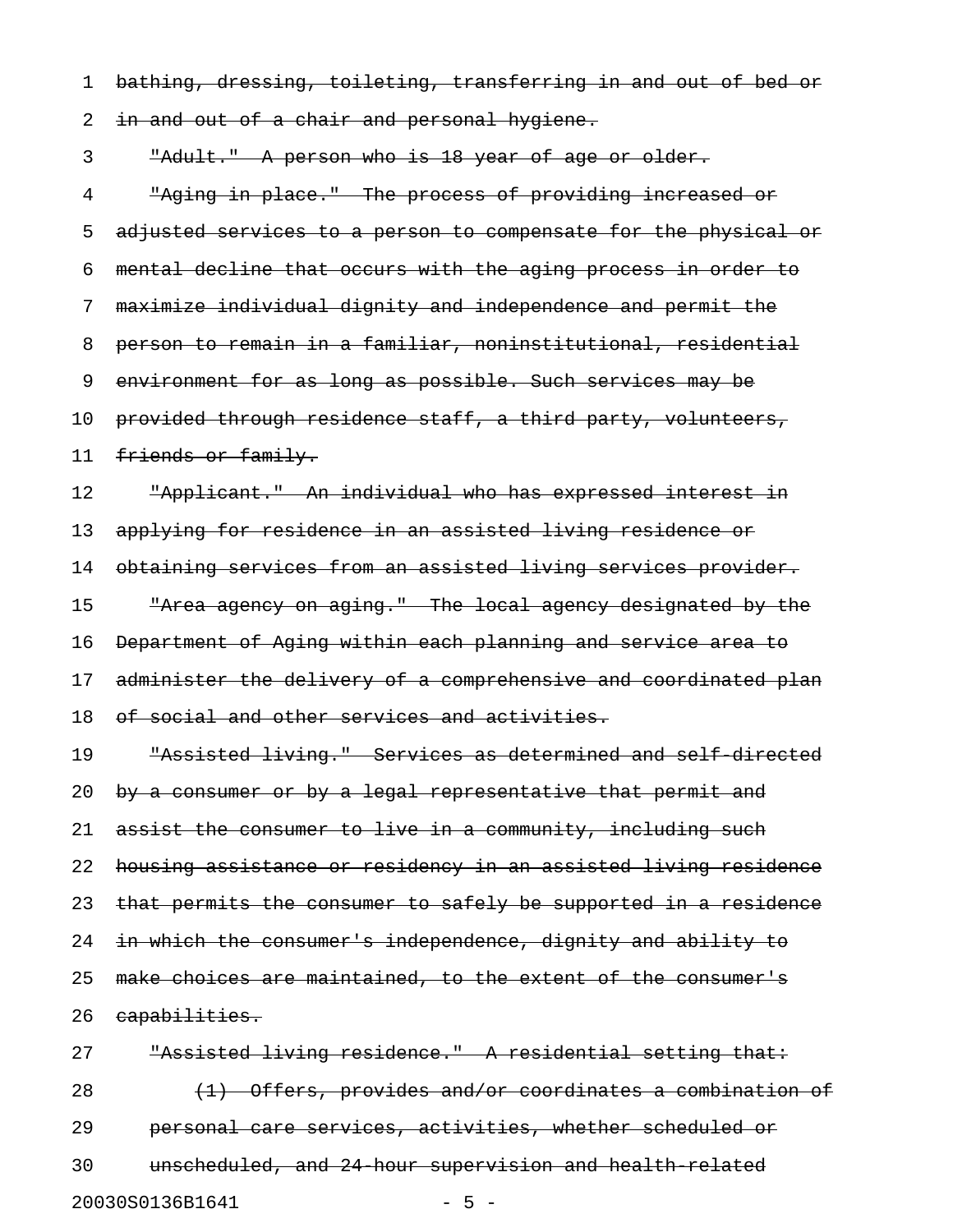1 services for four or more consumers who are not related to

2 the operator.

3 (2) Has a service program and physical environment 4 designed to minimize the need for residents to move within or 5 from the setting to accommodate changing needs and 6 preferences.

7 (3) Has an organized mission, service programs and a 8 physical environment designed to maximize residents' dignity, 9 autonomy, privacy and independence and encourages family and 10 community involvement.

11 (4) Charges costs for housing and services which may be 12 independent of one another and that provides consumers with 13 the ability to choose their service provider and the services 14 to be provided.

15 (5) Has a goal of fostering aging in place and promoting 16 consumer self-direction and active participation in decision 17 making while emphasizing an individual's privacy and dignity. 18 The term does not include residential living units in continuing 19 care providers certified by the Insurance Department or 20 residential living units in subsidized housing apartments, 21 unless required to be licensed under the United States 22 Department of Housing and Urban Development Assisted Living 23 Conversion Program. 24 "Assisted living residency agreement." The contract or 25 contracts between a provider and a consumer regarding the 26 consumer's residency at the assisted living residence. The term 27 also includes the agreement between an assisted living residence 28 and an entity contracting for assisted living residence for the 29 consumer using public funding. 30 "Assisted living services." A combination of supportive

20030S0136B1641 - 6 -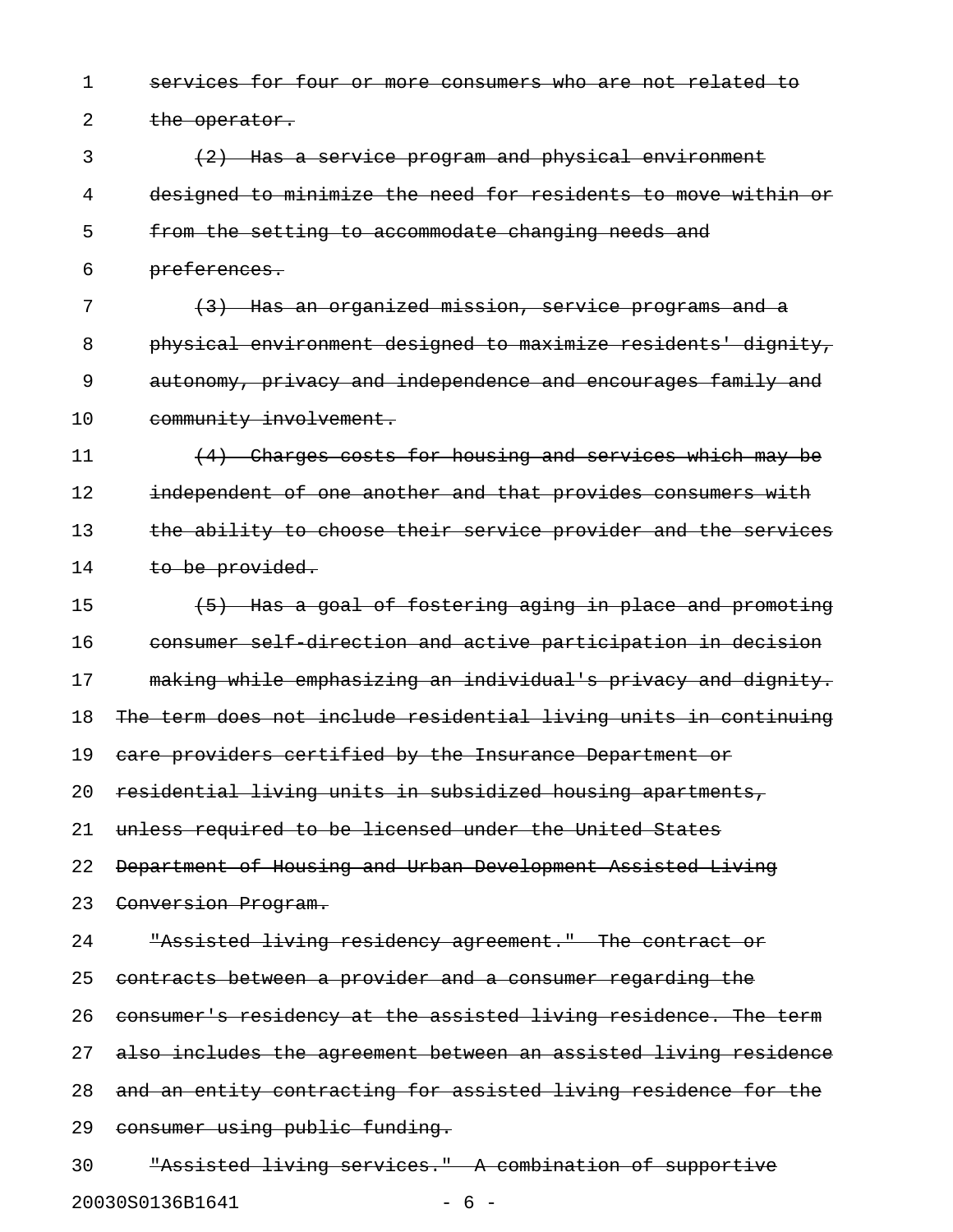1 services, personal care services, personalized assistance 2 services, assistive technology and health-related services 3 designed to respond to the individual needs of those who need 4 assistance with activities of daily living (ADLs) and 5 instrumental activities of daily living (IADLs). 6 "Assisted living services agreement." The contract or 7 contracts between a provider or providers and the consumer 8 needing assisted living services regarding the provision and 9 terms of the assisted living services. The term includes 10 contracts between assisted living service providers and entities 11 contracting for services for consumers using public funding. 12 "Assistive technology." Those devices and services, whether 13 medically necessary or not, that are used to increase, maintain 14 or improve the functional capabilities of individuals with 15 disabilities which may or may not be needed to permit the person 16 to live independently. The term shall include, but not be 17 limited to, hand reachers, adapted telephones, reading aids and 18 other nonmedical devices. 19 The Cognitive support services. The Services provided as part of a 20 coordinated care plan to individuals who have memory impairments 21 and other cognitive problems that significantly interfere with 22 their ability to carry out activities of daily living without 23 assistance and who require that supervision, monitoring and 24 programming be available to them 24 hours a day, seven days a 25 week in order for them to reside safely in setting of their 26 choice, including assessment, service planning, ongoing 27 monitoring, personal care services, health support services and 28 a full range of dementia-capable activity programming and crisis 29 management. 30 "Compliance." A residence or assisted living service

20030S0136B1641 - 7 -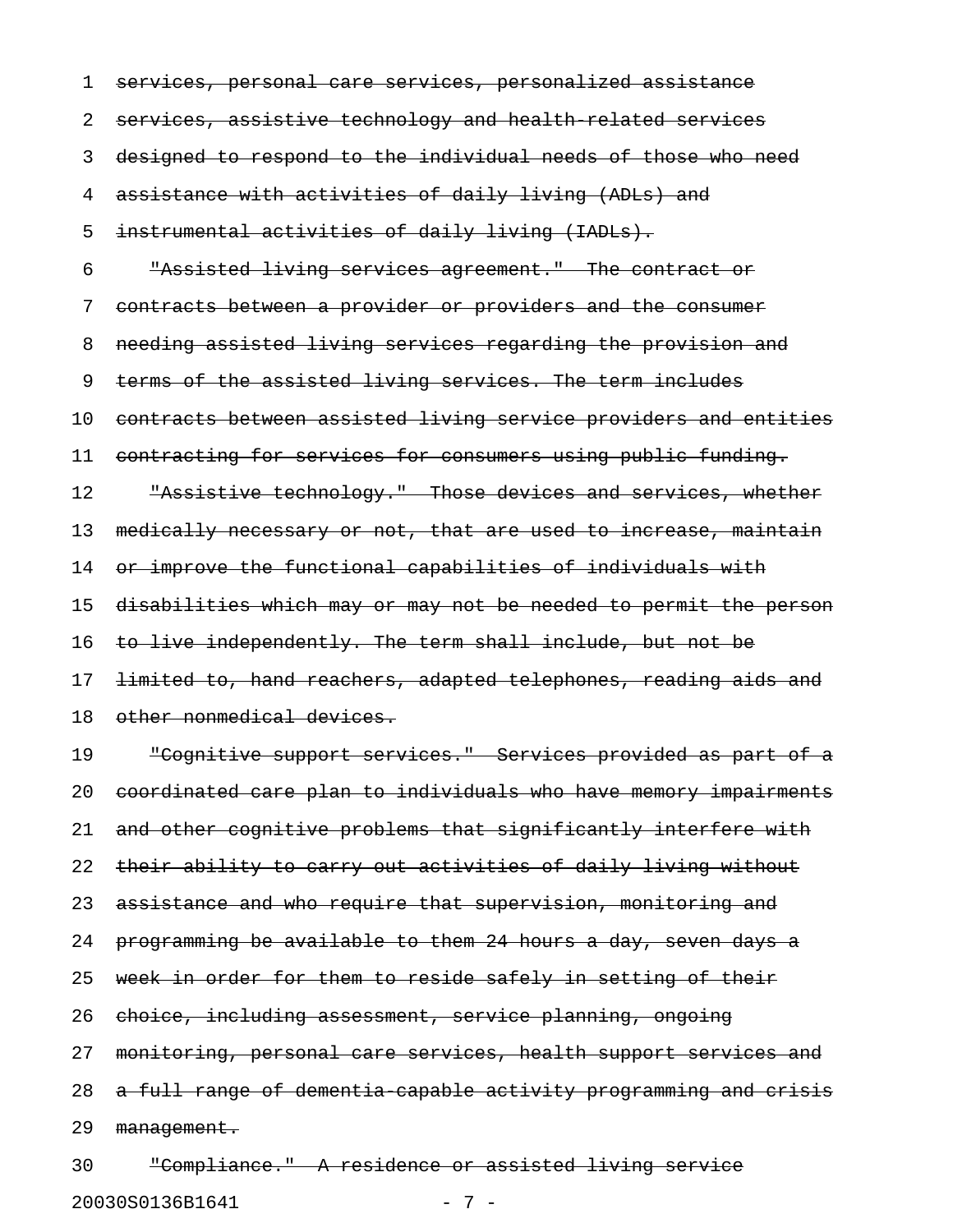| 1  | provider will be found in compliance with the requirements of    |
|----|------------------------------------------------------------------|
| 2  | this act and its regulations where, but for isolated Class III   |
| 3  | violations for which the assisted living residence administrator |
| 4  | has provided written certification of correction of the isolated |
| 5  | Class III violations within 30 days of the date of the           |
| 6  | inspection, and has met all other requirements of this act and   |
| 7  | its regulations.                                                 |
| 8  | "Comprehensive assessment." A thorough review and analysis       |
| 9  | of a consumer's functional status. The term includes a personal  |
| 10 | history, assessment of physical and emotional health, ability to |
| 11 | carry out activities of daily living, informal supports,         |
| 12 | environmental factors and cognitive functioning, including       |
| 13 | immobility assessment.                                           |
| 14 | "Consumer." A person who receives assisted living services       |
| 15 | in an assisted living residence, a home or other location        |
| 16 | approved by the Department of Public Welfare.                    |
| 17 | "Department." The Department of Public Welfare of the            |
| 18 | Commonwealth.                                                    |
| 19 | "Direct care staff." A person who directly assists residents     |
| 20 | with activities of daily living, provides services or is         |
| 21 | otherwise responsible for the health, safety and welfare of the  |
| 22 | residents. Direct care staff must meet all training and testing  |
| 23 | requirements of this act.                                        |
| 24 | "Discharge." Termination of the consumer's residency in the      |
| 25 | assisted living residence or of services from an assisted living |
| 26 | services provider.                                               |
| 27 | "Federally Funded Home and Community Based Waiver Service        |
| 28 | Slots and Services." The packages of services which are          |
| 29 | Federally funded, in part, pursuant to a waiver of Title XIX of  |
| 30 | the Social Security Act (49 Stat. 620, 42 U.S.C. § 1396 et seq.) |
|    | 20030S0136B1641<br>$-8-$                                         |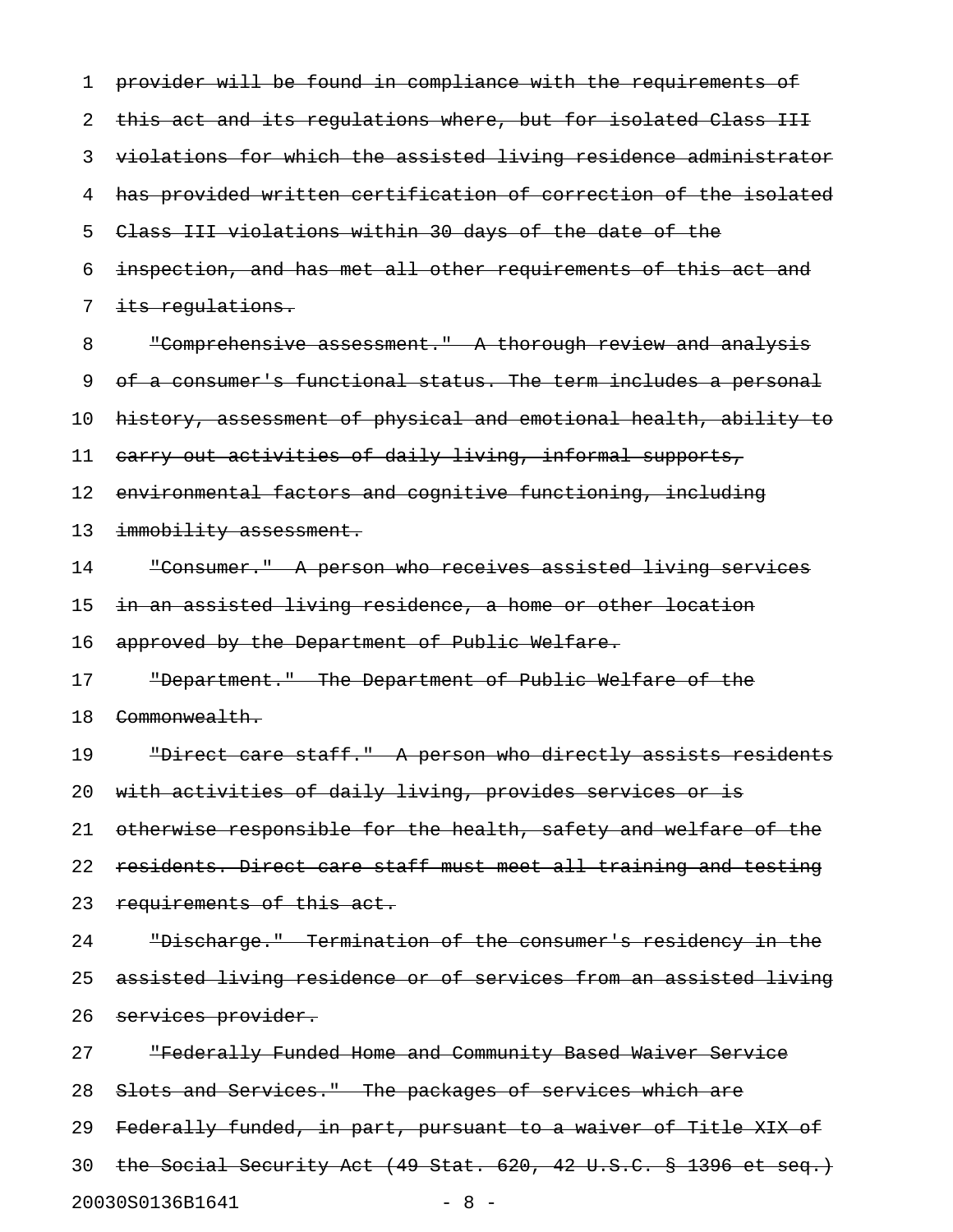1 and which are available in designated numbers to individuals 2 eligible for Pennsylvania medical assistance who qualify for the 3 nursing facility level of care but who elect home-based and 4 community-based services in lieu of institutionalization in a 5 nursing facility.

6 "Financial management." A service provided by an assisted 7 living residence or assisted living services provider with 8 budgeting and spending for the consumer's personal needs. 9 The Fair share first day medical assistance access formulae." 10 The percentage determined by the Department of Public Welfare of 11 those qualifying for publicly funded assisted living services 12 who were income eligible for medical assistance on the first day 13 they met the functional eligibility for publicly funded assisted 14 living services out of all those assessed as functionally 15 qualifying for assisted living services.

16 "Immobile person." An individual who is unable to move from 17 one location to another or has difficulty in understanding and 18 carrying out instructions without the continued full assistance 19 of another person or is incapable of independently operating a 20 device, such as a wheelchair, prosthesis, walker or cane to exit 21 to a point of safety.

22 "Instrumental activities of daily living." The term 23 includes, but is not limited to, preparing meals, taking 24 medication, using the telephone, handling finances, banking and 25 shopping, light housekeeping, heavy housekeeping and getting to 26 appointments.

27 "Isolated Class III violations." A finding by the Department 28 of Public Welfare at the annual inspection of less than three 29 Class III violations that had not been previously cited at the 30 last inspection and that related to the services provided to an 20030S0136B1641 - 9 -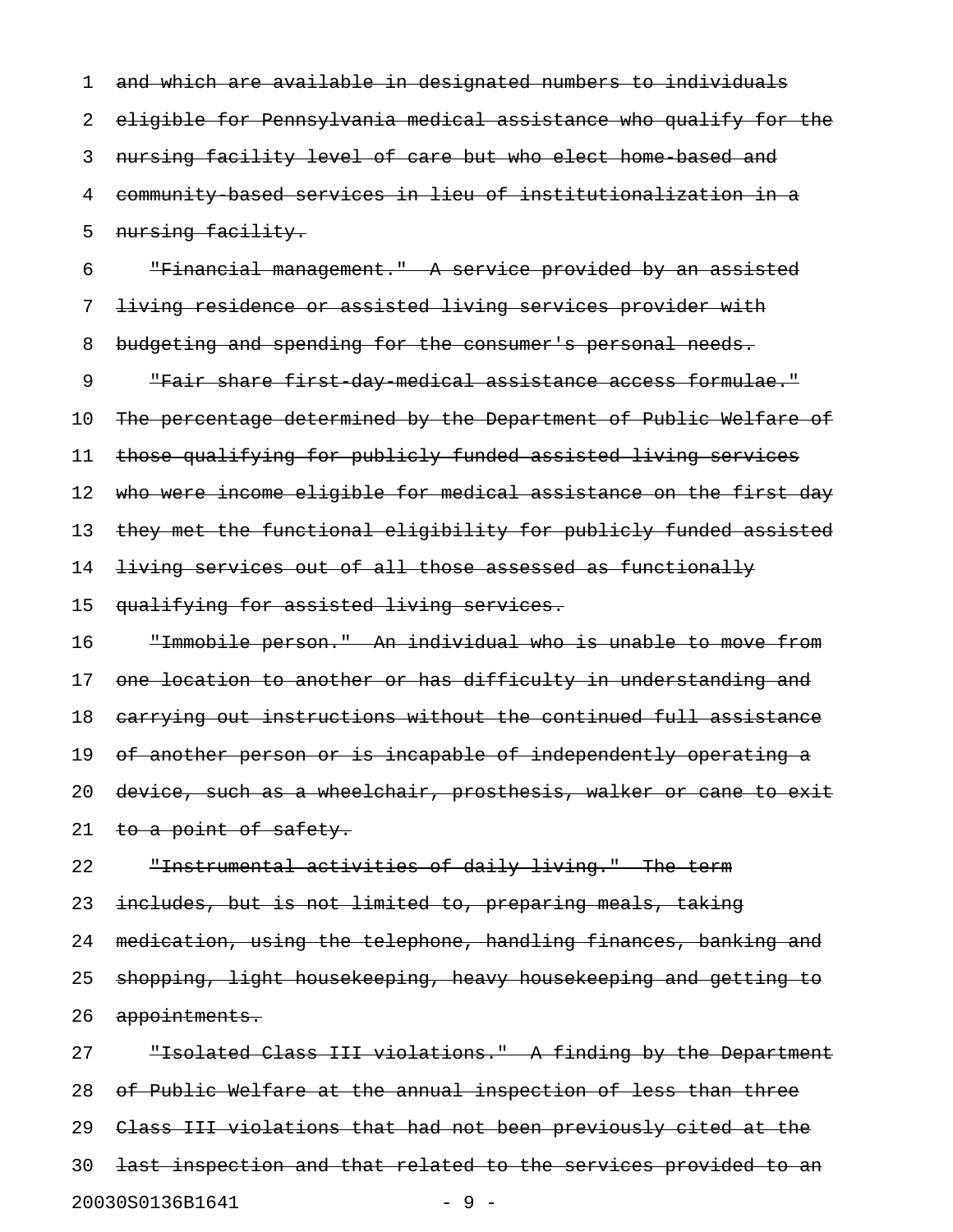1 individual or did not present a threat to the health and well-

2 being of consumers.

3 "Isolated violations." A finding by the Department of Public 4 Welfare on any inspection of less than three Class I, II or III 5 violations of separate and distinct provisions of the act or 6 regulations or less than two Class I, II or III violations of 7 the same provision of the act or regulations.

- 8 Thegal representative. A person duly authorized by law to 9 take certain action on behalf of a consumer, including, but not 10 <del>limited to, legal counsel, a court appoint guardian, an</del> 11 attorney in fact under a durable power of attorney, an agent 12 under a health care proxy or a representative payee. In cases 13 where the consumer has a cognitive impairment, this may include 14 a responsible family member. 15 - "Level of care screening." An assessment of a person's 16 functional abilities and general health status and family-friend
- 17 support system completed to determine the level of care and
- 18 services appropriate for the individual.

19 "Licensing information." Information relating to the

20 licensing agency, licensing process, and licensing status and

21 history of a provider.

22 Thiving unit." A room, apartment, cottage or other self-

23 contained unit containing no fewer than 100 square feet per

- 24 person, which need not be shared except by choice of the
- 25 resident and which is capable of being locked by the resident,
- 26 with a readily available bathroom, toilet and sink and shower or
- 27 bath, space and electrical outlets for residents to have a small
- 28 microwave and refrigerator and a sleeping and living area unless
- 29 adjustments have been made to accommodate persons who are
- 30 significantly cognitively impaired.

20030S0136B1641 - 10 -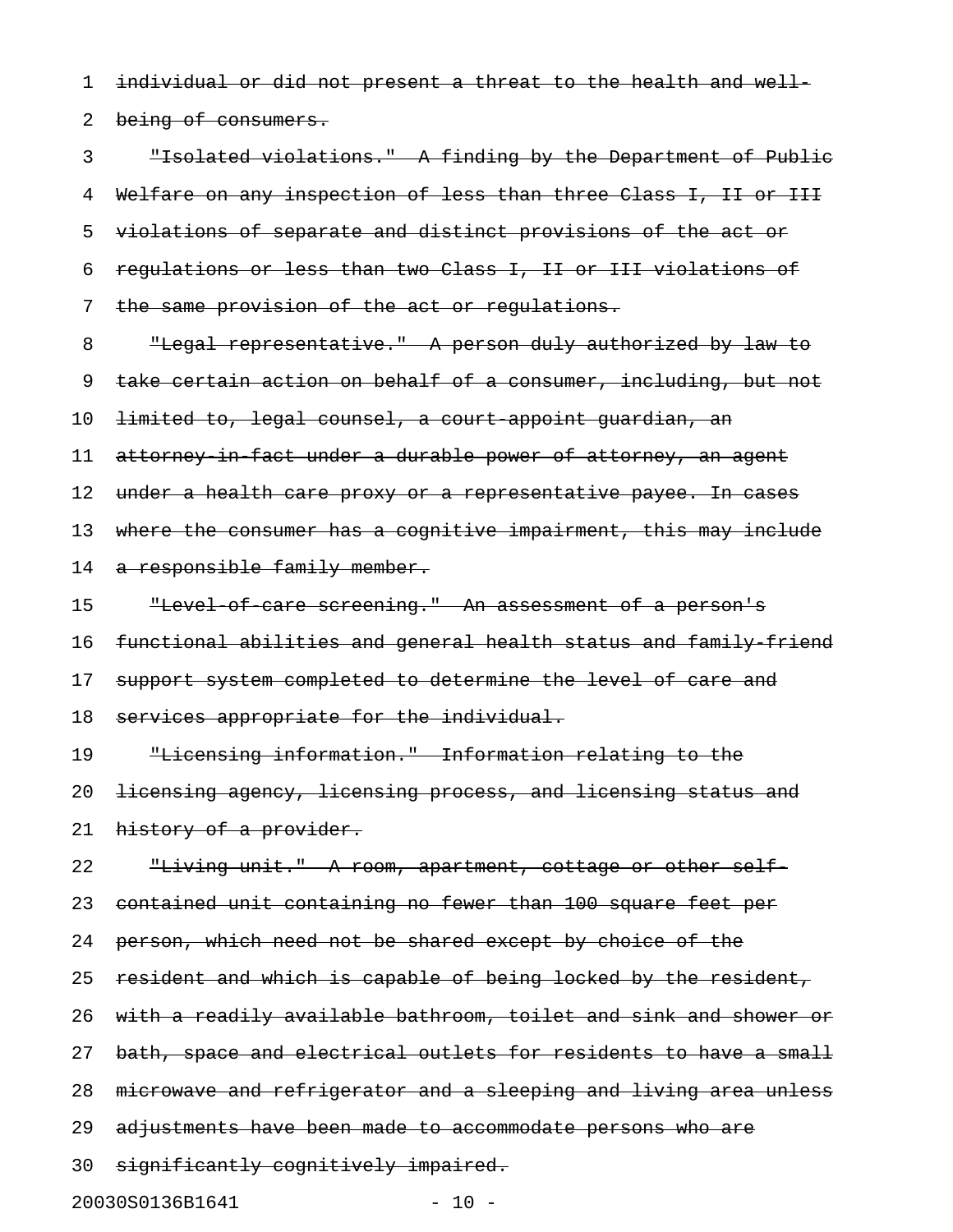| 1  | "Long term care ombudsperson/ombudsman." An agent of the         |
|----|------------------------------------------------------------------|
| 2  | Department of Aging who investigates and seeks to resolve        |
| 3  | complaints made by or on behalf of older individuals or adults   |
| 4  | with disabilities who are consumers of assisted living services  |
| 5  | pursuant to section 2203 A of the act of April 9, 1929 (P.L.177, |
| 6  | No.175), known as The Administrative Code of 1929. Complaints    |
| 7  | may relate to action, inaction or decisions of providers of      |
| 8  | assisted living services or residences, of public agencies or of |
| 9  | social service agencies, or their representatives, which may     |
| 10 | adversely affect the health, safety, welfare, interests,         |
| 11 | preferences or rights of consumers.                              |
| 12 | "Options." The Long Term Care Pre admission Assessment           |
| 13 | Program administered by the Department of Aging and operated by  |
| 14 | the area agencies on aging.                                      |
| 15 | "PACE." The Pharmaceutical Assistance Contract for the           |
| 16 | Elderly.                                                         |
| 17 | "Pattern of violations." A finding by the Department of          |
| 18 | Public Welfare at the annual inspection of any violations that   |
| 19 | had been cited at one or both of the last two annual or other    |
| 20 | consecutive inspections or of more than three distinct           |
| 21 | violations of the same requirement.                              |
| 22 | "Pennsylvania Assisted Living Services Program" or "PALS."       |
| 23 | The array of publicly funded home based and community based      |
| 24 | assisted living services and other health and social services    |
| 25 | benefits available to eligible consumers who have applied for    |
| 26 | and been found to need these services.                           |
| 27 | "Personal care home." Any premises in which food, shelter        |
| 28 | and personal assistance or supervision are provided for a period |
| 29 | exceeding 24 hours for four or more adults who are not relatives |
| 30 | of the operator, who do not require the services in or of a      |
|    | 20030S0136B1641<br>$11 -$                                        |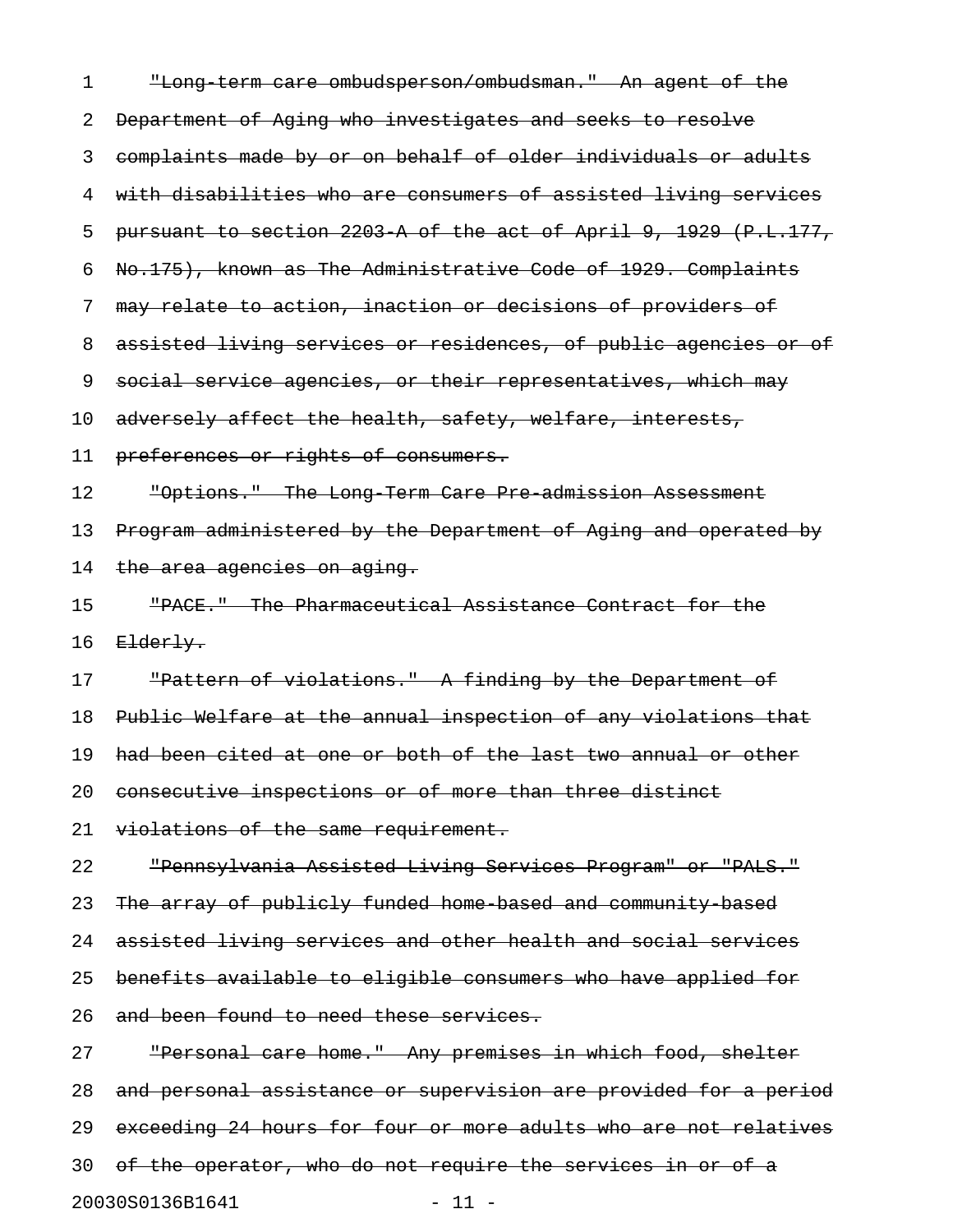1 <del>licensed long term care facility but who do require assistance</del> 2 or supervision in such matters as dressing, bathing, diet, 3 financial management, evacuation of a residence in the event of 4 an emergency or medication prescribed for self administration. 5 "Personal care services." Assistance or supervision in 6 matters such as dressing, bathing, diet, financial management, 7 evacuation of the resident in the event of an emergency or 8 medication prescribed for self-administration. Personal care 9 services shall include prompting, cuing, monitoring and focusing 10 on maintaining functioning. 11 "Provider." An assisted living residence, assisted living 12 services provider, an approved personal care home or an approved 13 domiciliary care home. 14 "Publicly funded assisted living." Includes bridging, 15 medical assistance, HealthChoices, Options, waiver programs and 16 other appropriate publicly funded services that assist 17 individuals to remain in the community. 18 "Qualified assessor." A person approved by the Department of 19 Public Welfare as qualified to conduct assessments of persons 20 needing long term care services and develop service plans based 21 thereon. A qualified assessor may include an employee of an area 22 agency on aging, an assisted living residence, an assisted 23 <del>living services provider or an independent entity, but may not</del> 24 include hospital discharge planners or other staff or employees 25 of an insured's health or long term care insurance company. 26 "Qualified couple." A qualified couple for cost-of-living 27 increase is two qualified persons, living together, who are 28 considered a couple under the Supplemental Security Income 29 program, Title XVI of the Social Security Act (49 Stat. 620, 30 U.S.C. 301 et seq.).

20030S0136B1641 - 12 -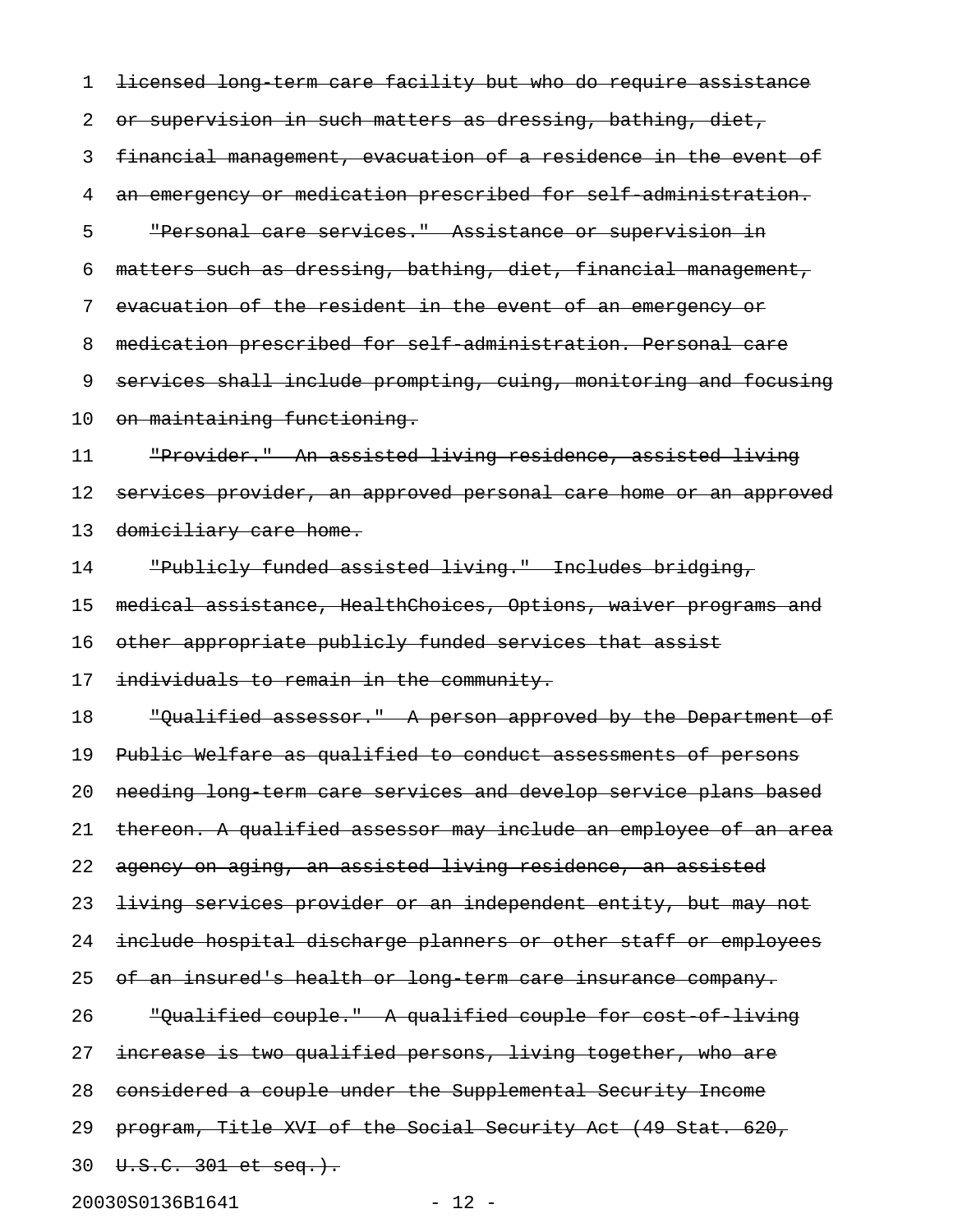1 "Qualified person." A qualified person for cost-of-living 2 increase includes persons meeting the nonfinancial, categorical 3 eligibility requirements under Title XIX of the Social Security 4 Act (49 Stat. 620, U.S.C. 301 et seq.) as aged, blind or 5 disabled and receiving or applying for long-term care services 6 under a special income level. 7 "Resident." An individual who resides in and may receive 8 assisted living services from an assisted living residence or 9 from a personal care home or domiciliary care home approved by 10 the Department of Public Welfare. 11 "Responsible family member." A family member, such as a 12 spouse or adult child, who has been assisting the consumer and 13 to whom the consumer turns to for assistance. 14 "Restraint." A chemical or mechanical device used to 15 restrict the movement or normal function of an individual or a 16 portion of the individual's body, including geriatric chairs; 17 posey; chest; waist, wrist or ankle restraints; locked 18 restraints and locked doors to prevent egress. The term does not 19 include devices used to provide support for the achievement of 20 functional body position or proper balance as long as the device 21 can easily be removed by the resident. 22 "Restricted unit." A unit within a licensed assisted living 23 residence that has received a specialized license designation 24 pursuant to the requirements of this section and regulations of 25 the Department of Public Welfare to provide services to people 26 with cognitive impairments. 27 "Service plan." A detailed plan based on a comprehensive 28 assessment designed to meet the resident's individual physical, 29 mental and psychosocial needs consistent with the resident's 30 preferences and capabilities.

20030S0136B1641 - 13 -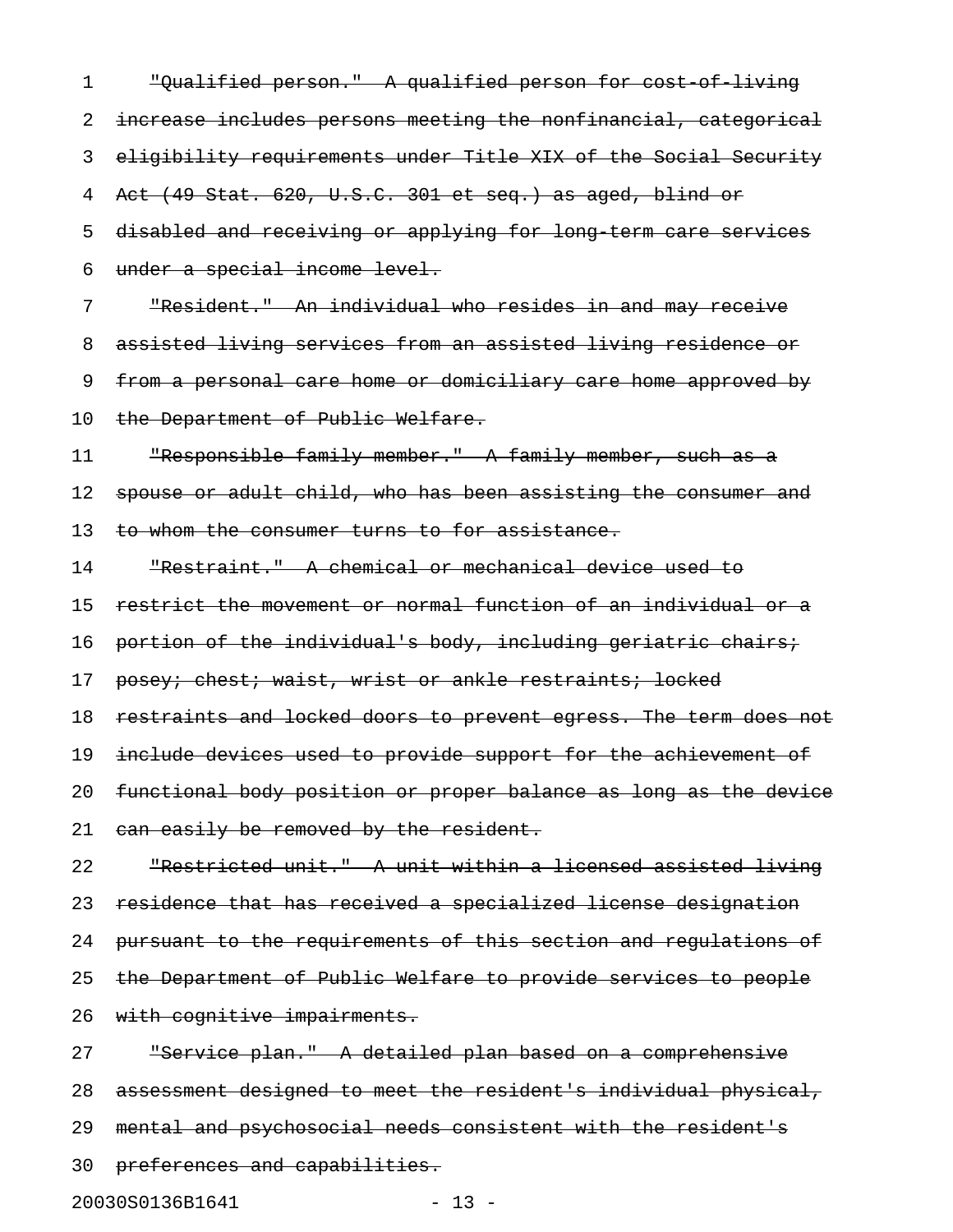| 1  | "Specialty assisted living residence." A licensed assisted       |
|----|------------------------------------------------------------------|
| 2  | living residence that has received a specialized license         |
| 3  | designation pursuant to the requirements of this section and the |
| 4  | regulations of the Department of Public Welfare to provide       |
| 5  | services to people with cognitive impairments.                   |
| 6  | "Stakeholders." The Medical Assistance Advisory Committee,       |
| 7  | the Consumer and Long Term Care Subcommittees of the Medical     |
| 8  | Assistance Advisory Committee, the Intra Governmental Council on |
| 9  | Long Term Care, the Statewide Independent Living Council and the |
| 10 | Council on Aging.                                                |
| 11 | "Transfer." Movement of a consumer within the assisted           |
| 12 | living residence or to a hospital or other temporary placement.  |
| 13 | For consumers receiving assisted living services in their home,  |
| 14 | the term means movement between assisted living services         |
| 15 | providers.                                                       |
| 16 | Section 3. Assisted living residences.                           |
| 17 | (a) Licensure. The department shall license and regulate         |
| 18 | living residences and shall establish an annual licensure fee    |
| 19 | schedule.                                                        |
| 20 | (b) Physical site standards. The department shall require        |
| 21 | assisted living residences to meet all requirements of the act   |
| 22 | of November 10, 1999 (P.L.491, No.45), known as the Pennsylvania |
| 23 | Construction Code Act.                                           |
| 24 | (c) Level of care screening, assessment and comprehensive        |
| 25 | service plan.                                                    |
| 26 | (1) Prior to admission to an assisted living residence           |
| 27 | or start of services by an assisted living services provider,    |
| 28 | a level of care screening to determine the level of care and     |
| 29 | services needed by the applicant shall be obtained. A            |
| 30 | standardized screening instrument developed by the Department    |
|    | 20030S0136B1641<br>$-14 -$                                       |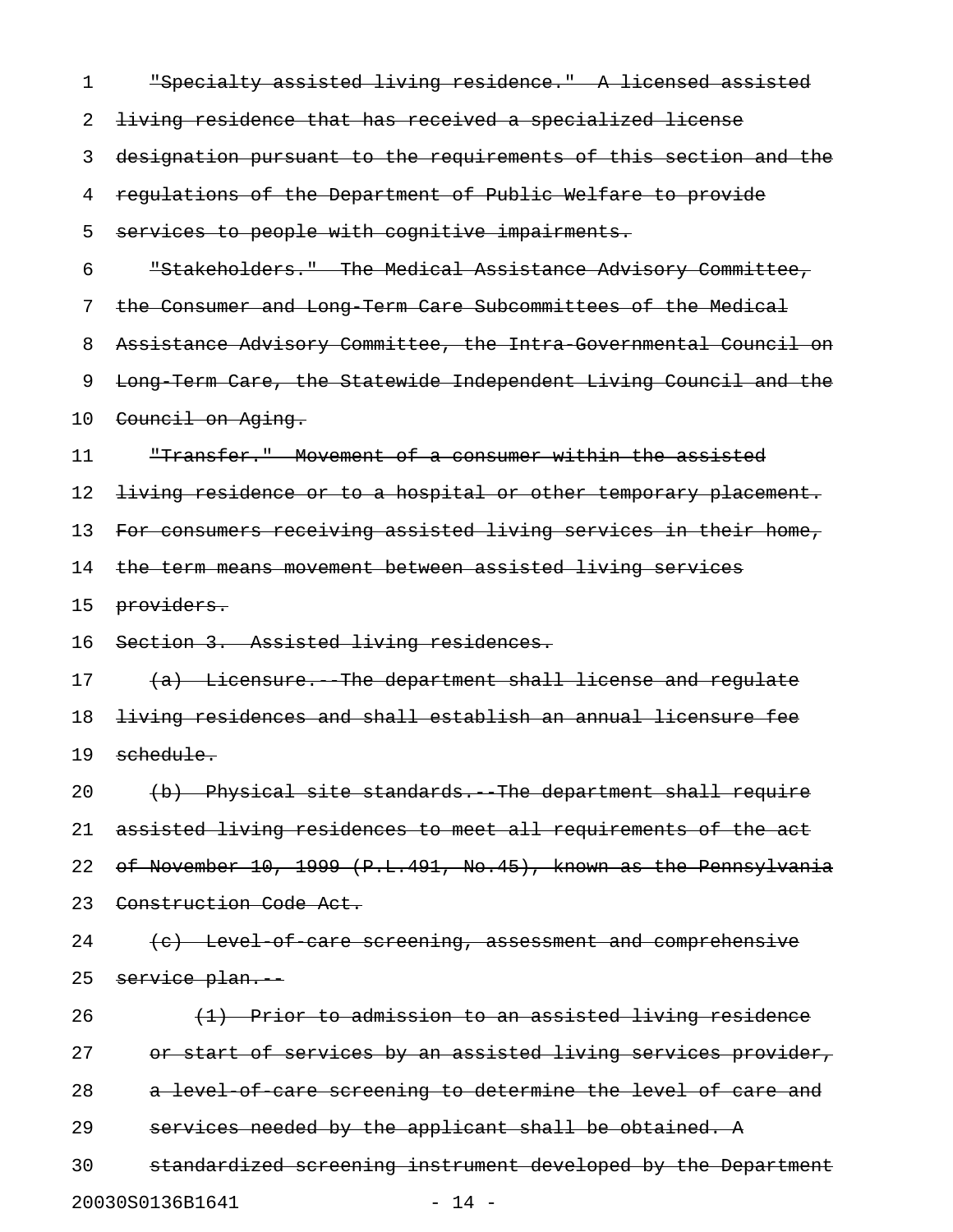1 of Aging in consultation with the Department of Public 2 Welfare and the Department of Health shall be used for all 3 screens. The area agency on aging shall be available to 4 conduct level of care screenings for applicants. Qualified 5 employees of assisted living residences or assisted living 6 services providers may conduct level-of-care screening but 7 shall inform individuals of the right to receive a screening 8 by an area agency on aging.

9  $(2)$  A medical evaluation, using a form developed by the 10 Department of Public Welfare, the Department of Aging and the 11 Department of Health, shall be obtained by all applicants 12 prior to admission to an assisted living residence or start 13 of services by an assisted living provider.

14  $(3)$  A qualified assessor must assess an individual's 15 care and service needs after the level of care screening has 16 determined a need for assisted living services or residency.

17 (i) The department shall develop a training and

18 certification program for qualified assessors. 19 (ii) Only those qualified assessors trained and 20 certified by the Commonwealth shall be permitted to

21 conduct assessments to identify the services an 22 **individual requires and that serve as the basis for a** 23 comprehensive service plan.

24 (iii) Assessors must certify that the assessment is 25 **true and correct to the best of their knowledge and** 26 3kill. The department shall revoke the certification of 27 any long-term care assessor that falsely certifies a need 28 for services.

29  $\{iv\}$  The qualified assessor must use a standardized 30 assessment instrument that shall be developed by the

20030S0136B1641 - 15 -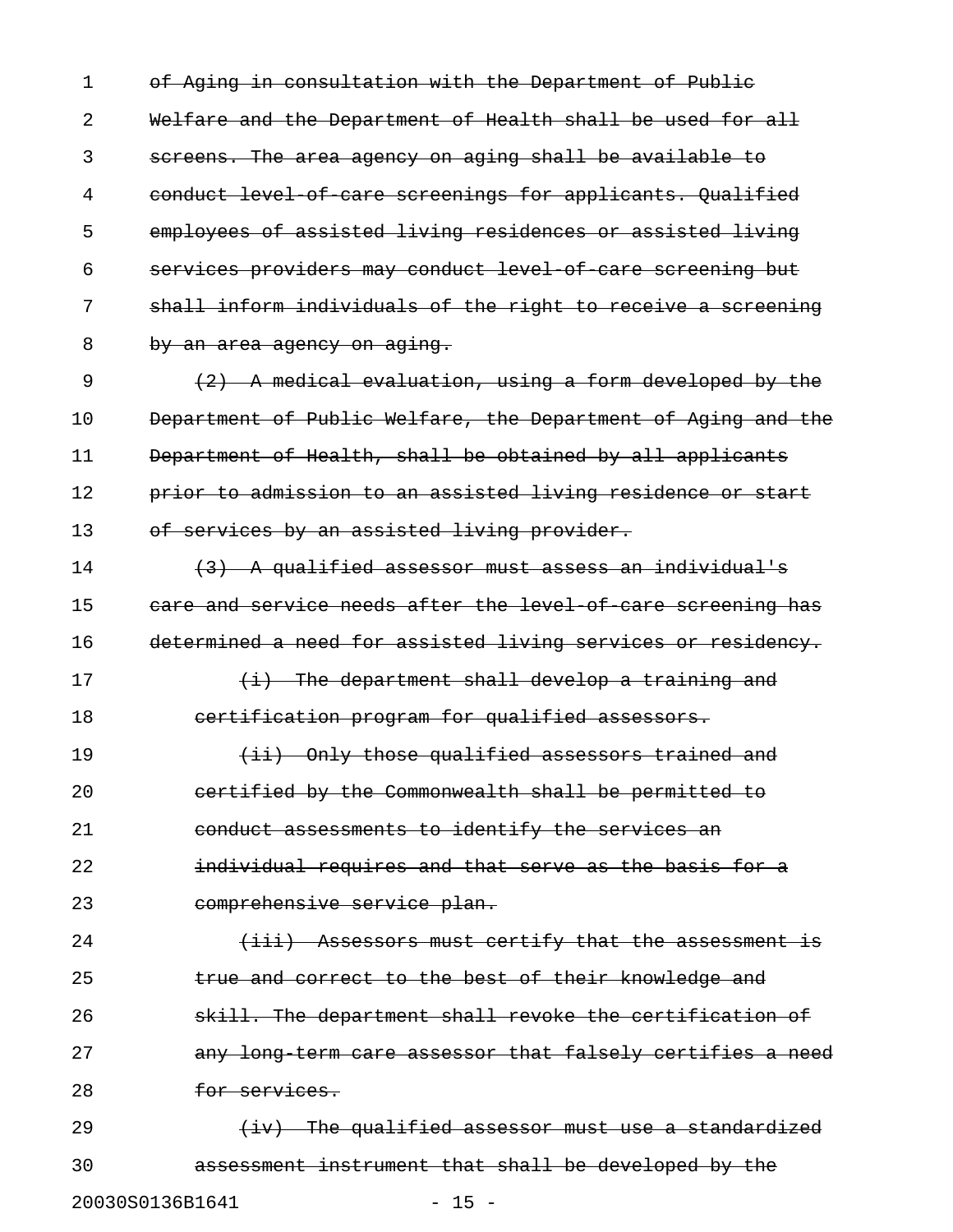1 **Department of Public Welfare, the Department of Aging and** 2 the Department of Health, within six months of the 3 effective date of this act. 4 (v) When the area agency on aging is the chosen 5 assessor, the area agency on aging must complete an 6 assessment within five business days or, if there is an 7 expedited need, within one business day of the request 8 **for an assessment.** 9 (vi) Consumers shall have choice of assisted living 10 **providers and be free to present a completed assessment** 11 to any provider to compare services and price. 12 **East Constructer (vii)** The department shall review provider's 13 compliance with the assessment provisions of this act as 14 **part of the annual licensure inspection.** 15 **15** (viii) The area agency on aging shall assist any 16 assessed consumer found to need long-term care services 17 **to seek public funding, where eligible, and to set up the** 18 **Souring and Services if family members or friends are not available** 19 to do so.  $20$  (4) Following completion of a comprehensive assessment 21 and prior to admission or start of services, an appropriately 22 trained person employed by the provider shall work in 23 cooperation with an interdisciplinary team that includes the 24 consumer, the consumer's legal representative or the 25 consumer's responsible family member, with the consumer's 26 consent, to develop a written comprehensive services plan 27 based on the comprehensive assessment and consistent with the

28 consumer's unique physical and psychosocial needs, with

29 recognition of the consumer's capabilities and preferences.

30 (5) Reassessment and revision of service plan, if

20030S0136B1641 - 16 -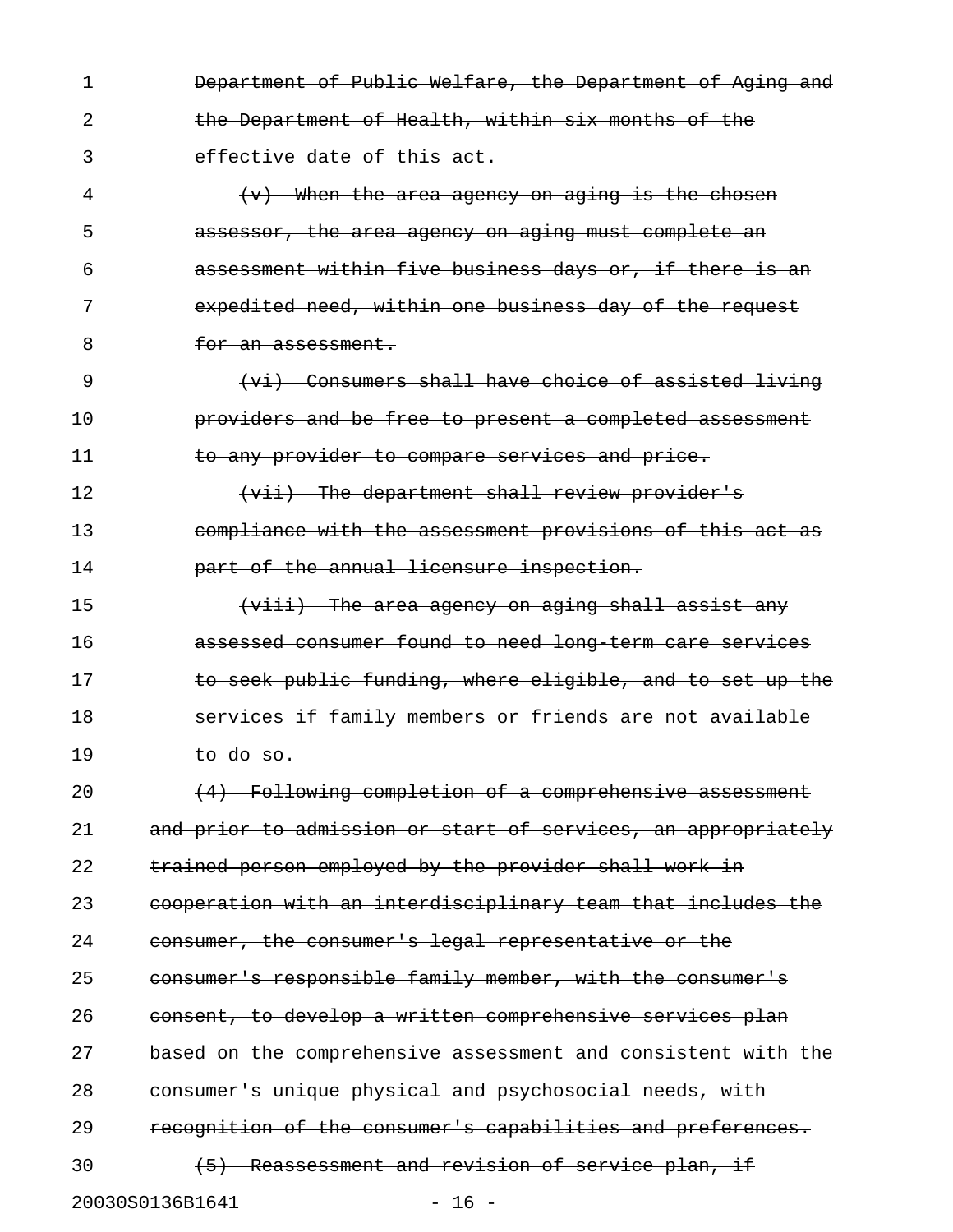| 1  | necessary based on reassessment, will take place annually or  |
|----|---------------------------------------------------------------|
| 2  | when there is a significant change in a consumer's condition. |
| 3  | (6) The comprehensive assessment and comprehensive            |
| 4  | services plan shall be kept on file for each consumer by the  |
| 5  | provider and shall be available to the consumer or the        |
| 6  | consumer's legal representative.                              |
| 7  | (d) Assisted living residence administrator qualifications    |
| 8  | and training.                                                 |
| 9  | (1) An assisted living residence administrator shall          |
| 10 | satisfy either of the following qualifications:               |
| 11 | $(i)$ Be at least 21 years of age and meet the                |
| 12 | requirements of Chapters 5 and 7 of the act of November       |
| 13 | 6, 1987 (P.L.381, No.79), known as the Older Adults           |
| 14 | Protective Services Act, regarding criminal history.          |
| 15 | (ii) Have a high school diploma or a general                  |
| 16 | educational development diploma (GED).                        |
| 17 | (iii) Complete an education and training course               |
| 18 | which has been approved by the department of not less         |
| 19 | than 120 hours. The department shall establish a training     |
| 20 | curriculum that shall include comprehensive training in       |
| 21 | areas appropriate to the care and health of residents in      |
| 22 | an assisted living residence, including, but not limited      |
| 23 | <del>to÷</del>                                                |
| 24 | (A) Training in assistive technology.                         |
| 25 | (B) Training in working with persons with                     |
| 26 | cognitive impairments.                                        |
| 27 | (C) Training in assisted living principles and                |
| 28 | <del>laws.</del>                                              |
| 29 | (D) Training in medication assistance.                        |
| 30 | $(E)$ Consumer rights.                                        |
|    | 20030S0136B1641<br>$-17 -$                                    |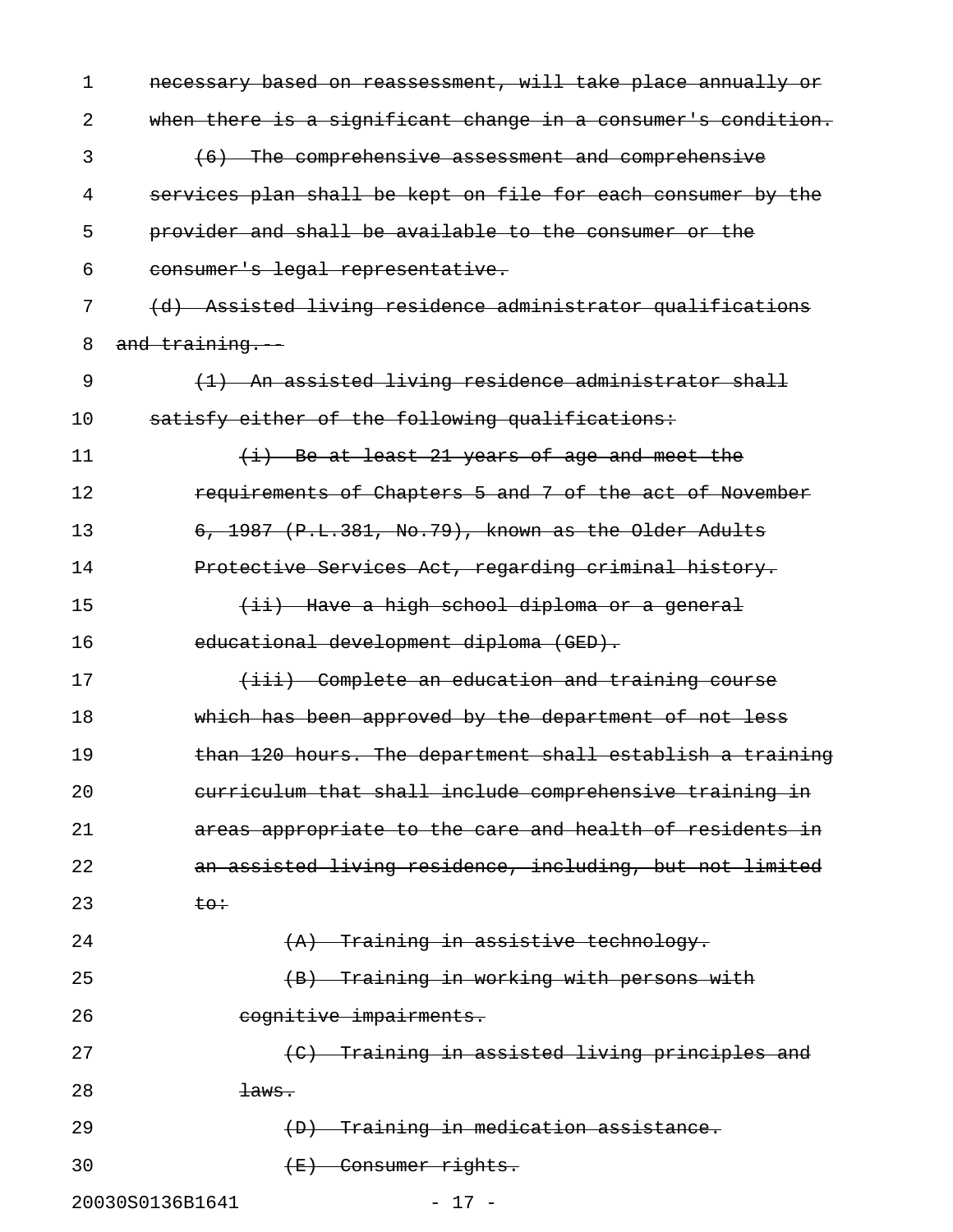1 (2) The department shall develop a shorter program of 2 instruction for licensed nursing home administrators, 3 nationally accredited retirement housing professionals or 4 NAB-licensed assisted living administrators that does not 5 duplicate areas where proficiency has been demonstrated but 6 that is particular to assisted living in this Commonwealth. 7 (3) All administrators shall pass a test which has been 8 approved by the department and is administered by an entity 9 approved by the department at the end of training to 10 demonstrate proficiency in the application of skills and 11 knowledge. 12 (4) All administrators shall complete 36 hours of 13 continuing education every two years that has been approved 14 by the department and is applicable to the practice of 15 assisted living administrator. Coordinating education program 16 shall include training and competency testing. 17 (5) One year after the effective date of this act, no 18 one shall be employed as an assisted living administrator 19 unless they have completed the training and testing 20 requirements herein. 21 (e) Direct care and other staff qualifications and 22 training. 23 (<del>1) Direct care staff in an assisted living residence or</del> 24 of an assisted living services provider must meet the 25 following qualifications: 26  $(i)$  Be either at least 18 years of age with a high 27 school diploma or 17 years of age with a high school 28 diploma and meet the requirements of the Older Adult 29 Protective Services Act regarding criminal history. 30 (ii) Complete an education and training course which 20030S0136B1641 - 18 -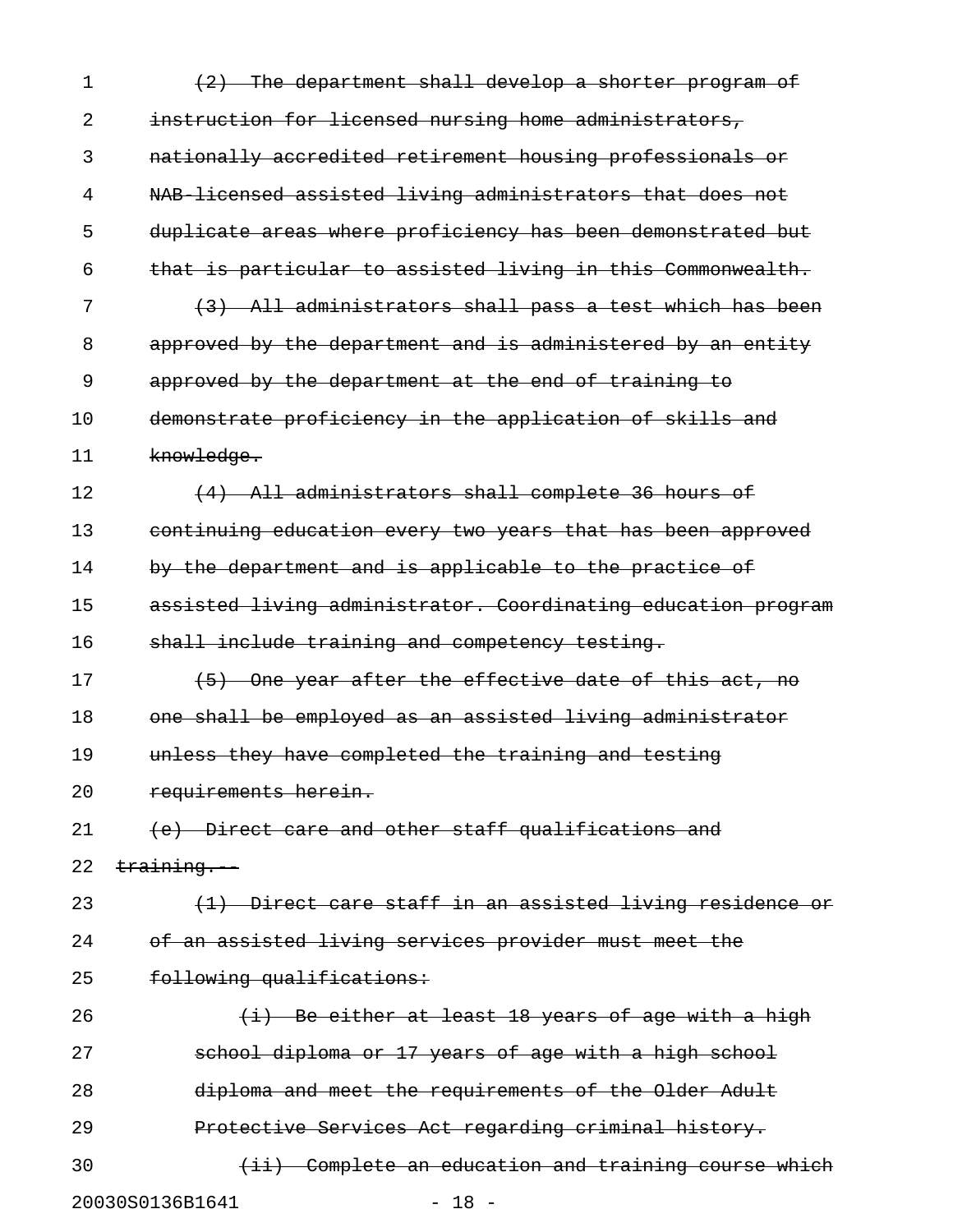| 1  | has been approved by the department for a minimum of 40      |
|----|--------------------------------------------------------------|
| 2  | hours and obtain a certificate of completion. The            |
| 3  | department shall establish a training curriculum. Direct     |
| 4  | care staff of assisted living residences and assisted        |
| 5  | living services providers must demonstrate proficiency in    |
| 6  | a manner approved by the department in each component        |
| 7  | prior to start of independent work in that component.        |
| 8  | Approved coursework shall include comprehensive training     |
| 9  | in areas appropriate to the care and health of assisted      |
| 10 | living residents and recipients, including, but not          |
| 11 | limited to:                                                  |
| 12 | (A) Training in assistive technology.                        |
| 13 | (B) Training in working with persons with                    |
| 14 | cognitive impairments.                                       |
| 15 | (C) Training in assisted living principles and               |
| 16 | $\frac{1}{2}$ aws.                                           |
| 17 | (D) Consumer rights.                                         |
| 18 | (2) The department shall develop a shorter program of        |
| 19 | instruction for nurse assistants deemed competent that does  |
| 20 | not duplicate areas where proficiency has been demonstrated  |
| 21 | but that is particular to assisted living in this            |
| 22 | Commonwealth.                                                |
| 23 | (f) Direct care staff assisting residents with medication.   |
| 24 | Within six months of the effective date of this act, the     |
| 25 | department shall:                                            |
| 26 | (1) Develop a special training and certification program     |
| 27 | or expand its current medications administration course for  |
| 28 | direct care staff that assist residents with medication. The |
| 29 | program shall include testing and demonstrated proficiency.  |
| 30 | (2) Establish regulations permitting only those who have     |
|    | 20030S0136B1641<br>$-19 -$                                   |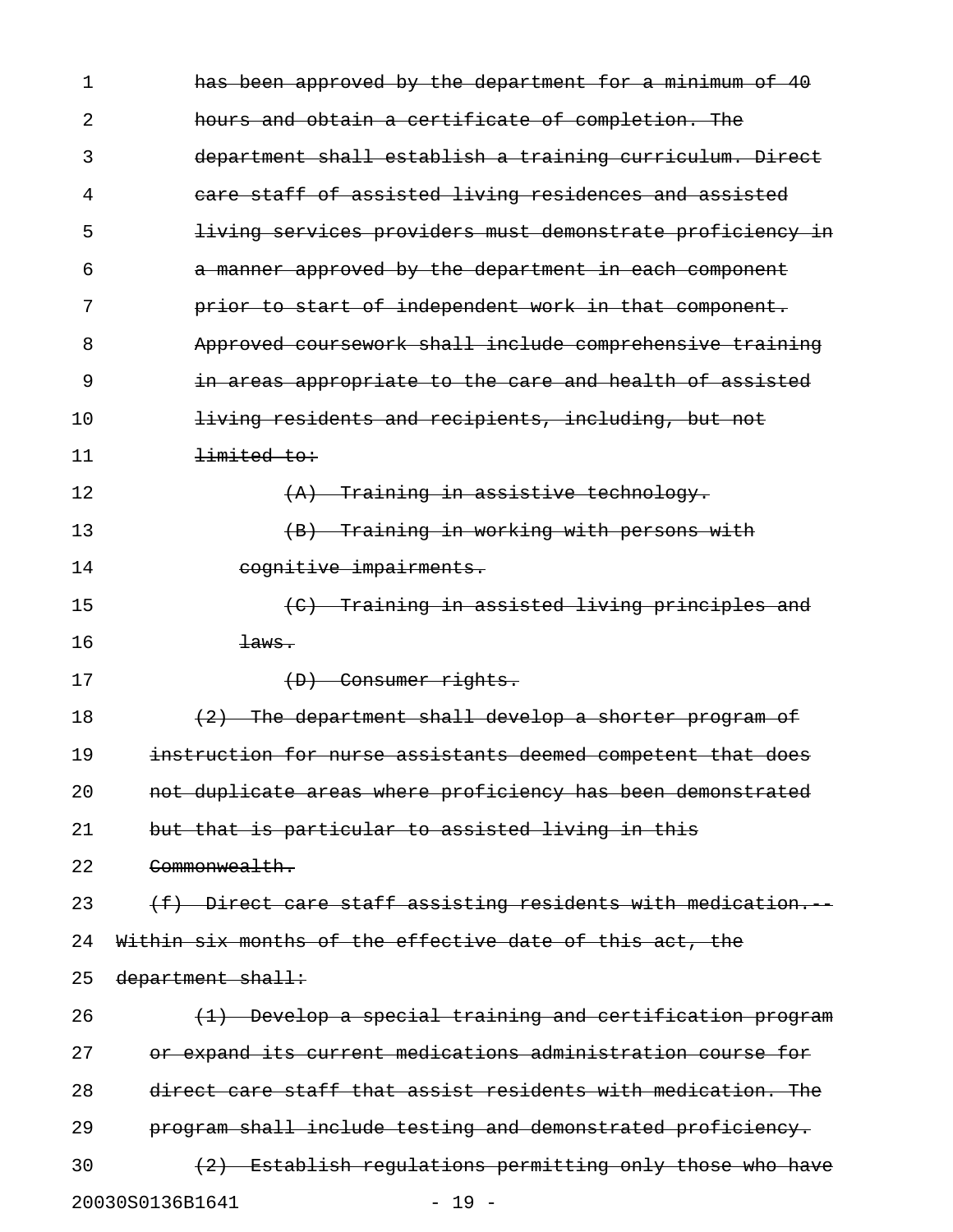1 completed and passed the training on assisting with the 2 administration of medication to do so in assisted living 3 residences or as an assisted living service provider. 4 (g) Other assisted living residence staff. Within 30 days 5 of employment or start of voluntary service, staff persons and 6 volunteers shall receive orientation to the general operation of 7 the assisted living residence, training in fire prevention, 8 operation of safety equipment, emergency procedures and 9 evacuation of residents.

10 (h) Exemptions. Existing personal care home staff employed 11 by personal care homes that apply for and become licensed as 12 assisted living residences have one year from the date of 13 application to complete the direct care staff training except 14 that those who have been working as direct care staff for more 15 than 24 months can opt not to take the training provided they 16 demonstrate proficiency in each training component within one 17 year of the personal care home becoming an assisted living 18 residence.

## 19 (i) Staffing levels.

20  $(1)$  The department shall establish minimum staffing 21 levels for assisted living residences, restricted units and 22 specialty assisted living residences depending upon the 23 residence population, mobility of residents and cognitive 24 impairments to ensure adequate 24 hours a day awake direct 25 care staff to meet the unplanned and unscheduled needs of 26 residents.

27 (2) The department shall require each assisted living 28 residence to maintain adequate additional direct care staff 29 to meet the residents' planned and scheduled needs as 30 required in their service plans as well as to ensure a safe 20030S0136B1641 - 20 -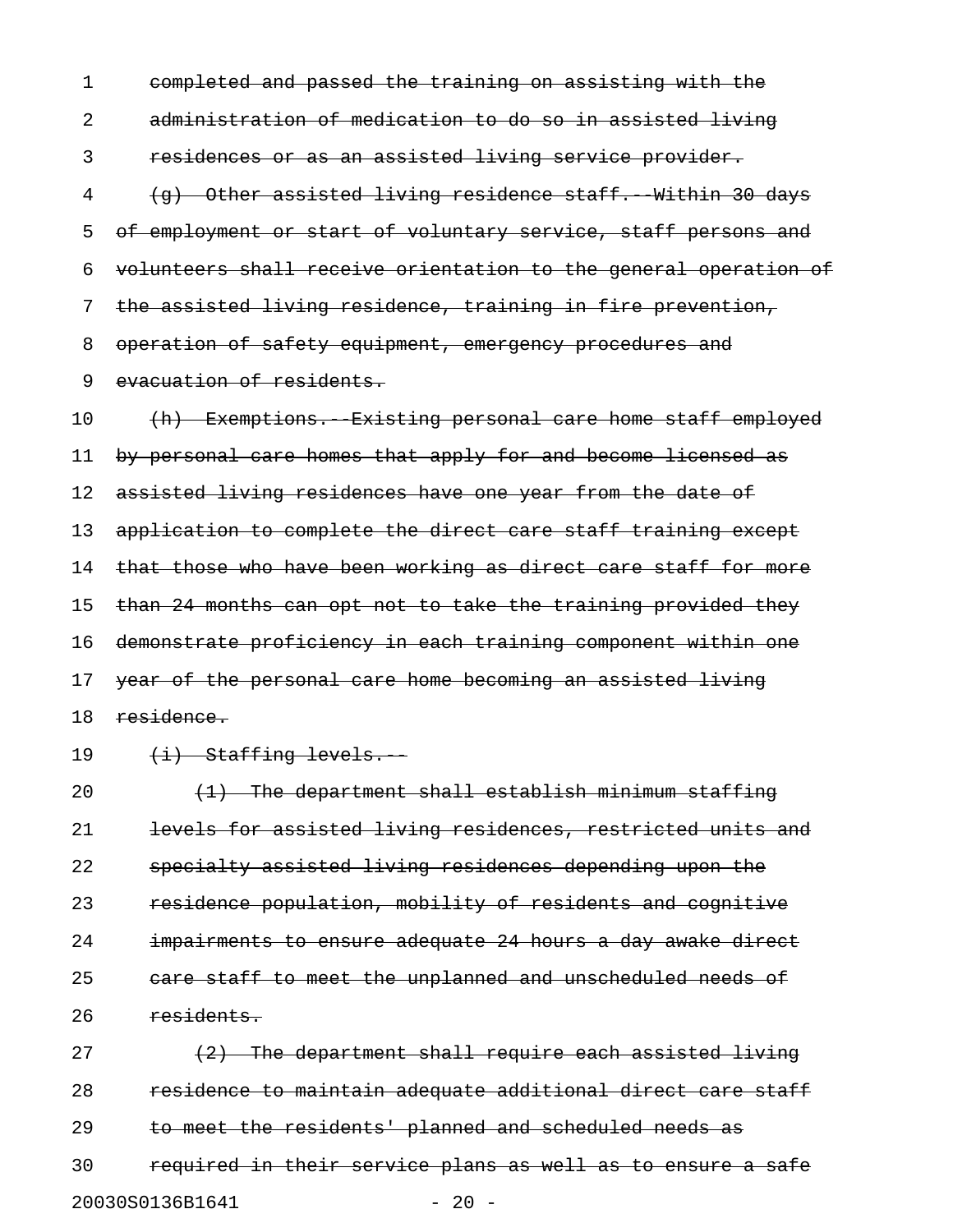| 1  | and efficient evacuation to a place of safety in case of        |
|----|-----------------------------------------------------------------|
| 2  | emergency. Each assisted living residence shall have as a       |
| 3  | minimum the staff necessary to meet the hours of care set       |
| 4  | forth in the service plans and the staffing requirements of     |
| 5  | paragraph (1).                                                  |
| 6  | (3) Additional staff or contracted services shall be            |
| 7  | provided as necessary to meet laundry, food service,            |
| 8  | housekeeping, transportation and maintenance needs of the       |
| 9  | assisted living residence.                                      |
| 10 | (i) Supplemental services. A resident receiving assisted        |
| 11 | living services in an assisted living residence may arrange for |
| 12 | the receipt of supplemental services where:                     |
| 13 | (1) the supplemental services adequately meet the               |
| 14 | residents changing needs so that the assisted living            |
| 15 | residence is not required to fundamentally change its program   |
| 16 | or residence to accommodate the resident; and                   |
| 17 | $(2)$ the supplemental services are provided by:                |
| 18 | (i) a licensed entity or an area agency on aging; or            |
| 19 | (ii) an unlicensed provider, permitted by specified             |
| 20 | eriteria and conditions of the department to provide            |
| 21 | supplemental services agreed to by resident and assisted        |
| 22 | living services provider.                                       |
| 23 | $(k)$ Transfer and discharge.                                   |
| 24 | (1) A resident may not be transferred or discharged             |
| 25 | without consent, except for nonpayment of contractual fees      |
| 26 | after a good faith effort to obtain payment unless:             |
| 27 | $(i)$ the person has one of the conditions determined           |
| 28 | by the department;                                              |
| 29 | $(iii)$ to accommodate the consumer's needs would               |
| 30 | require the assisted living residence to fundamentally          |
|    | 20030S0136B1641<br>$-21 -$                                      |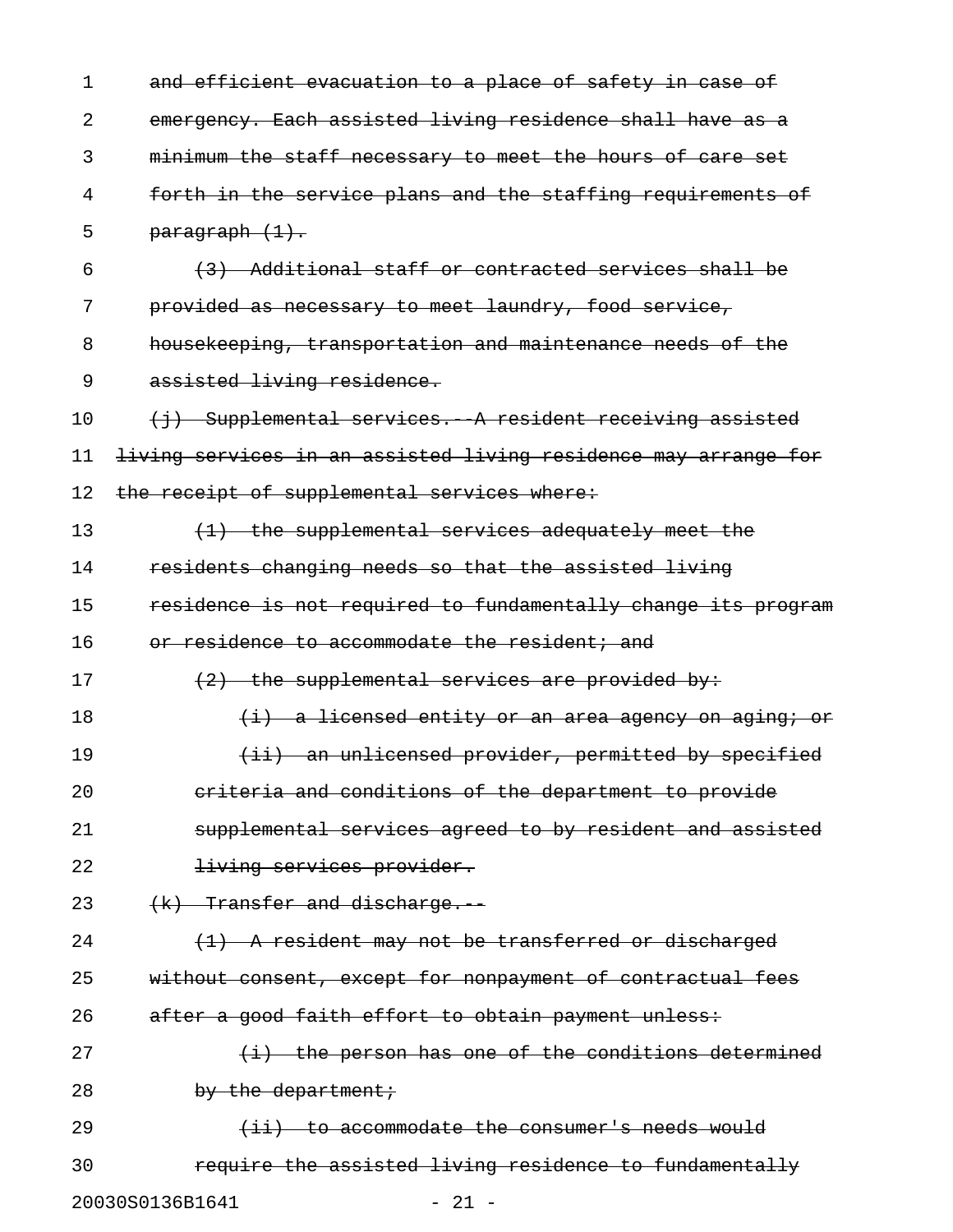| $\mathbf{1}$ | change the basic program or building modification;               |
|--------------|------------------------------------------------------------------|
| 2            | (iii) the person is a danger to self or others; or               |
| 3            | (iv) transfer to a hospital or treatment facility is             |
| 4            | necessary to meet the consumer's needs and the resident's        |
| 5            | needs cannot be maintained in the assisted living                |
| 6            | residence.                                                       |
| 7            | (2) The assisted living residence must insure that the           |
| 8            | transfer or discharge is safe, orderly and appropriate to the    |
| 9            | resident's needs.                                                |
| 10           | (1) Notices. The assisted living residence must provide 30       |
| 11           | days' advance written notice of changes in policies, services or |
| 12           | costs and of intent to transfer or discharge a resident. Written |
| 13           | notice must include the reason for the transfer or discharge,    |
| 14           | the effective date of the transfer or discharge, the location to |
| 15           | which the consumer is being transferred or discharged, if known, |
| 16           | a statement that the resident has the right to appeal to the     |
| 17           | department and the contact information for the Long Term Care    |
| 18           | Ombudsman and the department's 24 hour hotline.                  |
| 19           | (m) Dispute resolution. Consumers may seek resolution of         |
| 20           | disputes in the following ways and selection of one option does  |
| 21           | not preclude simultaneous or subsequent selection of the other:  |
| 22           | (1) The department's hearing and appeals bureau will             |
| 23           | hear complaints and appeals through its fair hearing process.    |
| 24           | (i) Appeal hearings must include notice, opportunity             |
| 25           | to be heard, impartial review and prompt decision.               |
| 26           | (ii) Assisted living residents may appeal decisions              |
| 27           | regarding:                                                       |
| 28           | (A) Whether discharge or transfer is                             |
| 29           | appropriate.                                                     |
| 30           | (B) Whether accommodations would fundamentally                   |
|              | 20030S0136B1641<br>$-22 -$                                       |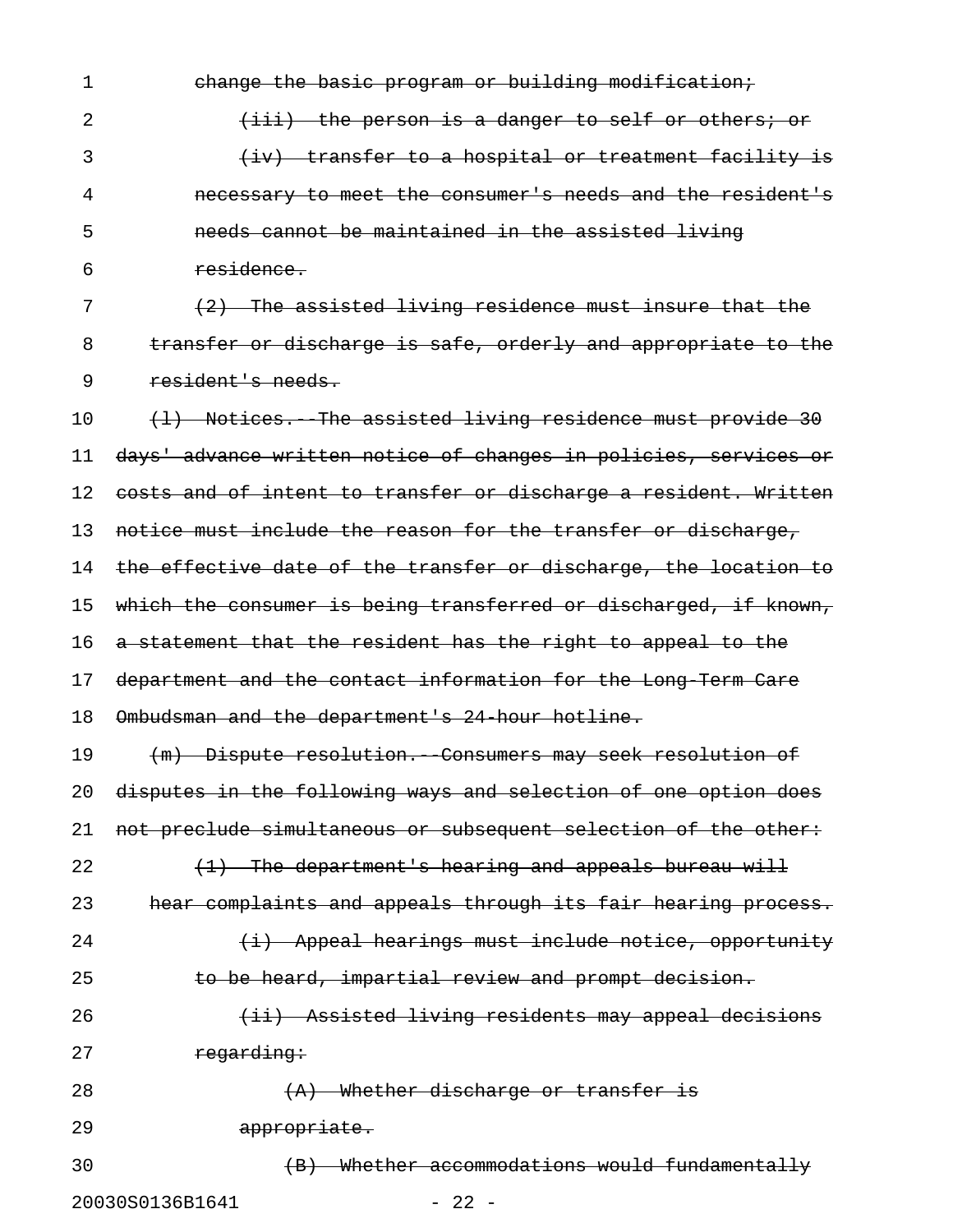| 1  | alter the program or residence.                                  |
|----|------------------------------------------------------------------|
| 2  | (C) Whether supplemental services provider is                    |
| 3  | unsafe.                                                          |
| 4  | (D) What level of care is appropriate.                           |
| 5  | (2) Each provider shall maintain an internal process for         |
| 6  | resolving consumer complaints and grievances.                    |
| 7  | (3) The department shall develop an expedited hearing            |
| 8  | process for review of department, consumer or provider           |
| 9  | actions.                                                         |
| 10 | (n) Written agreements. The department shall require as a        |
| 11 | condition of licensure that all providers shall have an assisted |
| 12 | living residency agreement in writing with each consumer. Each   |
| 13 | agreement should be signed prior to admission or start of        |
| 14 | services or no later than 24 hours after admission and shall     |
| 15 | include in clear and simple language the following:              |
| 16 | (1) Standardized clauses provided by the department on:          |
| 17 | $(i)$ The consumer's rights.                                     |
| 18 | (ii) Negotiated risk, if appropriate.                            |
| 19 | (iii) The Commonwealth's processes for resolving                 |
| 20 | disputes under the contract.                                     |
| 21 | $(iv)$ Explanation of the screening, assessment and              |
| 22 | annual reassessment requirements.                                |
| 23 | $(v)$ The available financial management services a              |
| 24 | provider may or may not provide.                                 |
| 25 | (vi) A prohibition on resident assignment of assets              |
| 26 | for life to the assisted living residence.                       |
| 27 | (vii) If a resident is receiving publicly funded                 |
| 28 | care and services, details about Social Security Income          |
| 29 | recipient protections, rent rebate programs and the              |
| 30 | personal needs allowance.                                        |
|    | 20030S0136B1641<br>$-23 -$                                       |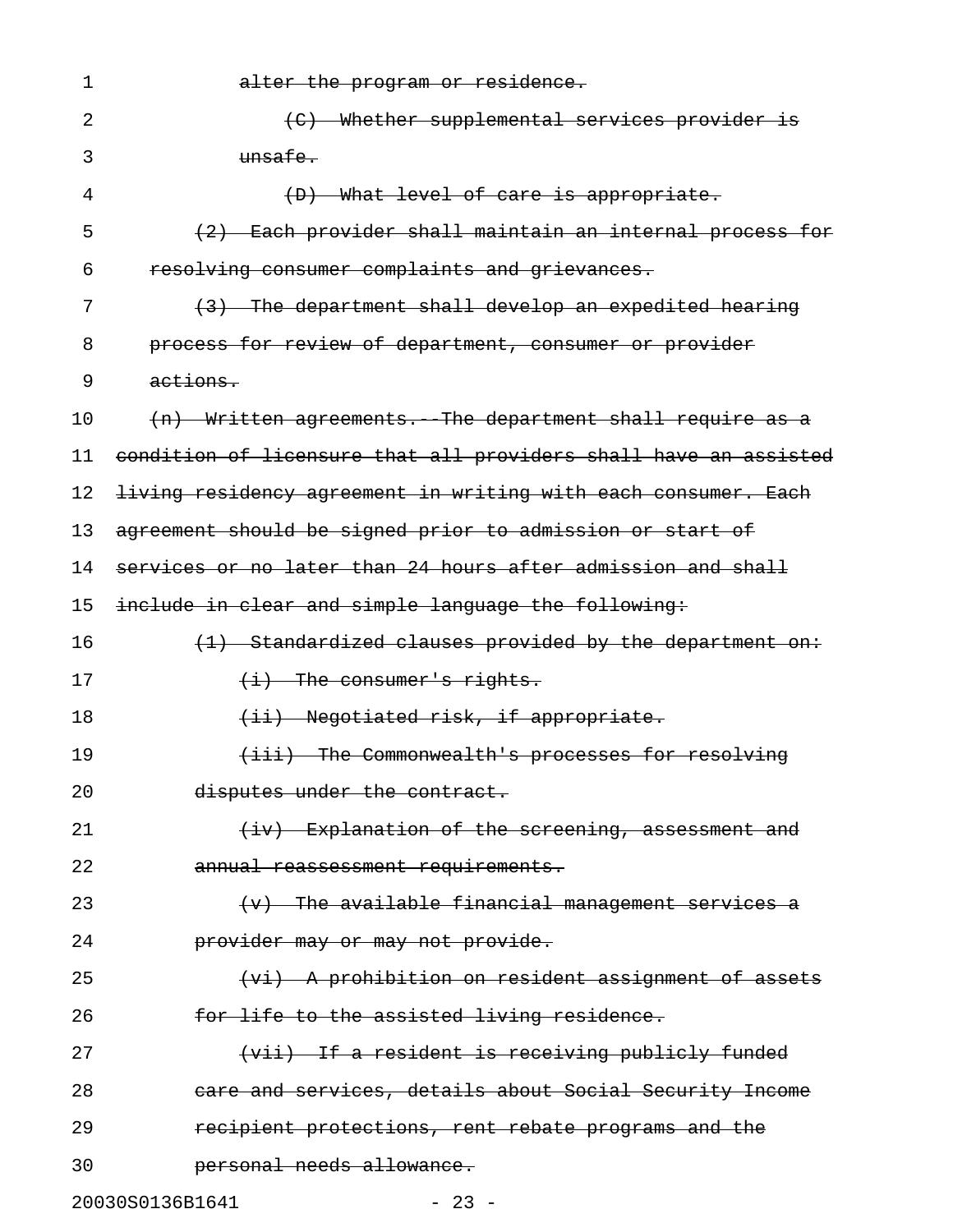| 1  | (viii) Explanation of the right to continued                    |
|----|-----------------------------------------------------------------|
| 2  | residency in an assisted living residence as provided in        |
| 3  | this act.                                                       |
| 4  | (ix) Applicant's right to cancel without penalty an             |
| 5  | assisted living residency agreement within 72 hours of          |
| 6  | signing.                                                        |
| 7  | $(x)$ Requirement that consumer receive 30 days'                |
| 8  | advance written notice of changes to contract, to the           |
| 9  | charges of the provider and to the provider's policies.         |
| 10 | $(xi)$ The bases under which a consumer or provider             |
| 11 | may terminate the agreement.                                    |
| 12 | (xii) Contractual enforcement rights of the parties.            |
| 13 | (2) At a minimum, the provider shall include the                |
| 14 | following in the agreement:                                     |
| 15 | $(i)$ The provider's list of services offered.                  |
| 16 | (ii) By addendum or otherwise, individualized                   |
| 17 | itemization of services that will be provided to the            |
| 18 | resident and costs thereof, separating housing costs from       |
| 19 | <del>service costs.</del>                                       |
| 20 | (iii) Provider policies.                                        |
| 21 | (iv) Internal dispute resolution process.                       |
| 22 | $(v)$ Clear and specific occupancy criteria and                 |
| 23 | procedures, based on Commonwealth requirements and              |
| 24 | assisted living residence's policies regarding bedholds         |
| 25 | and refunds.                                                    |
| 26 | The department shall review contracts at site visits for        |
| 27 | compliance with this section and the provisions of this act and |
| 28 | its regulations.                                                |
| 29 | (o) Disclosure. Each consumer or the consumer's legal           |
| 30 | representative or responsible family member shall receive an    |
|    | 20030S0136B1641<br>$-24 -$                                      |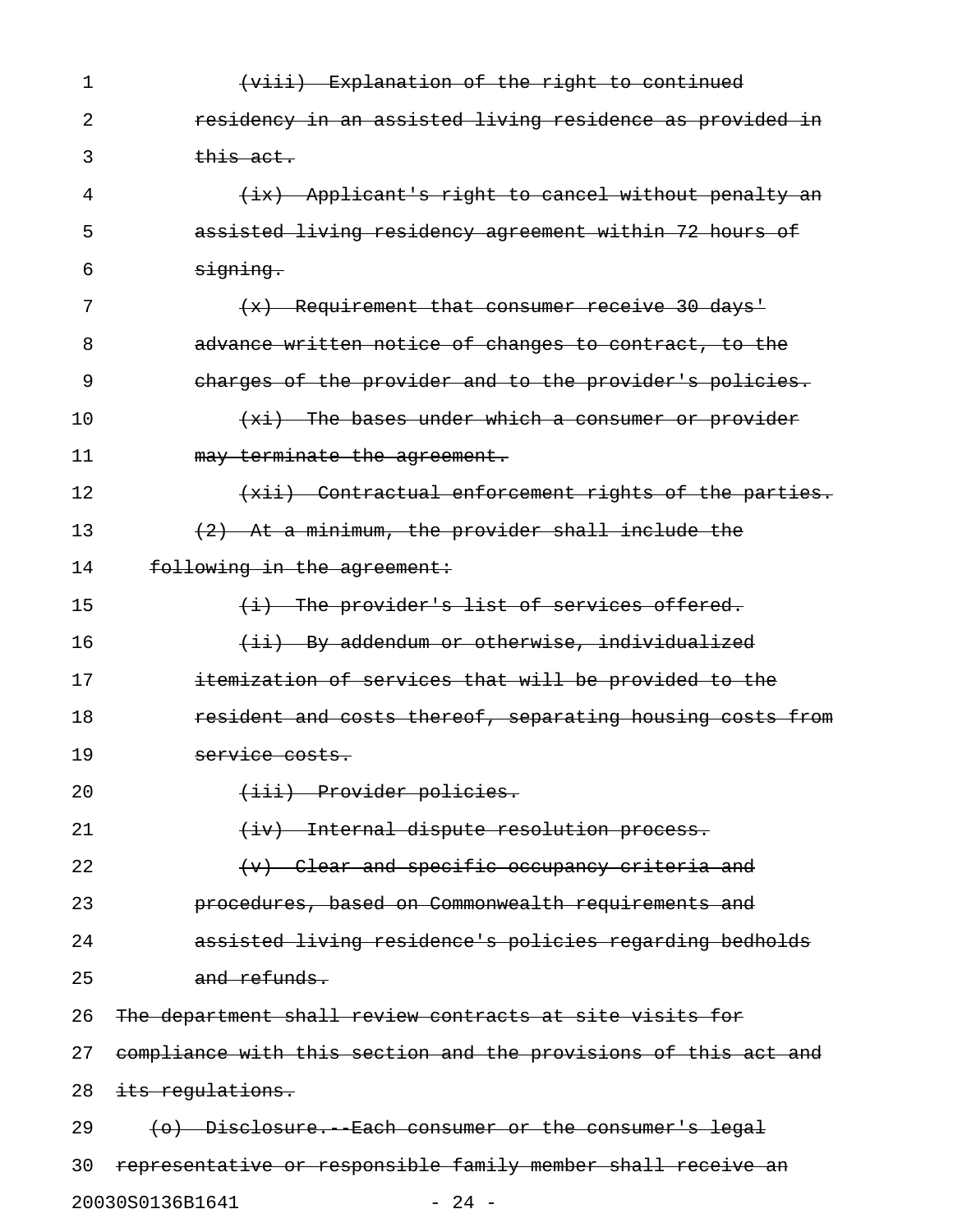| 1  | information packet at the time of application for admission or   |  |  |
|----|------------------------------------------------------------------|--|--|
| 2  | start of services which shall include the following items to be  |  |  |
| 3  | presented in a form able to be easily understood and read by the |  |  |
| 4  | consumer:                                                        |  |  |
| 5  | (1) A standardized form developed by the department with         |  |  |
| 6  | information pertaining to:                                       |  |  |
| 7  | (i) The use of advance directives during residency.              |  |  |
| 8  | (ii) Information regarding how to contact and obtain             |  |  |
| 9  | what is required by the licensing agency for providers.          |  |  |
| 10 | (iii) Information about availability and access to               |  |  |
| 11 | and contact information for the ombudsman and the                |  |  |
| 12 | department's 24 hour hotline.                                    |  |  |
| 13 | (iv) Details about the department's external                     |  |  |
| 14 | complaint mechanisms available to consumers.                     |  |  |
| 15 | $(v)$ General information about the admission and                |  |  |
| 16 | application process.                                             |  |  |
| 17 | (vi) Details about the applicant's rights to                     |  |  |
| 18 | independent assessment and nondiscrimination in the              |  |  |
| 19 | application process.                                             |  |  |
| 20 | $(vii)$ Consumer rights.                                         |  |  |
| 21 | (2) Documentation from the provider to provide the               |  |  |
| 22 | applicant with the following information:                        |  |  |
| 23 | $(i)$ A copy of the provider's policies affecting                |  |  |
| 24 | consumers, including discharge or termination or                 |  |  |
| 25 | bedholds.                                                        |  |  |
| 26 | (ii) Information regarding the department's                      |  |  |
| 27 | inspections and inspection reports demonstrating                 |  |  |
| 28 | provider's licensing status.                                     |  |  |
| 29 | (iii) Complete copy of the assisted living residence             |  |  |
| 30 | agreement, including all attachments and all current             |  |  |
|    | 20030S0136B1641<br>$-25 -$                                       |  |  |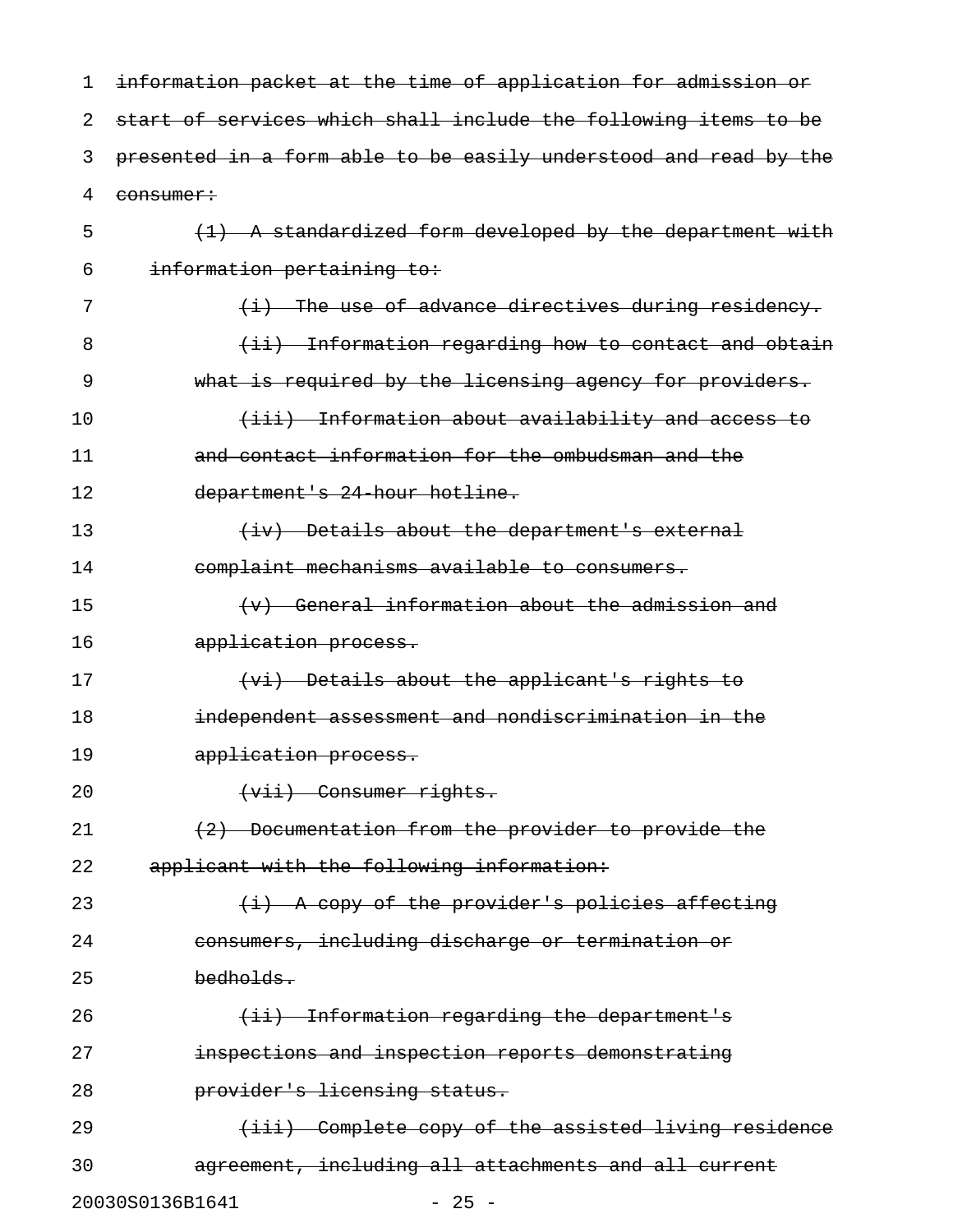| 1  | rates that may be charged.                                    |
|----|---------------------------------------------------------------|
| 2  | (iv) Details about the internal complaint mechanism           |
| 3  | used by the provider.                                         |
| 4  | (v) Provider's specific admission and application             |
| 5  | process.                                                      |
| 6  | (vi) Information on discharge policies.                       |
| 7  | $(p)$ Housing and services.                                   |
| 8  | (1) Assisted living residences shall separately charge        |
| 9  | for housing and services.                                     |
| 10 | $(2)$ Residents who have been assessed as needing personal    |
| 11 | care services may be required by the assisted living          |
| 12 | residence to receive those services from the assisted living  |
| 13 | residence as a condition of admission to the assisted living  |
| 14 | residence.                                                    |
| 15 | (3) No resident shall be required to pay for services         |
| 16 | not needed, as indicated in their initial or annual           |
| 17 | <del>assessment.</del>                                        |
| 18 | (4) Services other than those identified in paragraph         |
| 19 | $(2)$ , including, but not limited to, home health, massage,  |
| 20 | physician services and physical therapy services, can be      |
| 21 | purchased by the resident from the assisted living residence  |
| 22 | or from an outside provider, unless to accommodate the person |
| 23 | would require the assisted living residence to fundamentally  |
| 24 | change the basic program or building and to do so would put   |
| 25 | in jeopardy the life and safety of persons in the assisted    |
| 26 | living residence.                                             |
| 27 | (5) If the resident arranges for services other than          |
| 28 | those identified in paragraph (2) from unlicensed persons or  |
| 29 | those not on the area agency provider list, the assisted      |
| 30 | living residence may screen providers but shall not           |
|    | 20030S0136B1641<br>$-26 -$                                    |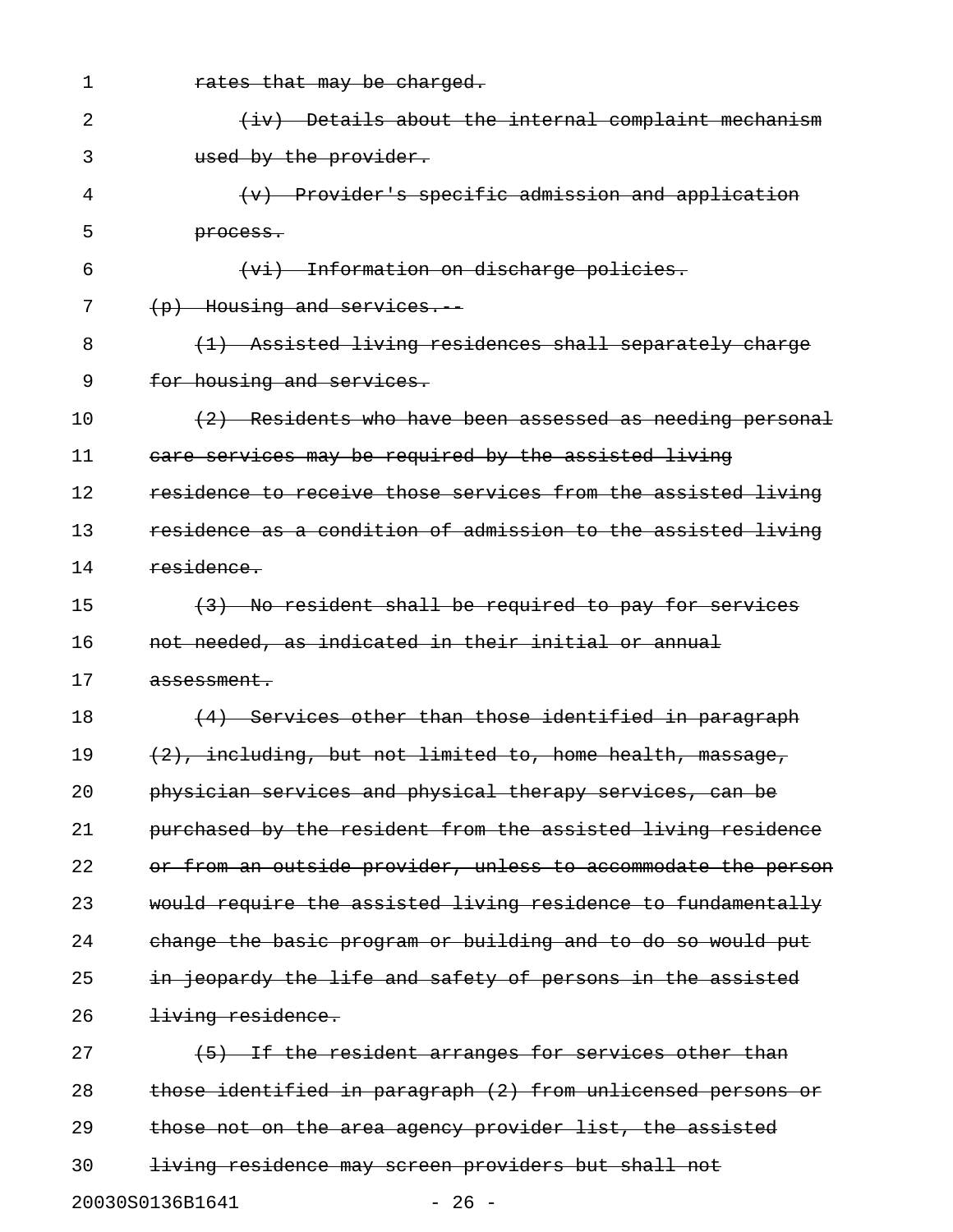1 unreasonably deny their access to the resident's living unit. 2 (q) Living unit. Assisted living residences shall provide 3 residents with their own individual living units, which shall 4 include a sleeping and living area, shared only with the consent 5 of the residents in the unit. A bathroom must be readily 6 available for each resident. One bathroom can be shared between 7 adjacent living units. Except for residents with cognitive 8 impairments, each living unit must provide space and electrical 9 outlets for residents to have small microwaves and 10 refrigerators. Each living unit shall contain no fewer than 100 11 square feet per resident. Each living unit shall have 12 individually lockable doors, except where inappropriate for 13 individuals with cognitive impairments. 14 (r) Department of Aging. The Department of Aging shall take 15 steps to extend the provisions of the Older Adults Protective 16 Services Act to assisted living residences and consumers. The 17 Department of Aging shall insure that the ombudsman program is 18 made available to assisted living residences and recipients. 19 (s) Contact information. The department shall require 20 assisted living residences to post contact information for the 21 local ombudsman and shall make available a 24-hour toll-free 22 hotline for consumers to use in contacting the department with 23 questions, concerns and complaints about their care and 24 services. 25 Section 4. Assisted living residences providing cognitive 26 **support services.**  $27$  (a) Special designation. Within six months of the effective 28 date of this act, the department shall establish a special 29 license designation for assisted living residences that wish to 30 maintain restricted units or to be specialized for the purpose 20030S0136B1641 - 27 -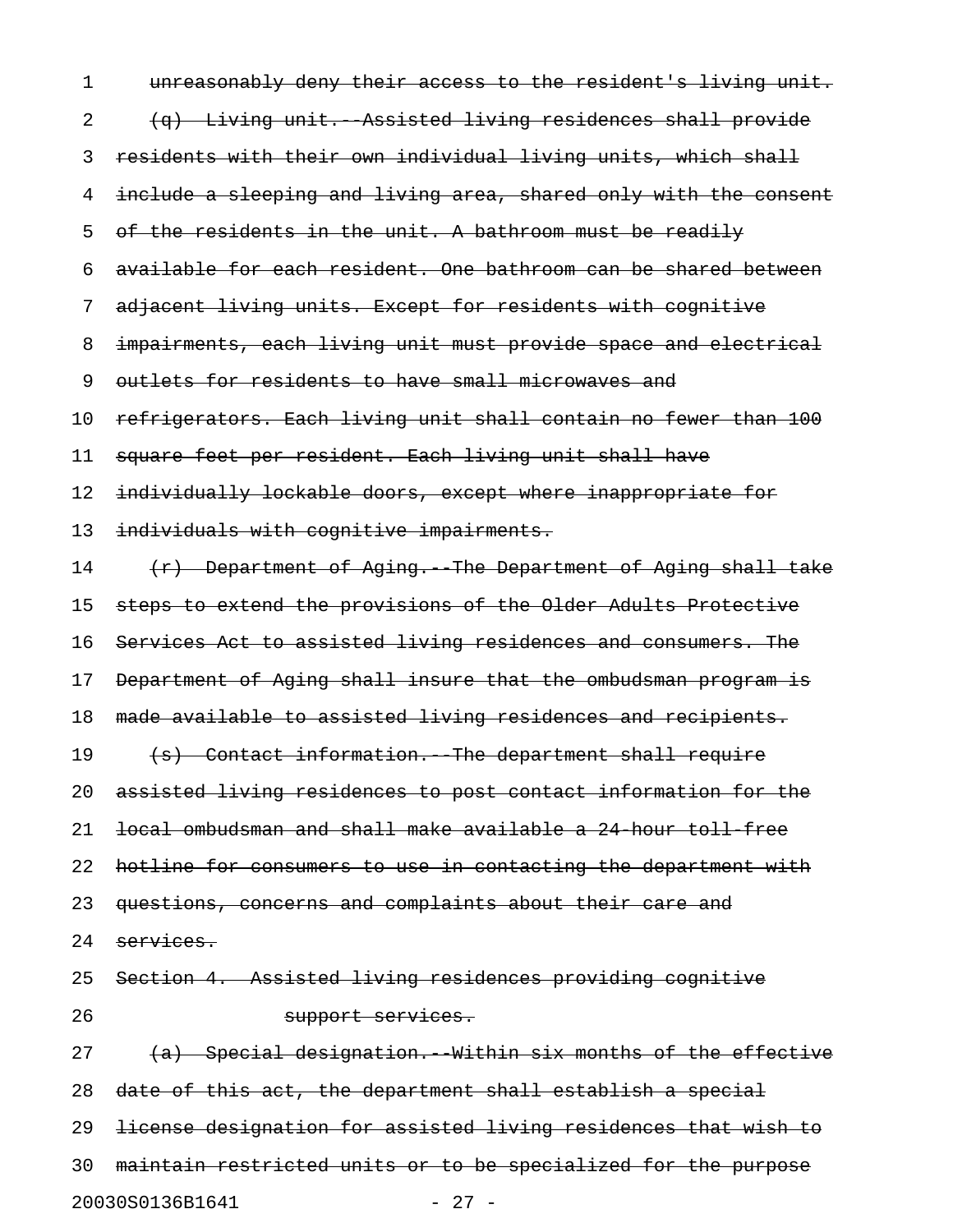| 1  | of serving individuals with cognitive impairments. Only those   |
|----|-----------------------------------------------------------------|
| 2  | assisted living residences that receive this special license    |
| 3  | designation may have or hold themselves out as having           |
| 4  | specialized units or specialized purpose. This special          |
| 5  | designation shall require that the assisted living residences   |
| 6  | meet all the requirements for assisted living residences set    |
| 7  | forth in this act and resulting regulations and additional      |
| 8  | requirements that address:                                      |
| 9  | (1) Special admission and transfer criteria.                    |
| 10 | $(2)$ Adequate indoor and outdoor wandering space               |
| 11 | requirements.                                                   |
| 12 | (3) Requirements relating to provision of therapeutic           |
| 13 | activities that meet the scheduled and unscheduled individual   |
| 14 | needs of each resident, with such services focusing on          |
| 15 | maximizing independence and on the individual's strengths and   |
| 16 | abilities.                                                      |
| 17 | (4) Physical design and safety requirements.                    |
| 18 | (5) Additional and specialized training requirements.           |
| 19 | (6) Prearranged procedures for notification of                  |
| 20 | authorities should a resident wander away from the residence.   |
| 21 | (b) Admission or transfer to specially designated unit or       |
| 22 | specialty assisted living residence. Assisted living residences |
| 23 | should be able to support residents with cognitive impairments  |
| 24 | if or until the person's needs are such that they are a danger  |
| 25 | to themselves or others and accommodation would require the     |
| 26 | assisted living residence to fundamentally change the basic     |
| 27 | program or building.                                            |
| 28 | (1) When either of these conditions are met and if this         |
| 29 | is reflected in an annual or other assessment, the resident     |
| 30 | may be transferred to a specialized, restricted unit or         |
|    |                                                                 |

20030S0136B1641 - 28 -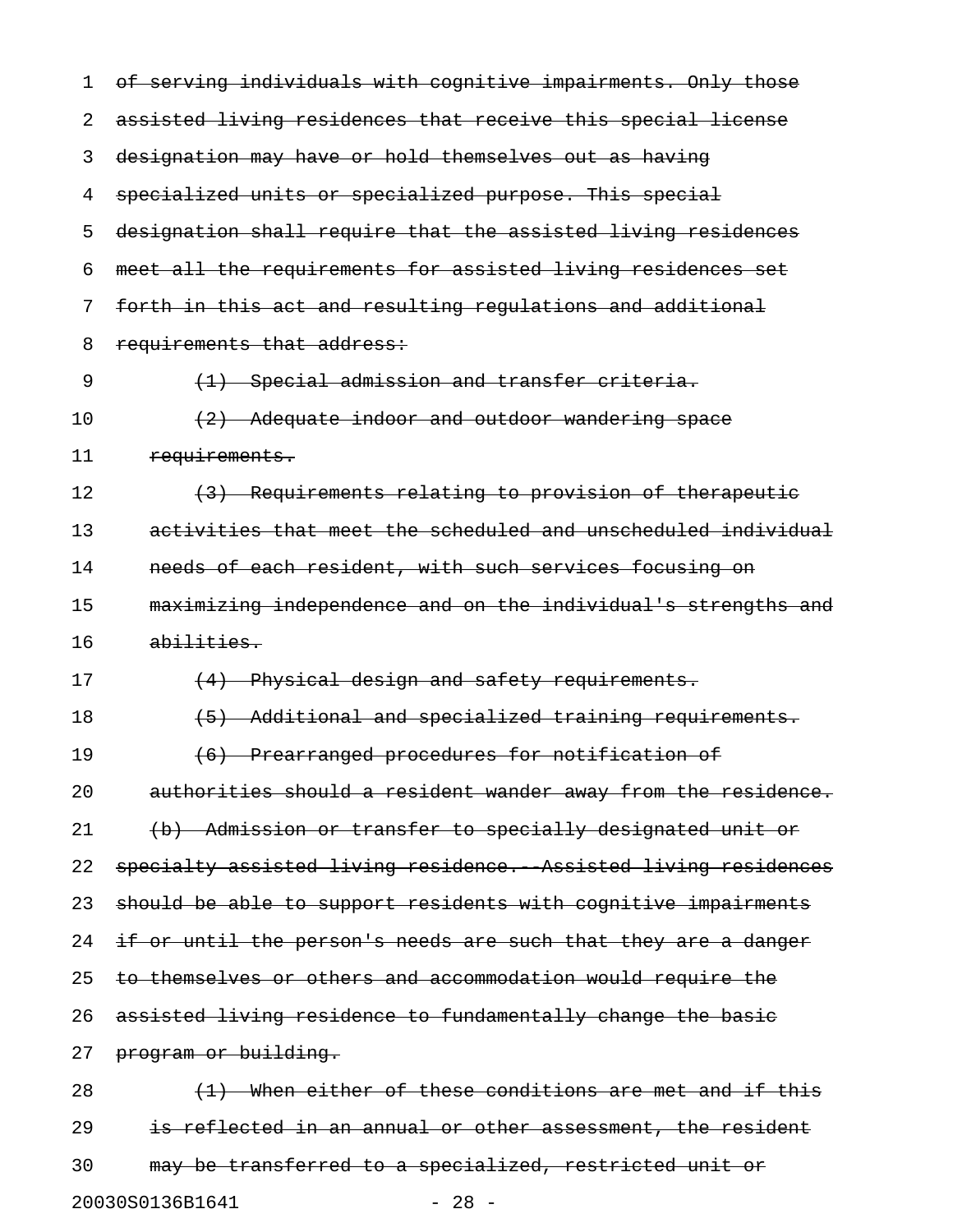1 specialty assisted living residence or may be requested to

2 <del>leave.</del>

3 (2) Before a person may be transferred or admitted to a 4 specially designated restricted unit or a specially 5 designated specialty assisted living residence:

6  $\leftarrow$   $\leftarrow$  The person, responsible family member or person 7 with legal authority, if any, must be advised of the 8 assisted living residence's intent to discharge or 9 **transfer with 30 days' advance written notice and of** 10 **resident's right to seek an assessment from the area** 11 agency on aging or other individual who is independent 12 **from the assisted living residence and of the resident's** 13 right to appeal to the department or use the internal 14 **grievance process to address the appropriateness of** 15 **restricted movement, or both. The 30 day notice** 16 **requirement shall not apply, but the provider shall give** 17 **as much advance notice as possible where transfer or** 18 discharge is necessary to meet a consumer's urgent or 19 **EXEC ENGLINE ENGLINE CONTENT** emergency situations where 20 there is a danger to consumers or others.

 $(i\texttt{i})$  A physician must approve the transfer to a **restricted unit or admission to a specialized assisted East of the individual interest of the resident or individual with legal authority to act for the resident must sign off on** 25 the transfer or admission.

26 (iii) Where neither the resident, the resident's 27 **responsible family member nor anyone with legal authority** 28 **signs to authorize the transfer or discharge, the** 29 assisted living residence must refer the matter to the 30 **local agency charged to administer the act of November 6,** 20030S0136B1641 - 29 -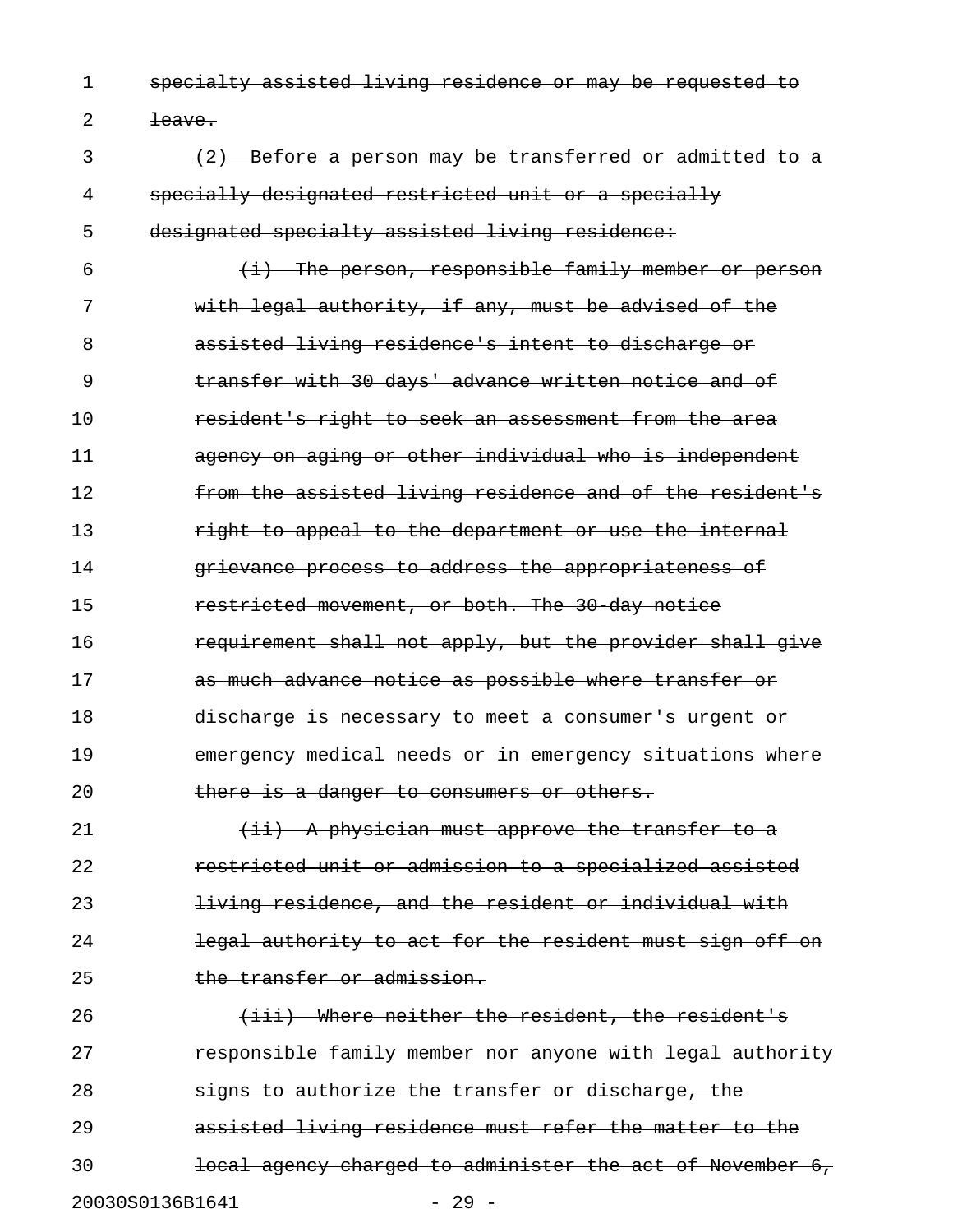1 1987 (P.L.381, No.79), known as the Older Adults 2 **Protective Services Act, for review.** 3 (3) The department shall, through its inspection 4 process, review transfer and discharge cases that are based 5 on cognitive impairments for compliance with this provision.  $6$  (c) Administer training. Administrators working in special 7 license designation restricted units or specialized assisted 8 living residences must be trained and tested in a program 9 approved by the department in training areas developed by the 10 department in consultation with stakeholders on issues relating 11 to providing care and services to cognitively impaired 12 individuals. This training shall be in addition to that required 13 under section 3. 14 (d) Staff training. All direct care staff wishing to work 15 in specially designated restricted units or specialty assisted 16 living residences shall, in addition to the training required of 17 direct care staff in section 3, receive additional specialized 18 training approved by the department in training areas 19 established by the department in consultation with stakeholders 20 relating to providing care and services to cognitively impaired 21 individuals. 22 (e) Disclosures. Assisted living residences with specially 23 designated restricted units or that are specialty assisted 24 living residences must, in addition to the disclosures required 25 under section 3: 26 (<del>1) Provide each applicant with a standardized</del> 27 disclosure form designed by the department in consultation 28 with stakeholders describing the requirements that must be

29 met by a restricted unit or specialty assisted living

30 residence which shall include, but not be limited to, the 20030S0136B1641 - 30 -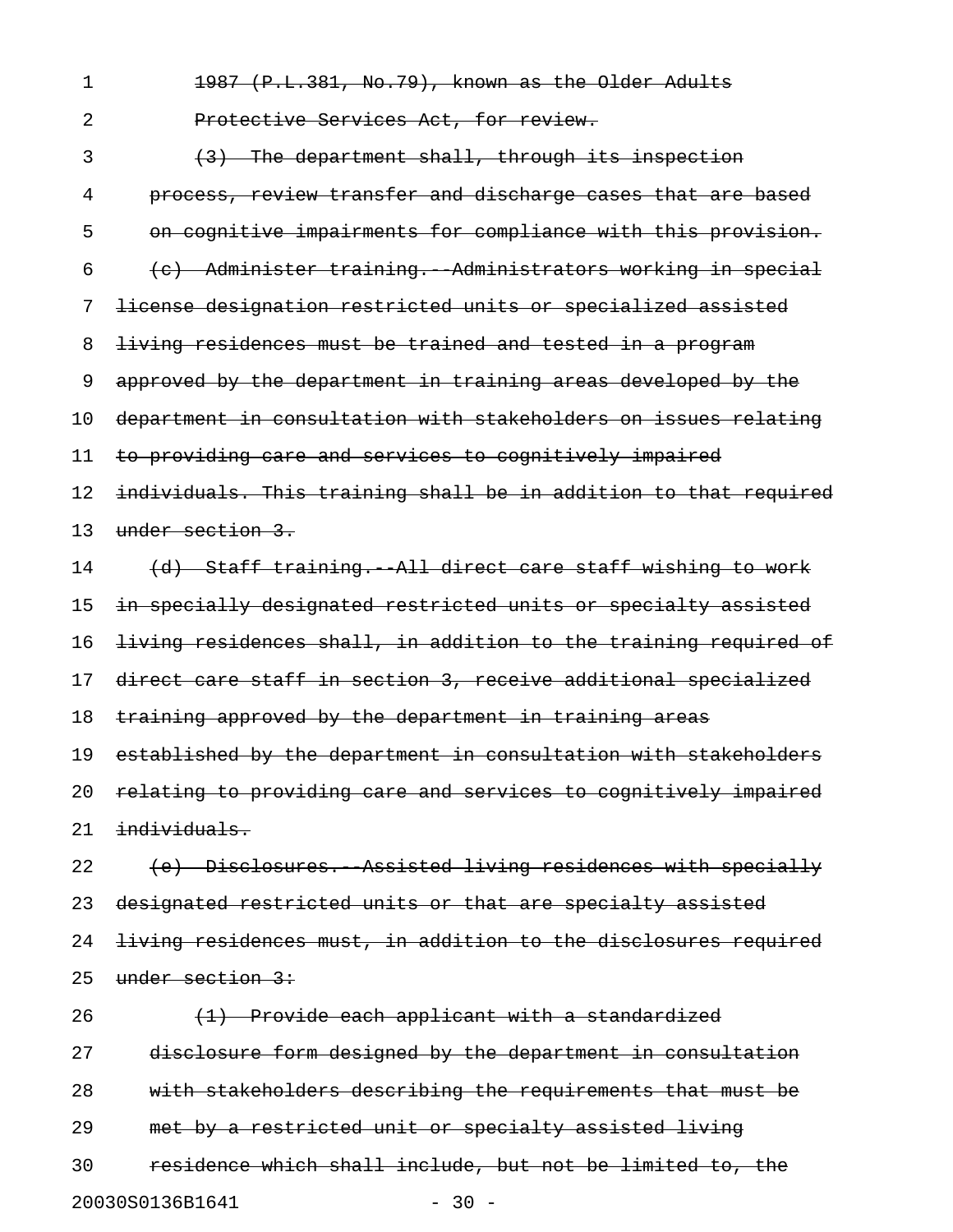1 philosophy and mission of serving individuals with cognitive 2 impairments, the requirements for physical space, wandering 3 space, therapeutic activities, additional training and 4 security, that must be met for special designation. 5 (2) A representation that the residence meets the 6 special licensure designation, including a description of the 7 frequency and types of individual and group activities, 8 security measures and family support programs. 9 (f) Accreditation. If national accreditation of specialty 10 assisted living units becomes available with standards that 11 equal or exceed those in this act and supporting regulations, 12 the department may deem that an accredited assisted living 13 residence meets the special licensing designations under this 14 section. 15 (g) Staffing levels. Staffing levels will be set in 16 accordance with the staffing levels required under section 3. 17 However, if an assisted living residence has national 18 accreditation which has higher staffing requirements, the 19 residence shall meet the higher requirements. 20 Section 5. Assisted living services providers. 21  $(a)$  Licensure. The Department of Health shall license 22 entities that are not already licensed by the department that 23 either coordinate and provide, or coordinate and subcontract for 24 provisions of assisted living services.  $25$   $(b)$  Application.  $26$  (1) Within six months of the effective date of this act, 27 the department shall license assisted living services 28 providers. Assisted living services providers shall be 29 **licensed and bonded, and a licensure fee shall be applied.** 30 (2) Direct care staff employed by assisted living

20030S0136B1641 - 31 -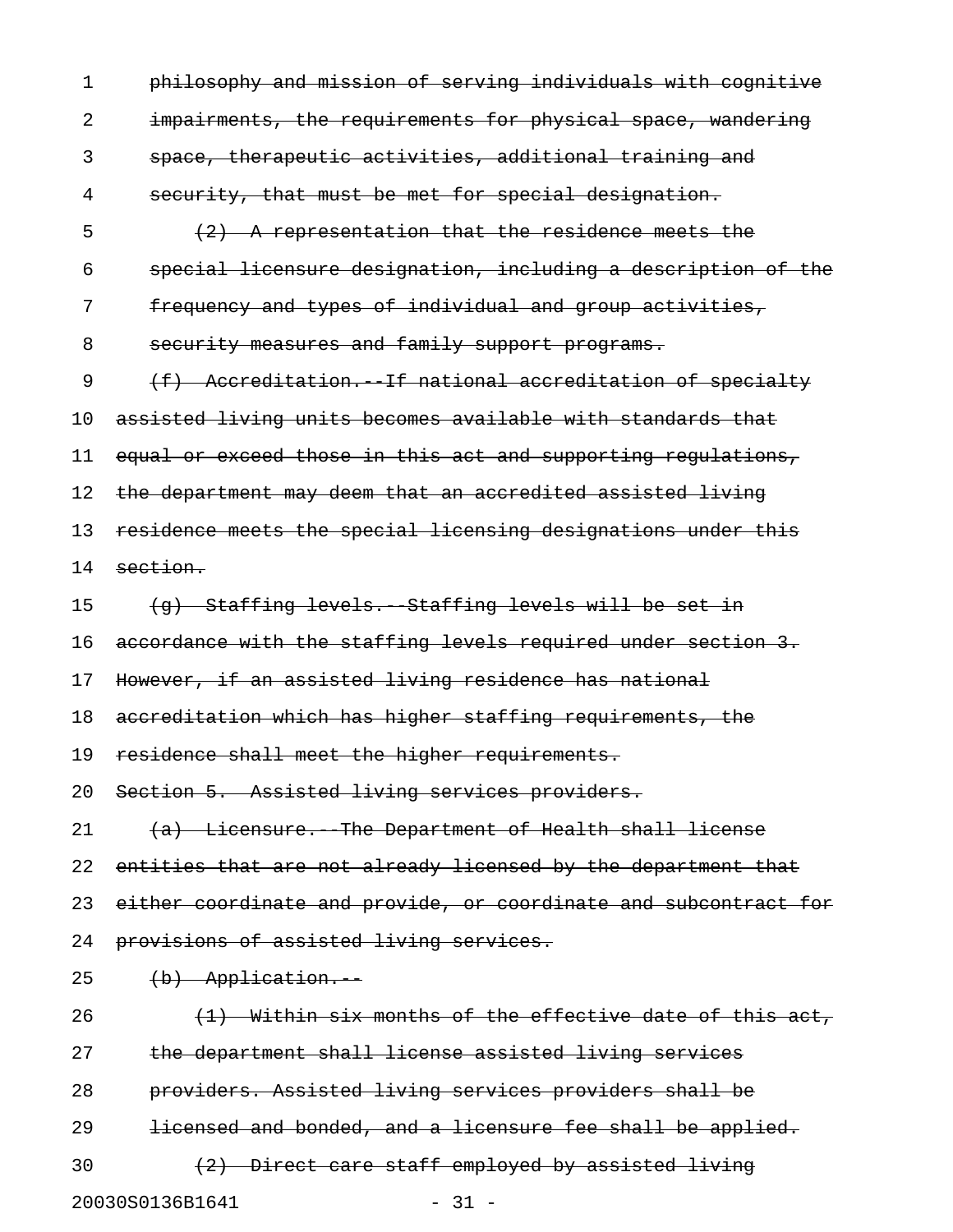| 1                          | services providers or providing direct care services to       |  |
|----------------------------|---------------------------------------------------------------|--|
| 2                          | consumers in their homes shall meet all training and testing  |  |
| 3                          | requirements of this act and present documentation from the   |  |
| 4                          | State of completed training and testing to employers and      |  |
| 5                          | consumers. Passing a criminal history check shall be a        |  |
| 6                          | prerequisite to training and testing.                         |  |
| 7                          | (3) Family or friend caregivers shall be exempt from the      |  |
| 8                          | requirements of this act.                                     |  |
| 9                          | $(4)$ Entities that do not provide personal care services,    |  |
| 10                         | but that solely provide assistance with instrumental          |  |
| 11                         | activities of daily living shall be exempt from the           |  |
| 12                         | requirements of this act.                                     |  |
| 13                         | (c) Requirements.                                             |  |
| 14                         | (1) Assisted living services providers shall be subject       |  |
| 15                         | to the disclosure and contract requirements set forth in      |  |
| 16                         | section 3 to the extent applicable to assisted living         |  |
| 17                         | services providers.                                           |  |
| 18                         | (2) Direct care staff shall provide assisted living           |  |
| 19                         | services consumers with 30 days' advance written notice,      |  |
| 20                         | where possible, of interruption or termination of service     |  |
| 21                         | delivery, except where the safety of the direct care staff is |  |
| 22                         | at risk. Direct care staff shall be included under the        |  |
| 23                         | reporting requirements of older adult protective services     |  |
| 24                         | review. Direct care staff found to be in violation of the     |  |
| 25                         | advance notice provision of this section may be sanctioned by |  |
| 26                         | the department and have their documentation of training       |  |
| 27                         | necessary for employment withdrawn.                           |  |
| 28                         | (3) All consumer rights specified in section 6 shall          |  |
| 29                         | apply to consumers of assisted living services providers      |  |
| 30                         | unless the right is specific to residency. The department     |  |
| 20030S0136B1641<br>$-32 -$ |                                                               |  |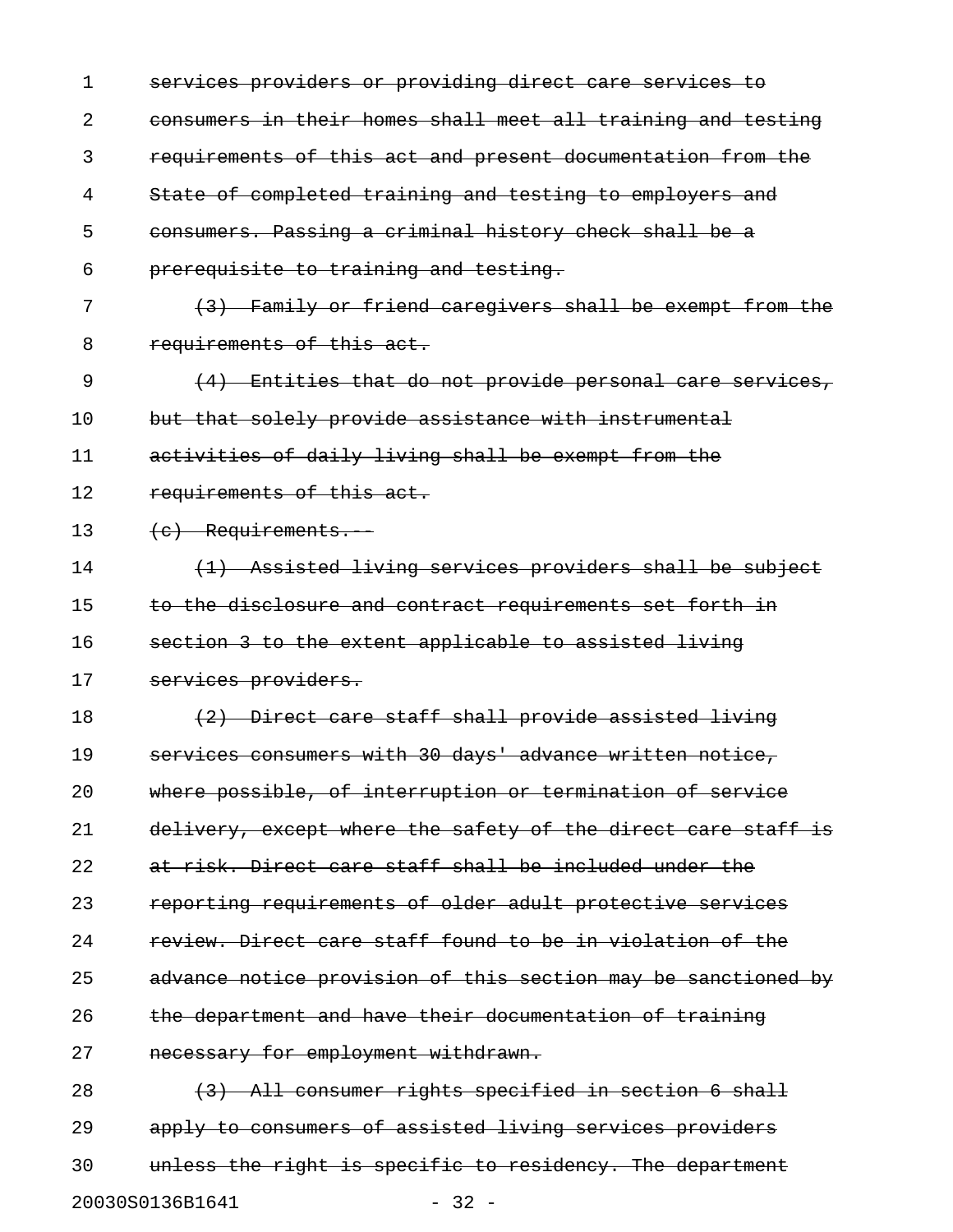| 1                          | shall craft a standardized assisted living service disclosure    |  |
|----------------------------|------------------------------------------------------------------|--|
| 2                          | from such as the one required in section 3 for assisted          |  |
| 3                          | living residences. As a condition of licensure, all assisted     |  |
| 4                          | living services providers must provide consumers and             |  |
| 5                          | applicants with the department's standardized disclosure form    |  |
| 6                          | of consumers rights.                                             |  |
| 7                          | (d) Inspection. The department shall conduct annual              |  |
| 8                          | unannounced inspections of assisted living services providers    |  |
| 9                          | and shall include visits to and interviews of a random sample of |  |
| 10                         | consumers as part of the inspection process.                     |  |
| 11                         | Section 6. Consumer rights.                                      |  |
| 12                         | (a) Regulations. Consumers shall have the following rights       |  |
| 13                         | which shall attach upon admission to an assisted living          |  |
| 14                         | residence or start of service receipt from an assisted living    |  |
| 15                         | services provider and the department shall promptly implement    |  |
| 16                         | requlations to insure these rights:                              |  |
| 17                         | (1) With respect to management of funds:                         |  |
| 18                         | $(i)$ There shall be no commingling of the residence's           |  |
| 19                         | and residents' funds.                                            |  |
| 20                         | (ii) Assisted living residences shall maintain                   |  |
| 21                         | residents' funds in accounts separate from those of the          |  |
| 22                         | residence.                                                       |  |
| 23                         | (iii) When a residents' funds exceed \$200, the                  |  |
| 24                         | assisted living residence must offer the resident an             |  |
| 25                         | opportunity to have the funds placed in an interest-             |  |
| 26                         | bearing account.                                                 |  |
| 27                         | (iv) The assisted living residence must keep                     |  |
| 28                         | individual records of individual moneys.                         |  |
| 29                         | $(v)$ Residents are only required to deposit funds               |  |
| 30                         | with an assisted living residence if they are accepting          |  |
| 20030S0136B1641<br>$-33 -$ |                                                                  |  |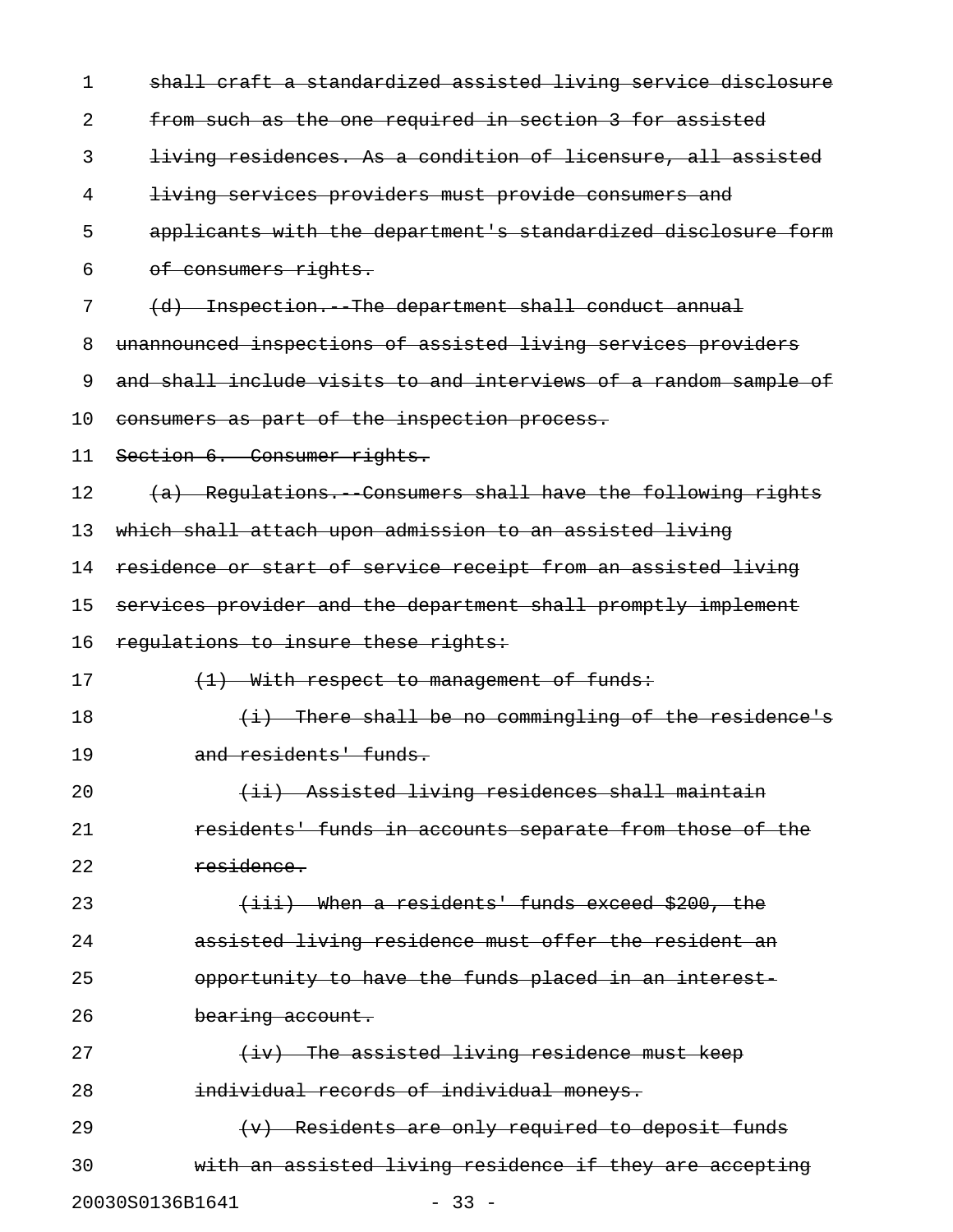| 1               | financial management services.                            |
|-----------------|-----------------------------------------------------------|
| 2               | $(v_i)$ The department shall develop a means of           |
| 3               | safequarding residents' funds and requiring prompt        |
| 4               | repayment by the assisted living residence of funds that  |
| 5               | are stolen by residence employees, subcontractors or      |
| 6               | otherwise mismanaged.                                     |
| 7               | (vii) Residents shall have prompt access to funds.        |
| 8               | (viii) Residents shall receive quarterly statements       |
| 9               | from assisted living residences holding their funds.      |
| 10              | (ix) Upon death or discharge, the assisted living         |
| 11              | residence is required to repay funds to estate or         |
| 12              | resident within five business days.                       |
| 13              | (x) Assisted living residence staff must obtain           |
| 14              | written permission for expenditures from the consumer of  |
| 15              | legally responsible person and keep receipts of           |
| 16              | expenditures.                                             |
| 17              | (xi) No provider or staff of provider or individual       |
| 18              | affiliated with the provider may assume power of attorney |
| 19              | or quardianship over any resident. However, the           |
| 20              | department shall come up with a process for allowing      |
| 21              | guardianship in emergency situations where the consumer   |
| 22              | is unable to authorize and where there is no existing     |
| 23              | legal representative or the legal representative cannot   |
| 24              | be reached.                                               |
| 25              | (xii) No resident may be required to endorse checks       |
| 26              | over to the assisted living residence.                    |
| 27              | $(2)$ Each consumer has the right to:                     |
| 28              | (i) Be involved in service planning process and to        |
| 29              | receive services with reasonable accommodation of         |
| 30              | individual needs and preferences except where the health  |
| 20030S0136B1641 | $-34 -$                                                   |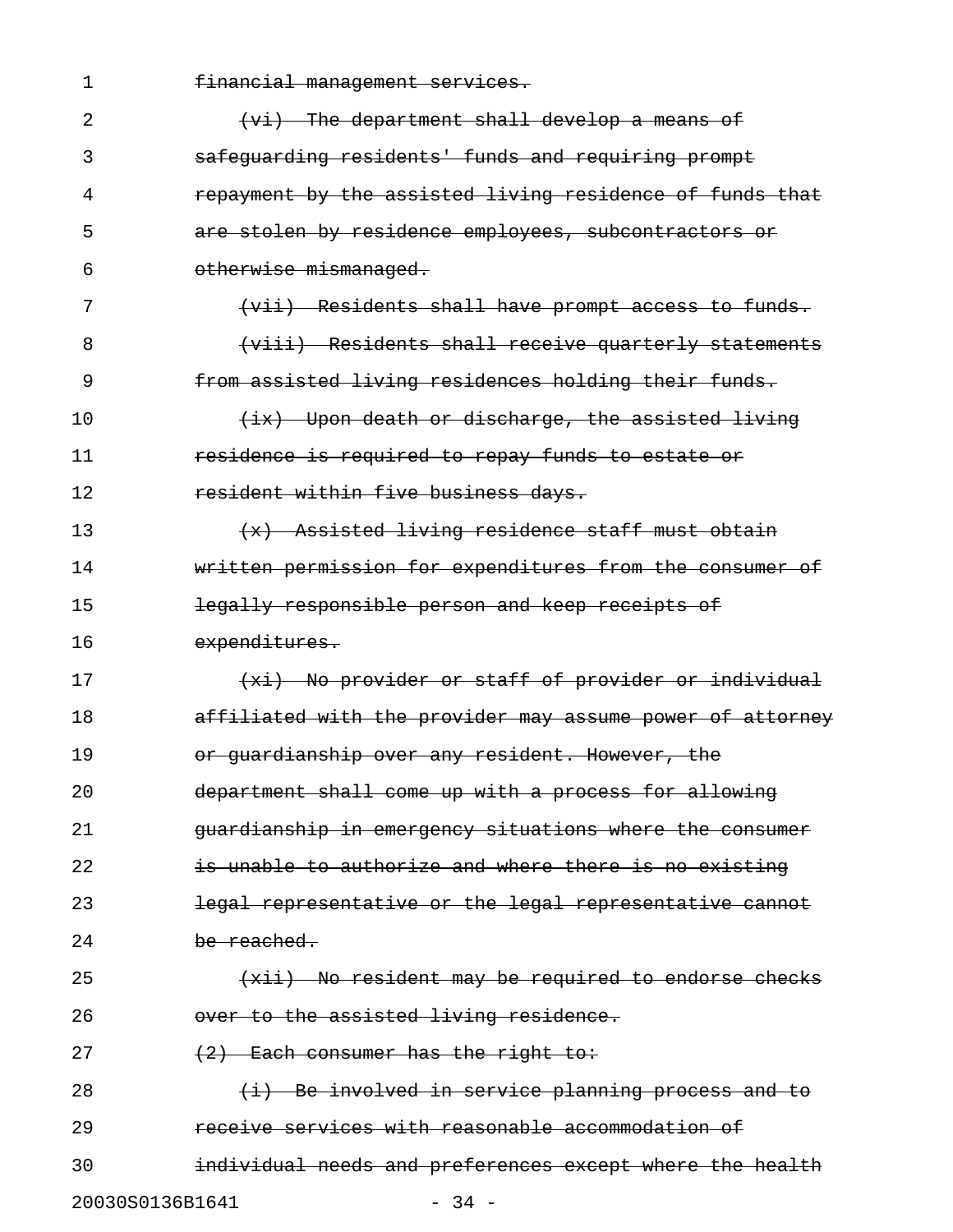1 or safety of the individual or other residents would be 2 endangered.

3 (ii) Have privacy, confidentiality and freedom from 4 abuse, neglect and financial exploitation. 5 (iii) Refuse treatment or services under the plan.  $\frac{1}{1}$  (iv) Receive from the assisted living residence 30 7 days' advance written notice of the assisted living 8 residence's proposed changes to charges and policies and 9 of the intent of the residence to transfer or discharge 10 the resident, except where transfer is necessary to meet 11 consumer's urgent or emergency medical needs or where 12 **immediate risk of harm to consumer or others warrants** 13 shorter notice. 14 (v) Be free from physical or chemical restraints. 15 (vi) Be free from unreasonable interference with 16 **right to leave and return, have visitors, send and** 17 receive mail, and participate or not participate in 18 religious activities. 19 (vii) Receive a qualified assessment by someone not 20 associated with the residence. 21 (viii) Be entitled to residency and services 365 22 days a year, with no planned or intermittent 23 interruptions. 24 (ix) Access the ombudsman and the department's 24-25 hour hotline. 26 (x) Be free from discrimination on the basis of 27 race, color, religious creed, disability, handicap, 28 **ancestry, sexual orientation, national origin, age or**  $29$   $\overline{sex.}$ 30 (xi) Be free from any duration of stay requirements 20030S0136B1641 - 35 -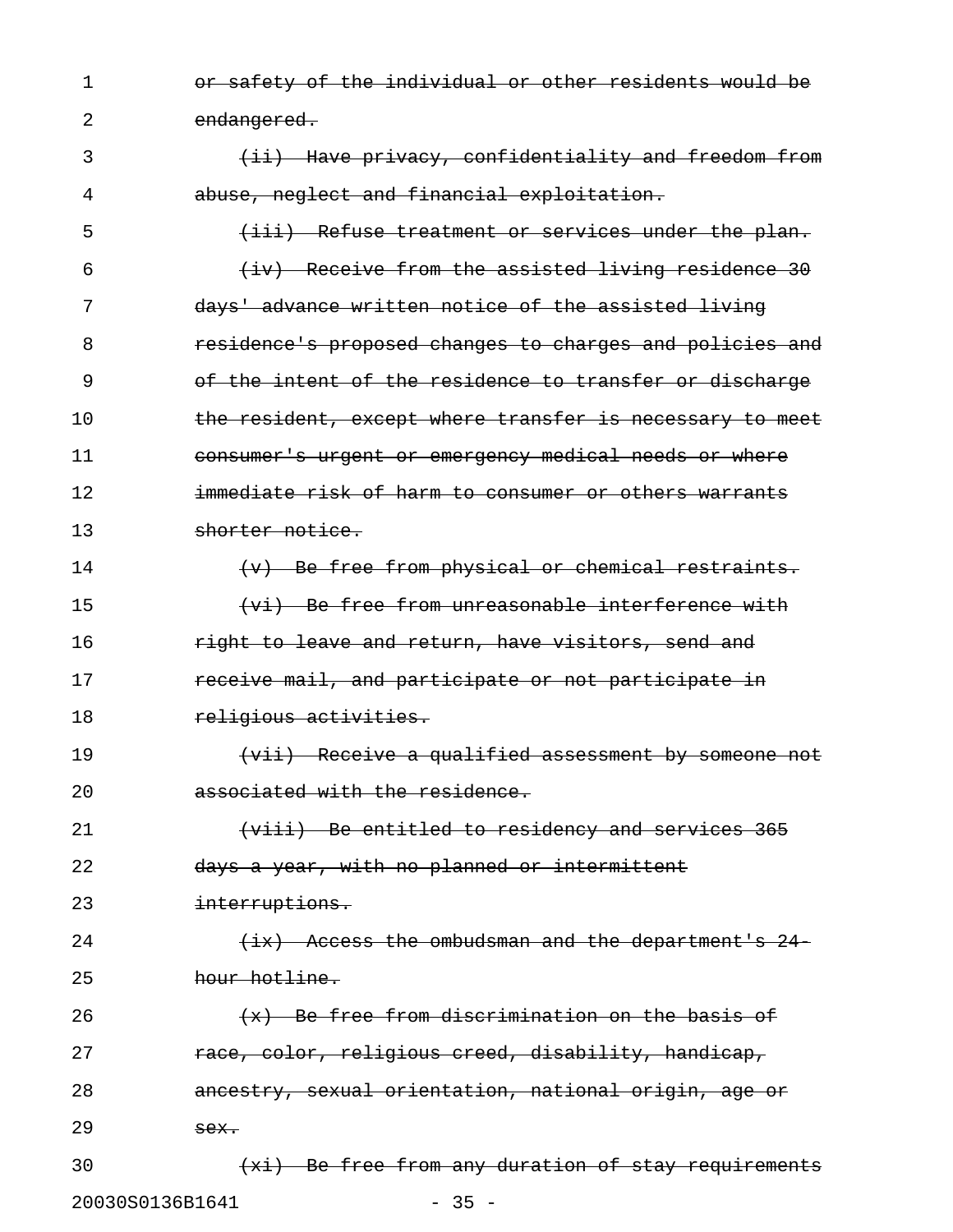1 **prior to public funding.** 2 (xii) Select a doctor or other health care provider 3 of the consumer's choice. 4 (xiii) Reside and receive services with reasonable 5 accommodation of individual needs and preferences except 6 where health, safety, or rights of individual or other is 7 endangered and does not change the nature, etc., of the 8 assisted living residence. 9 (xiv) Review inspection and complaint survey and 10 **inspection results conducted by the department.** 11 (xv) Exercise all rights as a citizen, including, 12 but not limited to, the right to vote, the right to voice 13 grievances with respect to services without retaliation 14 **and to organize and participate in resident and family** 15 groups. 16 Section 7. Survey, inspection and enforcement process. 17 (a) Licensure and inspection. The appropriate department 18 shall license and inspect all assisted living residences and 19 assisted living services providers at least annually. Licensure 20 fees shall be established and funds from such fees shall be 21 employed to defray the costs of enforcing the provisions of this  $22$  act. 23 (1) The appropriate department shall establish and make 24 public specific, objective guidelines for inspectors to 25 employ in the inspection of assisted living residences and 26 assisted living services providers. Inspectors shall be 27 adequately trained in the intention and interpretation of

28 inspection guidelines to ensure consistent application of 29 legal requirements. Each department shall ensure adequate,

30 trained staff and provide annual continuing education courses 20030S0136B1641 - 36 -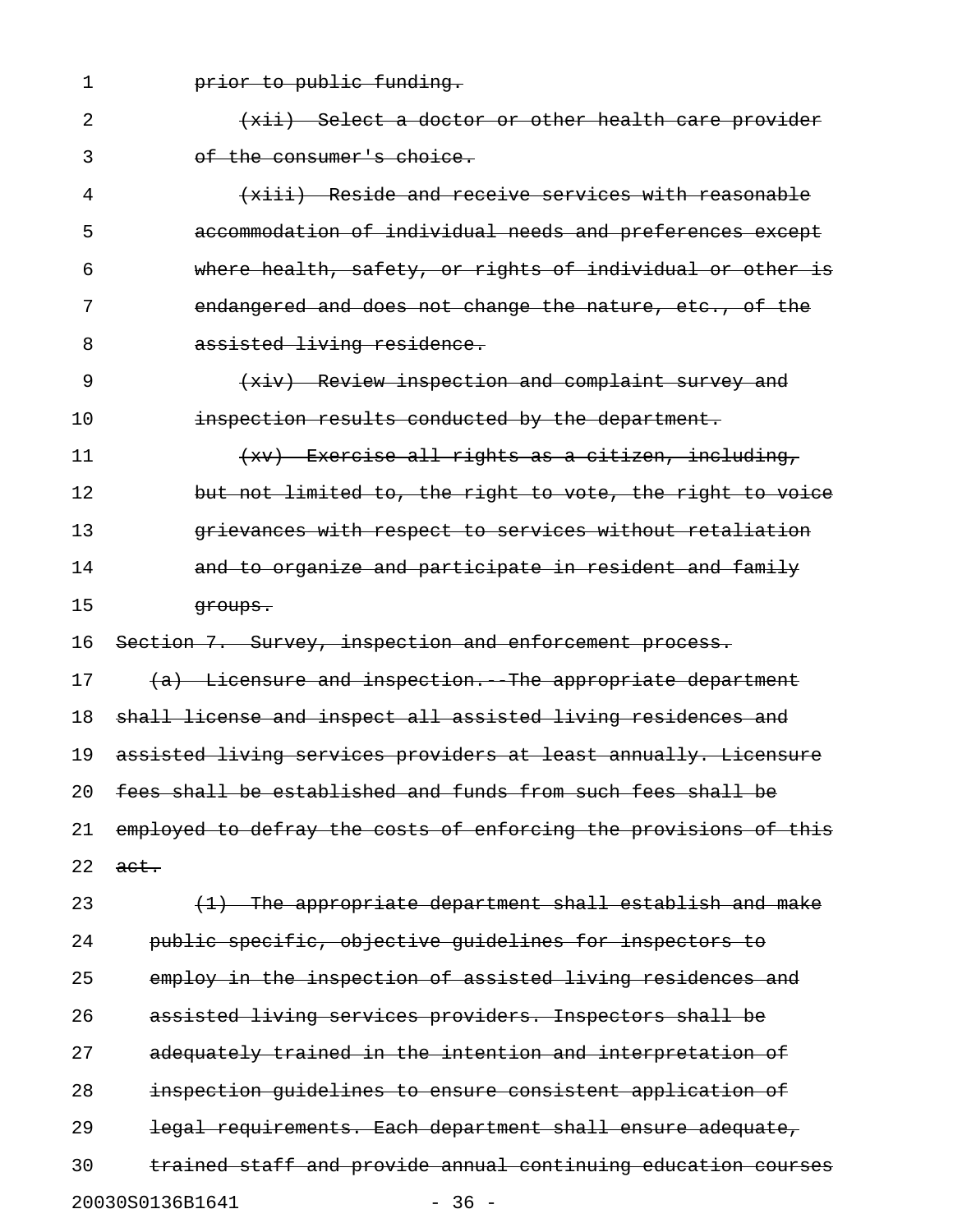1 to inspection staff.

| $\overline{2}$  | (2) There shall be four classes of licensure as follows:  |
|-----------------|-----------------------------------------------------------|
| 3               | (i) Exceptional quality licensure will be awarded to      |
| 4               | providers based on a finding by a panel established by    |
| 5               | each department that the provider is in compliance with   |
| 6               | licensure requirements and should be recognized for its   |
| 7               | use of best practices and high consumer satisfaction and  |
| 8               | positive outcomes. Providers with this licensure          |
| 9               | classification may advertise and each department shall    |
| 10              | post names of those providers with this licensure         |
| 11              | classification on its web site.                           |
| 12              | (ii) Compliance licensure will be provided to             |
| 13              | providers with either no violations or isolated Class III |
| 14              | (minor) violations which the administrator or provider    |
| 15              | has certified in writing to the appropriate department    |
| 16              | have been corrected within 30 days of the date of the     |
| 17              | annual licensure inspection.                              |
| 18              | (iii) Provisional licensure will be given to              |
| 19              | providers with a pattern of Class III (minor) violations  |
| 20              | or isolated Class II violations for a period of six       |
| 21              | months. Substantial improvement must be demonstrated for  |
| 22              | a provider to receive a second six month provisional      |
| 23              | license. Those providers which do not meet the standards  |
| 24              | for a compliance license at the next scheduled inspection |
| 25              | shall have their license revoked by the appropriate       |
| 26              | department.                                               |
| 27              | (iv) Provisional licensure with ban on admissions         |
| 28              | will be given for a six month period to providers with a  |
| 29              | pattern of Class II, isolated Class I or a pattern of     |
| 30              | Class I violations such that new consumers may not be     |
| 20030S0136B1641 | $-37 -$                                                   |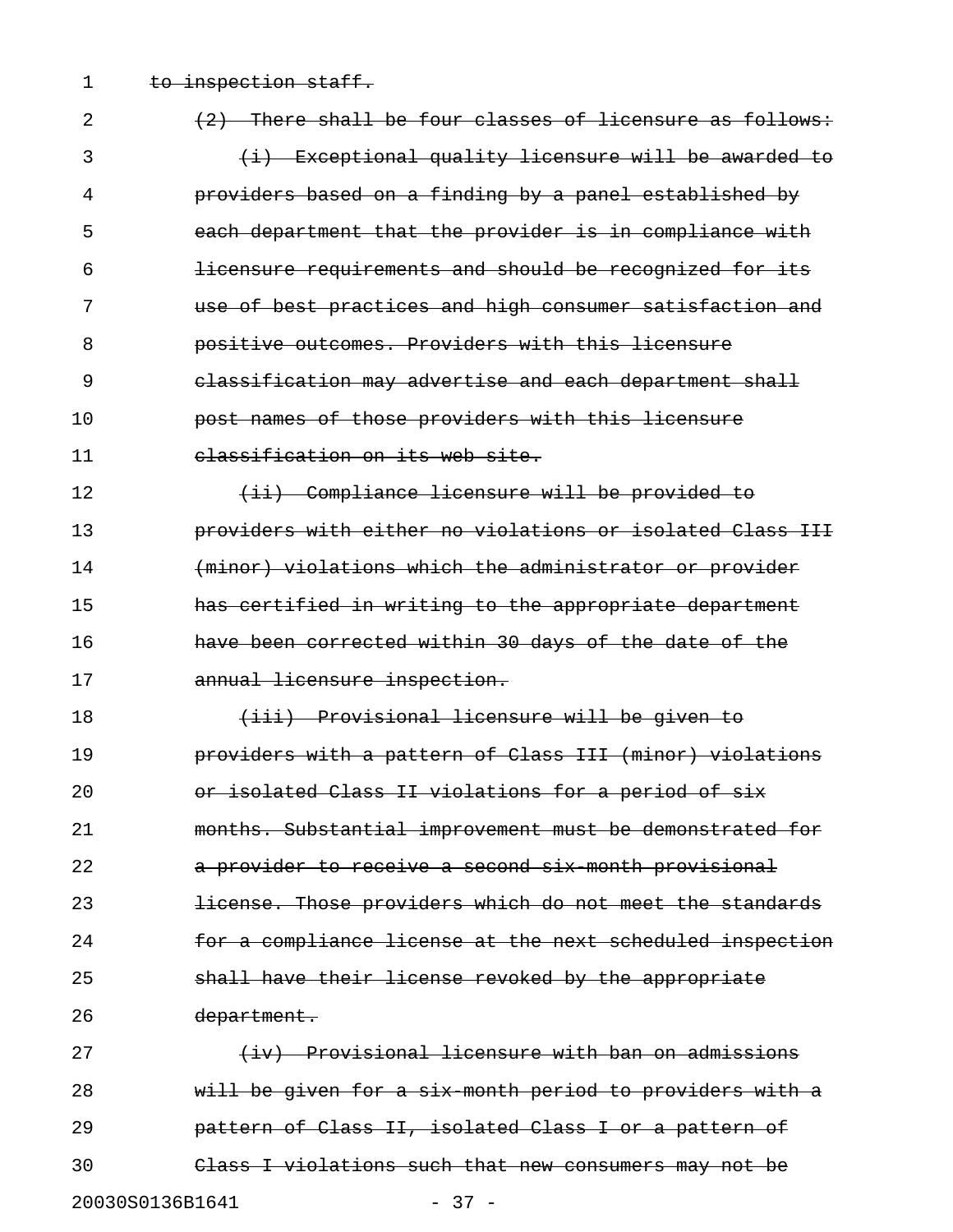1 admitted or provided services by the provider with this 2 <del>licensure status.</del>

3 (3) Before an assisted living residence is licensed and 4 permitted to open, operate or admit residents and before an 5 assisted living services provider is permitted to provide 6 services to consumers, it shall be inspected by the 7 appropriate department and must be found in compliance with 8 the requirements set forth in this act and the resulting 9 regulations.

10 (4) After initial licensure inspection, survey staff 11 shall, at a minimum, conduct one onsite unannounced 12 inspection per year. Each department shall develop a uniform 13 survey tool to be used by inspectors.

14 (5) Within 24 hours, upon receipt of a complaint from 15 any person alleging an immediate serious risk to the health 16 or safety of a consumer, the appropriate department shall 17 conduct an onsite unannounced inspection of the provider. 18 Complaints prompting an inspection pursuant to this 19 subsection may include severe injury or death of a consumer, 20 **reports of abuse or conditions or practices that cause an** 21 immediate and serious risk to a consumer. Complaints shall be 22 investigated immediately but no later than 48 hours after 23 receipt of the complaint.

24 (6) Each department shall develop requirements for the 25 preinspection provision of information and documents by the 26 provider on the annual anniversary of initial licensure, to 27 be reviewed by the appropriate department's inspectors prior 28 to the onsite inspection.

29  $(7)$  Within six months of the passage of this act, each 30 department shall develop a time line and work plan to be used 20030S0136B1641 - 38 -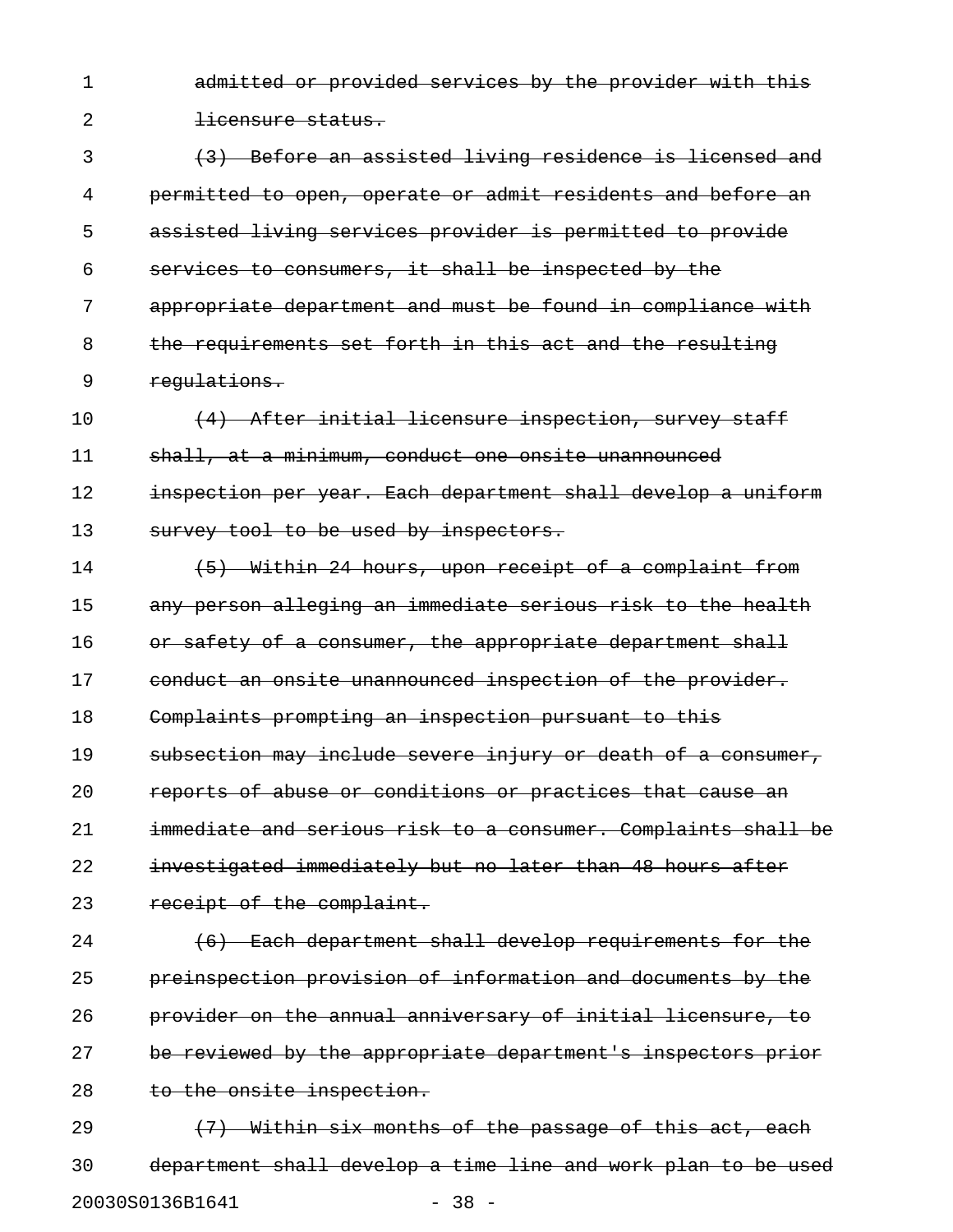| $\mathbf 1$ | to develop quality indicators of care and consumer            |
|-------------|---------------------------------------------------------------|
| 2           | satisfaction surveys that will be used as part of the annual  |
| 3           | inspection process. The quality indicators of care and        |
| 4           | consumer satisfaction surveys shall be developed in           |
| 5           | consultation with stakeholders and shall be placed within 24  |
| 6           | months of the passage of this act.                            |
| 7           | (8) Each department shall develop a provider survey           |
| 8           | instrument to obtain provider feedback on the inspection      |
| 9           | process. The survey instrument shall be sent in the           |
| 10          | preinspection submission information to be returned to the    |
| 11          | deputy secretary of the appropriate department by the         |
| 12          | provider after the onsite inspection.                         |
| 13          | (9) After three annual unannounced inspections resulting      |
| 14          | in compliance or exceptional quality licensure status, a      |
| 15          | provider shall receive abbreviated inspections for as long as |
| 16          | it maintains compliance or exceptional quality licensure      |
| 17          | status. The appropriate department shall develop an           |
| 18          | abbreviated inspection process.                               |
| 19          | $(10)$ As provided in section 7(b), assisted living           |
| 20          | residences not in compliance with the requirements of this    |
| 21          | act and its regulations shall be subject to intensified       |
| 22          | inspections which shall include intensified frequency,        |
| 23          | duration and scope.                                           |
| 24          | (11) There shall be no transfer of license unless the         |
| 25          | appropriate department approves the transfer of license. The  |
| 26          | appropriate department may deny transfers to friends,         |
| 27          | relatives, business associates, etc., if it appears that      |
| 28          | purpose of transfer is to avoid licensure action or it        |
| 29          | appears that the previous owner will continue to have         |
| 30          | involvement in the residence or business.                     |
|             | 20030S0136B1641<br>$-39 -$                                    |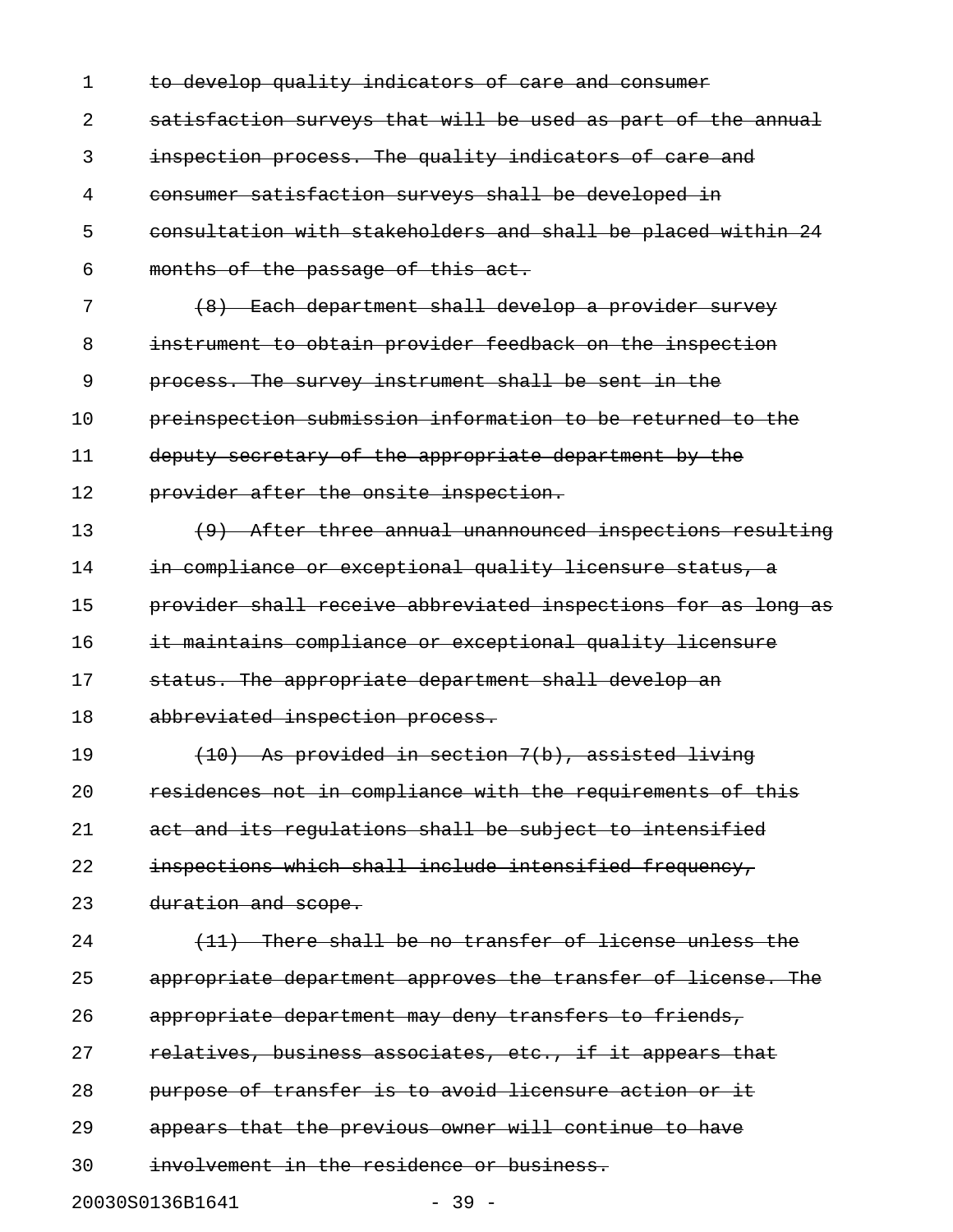1 (b) Violations.

| 2  | (1) Within six months of the effective date of this          |
|----|--------------------------------------------------------------|
| 3  | section, the Department of Public Welfare and the Department |
| 4  | of Health shall classify each violation of its regulations   |
| 5  | into one of the following categories:                        |
| 6  | (i) Class I. A violation, including failure to or            |
| 7  | negligent provision of services in the service plan,         |
| 8  | which indicates a substantial probability that death or      |
| 9  | serious mental or physical harm to a consumer may result     |
| 10 | or death actually results.                                   |
| 11 | (ii) Class II. A violation, including failure to or          |
| 12 | negligent provision of services in the service plan,         |
| 13 | which has a potential or actual substantial adverse          |
| 14 | effect upon the health, safety or well being of a            |
| 15 | consumer.                                                    |
| 16 | (iii) Class III. A minor violation which has an              |
| 17 | adverse effect upon the health, safety or well being of a    |
| 18 | consumer.                                                    |
| 19 | (2) The remedy and penalty for violations will depend on     |
| 20 | the violations.                                              |
| 21 | (i) Isolated Class III violation. Within 30 days of          |
| 22 | the date of the citation, the assisted living residence      |
| 23 | administrator or assisted living services provider must      |
| 24 | correct the violation and certify in writing to the          |
| 25 | appropriate department that the violation has been           |
| 26 | corrected.                                                   |
| 27 | (ii) Pattern of Class III violations. Within ten             |
| 28 | days of the date of the citation, the assisted living        |
| 29 | residence administrator or assisted living services          |
| 30 | provider must submit a plan of correction for appropriate    |
|    | 20030S0136B1641<br>$-40 -$                                   |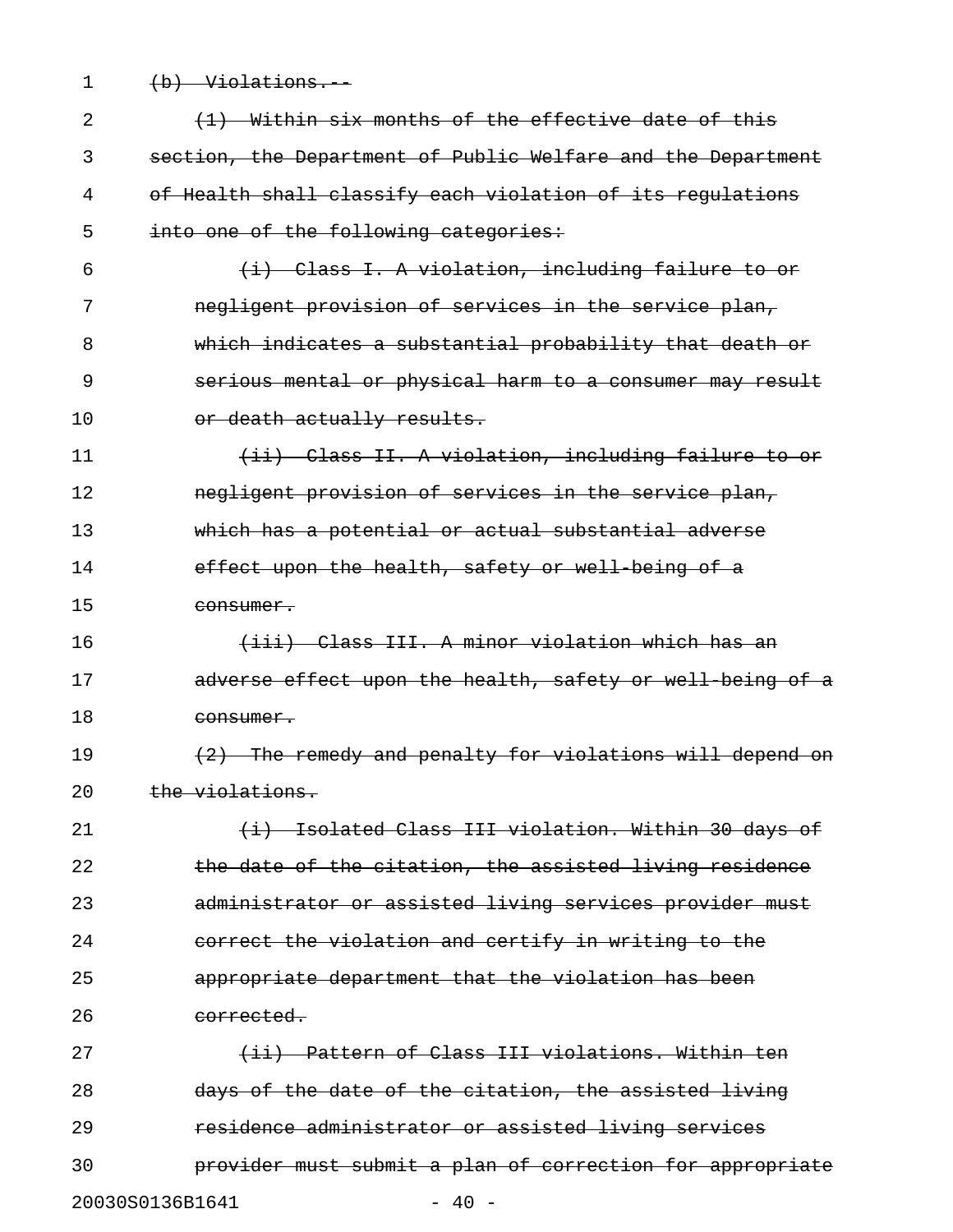1 department approval. Within 30 days of the date of the 2 citation, the assisted living residence administrator or 3 assisted living services provider must correct the 4 violations and certify in writing to the appropriate 5 department that corrections have been made. The 6 appropriate department shall issue fines and grant a 7 provisional license, which shall be in effect only until 8 written certification of corrections has been received by 9 the appropriate department. Immediate correction of the 10 **violation to the inspector's satisfaction during the** 11 survey process will preclude the application of a penalty 12 **under this subsection.** 

13 (iii) Isolated Class II violations. Within ten days 14 of the date of the citation, the assisted living 15 residence administrator or assisted living services 16 **provider must submit a plan of correction for appropriate** 17 departmental approval. Within 30 days of the date of the 18 **citation, the assisted living residence administrator or** 19 assisted living services provider shall correct the 20 violations and certify in writing to the appropriate 21 department that corrections have been made. The 22 **appropriate department shall fine the assisted living** 23 **residence or assisted living service provider and issue a** 24 provisional license until certification of corrections 25 **has been received by the appropriate department.** 26 **Immediate correction of the violation to the inspector's** 27 **satisfaction during the survey process will preclude the** 28 **application of a penalty under this subsection.** 29 (iv) Pattern of Class II violations. Within ten days

30 of the date of the citation, the assisted living

20030S0136B1641 - 41 -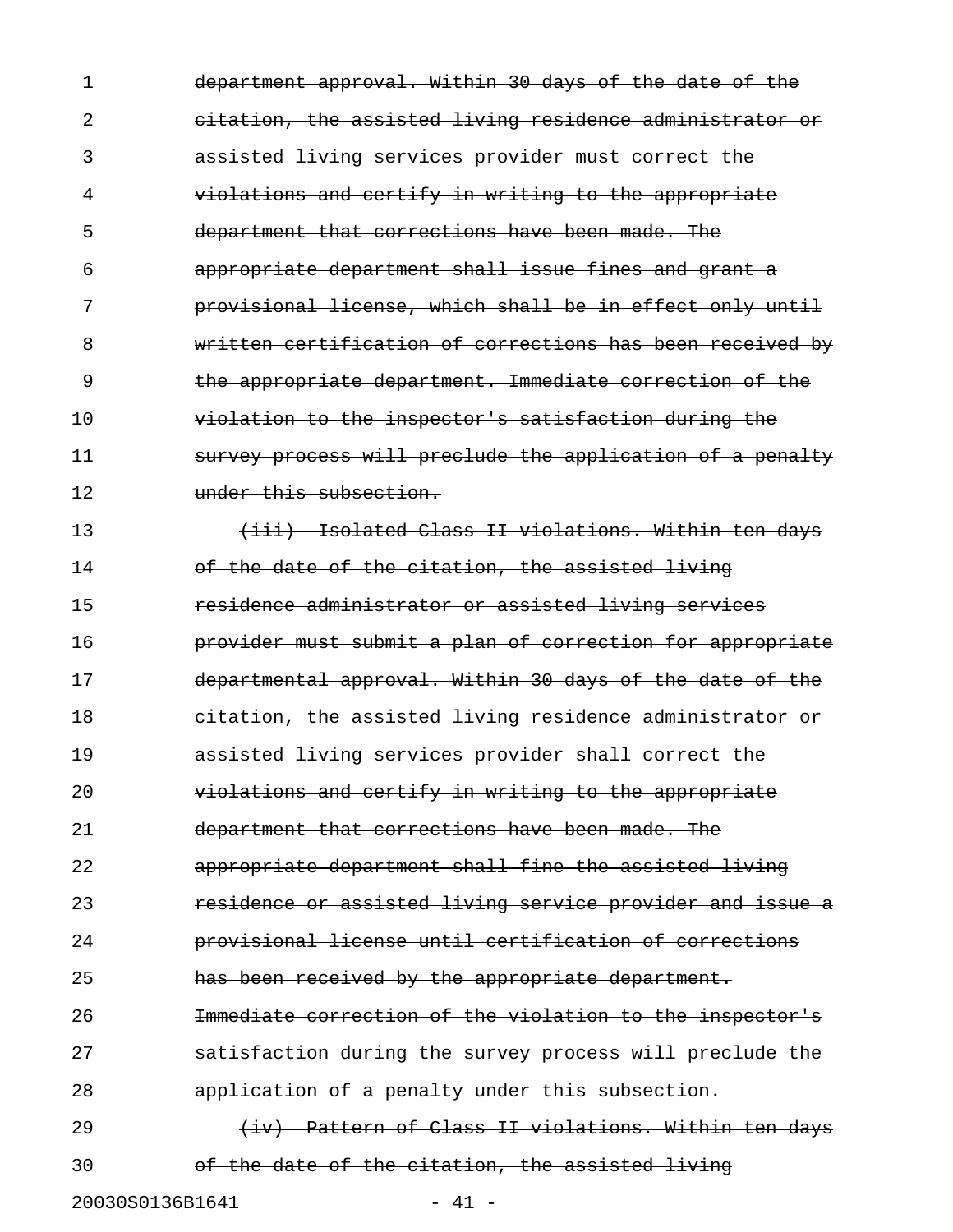1 **residence administrator or assisted living services** 2 provider shall submit a plan of correction for 3 appropriate departmental approval. Within 30 days of the 4 date of the citation, the assisted living residence 5 administrator or assisted living services provider shall 6 correct the violations and shall certify in writing to 7 the appropriate department that all corrections have been 8 **made. The appropriate department shall fine the provider** 9 and issue a provisional license with a ban on admissions 10 **10 Or service until written certification of corrections has** 11 been received and corrections have been verified by the 12 **appropriate department. The appropriate department shall** 13 conduct an onsite inspection to verify corrections within 14 **two business days of receipt of the certification of** 15 **correction. The appropriate department shall conduct** 16 **intensified inspections of the provider with more** 17 numerous unannounced inspections. 18 (v) Isolated Class I violations. Upon a finding by 19 **the appropriate department of a Class I violation, the** 20 **appropriate department shall immediately decide whether:** 21 (A) to give a provisional license with a ban on 22 admissions or services and allow the assisted living 23 **residence or assisted living services provider to** 24 correct the violation; 25 (B) require the appointment of a master at the 26 assisted living residence's expense to oversee the 27 **immediate correction of the violations; or** 28 (C) to revoke the license and arrange for the 29 immediate relocation or transfer of consumers. The 30 appropriate department shall fine the provider and 20030S0136B1641 - 42 -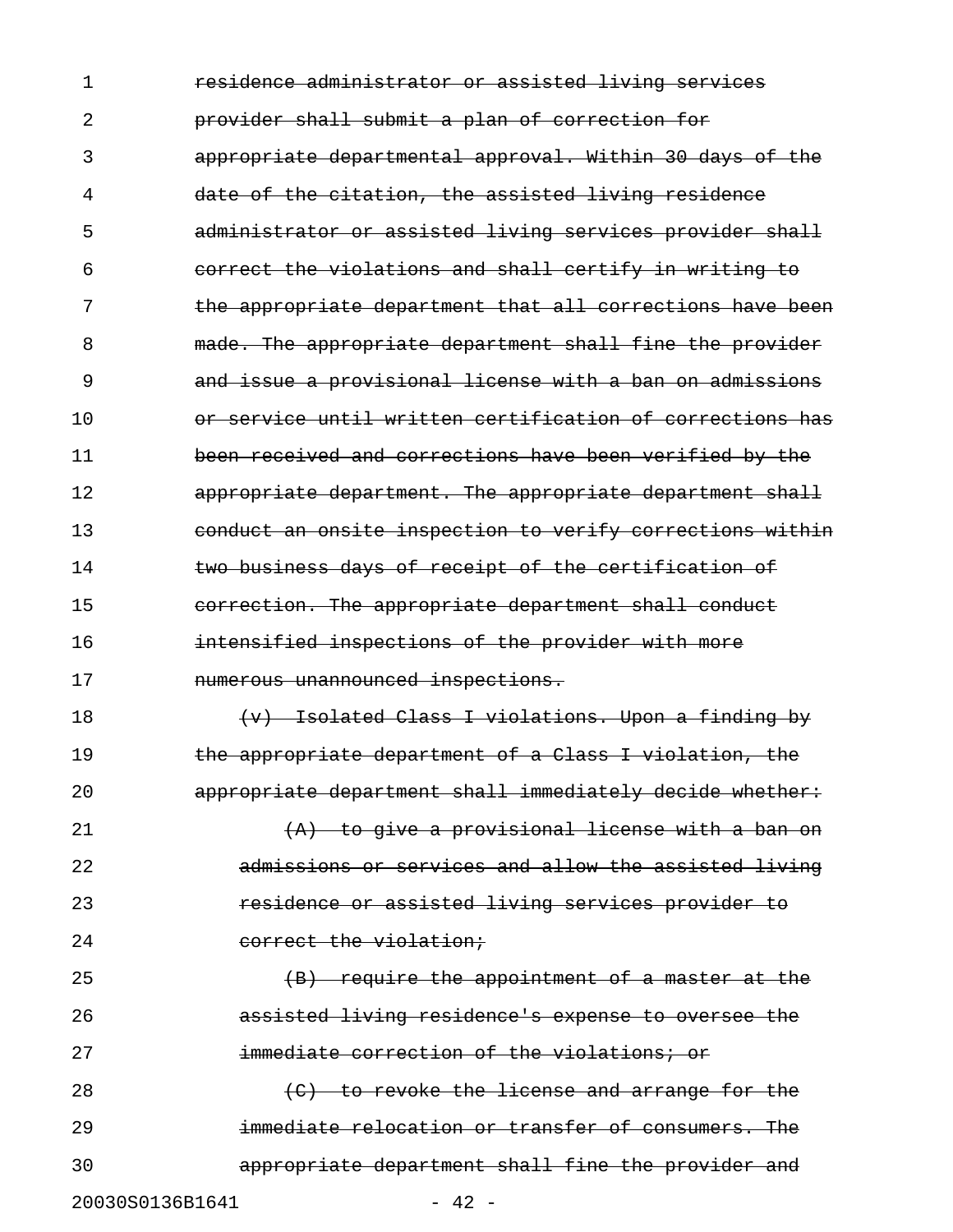1 **should the provider remain in operation, subject it** 2 to intensified and more numerous unannounced 3 inspections.

4 (vi) Pattern of Class I violations. Upon a finding 5 by the appropriate department that a provider has a 6 pattern of Class I violations, the appropriate department 7 shall immediately revoke the provider's license and 8 arrange for relocation or transfer of the consumers or 9 appoint a master at the assisted living residence's 10 expense to bring the assisted living residence into 11 compliance within 30 days. The appropriate department 12 **shall issue a provisional license with a ban on** 13 admissions or service if the provider is permitted to 14 continue in operation and shall fine the provider. Should 15 **the provider remain in operation, the appropriate** 16 **department shall conduct intensified and more numerous** 17 **inspections.** 

18 (vii) False certifications. Any administrator that 19 falsely certifies to the appropriate department that 20 violations have been corrected shall be fined by the 21 appropriate department and shall lose his administrator 22 <del>license.</del>

23  $(3)$  Within six months of the effective date of this act, 24 the appropriate department shall issue regulations pursuant 25 to this section. The requlations shall ensure that 26 **inspections are not invasive of consumer's privacy or** 27 dignity, support the principles of assisted living and can be

28 uniformly and consistently applied by the appropriate

29 department.

 $30$  (4) The appropriate department shall establish monetary 20030S0136B1641 - 43 -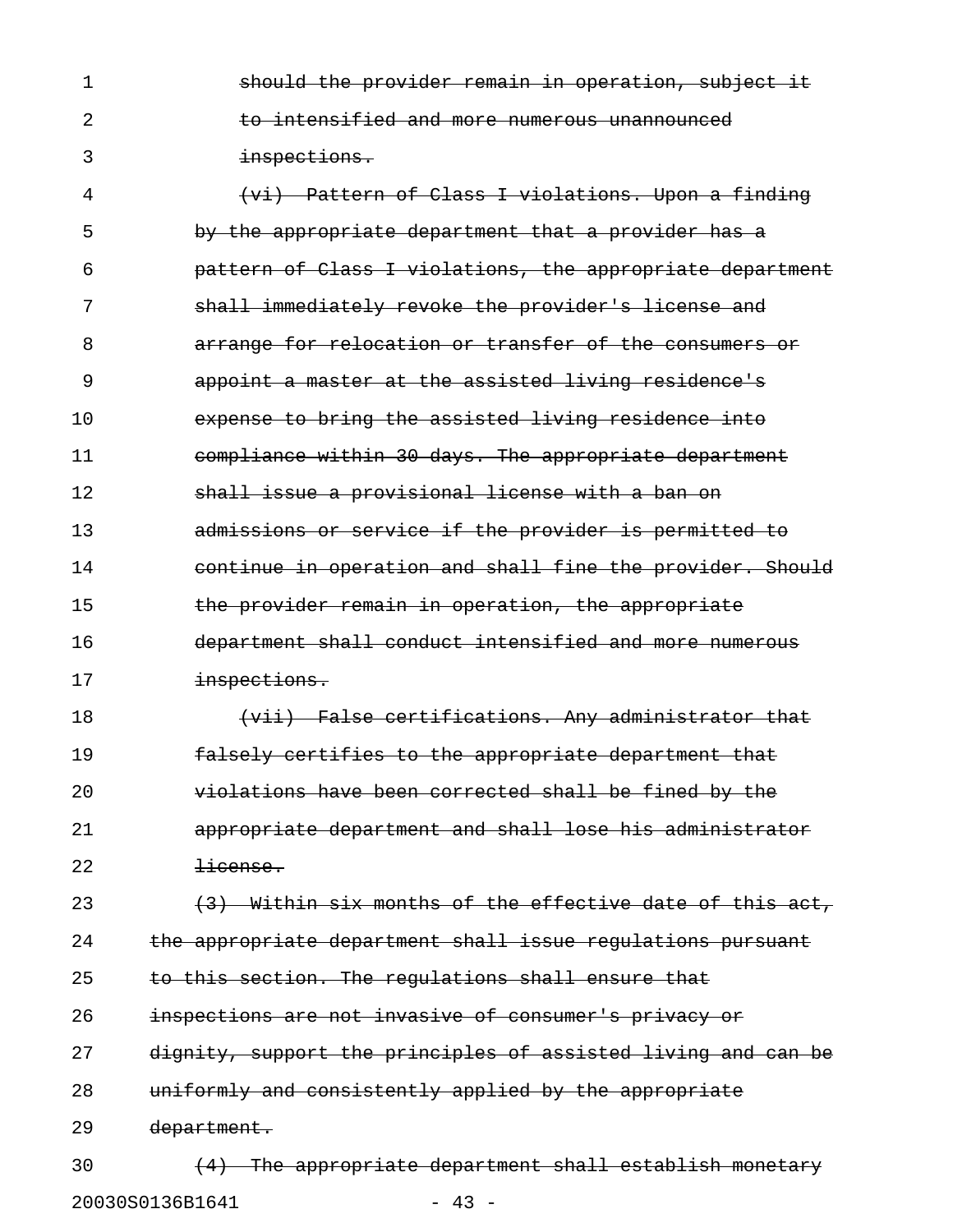| 1  | penalties that relate to the severity of the violation. Money |
|----|---------------------------------------------------------------|
| 2  | collected by the appropriate department under this section    |
| 3  | shall be first used to defray the expenses incurred by        |
| 4  | consumers relocated under this act. Any moneys remaining      |
| 5  | shall be used by the appropriate department for enforcing the |
| 6  | provisions of this act. Fines collected pursuant to this act  |
| 7  | shall not be subject to the provisions of 42 Pa.C.S. § 3733   |
| 8  | (relating to deposits into account).                          |
| 9  | (c) Relocation, relocation assistance and transfer.           |
| 10 | (1) In addition to making all licensing surveys               |
| 11 | available, assisted living residences shall post all Class I  |
| 12 | and II licensing actions. The department shall inform all     |
| 13 | residents of their right to leave the assisted living         |
| 14 | residence and to receive relocation assistance.               |
| 15 | (i) The department shall promptly relocate consumers          |
| 16 | from an assisted living residence if any of the following     |
| 17 | conditions exist:                                             |
| 18 | $(A)$ The assisted living residence is operating              |
| 19 | without a license.                                            |
| 20 | (B) The licensee is voluntarily closing an                    |
| 21 | assisted living residence and relocation is necessary         |
| 22 | for the health and welfare of the consumers.                  |
| 23 | (C) The assisted living residence has engaged in              |
| 24 | conduct that endangers the health and safety of its           |
| 25 | residents, leading a reasonable consumer to be                |
| 26 | concerned for his or her safety.                              |
| 27 | (D) When the assisted living resident wishes to               |
| 28 | <del>leave.</del>                                             |
| 29 | (ii) The department shall offer relocation                    |
| 30 | assistance to consumers of assisted living residences.        |
|    | 20030S0136B1641<br>$-44 -$                                    |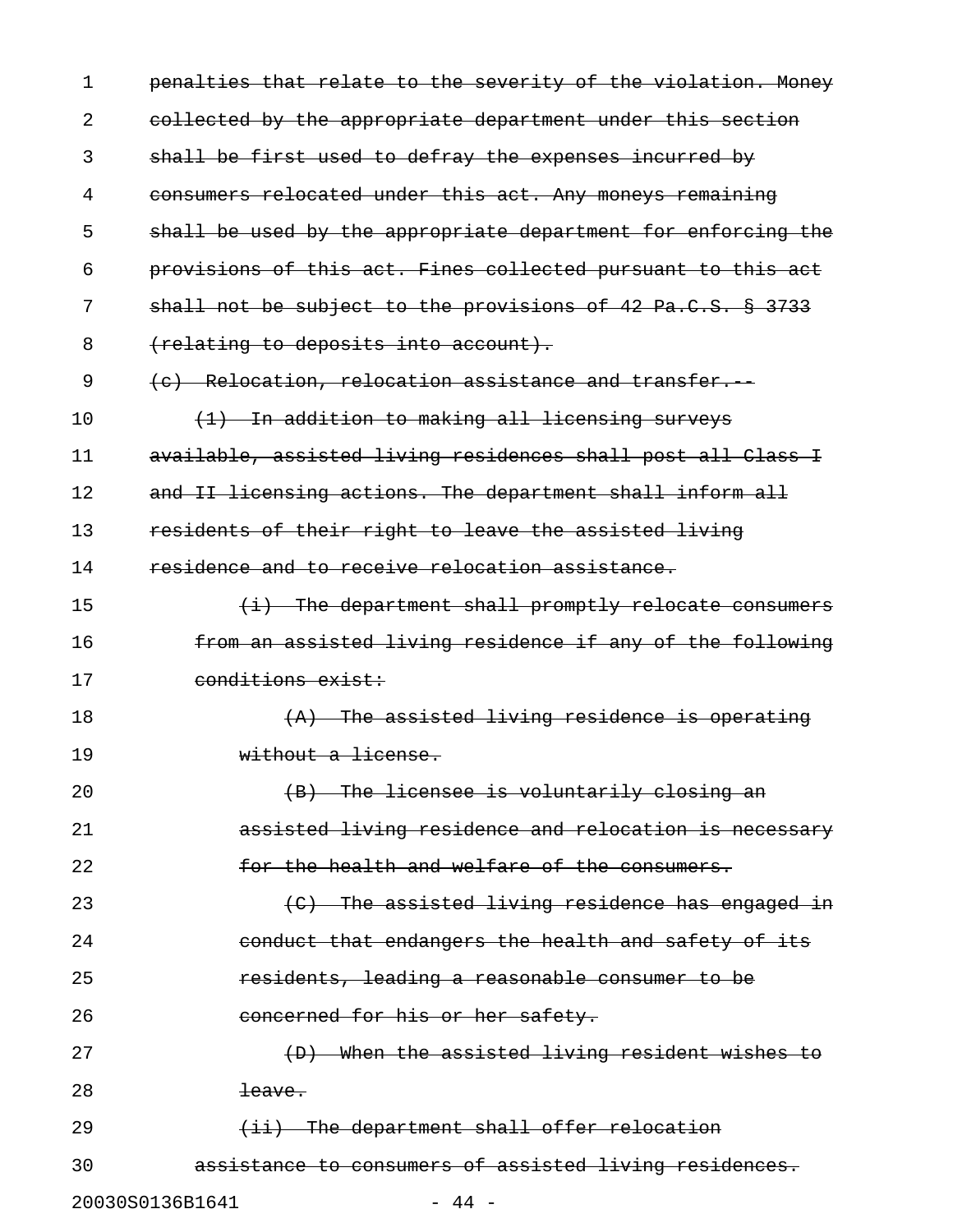1 This shall include:

| 2  | (A) Providing residents with pertinent                        |
|----|---------------------------------------------------------------|
| 3  | information, such as referrals to nearby social               |
| 4  | service agencies or assisted living residences in             |
| 5  | complete compliance with governing regulations.               |
| 6  | (B) Determining other options for relocation;                 |
| 7  | and assisting residents to make arrangements for              |
| 8  | relocation if family members are not available for            |
| 9  | this purpose.                                                 |
| 10 | (iii) Except in an emergency, the consumer shall be           |
| 11 | involved in planning his transfer to another placement        |
| 12 | and shall have the right to choose among the available        |
| 13 | alternative placements. The department may make temporary     |
| 14 | placement until final placement can be arranged.              |
| 15 | Consumers shall be provided with an opportunity to visit      |
| 16 | alternative placement before relocation or following          |
| 17 | temporary emergency relocation. Consumers shall choose        |
| 18 | their final placement and shall be given assistance in        |
| 19 | transferring to such place.                                   |
| 20 | (iv) Consumers shall not be relocated pursuant to             |
| 21 | this section if the department determines in writing and      |
| 22 | consistent with consumer preference that such relocation      |
| 23 | is not in the best interest of the consumer.                  |
| 24 | (2) All consumers of assisted living services providers       |
| 25 | shall be notified by the Department of Health of its Class I  |
| 26 | and II licensing actions against their provider, informed of  |
| 27 | their right to switch providers and informed of their right   |
| 28 | to receive assistance in locating a new assisted living       |
| 29 | services provider. The Department of Health shall provide     |
| 30 | assistance to consumers of assisted living services providers |
|    | 20030S0136B1641<br>$-45 -$                                    |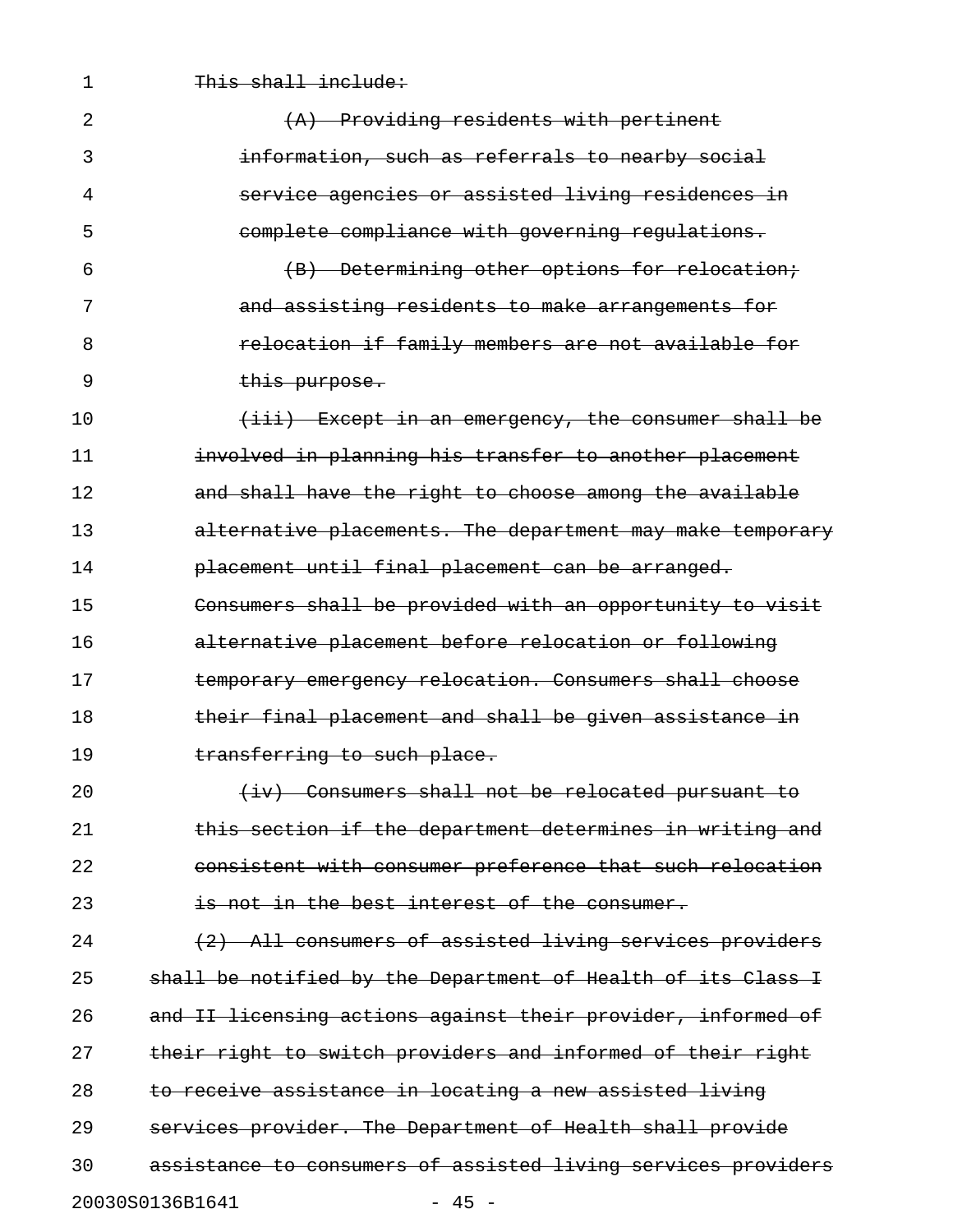1 who require assistance in transferring to other assisted 2 living services providers. The assistance shall be consistent 3 with the conditions for and forms of assistance stated in 4 paragraph (1). 5 (d) Appeal of violations. A provider appealing appropriate 6 departmental ban on admissions and/or license revocation or 7 nonrenewal shall be denied a supersedeas unless the provider 8 demonstrates substantial likelihood of prevailing on the merits. 9 Where a supersedeas is granted it shall be revoked if the 10 department presents evidence of any intervening Class I or II 11 violations. Where supersedeas is granted: 12  $(1)$  The appropriate department shall inspect a residence 13 or assisted living services provider at least monthly or more 14 frequently to ensure residents' or recipients' safety and 15 well-being. These inspection reports will be maintained as 16 **part of the public record for the assisted living residence** 17 or assisted living services provider. 18  $(2)$  Where a supersedeas has been granted, a Class I or 19 II violation cited after the granting of the supersedeas 20 shall lead to a revocation of the supersedeas. 21 (e) Hearings. The Department of Public Welfare and the 22 Department of Health, respectively, shall make the assisted 23 <del>living residence or services consumer and provider appeals a</del> 24 priority, with no appeal outstanding more than 60 days beyond 25 the date on which the appeal was filed.  $26$  (f) Expedited reconsideration. The Secretary of Public 27 Welfare shall rule on reconsiderations within 60 days.  $28$  (q) Definitions. As used in this section, the following 29 words and phrases shall have the meanings given to them in this 30 subsection:

20030S0136B1641 - 46 -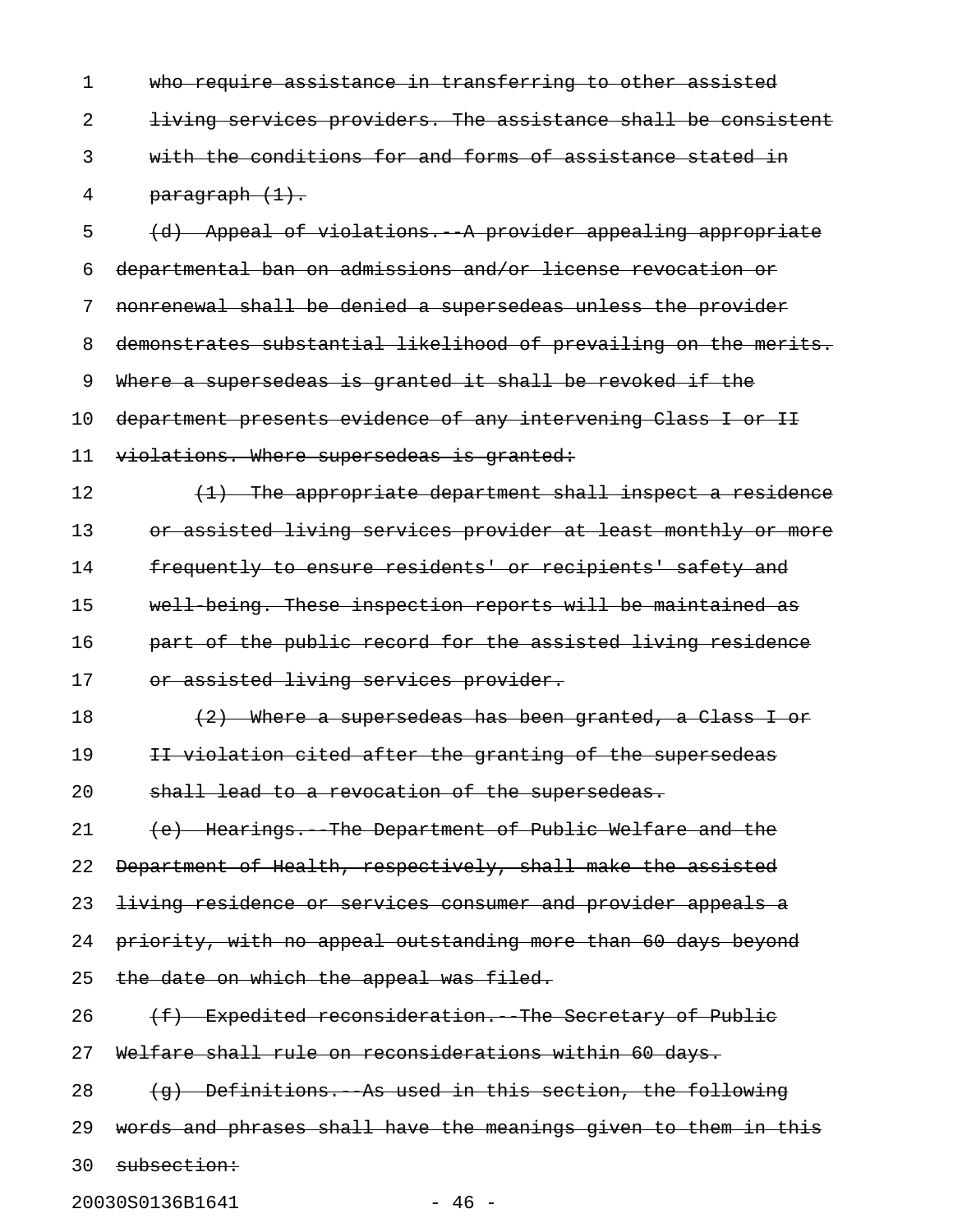| 1  | "Appropriate department." The appropriate department with        |
|----|------------------------------------------------------------------|
| 2  | respect to assisted living residences shall be the Department of |
| 3  | Public Welfare and the appropriate department with respect to    |
| 4  | assisted living services providers shall be the Department of    |
| 5  | Health.                                                          |
| 6  | "Each department." The term shall mean both the Department       |
| 7  | of Public Welfare and the Department of Health acting            |
| 8  | independently but following the same instruction from the        |
| 9  | legislature.                                                     |
| 10 | Section 8. Expansion of availability of publicly funded home     |
| 11 | based and community based assisted living                        |
| 12 | services.                                                        |
| 13 | (a) Categories and services. Within the next fiscal year         |
| 14 | following the effective date of this act, the department shall:  |
| 15 | (1) Immediately work with stakeholders to identify               |
| 16 | categories of persons qualifying for nursing facility care       |
| 17 | who do not presently fit in any of Pennsylvania's present        |
| 18 | Medicaid home based and community based waiver programs, such    |
| 19 | as persons with autism, persons who have suffered a stroke       |
| 20 | and others.                                                      |
| 21 | (2) Seek amendment of all present Medicaid home based            |
| 22 | and community based services waivers consistent with Federal     |
| 23 | requirements for the purposes of adding/increasing needed        |
| 24 | services not presently provided and covering populations         |
| 25 | identified in paragraph (1), to fill in the gaps in              |
| 26 | Pennsylvania's current Medicaid waivers and to maximize caps     |
| 27 | on payment, such as adding cognitive support services and        |
| 28 | assistive technology to the PDA waiver, amending the AIDS        |
| 29 | waiver and increasing the 80% cap on PDA waiver services.        |
| 30 | (3) Amend, if permitted by Federal law, the State plan           |
|    | 20030S0136B1641<br>$47 -$                                        |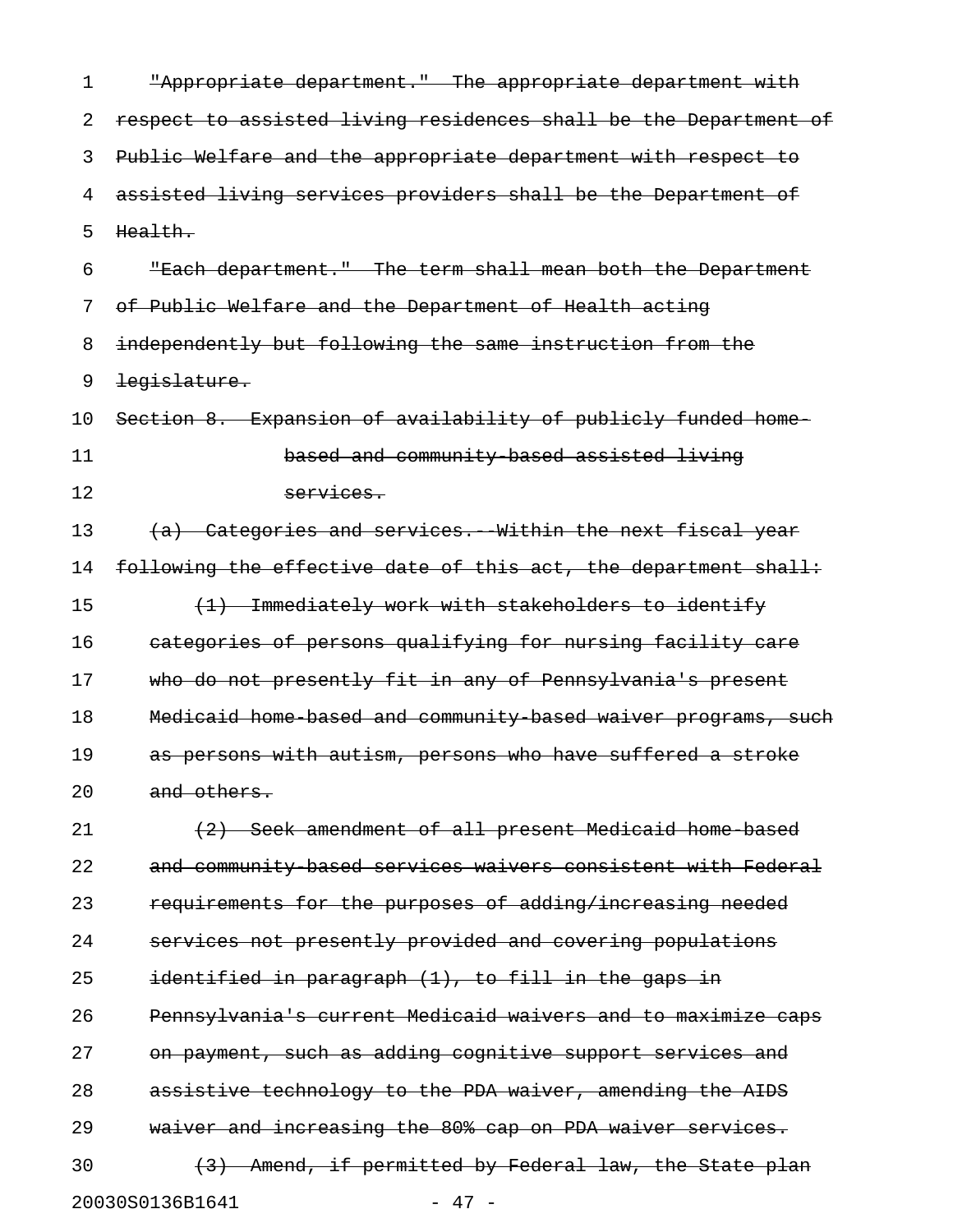1 to include in medical assistance financial eligibility 2 determination the following:

3 (i) In determining the countable resources of 4 qualified persons for purposes of medical assistance 5 eligibility, the department shall use a computation 6 method which exempts an amount of otherwise countable 7 resources which is equal to the difference between \$2,000 8 and an amount calculated as follows: \$2,000 increased by 9 each of the Social Security cost of living adjustments 10 sequentially from January 1, 1990, to the present. 11 (ii) For qualified couples, the department shall use 12 **a computation method which exempts an amount of otherwise** 13 countable resources which is equal to the difference 14 between \$3,000 and the amount calculated as follows: 15  $\frac{15}{7000}$  increased by each of the Social Security cost of 16 **living adjustments sequentially from January 1, 1990, to** 17 the present. 18 (iii) The department shall promptly adjust upward 19 **the exempted amounts each year as new Social Security** 20 cost of living adjustments go into effect. 21 (4) Change and, where necessary, seek Federal approval 22 to liberalize eligibility requirements for nursing facility 23 eligible persons receiving Medicaid-funded services in the 24 community to parallel the requirements for those receiving 25 care in a nursing facility. Where permitted by Federal law, 26 the department shall increase the resource level, adjust the 27 spousal impoverishment level and revise spenddown allowances 28 for those receiving services in their home and community to 29 parallel the requirements for those persons receiving such 30 services in a Medicaid funded nursing facility.

20030S0136B1641 - 48 -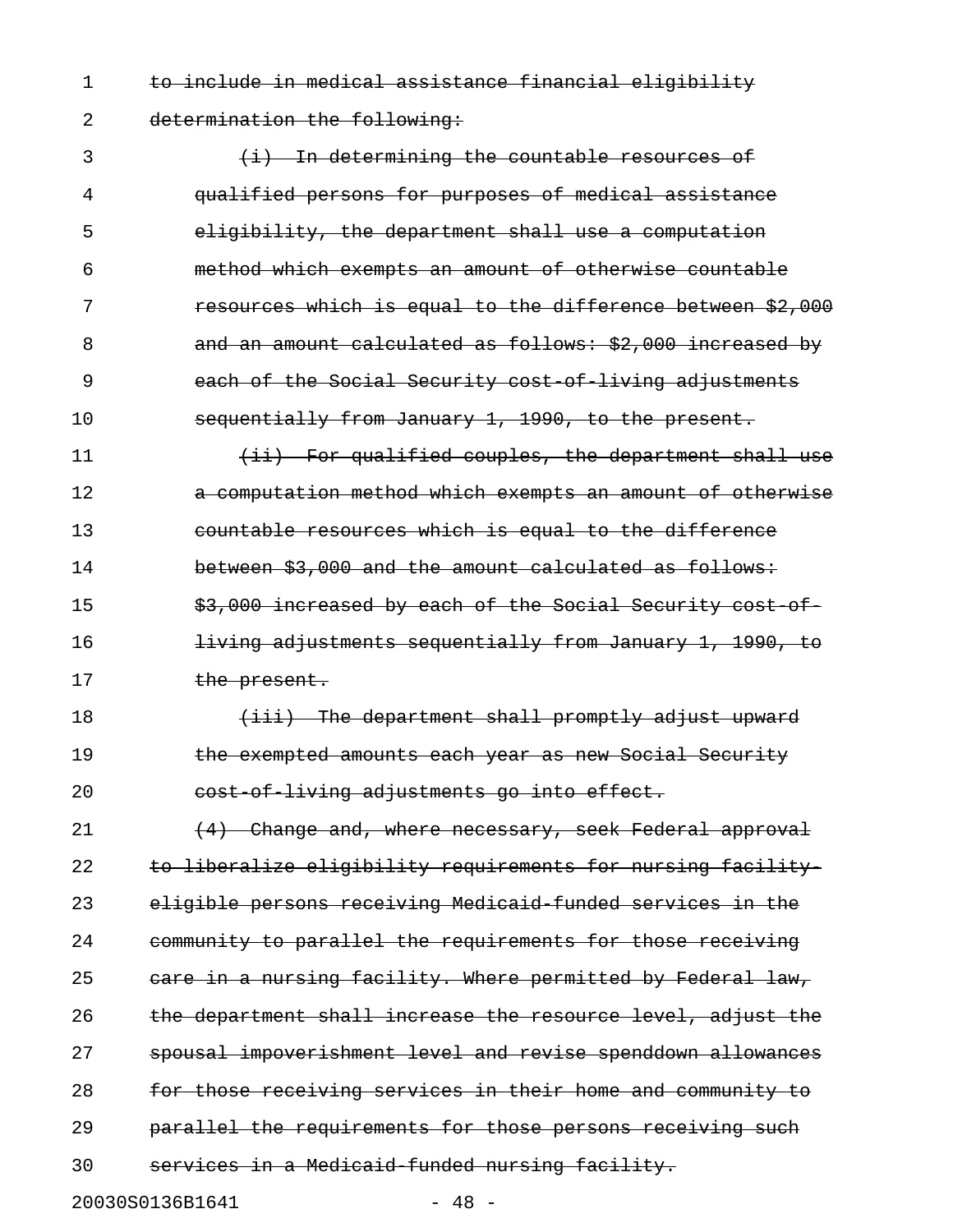1 (b) Housing. Within nine months the Department of Aging and 2 the Department of Public Welfare shall:

3 (1) Establish a presumptive eligibility program for 4 immediately putting assisted living services in place for 5 persons needing long-term care services who appear to be 6 eligible for State-funded or Medicaid-funded programs, where 7 the individual is at risk of imminent placement in a nursing 8 facility. In so doing, the department shall attempt to 9 maximize Federal matching funding but, if necessary, may use 10 State funding exclusively.

11  $(2)$  Establish rules and procedures for a program to 12 provide payment for a housing supplement funded with State 13 dollars to be used with Medicaid funded home based and 14 community based services to help keep the consumer at home, 15 in an approved domiciliary care home, in an assisted living 16 residence or in an approved personal care home where:

17  $\leftarrow$   $\leftarrow$   $\leftarrow$  the total State cost of the housing supplement 18 and home based and community based services is less than 19 the State cost for that consumer in a nursing facility; 20  $\theta$ 

21 (ii) a housing supplement is necessary to avoid 22 **nursing facility placement unwanted by the consumer:** 23  $(A)$  the person is certified for an available 24 waiver slot in the Medicaid-funded home-based and 25 community based services waiver program; and 26 (B) adequate State funds have been appropriated 27 **for the year for the payment of the supplement.** 28 (3) Begin annual assessment of the availability of home-29 based and community-based assisted living services in all 30 counties and assist counties to develop needed services, such

20030S0136B1641 - 49 -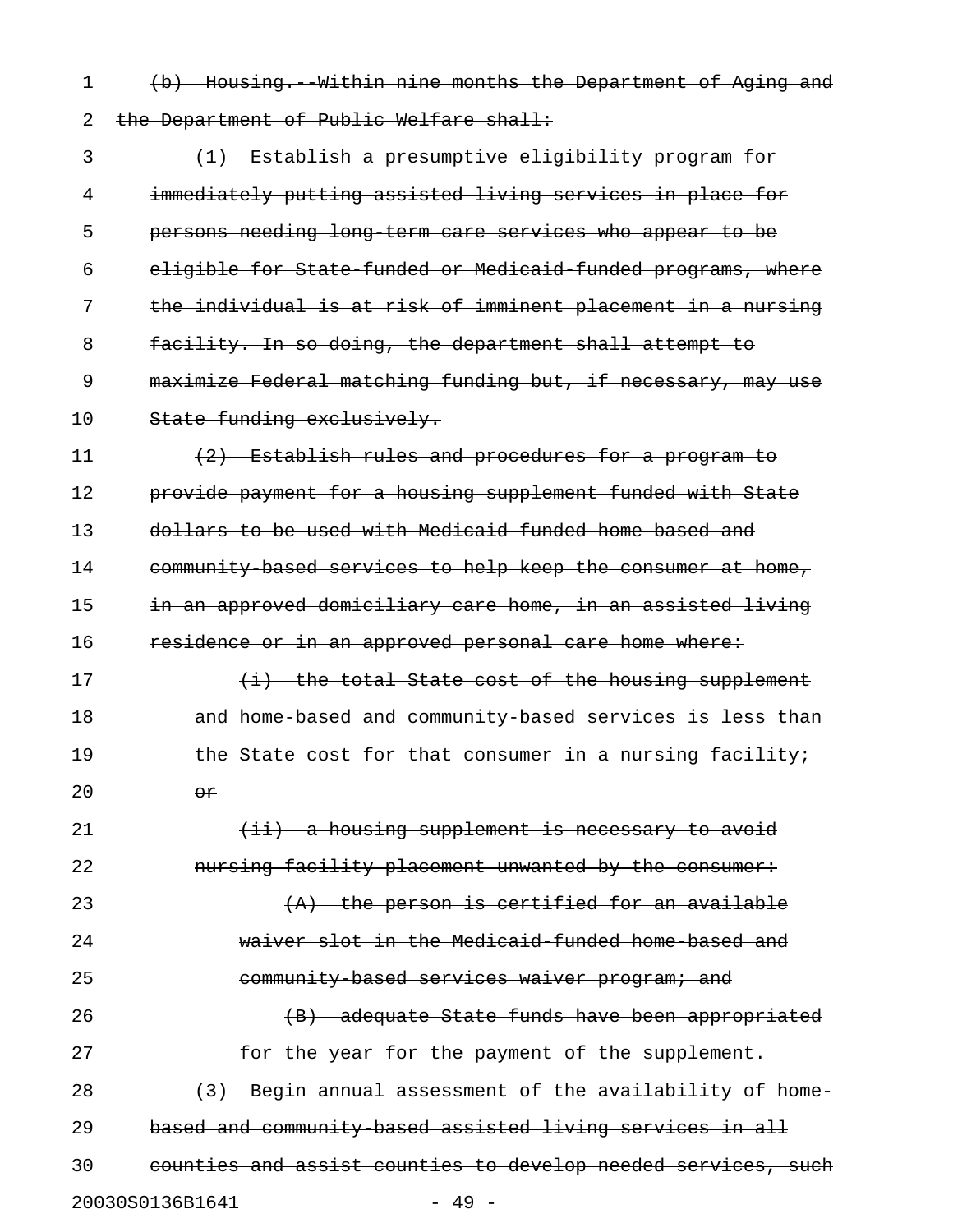1 as adult day care, where they are presently unavailable.

2 (4) Establish a program which allows persons with 3 medical assistance countable assets of up to \$40,000, but who 4 are presently income eligible for Medicaid-funded home-based 5 and community-based assisted living services to equally share 6 the cost of those services with a State-funded program and 7 provides State support to bridge the transition to Medicaid-8 **funded services.** 

9 (5) Implement a quality assessment and improvement 10 program, which includes consumer satisfaction surveys and 11 quality-of-life outcome measures to ensure that publicly 12 funded home-based and community-based services meet 13 consumers' needs and permit consumers to live independently 14 in the residential environment of their choice, promote 15 integration of consumers into the community, maximize 16 consumer choice to promote and support the consumer's 17 changing needs, are consumer oriented and meet professional 18 standards of quality.

19 (6) Work with stakeholders to develop recommendations 20 for the General Assembly for public funding and cost sharing 21 for consumers needing assistance with activities of daily 22 living whose income is higher than the Medicaid or 23 Supplemental Security Income State supplement but less than 24 the medical assistance home based and community based waiver 25 income level, and who do not meet the functional eligibility 26 **for Medicaid home based and community based waiver services.**  $27$  (c) Transition. On a timely and ongoing basis, the 28 department shall identify persons aging out of the Early and 29 Periodic Screening, Diagnosis and Treatment (EPSDT) Program and 30 other publicly funded programs who would be eligible for 20030S0136B1641 - 50 -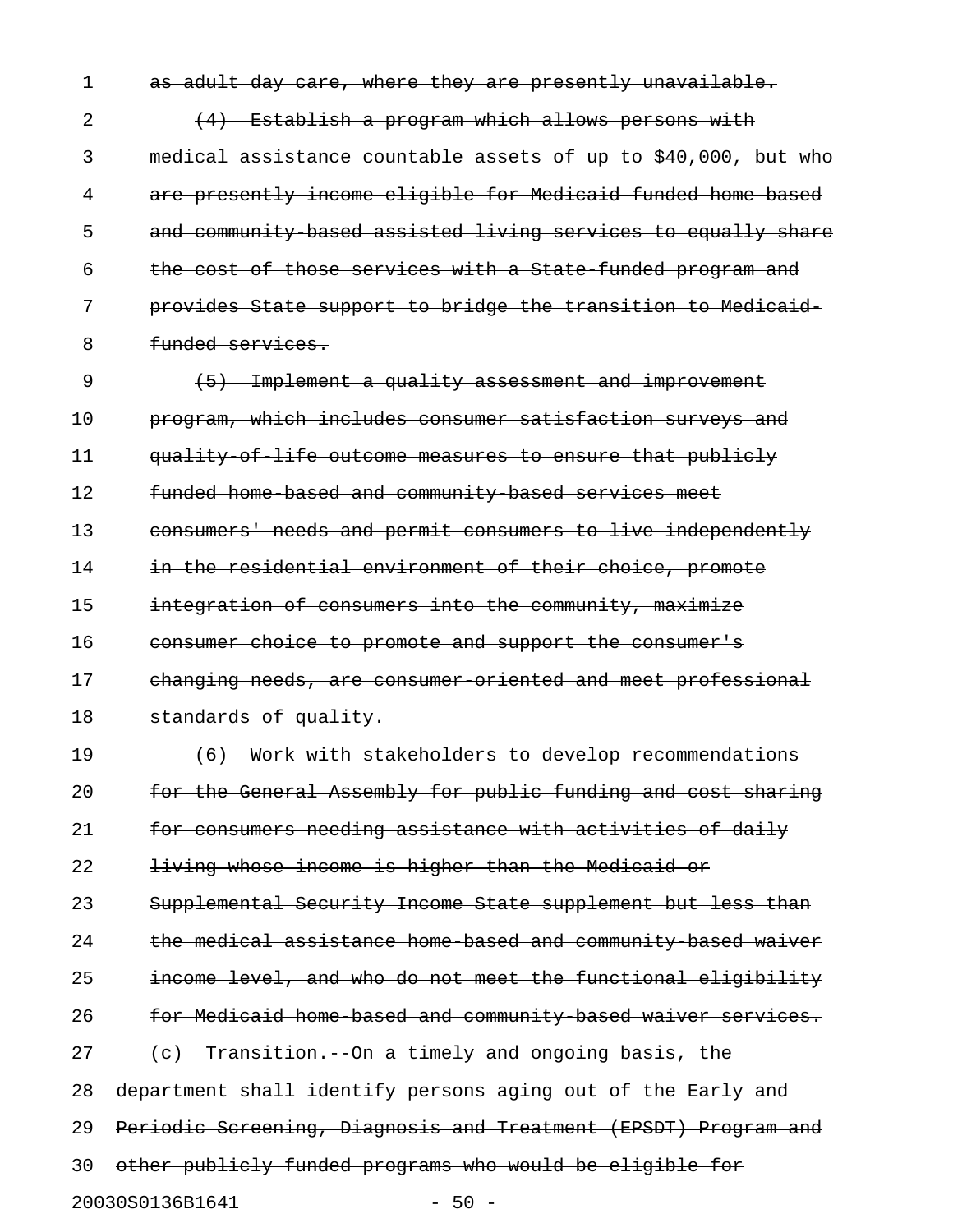1 publicly funded home-based and community-based assisted living 2 services and assist them to make a safe and uninterrupted 3 transfer to those programs so that they may continue to remain 4 in their communities. 5 (d) Report.--The Department of Public Welfare and the 6 Department of Aging shall provide annually a public report

7 including the following information:

8 (1) The types of home based and community based services 9 funded through public sources by county, including 10 descriptions of services, units of services, an unduplicated 11 count of people served by service and consumer satisfaction 12 information.

13 (2) The number of people who applied for home based and 14 community-based services, the number of people on waiting 15 **lists, the number of people denied home based and community** 16 based services because of financial ineligibility, the 17 adequacy of access to providers funded under this act and 18 choice of quality providers for first-day medical assistance 19 beneficiaries qualifying for services under this act, an 20 analysis of the adequacy of reimbursement to providers for 21 publicly funded services under this act and the number of 22 people denied home-based and community-based services because 23 of functional ineligibility.

24  $(3)$  The number, types and results of complaints, 25 consumer satisfaction information, length of stay or service 26 delivery, reasons for termination of service and development 27 of evaluation tools for determining quality of life and care. 28 (e) Annual determination. The department shall annually 29 determine, on a county-by-county basis, the adequacy of access 30 of first-day medical assistance beneficiaries who qualify for 20030S0136B1641 - 51 -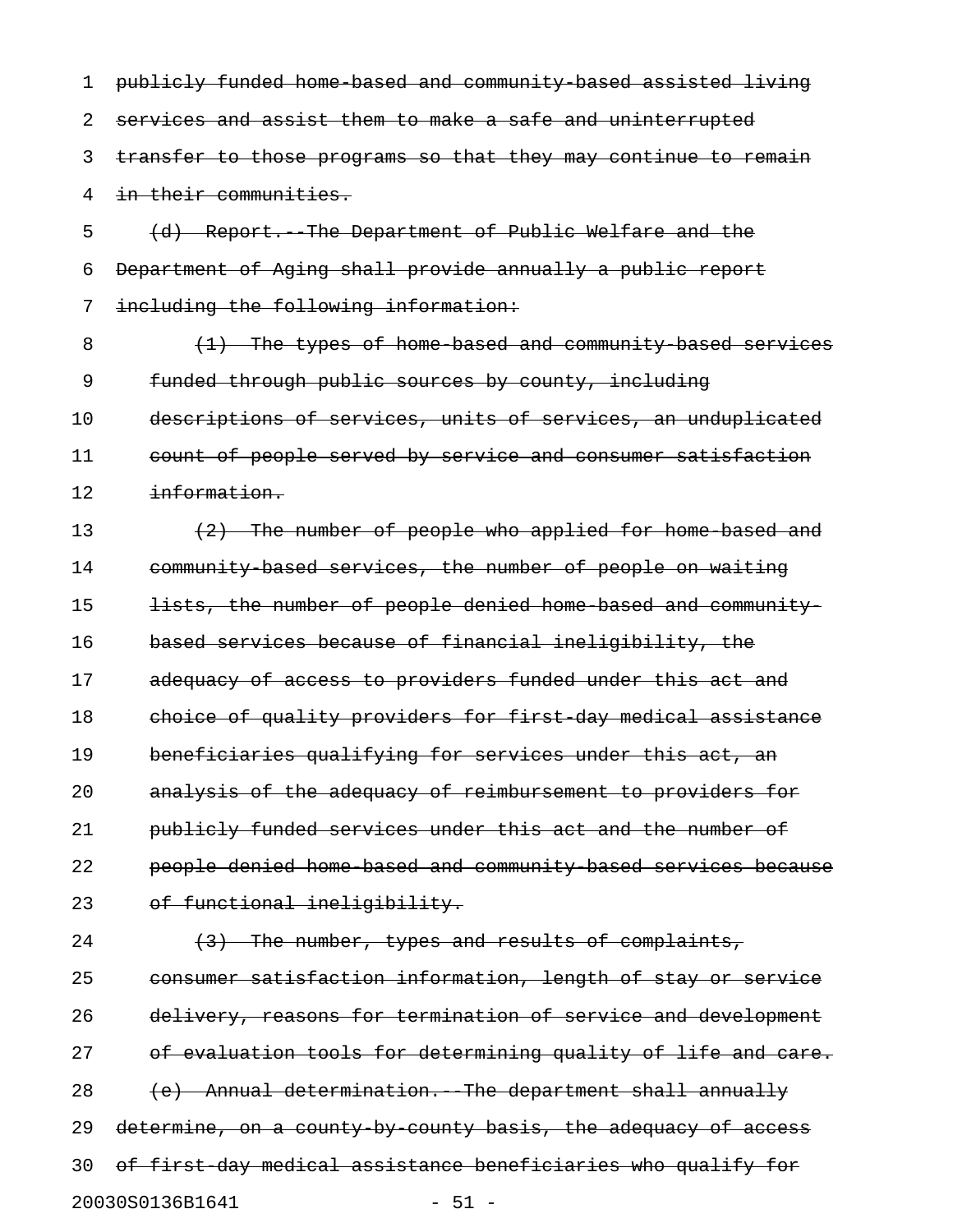1 services under this act to a reasonable choice of quality 2 providers funded for services under this act. In those counties 3 where first-day Medicaid beneficiaries do not have adequate 4 access and choice of quality providers, the department shall, 5 after consultation with stakeholders, determine a fair share 6 first-day medical assistance access formula to be applied to 7 providers in that county who provide services under this act, 8 for the purpose of providing access for first day medical 9 assistance beneficiaries. In such cases, the department shall 10 only contract with those providers who agree to serve a fair 11 share of first day medical assistance consumers. However, no 12 provider shall be penalized for not meeting the fair share 13 requirements if it can demonstrate that access or services have 14 not been denied to any first day medical assistance recipient 15 meeting the providers' admission/acceptance standards. 16 Section 9. Application, assessment and appeal process for 17 **bublicly funded home based and community based** 18 assisted living services. 19 (a) Application form and application process. Within six 20 months of the effective date of this act, the Department of 21 Public Welfare and the Department of Aging, working with the 22 stakeholders, shall design and utilize a single, simple, 23 consumer friendly, attractive and readily available PALS 24 application form for publicly funded services and benefits 25 available in Pennsylvania for persons needing long term care 26 services, which will serve as a one stop application for these 27 services. The application shall be for all publicly funded 28 assisted living services available in Pennsylvania and shall be 29 known as the PALS Program Application. 30 (b) Duties of departments. The departments shall:

20030S0136B1641 - 52 -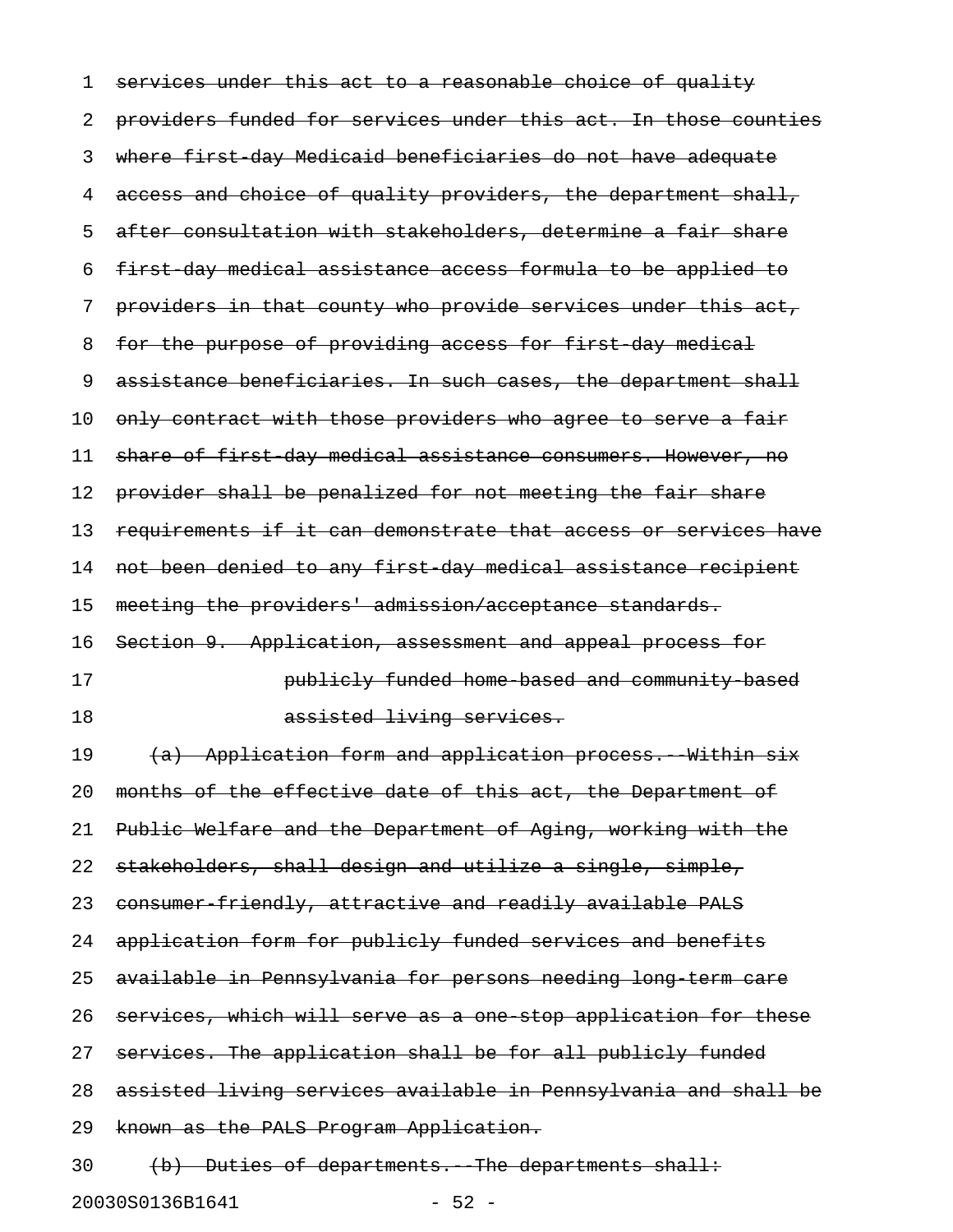1 (1) To the extent possible, rely primarily on income and 2 asset verification that is independently available to the 3 Commonwealth, with little burden placed on the applicant. 4 (2) Ensure swift and seamless application process for 5 all PALS programs so that there are consistent income-6 eligibility periods and use of self-declaration of income for 7 PACE and Medicaid so that Medicaid-eligible PACE applicants 8 will receive the greater package of services through 9 Medicaid, while helping the Commonwealth maximize Federal 10 funding and free up State lottery funds. 11 (3) Permit PALS application submission to either the 12 Department of Aging or the Department of Public Welfare and 13 take other steps to ensure the prompt and seamless processing 14 of applications and provision of services. 15  $(4)$  Promptly assist and advise applicants and their 16 **family members in gathering necessary nonindependently** 17 available verification of income and assets and directly 18 contact sources of information if the consumer requests. 19  $(5)$  Ensure that the application is capable of swift 20 determination on completeness and eligibility so that, upon 21 submission, additional items necessary for processing the 22 completed application will be identified to the applicant or 23 their family members. 24 (6) Ensure that eligibility determinations made in one 25 county shall be good for use in any county of this 26 Commonwealth during the period of eligibility.  $27$  (c) Legislative Budget and Finance Committee. Within six 28 months of the effective date of this act, the Legislative Budget 29 and Finance Committee shall evaluate the efficiency, 30 responsiveness to consumers, consumer satisfaction with and 20030S0136B1641 - 53 -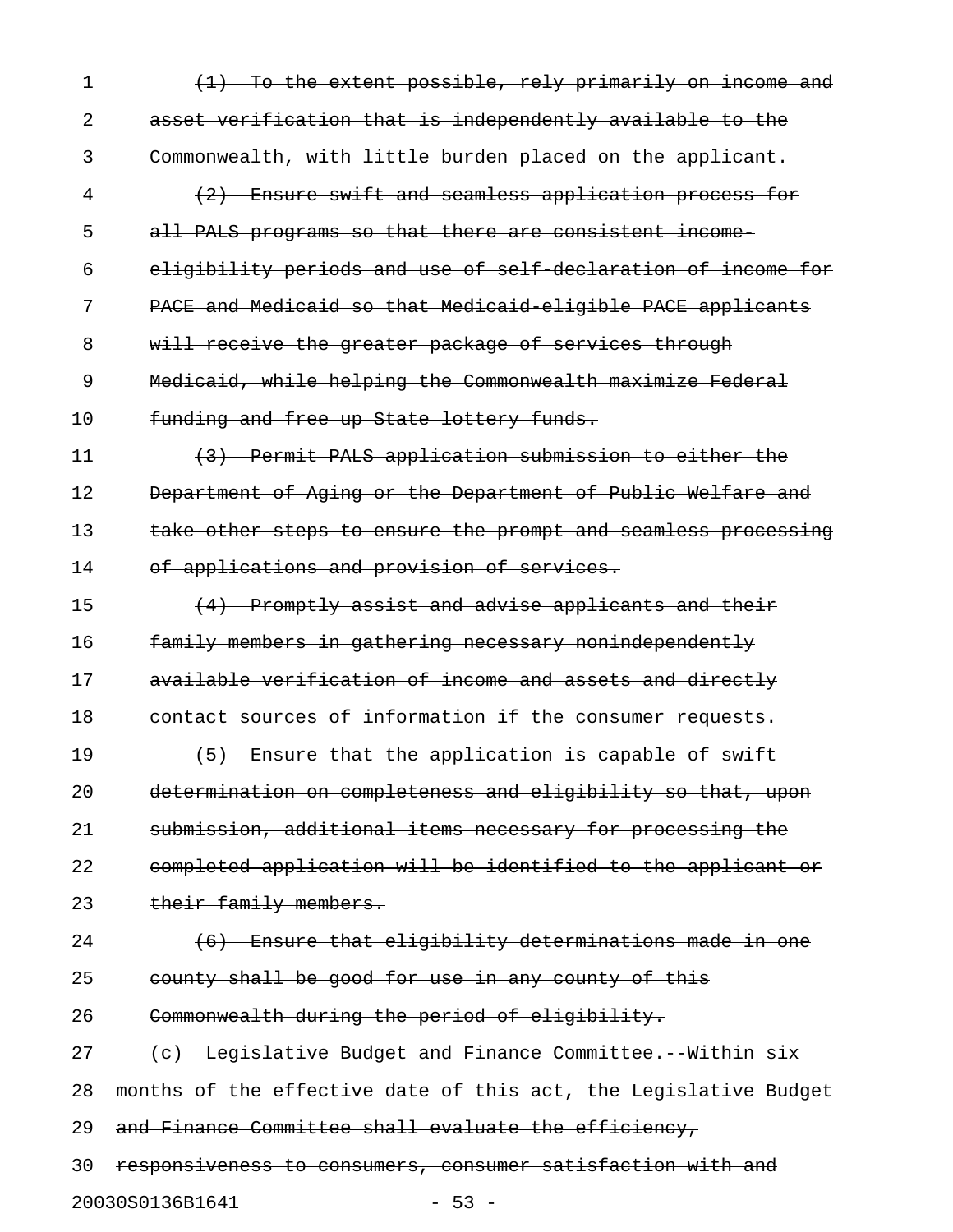| 1  | effectiveness of the present staffing and application and              |
|----|------------------------------------------------------------------------|
| 2  | verification process for publicly funded home based and                |
| 3  | community based assisted living services and make                      |
| 4  | recommendations for improvements.                                      |
| 5  | Sereening, assessment and eligibility determination.<br><del>(d)</del> |
| 6  | The department shall immediately establish                             |
| 7  | procedures requiring all persons seeking long term care                |
| 8  | services in an assisted living residence or personal care              |
| 9  | home to obtain a level of care screening and comprehensive             |
| 10 | assessment from the area agency on aging program prior to              |
| 11 | admission to such residence.                                           |
| 12 | <u>The procedures may permit an area agency on aging</u>               |
| 13 | level of care screening and comprehensive assessment to be             |
| 14 | conducted by telephone based on representations made by the            |
| 15 | provider and applicant subject to retrospective face to face           |
| 16 | evaluation of the applicant thereafter.                                |
| 17 | (3) All persons may obtain level of care screenings and                |
| 18 | comprehensive assessments from the area agency on aging.               |
| 19 | All area agency on aging level of care screenings<br>(4)               |
| 20 | comprehensive assessments must be completed within five                |
| 21 | business days of the request, except where an urgent                   |
| 22 | situation requires that they be completed within one business          |
| 23 | day, and shall be valid for six months unless the resident's           |
| 24 | or recipient's condition changes.                                      |
| 25 | (5) All area agency on aging determinations of need for                |
| 26 | publicly funded long term care services shall be evaluated by          |
| 27 | the county assistance offices for financial eligibility                |
| 28 | within five business days generally or one day for emergency           |
| 29 | cases from date of receipt of completed Medicaid application.          |
| 30 | (6) The departments, in consultation with stakeholders,                |
|    | 20030S0136B1641<br>$-54 -$                                             |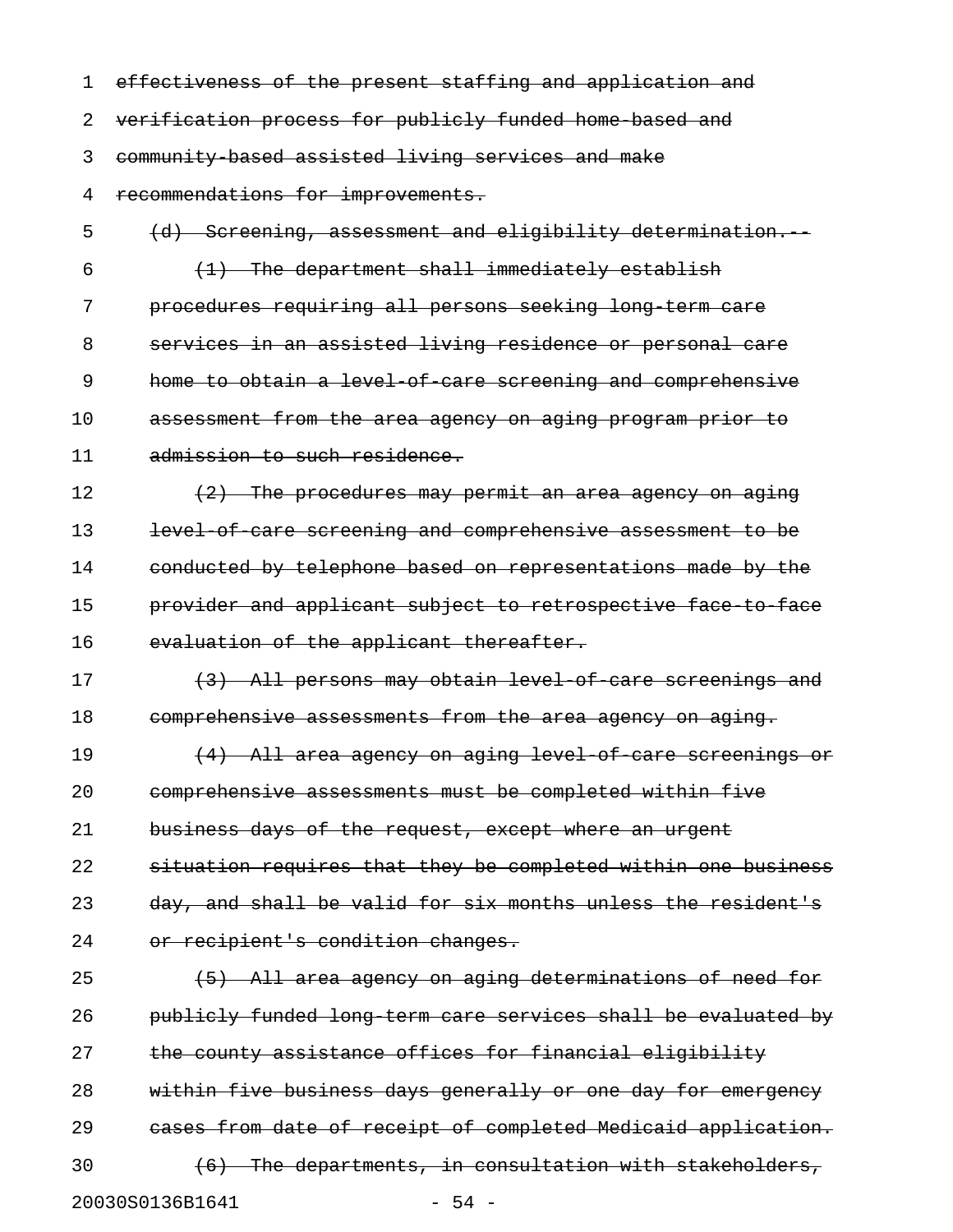1 shall establish the negotiated risk standards to be used in 2 determining the consumer's eligibility for publicly funded 3 assisted living services.

4 (e) Appeals. The department shall promptly develop an 5 expedited fair hearing process for addressing challenges to 6 financial eligibility, level of care, service plan and 7 Supplemental Security Income supplemental decisions where the 8 denial has resulted in failure to provide long term care 9 services. Hearing and decision must take place within 30 days of 10 filing of fair hearing. 11 Section 10. Information on publicly funded assisted living 12 services. 13 Within nine months of the effective date of this act, the 14 Department of Public Welfare and the Department of Aging shall: 15 (1) Develop an extensive multimedia public information 16 campaign to inform Pennsylvanians needing home-based and 17 community-based long-term assisted living services of the 18 range of options available, which list shall be updated and 19 disseminated annually, and of the availability of the 20 Pennsylvania Assisted Living Services (PALS) Program. The 21 public information campaign shall be reviewed and updated 22 every two years with reports to and an opportunity for input 23 by the stakeholders.  $24$  (2) Establish a toll-free PALS Help Line for consumers 25 needing home-based and community-based assisted living 26 services to advise consumers of programs in their area and of 27 public funding availability and to assist with the 28 application process. 29 (3) Initiate a training program for hospital discharge

30 planners, area aging personnel, nursing home staff,

20030S0136B1641 - 55 -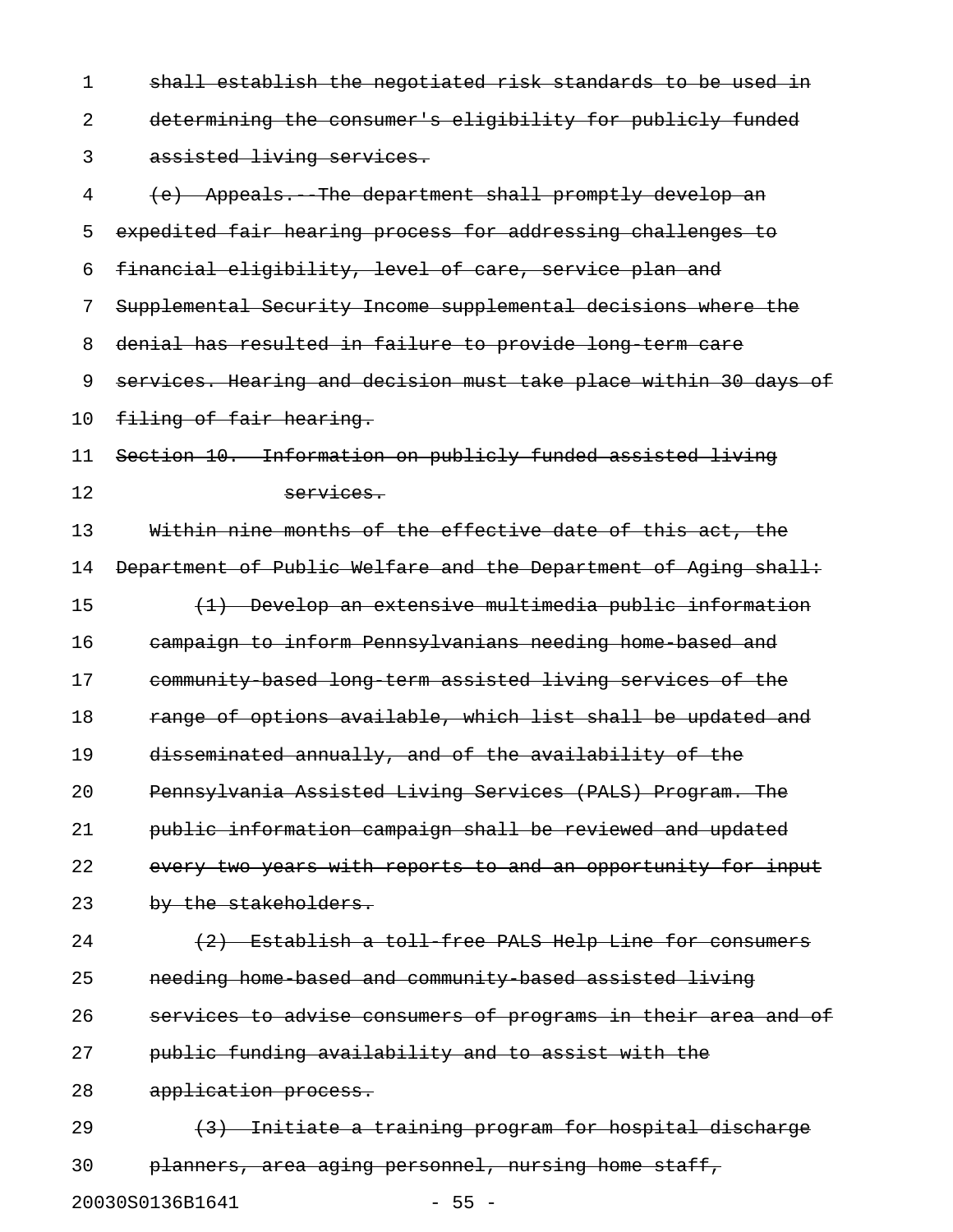| 1  | Department of Public Welfare caseworkers, HealthChoices           |
|----|-------------------------------------------------------------------|
| 2  | special needs personnel and social service programs on the        |
| 3  | range of publicly funded home based and community based           |
| 4  | assisted living services and the new application process          |
| 5  | therefore.                                                        |
| 6  | Section 11. Information sharing.                                  |
| 7  | The department shall maintain a data base of licensed             |
| 8  | assisted living residences and assisted living services           |
| 9  | providers and shall make available from the department and on     |
| 10 | its World Wide Web site, at a minimum, the following information  |
| 11 | for each licensed provider: name, address, licensing status,      |
| 12 | resident profiles, number of beds, payer sources, consumer        |
| 13 | satisfaction and quality indicators, and important links to       |
| 14 | related long term care World Wide Web sites. This information     |
| 15 | must be regularly updated and it must be timely.                  |
| 16 | Section 12. Appropriation.                                        |
| 17 | The sum of \$1,000,000 is hereby appropriated to the              |
| 18 | Department of Public Welfare for the housing supplement purposes  |
| 19 | set out in section $8(b)(2)$ for the fiscal year July 1, 2003, to |
|    | 20 June 30, 2004, to carry out the provisions of this act.        |
|    | 21 Section 13. Repeal.                                            |
| 22 | All acts and parts of acts are repealed insofar as they are       |
| 23 | inconsistent with this act.                                       |
| 24 | Section 14. Effective date.                                       |
| 25 | This act shall take effect in 60 days.                            |
| 26 | SECTION 1. SHORT TITLE.                                           |
| 27 | THIS ACT SHALL BE KNOWN AND MAY BE CITED AS THE ASSISTED          |
| 28 | LIVING ACT.                                                       |
| 29 | SECTION 2. DEFINITIONS.                                           |
| 30 | THE FOLLOWING WORDS AND PHRASES WHEN USED IN THIS ACT SHALL       |

20030S0136B1641 - 56 -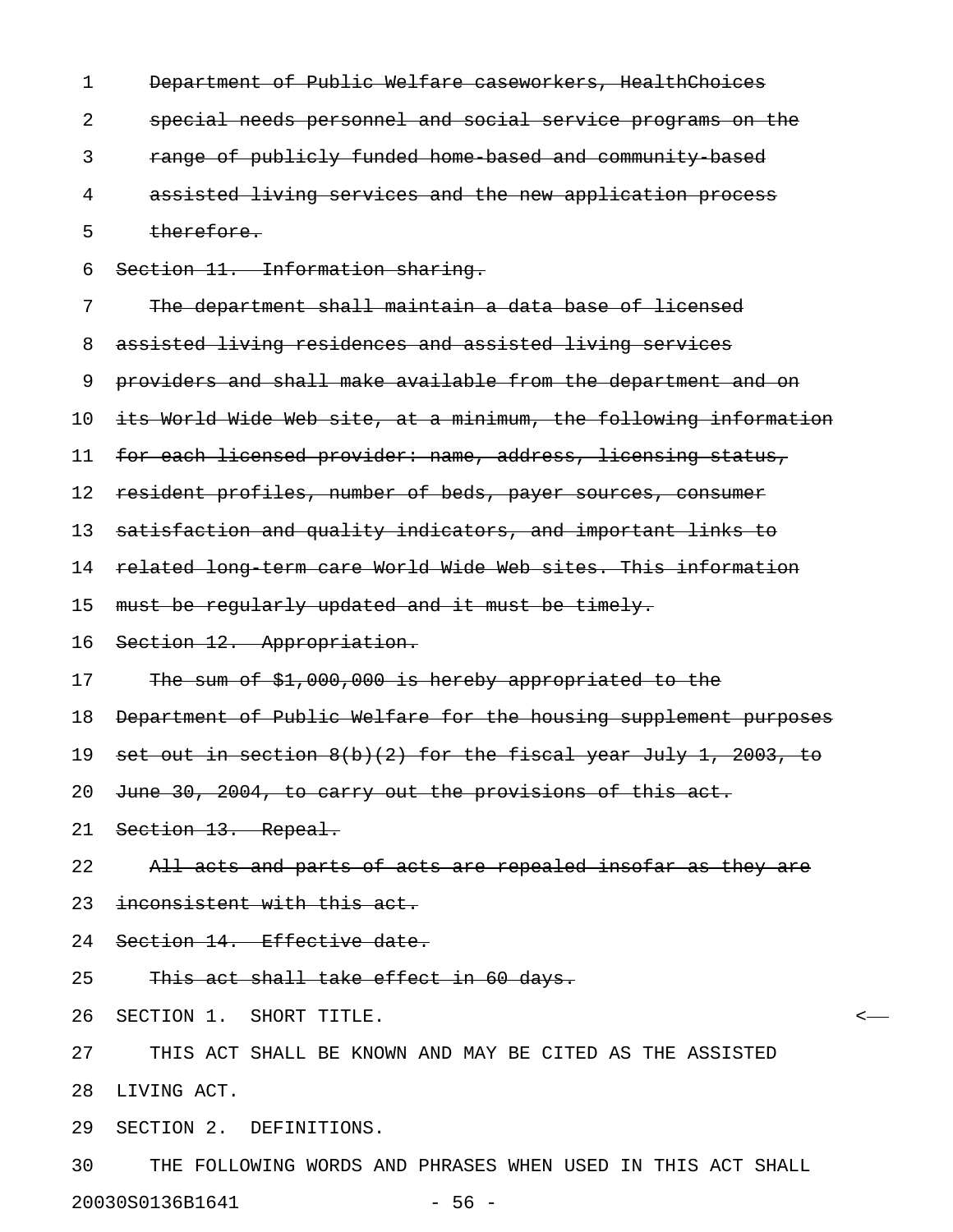1 HAVE THE MEANINGS GIVEN TO THEM IN THIS SECTION UNLESS THE

2 CONTEXT CLEARLY INDICATES OTHERWISE:

3 "ABUSE." ONE OR MORE OF THE FOLLOWING ACTS:

4 (1) INFLICTION OF INJURY, UNREASONABLE CONFINEMENT, 5 INTIMIDATION OR PUNISHMENT WITH RESULTING PHYSICAL HARM, PAIN 6 OR MENTAL ANGUISH.

7 (2) WILLFUL DEPRIVATION OF GOODS OR SERVICES BY A 8 PROVIDER OR ITS EMPLOYEES WHICH ARE NECESSARY TO MAINTAIN 9 PHYSICAL OR MENTAL HEALTH.

10 (3) SEXUAL HARASSMENT, RAPE OR ABUSE AS DEFINED IN 23 11 PA.C.S. § 6102 (RELATING TO DEFINITIONS).

12 (4) EXPLOITATION BY AN ACT OR A COURSE OF CONDUCT, 13 INCLUDING MISREPRESENTATION OR FAILURE TO OBTAIN INFORMED 14 CONSENT, WHICH RESULTS IN MONETARY, PERSONAL OR OTHER 15 BENEFIT, GAIN OR PROFIT FOR THE PERPETRATOR OR MONETARY OR 16 PERSONAL LOSS TO AN INDIVIDUAL.

17 (5) NEGLECT OF AN INDIVIDUAL WHICH RESULTS IN PHYSICAL 18 HARM, PAIN OR MENTAL ANGUISH.

19 (6) ABANDONMENT OR DESERTION BY A PROVIDER OR ITS 20 EMPLOYEES.

21 "ACTIVITIES OF DAILY LIVING." ACTIVITIES INCLUDING EATING, 22 BATHING, DRESSING, TOILETING, TRANSFERRING IN AND OUT OF BED OR 23 IN AND OUT OF A CHAIR AND PERSONAL HYGIENE.

24 "APPLICANT." AN INDIVIDUAL WHO HAS EXPRESSED INTEREST IN 25 APPLYING FOR RESIDENCE IN AN ASSISTED LIVING RESIDENCE OR 26 OBTAINING SERVICES FROM AN ASSISTED LIVING RESIDENCE.

27 "AREA AGENCY ON AGING." THE LOCAL AGENCY DESIGNATED BY THE 28 DEPARTMENT OF AGING AS DEFINED IN SECTION 2202-A OF THE ACT OF 29 APRIL 9, 1929 (P.L.177, NO.175), KNOWN AS THE ADMINISTRATIVE 30 CODE OF 1929.

20030S0136B1641 - 57 -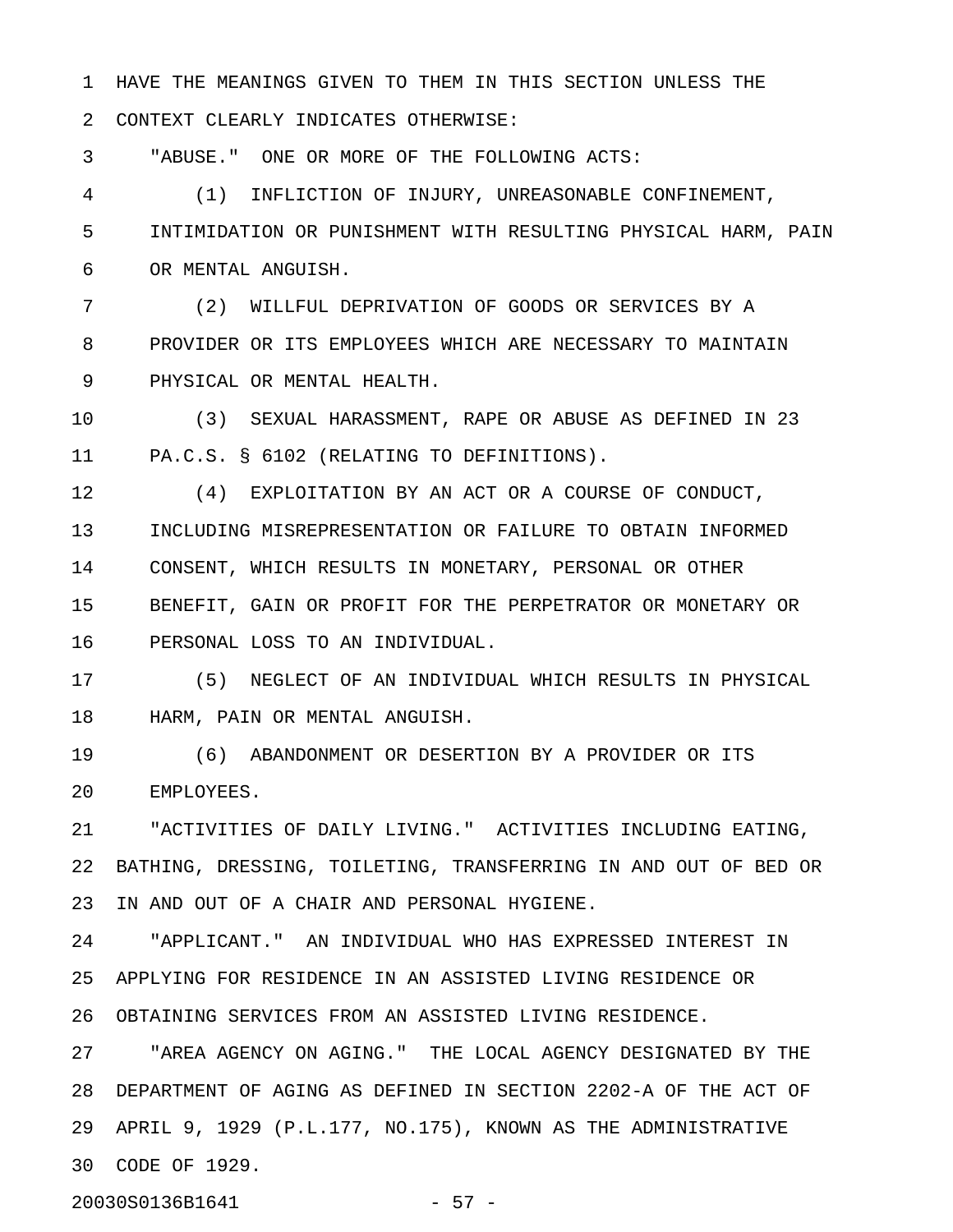1 "ASSESSMENT." A COMPREHENSIVE REVIEW AND ANALYSIS OF AN 2 INDIVIDUAL'S FUNCTIONAL STATUS THAT INCLUDES A PERSONAL HISTORY; 3 AN ASSESSMENT OF PHYSICAL AND EMOTIONAL HEALTH, INCLUDING AN 4 EVALUATION OF THE ABILITY TO CARRY OUT ACTIVITIES OF DAILY 5 LIVING, OF MOBILITY AND OF COGNITIVE FUNCTIONING; AND A REVIEW 6 OF INFORMAL SUPPORTS AVAILABLE TO THE INDIVIDUAL AND

7 ENVIRONMENTAL FACTORS AFFECTING THE INDIVIDUAL.

8 "ASSISTED LIVING." SERVICES AS DETERMINED AND SELF-DIRECTED 9 BY AN INDIVIDUAL OR HIS REPRESENTATIVE THAT PERMIT AND ASSIST 10 THE INDIVIDUAL TO LIVE IN A COMMUNITY, INCLUDING SUCH HOUSING 11 ASSISTANCE OR RESIDENCY IN AN ASSISTED LIVING RESIDENCE THAT 12 PERMITS THE INDIVIDUAL TO SAFELY BE SUPPORTED IN A RESIDENCE IN 13 WHICH THE INDIVIDUAL'S INDEPENDENCE, DIGNITY AND ABILITY TO MAKE 14 CHOICES ARE MAINTAINED, TO THE EXTENT OF THE INDIVIDUAL'S 15 CAPABILITIES.

16 "ASSISTED LIVING RESIDENCE." A RESIDENTIAL SETTING THAT DOES 17 ALL OF THE FOLLOWING:

18 (1) OFFERS, PROVIDES OR COORDINATES A COMBINATION OF 19 PERSONAL CARE SERVICES AND HEALTH-RELATED SERVICES, WHETHER 20 SCHEDULED OR UNSCHEDULED, ACTIVITIES, AND PROVIDES 24-HOUR 21 SUPERVISION FOR TWO OR MORE INDIVIDUALS WHO ARE NOT RELATED 22 TO THE OPERATOR.

23 (2) HAS A SERVICE PROGRAM AND PHYSICAL ENVIRONMENT 24 DESIGNED TO ADJUST SERVICES TO ACCOMMODATE A RESIDENT'S 25 CHANGING NEEDS AND PREFERENCES TO PERMIT RESIDENTS TO REMAIN 26 IN A FAMILIAR ENVIRONMENT AND MINIMIZE THE NEED FOR RESIDENTS 27 TO MOVE CONSISTENT WITH PREVAILING LAW.

28 (3) HAS A MISSION, SERVICE PROGRAMS AND A PHYSICAL 29 ENVIRONMENT DESIGNED TO FOSTER RESIDENTS' DIGNITY, AUTONOMY, 30 PRIVACY AND INDEPENDENCE; PROMOTE SELF-DIRECTION; AND 20030S0136B1641 - 58 -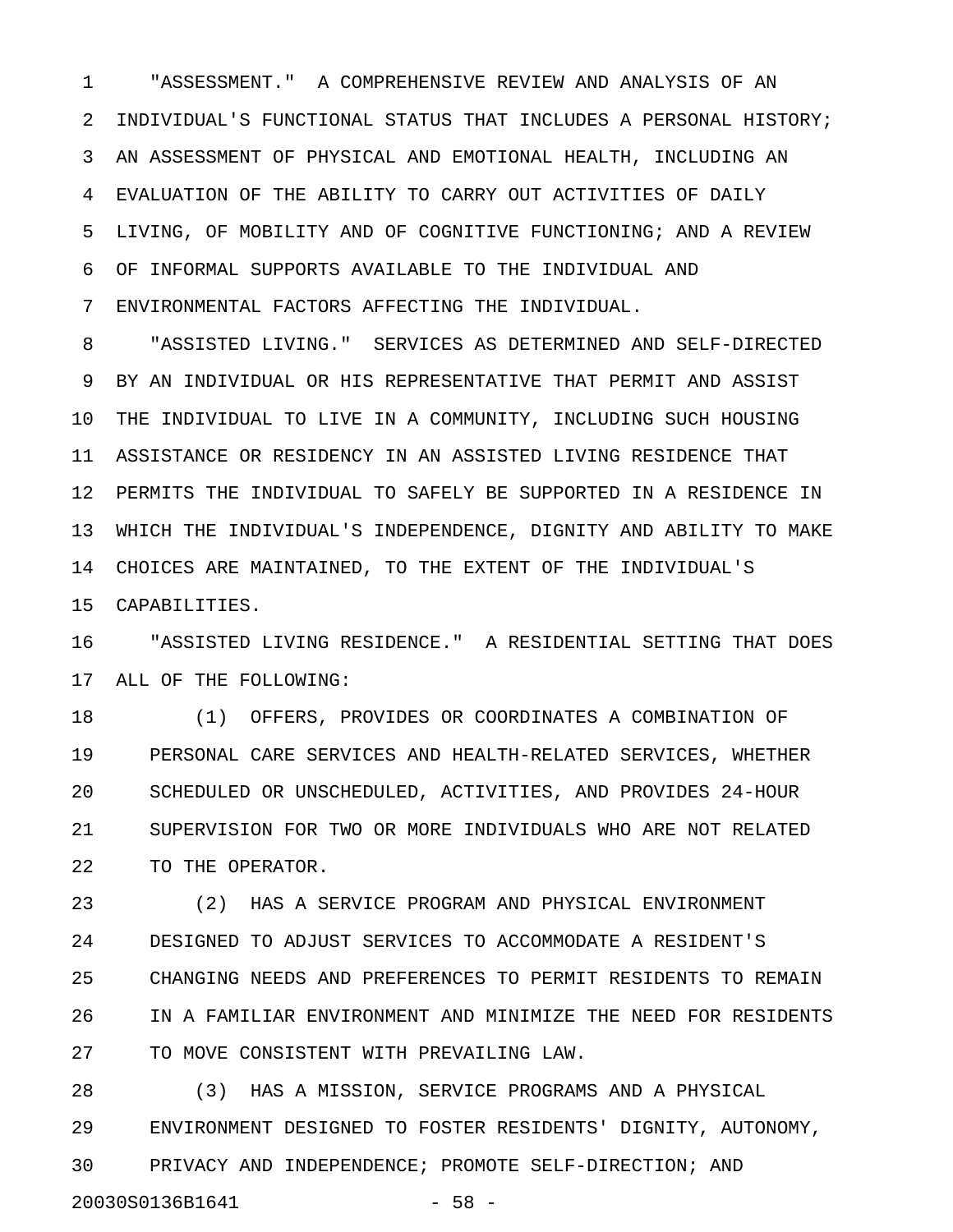1 ENCOURAGE FAMILY AND COMMUNITY INVOLVEMENT.

2 (4) CHARGES COSTS FOR HOUSING AND SERVICES WHICH SHALL 3 BE INDEPENDENT OF ONE ANOTHER AND WHICH PROVIDE RESIDENTS 4 WITH THE ABILITY TO CHOOSE THEIR SERVICES AND PROVIDERS 5 CONSISTENT WITH THE PROVISIONS OF THIS ACT.

6 THE TERM DOES NOT INCLUDE A PERSONAL CARE HOME, DOMICILIARY CARE 7 HOME, ANY PUBLICLY FINANCED HOUSING, INDEPENDENT LIVING 8 COMMUNITIES OR HOUSING UNITS IN CONTINUING CARE COMMUNITIES 9 CERTIFIED BY THE INSURANCE DEPARTMENT, WHERE SUPPORTIVE SERVICES 10 ARE MADE AVAILABLE TO RESIDENTS AT THEIR OPTION, AS LONG AS THE 11 PROPERTY OWNER OR MANAGER DOES NOT PROVIDE OR CONTRACT FOR 12 SERVICES THAT PROVIDE ASSISTANCE WITH ACTIVITIES OF DAILY 13 LIVING. THE PROPERTY OWNER OR MANAGER MAY COORDINATE OR HELP 14 RESIDENTS GAIN ACCESS TO SUPPORTIVE SERVICES EITHER DIRECTLY OR 15 THROUGH A SERVICE COORDINATOR. THE TERM INCLUDES HOUSING 16 REQUIRED TO BE LICENSED UNDER THE DEPARTMENT OF HOUSING AND 17 URBAN DEVELOPMENT ASSISTED LIVING CONVERSION PROGRAM.

18 "ASSISTED LIVING RESIDENCY AGREEMENT." THE CONTRACT BETWEEN 19 A PROVIDER AND A RESIDENT OR RESIDENT'S REPRESENTATIVE REGARDING 20 THE RESIDENCY AND SERVICES PROVIDED AT THE ASSISTED LIVING 21 RESIDENCE. THE TERM INCLUDES THE AGREEMENT BETWEEN AN ASSISTED 22 LIVING RESIDENCE AND AN ENTITY CONTRACTING FOR ASSISTED LIVING 23 RESIDENCE FOR THE RESIDENT USING PUBLIC FUNDING.

24 "ASSISTED LIVING SERVICES." SUPPORTIVE SERVICES, PERSONAL 25 CARE SERVICES, PERSONALIZED ASSISTANCE SERVICES, ASSISTIVE 26 TECHNOLOGY AND HEALTH-RELATED SERVICES, OR A COMBINATION OF SUCH 27 SERVICES, DESIGNED TO RESPOND TO THE INDIVIDUAL'S NEEDS.

28 "ASSISTIVE TECHNOLOGY." DEVICES AND SERVICES, WHETHER 29 MEDICALLY NECESSARY OR NOT, THAT ARE USED TO INCREASE, MAINTAIN 30 OR IMPROVE THE FUNCTIONAL CAPABILITIES OF INDIVIDUALS WITH 20030S0136B1641 - 59 -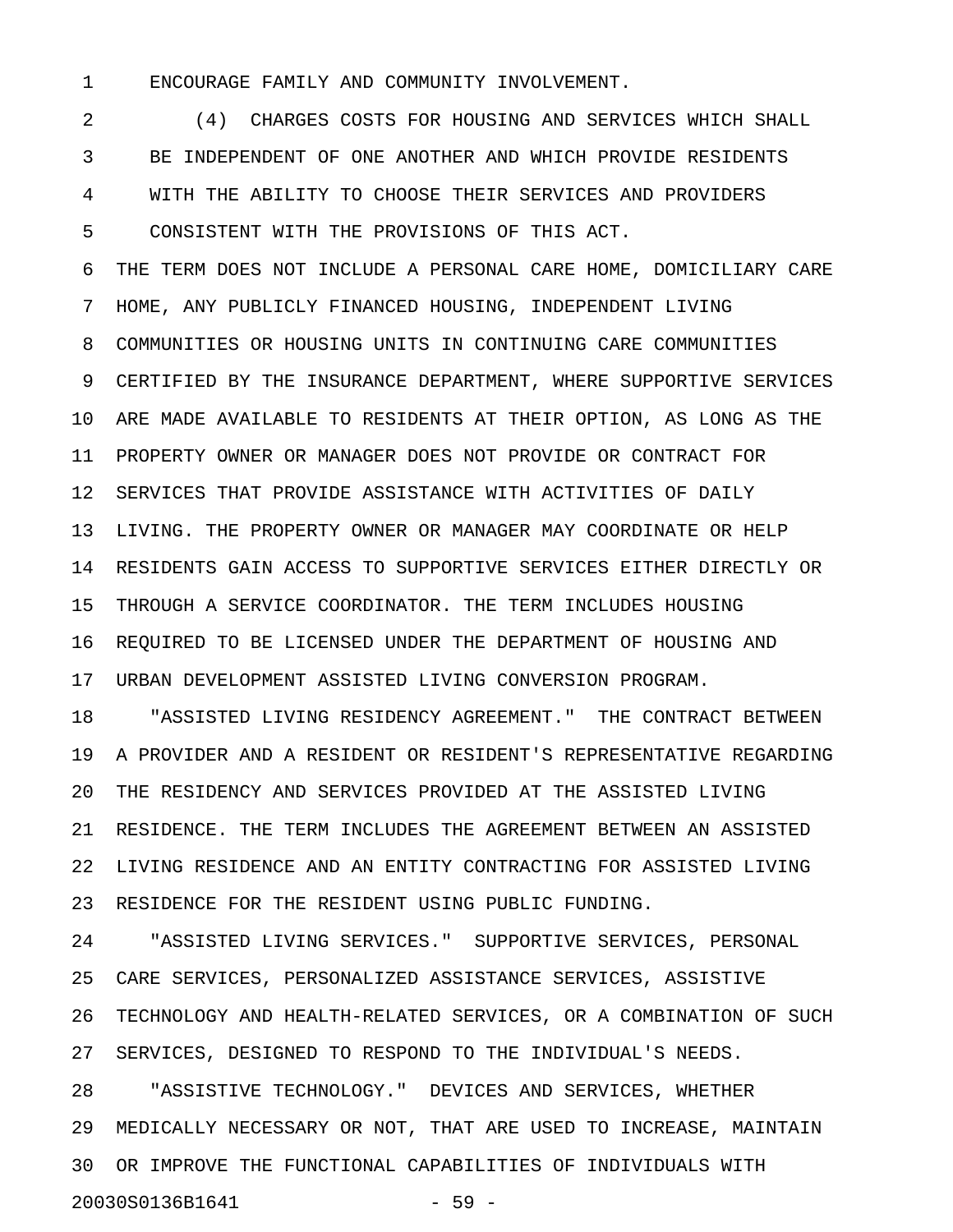1 DISABILITIES WHICH MAY OR MAY NOT BE NEEDED TO PERMIT THE 2 INDIVIDUAL TO LIVE INDEPENDENTLY. THE TERM INCLUDES HAND 3 REACHERS, ADAPTED TELEPHONES, READING AIDS AND OTHER NONMEDICAL 4 DEVICES.

5 "COGNITIVE SUPPORT SERVICES." SERVICES PROVIDED AS PART OF A 6 COORDINATED CARE PLAN TO INDIVIDUALS WHO HAVE MEMORY IMPAIRMENTS 7 AND OTHER COGNITIVE PROBLEMS THAT SIGNIFICANTLY INTERFERE WITH 8 THEIR ABILITY TO CARRY OUT ACTIVITIES OF DAILY LIVING WITHOUT 9 ASSISTANCE AND WHO REQUIRE THAT SUPERVISION, MONITORING AND 10 PROGRAMMING BE AVAILABLE TO THEM 24 HOURS A DAY, SEVEN DAYS A 11 WEEK IN ORDER FOR THEM TO RESIDE SAFELY IN A SETTING OF THEIR 12 CHOICE. THE TERM INCLUDES ASSESSMENT, SERVICE PLANNING, ONGOING 13 MONITORING, PERSONAL CARE SERVICES, HEALTH SUPPORT SERVICES AND 14 A FULL RANGE OF DEMENTIA-CAPABLE ACTIVITY PROGRAMMING AND CRISIS 15 MANAGEMENT.

16 "DEPARTMENT." THE DEPARTMENT OF PUBLIC WELFARE OF THE 17 COMMONWEALTH.

18 "DIRECT CARE STAFF." AN INDIVIDUAL WHO DIRECTLY ASSISTS 19 RESIDENTS WITH ASSISTED LIVING SERVICES.

20 "DISCHARGE." TERMINATION OF AN INDIVIDUAL'S RESIDENCY IN THE 21 ASSISTED LIVING RESIDENCE.

22 "FINANCIAL MANAGEMENT." A SERVICE PROVIDED BY AN ASSISTED 23 LIVING RESIDENCE OR A PROVIDER TO ASSIST THE RESIDENT WITH 24 BUDGETING AND SPENDING FOR PERSONAL NEEDS.

25 "INSTRUMENTAL ACTIVITIES OF DAILY LIVING." INCLUDES 26 ASSISTANCE IN PREPARING MEALS, TAKING MEDICATION, USING THE 27 TELEPHONE, HANDLING FINANCES, BANKING AND SHOPPING, HOUSEKEEPING 28 AND GETTING TO APPOINTMENTS.

29 "LEVEL-OF-CARE SCREENING." AN EVALUATION OF AN INDIVIDUAL'S 30 FUNCTIONAL ABILITIES, GENERAL HEALTH STATUS, AND INFORMAL

20030S0136B1641 - 60 -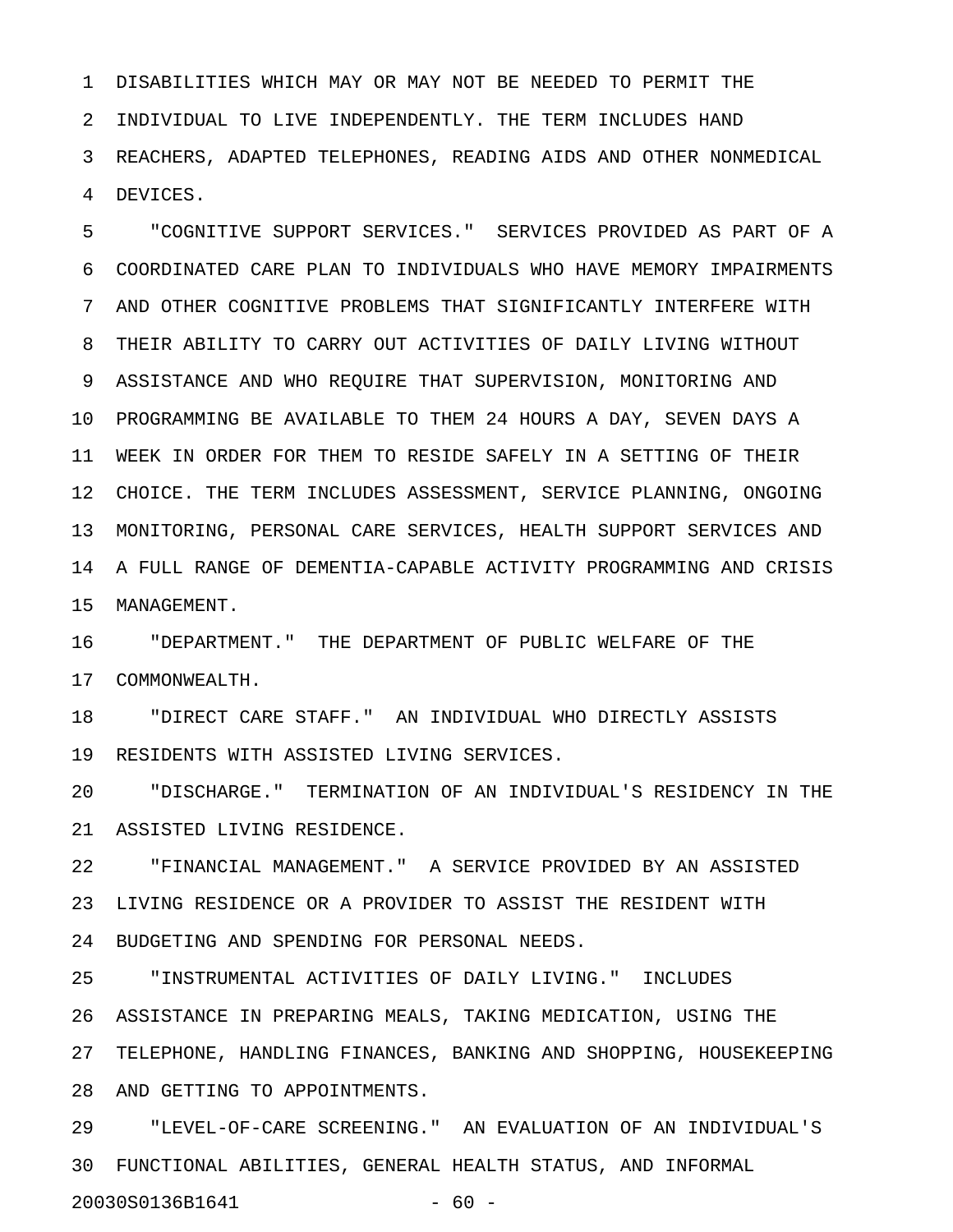1 SUPPORT SYSTEM TO DETERMINE AN APPROPRIATE PLACEMENT OF THE 2 INDIVIDUAL FOR SERVICES.

3 "LICENSE." AN ASSISTED LIVING RESIDENCE LICENSE. THE TERM 4 INCLUDES A PROVISIONAL LICENSE.

5 "LONG-TERM CARE OMBUDSMAN." AN AGENT OF THE DEPARTMENT OF 6 AGING WHO INVESTIGATES AND SEEKS TO RESOLVE COMPLAINTS PURSUANT 7 TO SECTION 2203-A OF THE ACT OF APRIL 9, 1929 (P.L.177, NO.175), 8 KNOWN AS THE ADMINISTRATIVE CODE OF 1929.

9 "PERSONAL CARE HOME." PREMISES IN WHICH FOOD, SHELTER AND 10 PERSONAL ASSISTANCE OR SUPERVISION ARE PROVIDED FOR A PERIOD 11 EXCEEDING 24 HOURS FOR FOUR OR MORE ADULTS WHO:

12 (1) ARE NOT RELATIVES OF THE OPERATOR;

13 (2) DO NOT REQUIRE THE SERVICES IN OR OF A LICENSED 14 LONG-TERM CARE FACILITY; AND

15 (3) DO REQUIRE ASSISTANCE OR SUPERVISION IN SUCH MATTERS 16 AS DRESSING, BATHING, DIET, FINANCIAL MANAGEMENT, EVACUATION 17 OF A RESIDENCE IN THE EVENT OF AN EMERGENCY OR MEDICATION 18 PRESCRIBED FOR SELF-ADMINISTRATION.

19 "PERSONAL CARE SERVICES." ASSISTANCE OR SUPERVISION IN 20 MATTERS SUCH AS DRESSING, BATHING, DIET, FINANCIAL MANAGEMENT, 21 EVACUATION OF THE RESIDENT IN THE EVENT OF AN EMERGENCY OR 22 MEDICATION PRESCRIBED FOR SELF-ADMINISTRATION. THE TERM INCLUDES 23 PROMPTING, CUING, MONITORING AND FOCUSING ON MAINTAINING 24 FUNCTIONING.

25 "PROVIDER." AN ASSISTED LIVING RESIDENCE OR AN ENTITY 26 OFFERING ASSISTED LIVING SERVICES IN AN ASSISTED LIVING 27 RESIDENCE.

28 "QUALIFIED ASSESSOR." AN INDIVIDUAL APPROVED BY THE 29 DEPARTMENT OF PUBLIC WELFARE AS QUALIFIED TO CONDUCT ASSESSMENTS 30 OF INDIVIDUALS NEEDING LONG-TERM CARE SERVICES AND TO DEVELOP 20030S0136B1641 - 61 -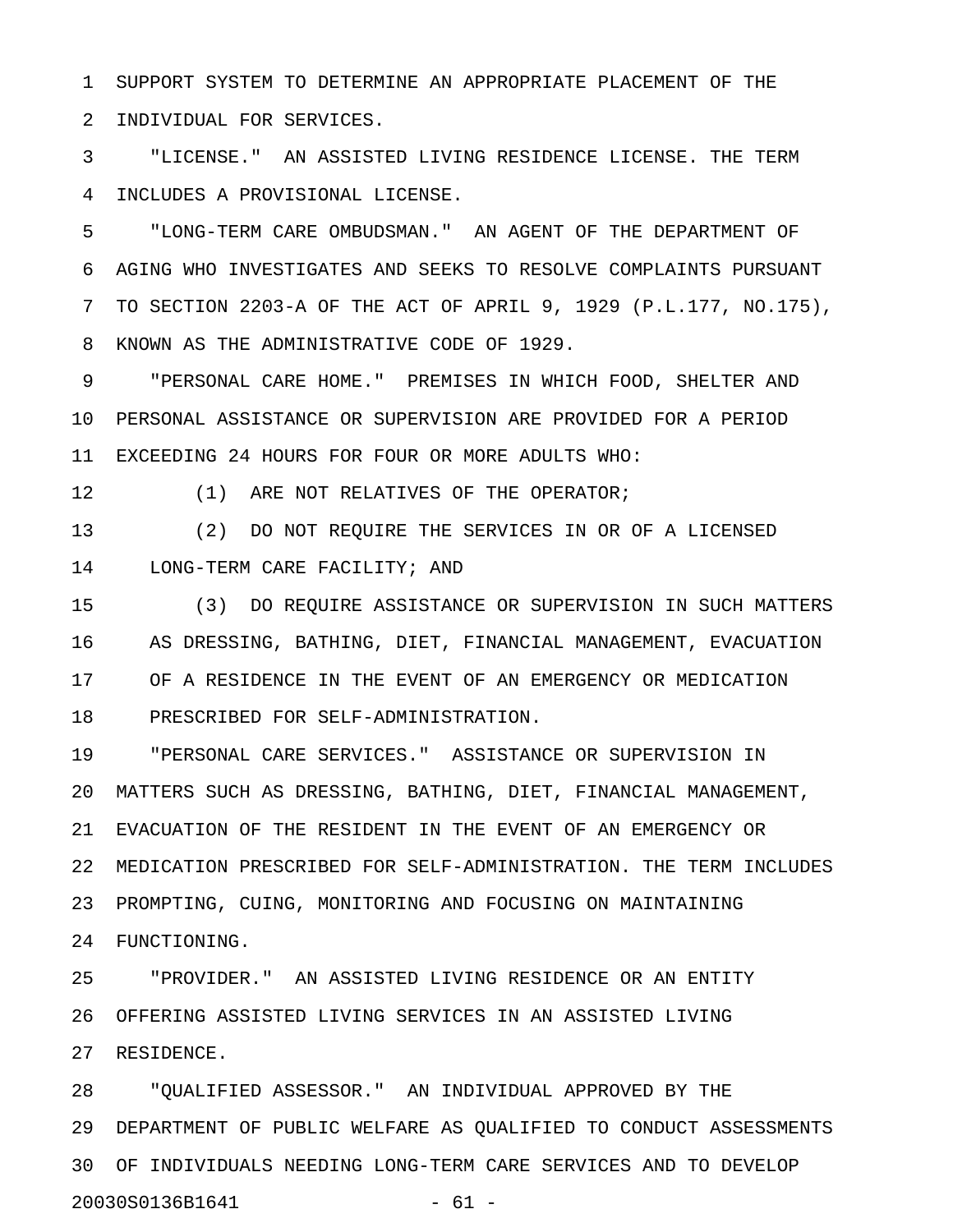1 SERVICE PLANS. THE TERM INCLUDES AN EMPLOYEE OF AN AREA AGENCY 2 ON AGING, A PROVIDER OR AN INDEPENDENT ENTITY. THE TERM DOES NOT 3 INCLUDE HOSPITAL DISCHARGE PLANNERS OR OTHER STAFF OR EMPLOYEES 4 OF AN INSURED'S HEALTH OR LONG-TERM CARE INSURANCE COMPANY.

5 "REPRESENTATIVE." A RESPONSIBLE INDIVIDUAL OR AN INDIVIDUAL 6 AUTHORIZED BY LAW TO TAKE CERTAIN ACTION ON BEHALF OF AN 7 INDIVIDUAL. THE TERM INCLUDES LEGAL COUNSEL, A COURT-APPOINTED 8 GUARDIAN, AN ATTORNEY IN FACT UNDER A DURABLE POWER OF ATTORNEY, 9 AN AGENT UNDER A HEALTH CARE PROXY AND A REPRESENTATIVE PAYEE. 10 "RESIDENT." AN INDIVIDUAL WHO RESIDES IN AN ASSISTED LIVING 11 RESIDENCE.

12 "RESPONSIBLE INDIVIDUAL." AN INDIVIDUAL RESPONSIBLE FOR 13 MAKING DECISIONS ON BEHALF OF A RESIDENT AS DESIGNATED BY THE 14 RESIDENT.

15 "RESTRAINT." A CHEMICAL OR MECHANICAL DEVICE USED TO 16 RESTRICT THE MOVEMENT OR NORMAL FUNCTION OF AN INDIVIDUAL OR A 17 PORTION OF THE INDIVIDUAL'S BODY. THE TERM INCLUDES GERIATRIC 18 CHAIRS; POSEY, CHEST, WAIST, WRIST OR ANKLE RESTRAINTS; LOCKED 19 RESTRAINTS AND LOCKED DOORS TO PREVENT EGRESS. THE TERM DOES NOT 20 INCLUDE DEVICES USED TO PROVIDE SUPPORT FOR THE ACHIEVEMENT OF 21 FUNCTIONAL BODY POSITION OR PROPER BALANCE AS LONG AS THE DEVICE 22 CAN EASILY BE REMOVED BY THE RESIDENT.

23 "SECRETARY." THE SECRETARY OF PUBLIC WELFARE OF THE 24 COMMONWEALTH.

25 "SECURED ASSISTED LIVING RESIDENCE." A LICENSED ASSISTED 26 LIVING RESIDENCE THAT HAS RECEIVED A SPECIALIZED LICENSE 27 DESIGNATION PURSUANT TO THE REQUIREMENTS OF THIS ACT AND THE 28 REGULATIONS OF THE DEPARTMENT OF PUBLIC WELFARE TO PROVIDE 29 SERVICES TO PEOPLE WITH COGNITIVE IMPAIRMENTS.

30 "SECURED UNIT." A UNIT WITHIN A LICENSED ASSISTED LIVING 20030S0136B1641 - 62 -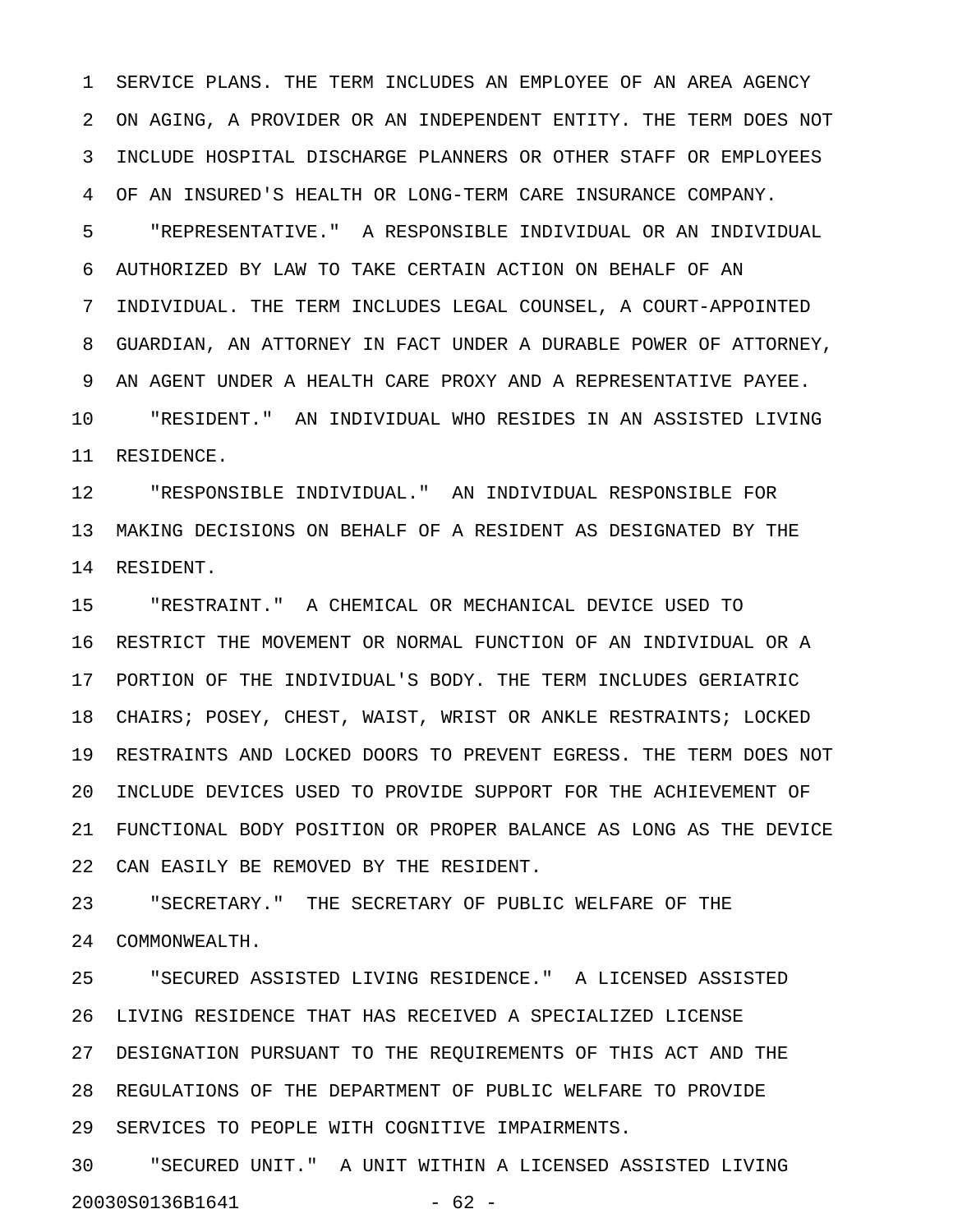1 RESIDENCE THAT HAS RECEIVED A SPECIALIZED LICENSE DESIGNATION 2 PURSUANT TO THE REQUIREMENTS OF THIS ACT AND REGULATIONS OF THE 3 DEPARTMENT OF PUBLIC WELFARE TO PROVIDE SERVICES TO PEOPLE WITH 4 COGNITIVE IMPAIRMENTS.

5 "SELF-CARE." SERVICES ADMINISTERED BY A RESIDENT OR A 6 RESPONSIBLE INDIVIDUAL IN A MANNER THAT MANAGES THE HEALTH CARE 7 NEED.

8 "SERVICE PLAN." A DETAILED PLAN BASED ON AN ASSESSMENT 9 DESIGNED TO MEET THE RESIDENT'S INDIVIDUAL PHYSICAL, MENTAL AND 10 PSYCHOSOCIAL NEEDS CONSISTENT WITH THE RESIDENT'S PREFERENCES 11 AND CAPABILITIES.

12 "STAKEHOLDER." A PERSON WITH AN INTEREST IN THE 13 IMPLEMENTATION OF THIS ACT. THE TERM INCLUDES ALL OF THE 14 FOLLOWING:

15 (1) PERSONS NECESSARY TO ENSURE A BALANCE OF RESIDENT 16 AND PROVIDER INTERESTS.

17 (2) PERSONS WITH CLINICAL, PROFESSIONAL, PERSONAL OR 18 FINANCIAL INTERESTS.

19 "SUPPLEMENTAL SERVICES." ASSISTED LIVING SERVICES THAT ARE 20 PROVIDED BY SOMEONE OTHER THAN AN ASSISTED LIVING RESIDENCE.

21 "TRANSFER." MOVEMENT OF A RESIDENT WITHIN THE ASSISTED 22 LIVING RESIDENCE OR TO A HOSPITAL OR OTHER TEMPORARY PLACEMENT. 23 SECTION 3. ASSISTED LIVING RESIDENCES.

24 (A) LEVEL-OF-CARE SCREENING, ASSESSMENT AND SERVICE PLAN.-- 25 (1) SCREENING:

26 (I) PRIOR TO ADMISSION TO AN ASSISTED LIVING 27 RESIDENCE OR START OF SERVICES BY A PROVIDER, AN 28 APPLICANT SHALL OBTAIN A LEVEL-OF-CARE SCREENING TO 29 DETERMINE IF THE APPLICANT IS ELIGIBLE FOR ADMISSION 30 PURSUANT TO SUBSECTION (I). IF THE APPLICANT RECEIVES 20030S0136B1641 - 63 -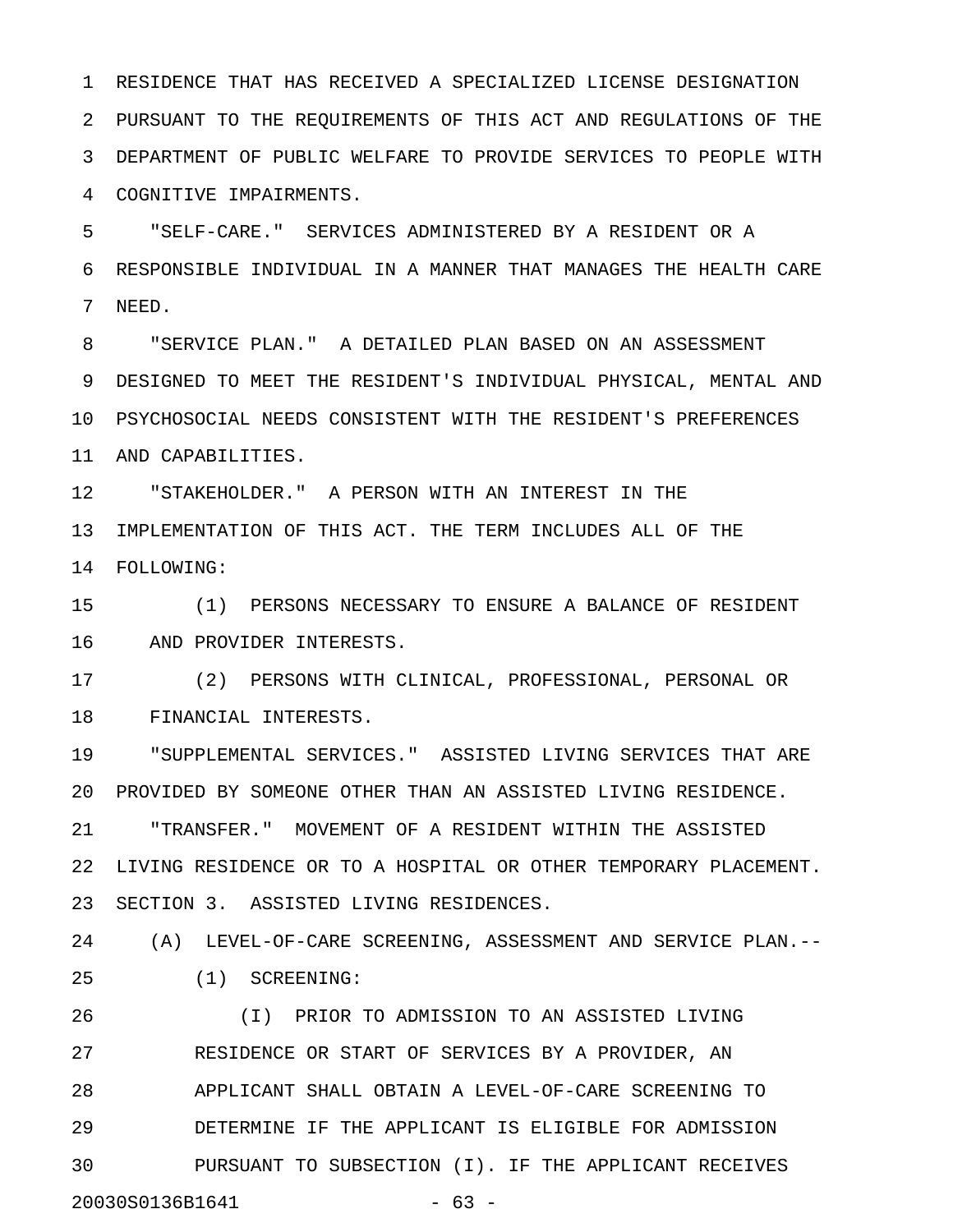1 PUBLIC FUNDING FOR SERVICES, THE LEVEL-OF-CARE SCREENING 2 SHALL BE CONDUCTED BY THE AREA AGENCY ON AGING. THE 3 PROVIDER SHALL INFORM ALL APPLICANTS OF THIS RIGHT.

4 (II) A SCREENING FORM INDICATING THE MINIMUM 5 STANDARDIZED ELEMENTS REQUIRED FOR ALL SCREENS SHALL BE 6 DEVELOPED BY THE DEPARTMENT OF AGING FOR USE IN 7 IMPLEMENTING THIS SECTION. THE DEPARTMENT OF AGING SHALL 8 CONSULT WITH THE DEPARTMENT AND STAKEHOLDERS, AS 9 DETERMINED BY THE DEPARTMENT.

10 (2) A MEDICAL EVALUATION, USING A FORM DEVELOPED BY THE 11 DEPARTMENT, IN CONSULTATION WITH THE DEPARTMENT OF AGING 12 SHALL BE OBTAINED BY ALL APPLICANTS PRIOR TO ADMISSION TO AN 13 ASSISTED LIVING RESIDENCE OR START OF SERVICES BY A PROVIDER 14 OR WHEN CIRCUMSTANCES MAKE THIS REQUIREMENT IMPRACTICABLE, 15 WITHIN 72 HOURS OF ADMISSION.

16 (3) A QUALIFIED ASSESSOR SHALL ASSESS AN INDIVIDUAL'S 17 CARE AND SERVICE NEEDS AFTER THE LEVEL-OF-CARE SCREENING HAS 18 DETERMINED A NEED FOR ASSISTED LIVING SERVICES OR RESIDENCY.

19 (I) THE DEPARTMENT, IN CONSULTATION WITH THE 20 DEPARTMENT OF AGING, SHALL DEVELOP A TRAINING AND 21 CERTIFICATION PROGRAM FOR QUALIFIED ASSESSORS.

22 (II) ONLY THOSE QUALIFIED ASSESSORS TRAINED AND 23 CERTIFIED BY THE COMMONWEALTH SHALL BE PERMITTED TO 24 CONDUCT ASSESSMENTS TO IDENTIFY THE SERVICES THAT AN 25 INDIVIDUAL REQUIRES AND THAT SERVE AS THE BASIS FOR A 26 SERVICE PLAN.

27 (III) QUALIFIED ASSESSORS MUST CERTIFY THAT THE 28 ASSESSMENT IS TRUE AND CORRECT TO THE BEST OF THEIR 29 KNOWLEDGE AND SKILL. THE DEPARTMENT SHALL REVOKE THE 30 CERTIFICATION OF ANY QUALIFIED ASSESSOR WHO FALSELY 20030S0136B1641 - 64 -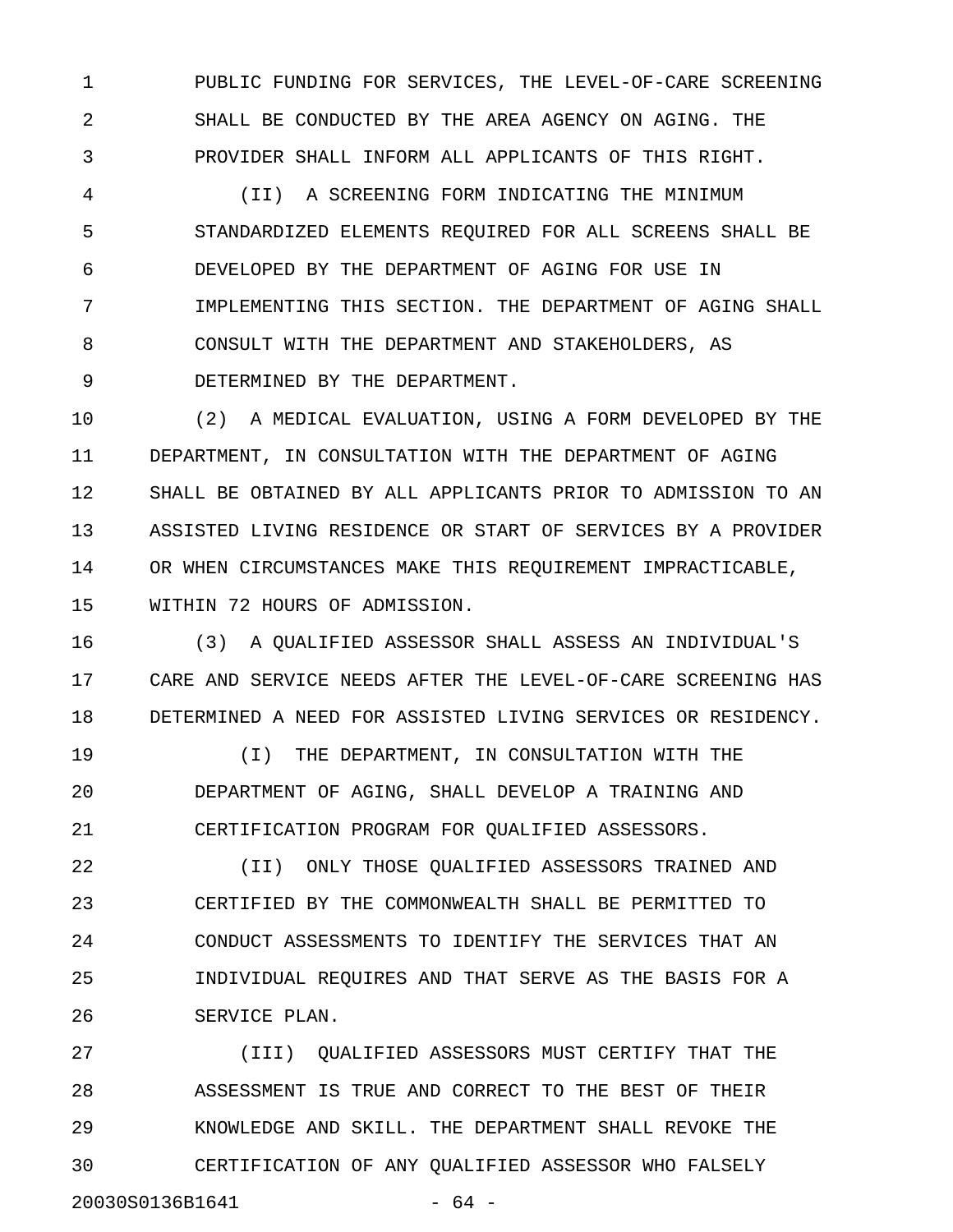1 CERTIFIES A NEED FOR SERVICES.

2 (IV) THE QUALIFIED ASSESSOR SHALL USE AN ASSESSMENT 3 INSTRUMENT THAT INCLUDES, AT A MINIMUM, INFORMATION 4 DETERMINED NECESSARY BY THE DEPARTMENT, IN CONSULTATION 5 WITH THE DEPARTMENT OF AGING AND STAKEHOLDERS, AS 6 DETERMINED BY THE DEPARTMENT.

7 (V) RESIDENTS SHALL HAVE CHOICE OF PROVIDERS EXCEPT 8 AS PROVIDED FOR IN SUBSECTION (N) AND BE FREE TO PRESENT 9 A COMPLETED ASSESSMENT TO ANY PROVIDER TO COMPARE 10 SERVICES AND PRICE.

11 (VI) THE DEPARTMENT SHALL REVIEW PROVIDERS' 12 COMPLIANCE WITH THE ASSESSMENT PROVISIONS OF THIS ACT AS 13 PART OF THE ANNUAL LICENSURE INSPECTION.

14 (VII) THE AREA AGENCY ON AGING SHALL ASSIST ANY 15 ASSESSED RESIDENT FOUND TO NEED PUBLICLY FUNDED LONG-TERM 16 CARE SERVICES, WHERE ELIGIBLE, AND TO ARRANGE THE 17 SERVICES IF FAMILY MEMBERS OR FRIENDS ARE NOT AVAILABLE 18 TO DO SO.

19 (4) A WRITTEN SERVICE PLAN SHALL BE DEVELOPED FOLLOWING 20 COMPLETION OF AN ASSESSMENT. AN APPROPRIATELY TRAINED 21 INDIVIDUAL, AS DETERMINED BY THE DEPARTMENT, EMPLOYED BY THE 22 PROVIDER SHALL WORK IN COOPERATION WITH A TEAM THAT INCLUDES 23 THE RESIDENT. IF THE RESIDENT HAS A COGNITIVE IMPAIRMENT OR 24 IF THE RESIDENT REQUESTS, THE TEAM MAY ALSO INCLUDE THE 25 RESIDENT'S REPRESENTATIVE WHEN APPROPRIATE. THE ASSISTED 26 LIVING RESIDENCE SHALL COORDINATE OR PROVIDE ALL KNOWN 27 SERVICE NEEDS IDENTIFIED ON THE ASSESSMENT UPON ADMISSION 28 AND, PRIOR TO OR WITHIN 14 DAYS OF ADMISSION, DEVELOP A 29 WRITTEN SERVICE PLAN BASED ON THE ASSESSMENT AND CONSISTENT 30 WITH THE RESIDENT'S UNIQUE PHYSICAL AND PSYCHOSOCIAL NEEDS, 20030S0136B1641 - 65 -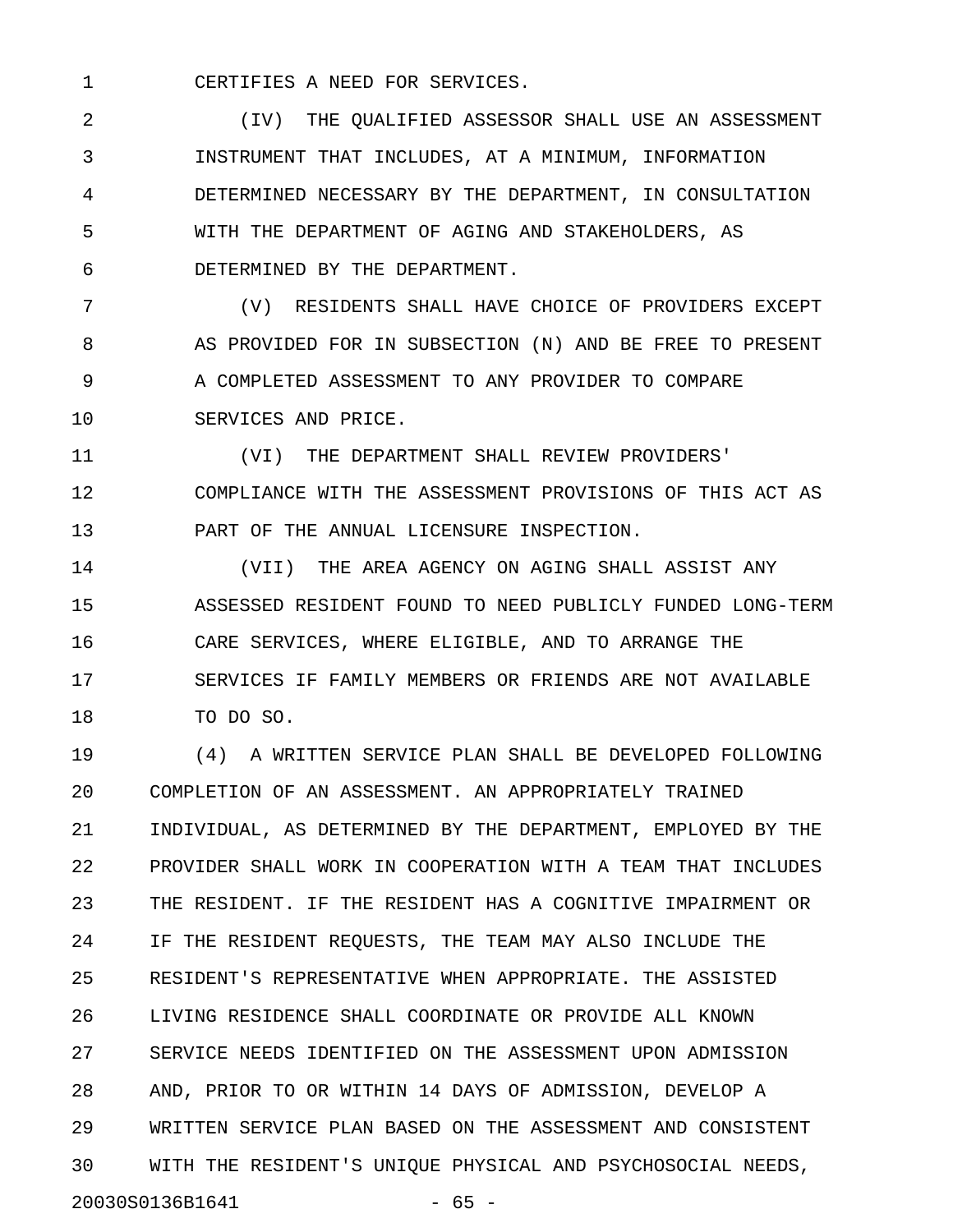1 WITH RECOGNITION OF THE RESIDENT'S CAPABILITIES AND

2 PREFERENCES.

3 (5) REASSESSMENT AND REVISION OF SERVICE PLAN, IF 4 NECESSARY BASED ON REASSESSMENT, SHALL TAKE PLACE ANNUALLY 5 AND WHEN THE PROVIDER IS AWARE OF A SIGNIFICANT CHANGE IN THE 6 RESIDENT'S NEED FOR PERSONAL CARE SERVICES OR HEALTH CARE 7 SERVICES.

8 (6) THE ASSESSMENT AND SERVICE PLAN SHALL BE KEPT ON 9 FILE FOR EACH RESIDENT WHO RECEIVES SERVICES BY THE PROVIDER 10 AND SHALL BE AVAILABLE TO THE RESIDENT OR THE RESIDENT'S 11 REPRESENTATIVE OR RESPONSIBLE INDIVIDUAL.

12 (B) ASSISTED LIVING RESIDENCE ADMINISTRATOR QUALIFICATIONS 13 AND TRAINING.--

14 (1) AN ASSISTED LIVING RESIDENCE ADMINISTRATOR MUST HAVE 15 THE FOLLOWING QUALIFICATIONS:

16 (I) BE AT LEAST 21 YEARS OF AGE AND MEET THE 17 REQUIREMENTS OF CHAPTERS 5 AND 7 OF THE ACT OF NOVEMBER 18 6, 1987 (P.L.381, NO.79), KNOWN AS THE OLDER ADULTS 19 PROTECTIVE SERVICES ACT, REGARDING CRIMINAL HISTORY.

20 (II) BE OF GOOD MORAL CHARACTER AND FREE OF MEDICAL 21 CONDITIONS THAT WOULD INTERFERE WITH ESSENTIAL JOB 22 FUNCTIONS.

23 (III) SATISFY ONE OF THE FOLLOWING:

24 (A) HAVE AN ASSOCIATE DEGREE OF 60 CREDIT HOURS 25 **AT A COLLEGE AND ONE YEAR EXPERIENCE IN A RELATED** 26 FIELD.

27 (B) HAVE A VALID LICENSE AS A LICENSED PRACTICAL 28 NURSE (LPN) AND ONE YEAR RELATED WORK EXPERIENCE.

29 (C) HAVE A VALID NURSING HOME ADMINISTRATOR 30 LICENSE.

20030S0136B1641 - 66 -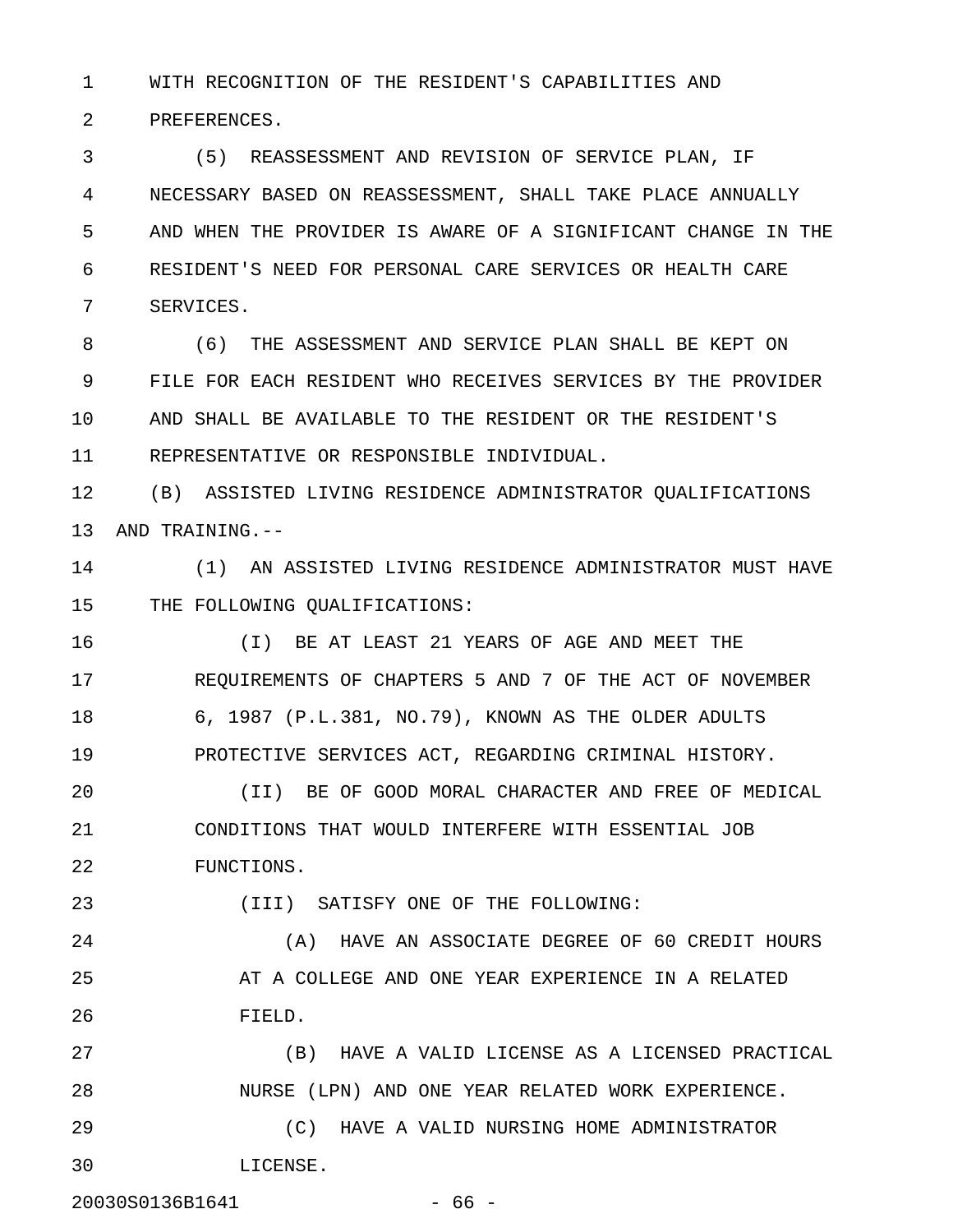1 (D) HAVE OPERATED A PERSONAL CARE HOME FOR AT 2 LEAST TWO YEARS PRIOR TO THE EFFECTIVE DATE OF THIS 3 SECTION AND HAVE NO PREVIOUS CLASS I VIOLATIONS OR 4 MULTIPLE CLASS II VIOLATIONS THAT POSED A SERIOUS 5 DANGER TO THE HEALTH, SAFETY OR WELFARE OF RESIDENTS. 6 AUTHORIZATION UNDER THIS CLAUSE SHALL BE ONE TIME; 7 AND PROBATIONARY STATUS SHALL BE DEEMED FULL STATUS 8 IF THE ADMINISTRATOR DOES NOT HAVE CLASS I OR 9 MULTIPLE CLASS II VIOLATIONS DURING THE PROBATIONARY 10 PERIOD THAT POSE A SERIOUS DANGER TO THE HEALTH, 11 SAFETY OR WELFARE OF RESIDENTS.

12 (IV) COMPLETE AN EDUCATION AND TRAINING COURSE WHICH 13 HAS BEEN APPROVED BY THE DEPARTMENT OF NOT LESS THAN 120 14 HOURS. THE DEPARTMENT SHALL ESTABLISH A TRAINING 15 CURRICULUM THAT SHALL INCLUDE COMPREHENSIVE TRAINING IN 16 AREAS APPROPRIATE TO THE CARE AND HEALTH OF RESIDENTS IN 17 AN ASSISTED LIVING RESIDENCE, INCLUDING:

18 (A) TRAINING IN ASSISTIVE TECHNOLOGY.

19 (B) TRAINING IN WORKING WITH INDIVIDUALS WITH 20 COGNITIVE IMPAIRMENTS.

21 (C) TRAINING IN ASSISTED LIVING PRINCIPLES AND 22 LAWS.

23 (D) TRAINING IN MEDICATION ASSISTANCE.

24 (E) RESIDENT RIGHTS AS DEFINED IN SECTION 5. 25 (2) THE DEPARTMENT SHALL DEVELOP A SHORTER PROGRAM OF 26 INSTRUCTION FOR LICENSED NURSING HOME ADMINISTRATORS, 27 NATIONALLY ACCREDITED RETIREMENT HOUSING PROFESSIONALS OR 28 INDIVIDUALS WHO HAVE SUCCESSFULLY PASSED THE ASSISTED LIVING 29 ADMINISTRATORS EXAMINATION OF THE NATIONAL ASSOCIATION OF 30 BOARD OF EXAMINERS OF LONG TERM CARE ADMINISTRATORS, THAT 20030S0136B1641 - 67 -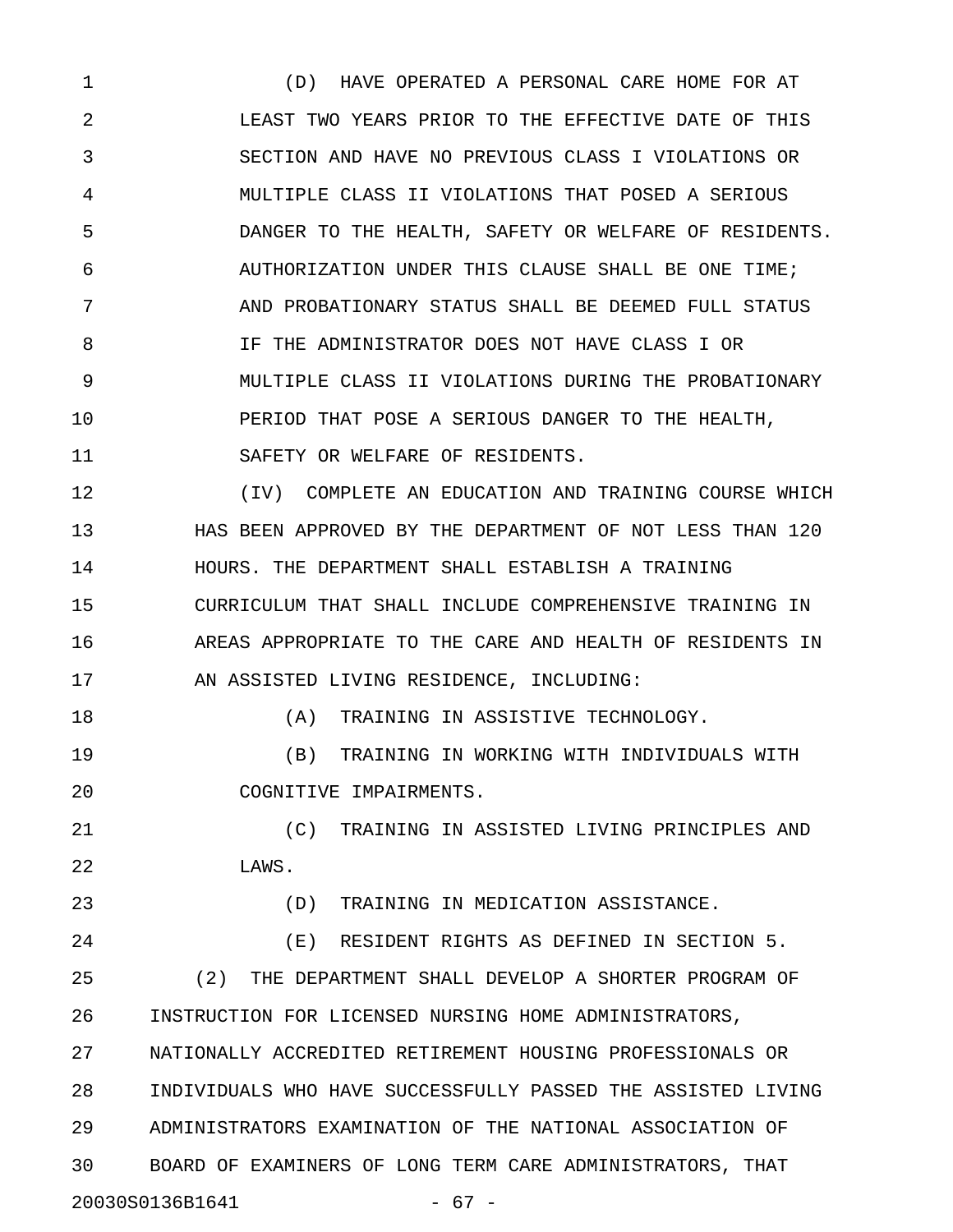1 DOES NOT DUPLICATE AREAS WHERE PROFICIENCY HAS BEEN 2 DEMONSTRATED BUT THAT IS PARTICULAR TO ASSISTED LIVING IN 3 THIS COMMONWEALTH.

4 (3) ALL ADMINISTRATORS MUST PASS A TEST WHICH HAS BEEN 5 APPROVED BY THE DEPARTMENT AND IS ADMINISTERED BY AN ENTITY 6 APPROVED BY THE DEPARTMENT AT THE END OF TRAINING TO 7 DEMONSTRATE PROFICIENCY IN THE APPLICATION OF SKILLS AND 8 KNOWLEDGE.

9 (4) ALL ADMINISTRATORS MUST COMPLETE 36 HOURS OF 10 CONTINUING EDUCATION EVERY TWO YEARS THAT HAS BEEN APPROVED 11 BY THE DEPARTMENT AND IS APPLICABLE TO THE PRACTICE OF 12 ASSISTED LIVING ADMINISTRATOR.

13 (5) ONE YEAR AFTER THE EFFECTIVE DATE OF THIS SECTION, 14 AN INDIVIDUAL MAY NOT BE EMPLOYED AS AN ASSISTED LIVING 15 ADMINISTRATOR UNLESS THE INDIVIDUAL HAS COMPLETED THE 16 TRAINING AND TESTING REQUIREMENTS IN THIS SUBSECTION.

17 (C) DIRECT CARE AND OTHER STAFF QUALIFICATIONS AND 18 TRAINING.--

19 (1) DIRECT CARE STAFF IN AN ASSISTED LIVING RESIDENCE 20 MUST MEET THE FOLLOWING QUALIFICATIONS:

21 (I) BE AT LEAST 18 YEARS OF AGE OR BE AT LEAST 17 22 YEARS OF AGE WITH A HIGH SCHOOL DIPLOMA OR GENERAL 23 EDUCATION DIPLOMA.

24 (II) BE AT LEAST 16 YEARS OF AGE AND ACTIVELY 25 ENROLLED IN A SCHOOL-TO-WORK CAREGIVER OR NURSE AIDE 26 TRAINING PROGRAM.

27 (III) MEET THE REQUIREMENTS OF THE OLDER ADULTS 28 PROTECTIVE SERVICES ACT REGARDING CRIMINAL HISTORY.

29 (IV) HAVE A CERTIFICATE OF COMPLETING AN EDUCATION 30 AND TRAINING COURSE OF AT LEAST 40 HOURS WHICH HAS BEEN 20030S0136B1641 - 68 -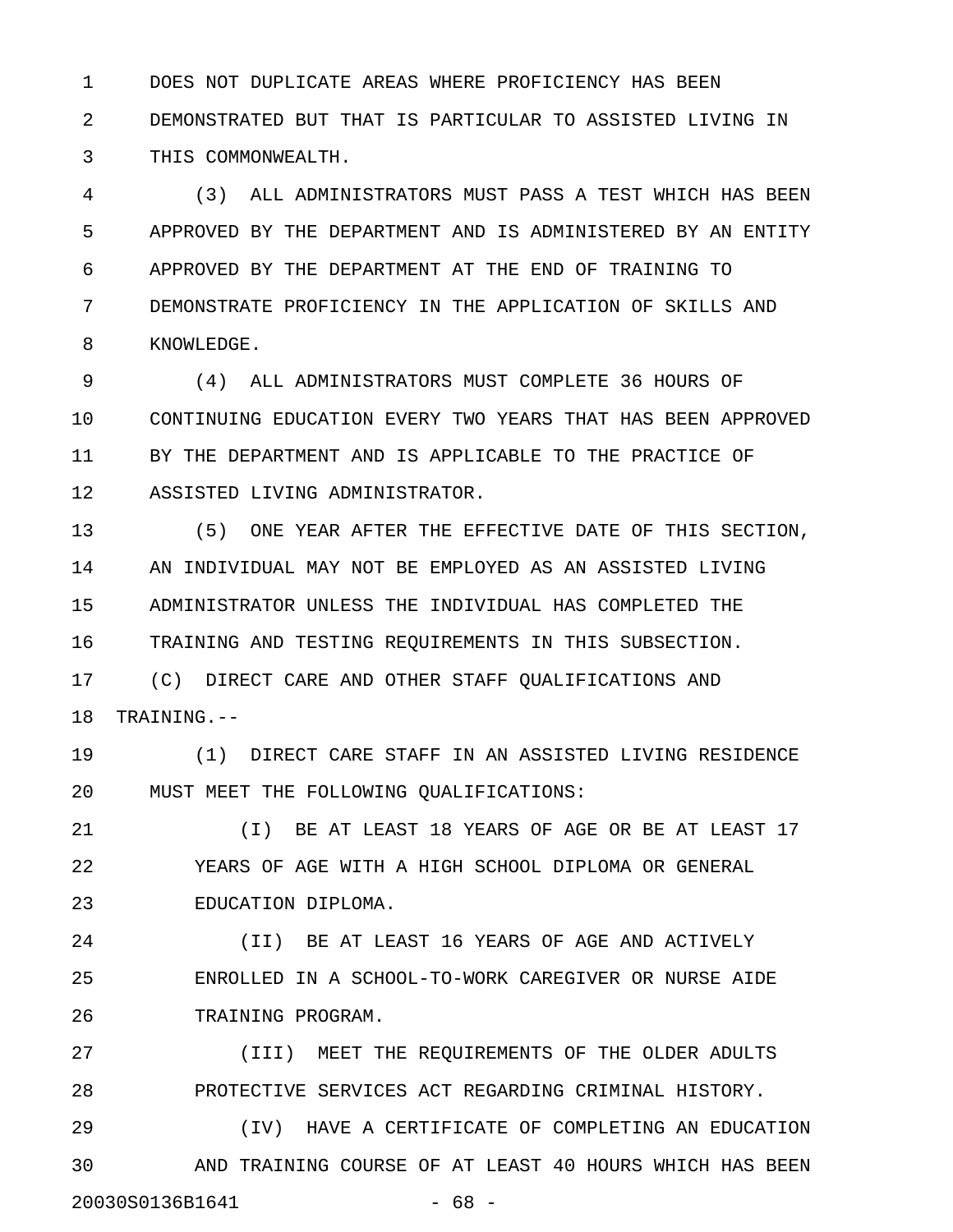1 APPROVED BY THE DEPARTMENT. THE DEPARTMENT SHALL 2 ESTABLISH QUALIFICATIONS FOR TRAINERS AND A TRAINING 3 CURRICULUM WHICH MAY BE OFFERED IN-HOUSE BY ASSISTED 4 LIVING RESIDENCES. ASSISTED LIVING RESIDENCES SHALL 5 DOCUMENT TRAINING. DIRECT CARE STAFF OF ASSISTED LIVING 6 RESIDENCES MUST DEMONSTRATE PROFICIENCY IN A MANNER 7 APPROVED BY THE DEPARTMENT IN EACH COMPONENT OF THE 8 TRAINING CURRICULUM PRIOR TO START OF INDEPENDENT WORK IN 9 THAT COMPONENT. APPROVED COURSEWORK SHALL INCLUDE 10 COMPREHENSIVE TRAINING IN AREAS APPROPRIATE TO THE CARE 11 AND HEALTH OF ASSISTED LIVING, INCLUDING:

12 (A) TRAINING IN ASSISTIVE TECHNOLOGY.

13 (B) TRAINING IN WORKING WITH INDIVIDUALS WITH 14 COGNITIVE IMPAIRMENTS.

15 (C) TRAINING IN ASSISTED LIVING PRINCIPLES AND 16 LAWS RELEVANT TO THEIR JOB FUNCTIONS.

17 (D) RESIDENT RIGHTS AS DEFINED IN SECTION 5. 18 (2) THE DEPARTMENT SHALL DEVELOP A SHORTER PROGRAM OF 19 INSTRUCTION FOR NURSE ASSISTANTS DEEMED COMPETENT THAT DOES 20 NOT DUPLICATE AREAS WHERE PROFICIENCY HAS BEEN DEMONSTRATED 21 BUT THAT IS PARTICULAR TO ASSISTED LIVING IN THIS 22 COMMONWEALTH. THIS PROGRAM OF INSTRUCTION SHALL BE LIMITED TO 23 THOSE HOURS NECESSARY TO DEMONSTRATE PROFICIENCY.

24 (D) DIRECT CARE STAFF ASSISTING RESIDENTS WITH MEDICATION.-- 25 WITHIN SIX MONTHS OF THE EFFECTIVE DATE OF THIS SECTION, THE 26 DEPARTMENT SHALL:

27 (1) DEVELOP A SPECIAL TRAINING AND CERTIFICATION PROGRAM 28 OR EXPAND ITS CURRENT MEDICATIONS ADMINISTRATION COURSE FOR 29 DIRECT CARE STAFF THAT ASSIST RESIDENTS WITH MEDICATION. THE 30 PROGRAM SHALL INCLUDE TESTING AND DEMONSTRATED PROFICIENCY. 20030S0136B1641 - 69 -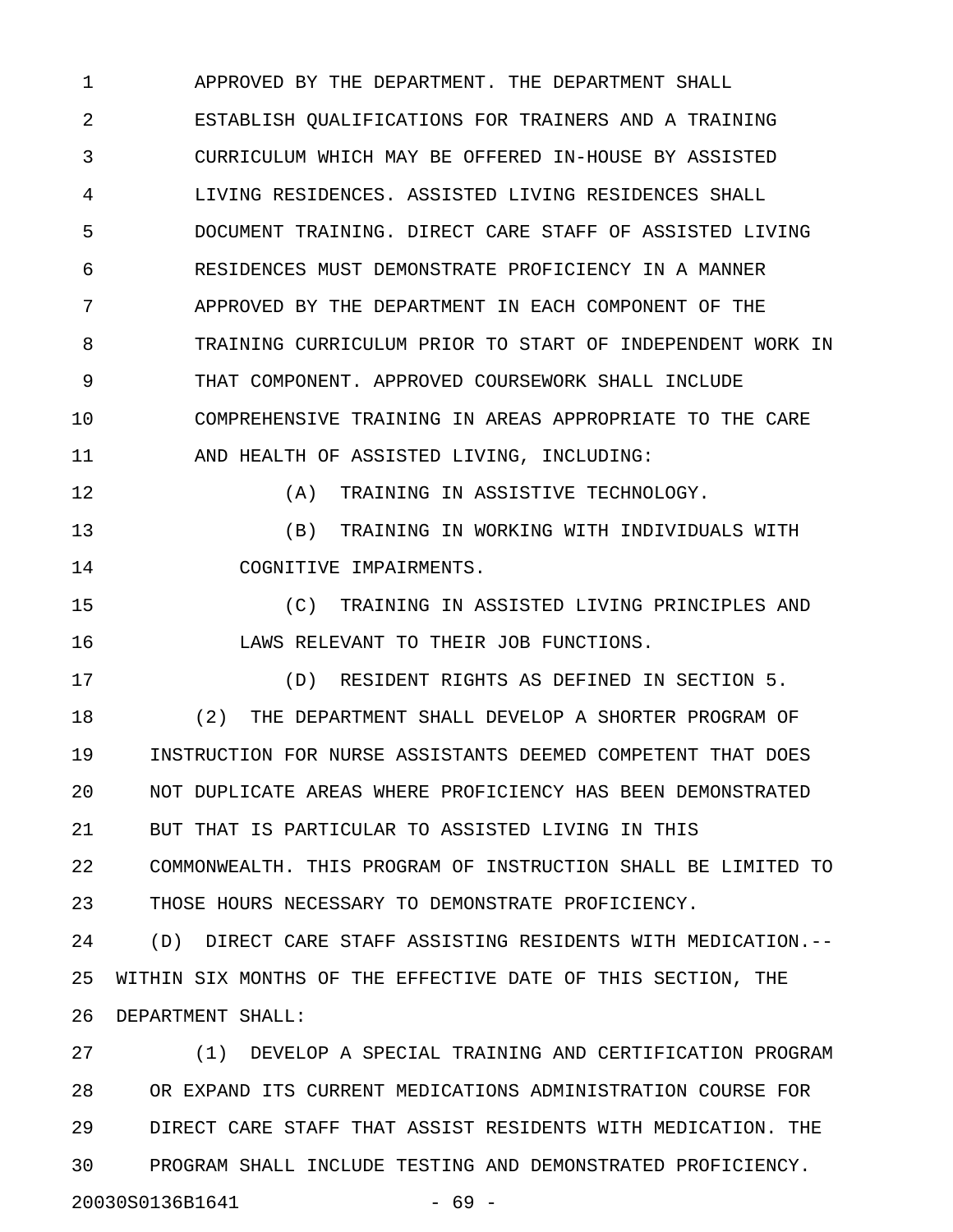1 (2) ESTABLISH REGULATIONS PERMITTING ONLY THOSE WHO HAVE 2 COMPLETED AND PASSED THE TRAINING ON ASSISTING WITH THE 3 ADMINISTRATION OF MEDICATION TO DO SO IN ASSISTED LIVING 4 RESIDENCES.

5 (E) OTHER ASSISTED LIVING RESIDENCE STAFF.--WITHIN 30 DAYS 6 OF EMPLOYMENT OR START OF VOLUNTARY SERVICE, STAFF PERSONS AND 7 VOLUNTEERS SHALL RECEIVE ORIENTATION TO THE GENERAL OPERATION OF 8 THE ASSISTED LIVING RESIDENCE, TRAINING IN FIRE PREVENTION, 9 OPERATION OF SAFETY EQUIPMENT, EMERGENCY PROCEDURES AND 10 EVACUATION OF RESIDENTS.

11 (F) EXEMPTIONS.--

12 (1) EXCEPT AS SET FORTH IN PARAGRAPH (2), EXISTING 13 PERSONAL CARE HOME STAFF EMPLOYED BY PERSONAL CARE HOMES THAT 14 APPLY FOR AND BECOME LICENSED AS ASSISTED LIVING RESIDENCES 15 HAVE ONE YEAR FROM THE DATE OF APPLICATION TO COMPLETE THE 16 DIRECT CARE STAFF TRAINING.

17 (2) EXISTING PERSONAL CARE HOME STAFF WHO HAVE BEEN 18 WORKING AS DIRECT CARE STAFF FOR MORE THAN 24 MONTHS CAN OPT 19 NOT TO TAKE THE TRAINING IF THEY DEMONSTRATE PROFICIENCY IN 20 EACH TRAINING COMPONENT WITHIN ONE YEAR OF THE PERSONAL CARE 21 HOME BECOMING AN ASSISTED LIVING RESIDENCE.

22 (G) STAFFING LEVELS.--

23 (1) THE DEPARTMENT SHALL ESTABLISH MINIMUM STAFFING 24 LEVELS FOR ASSISTED LIVING RESIDENCES, SECURED UNITS AND 25 SECURED ASSISTED LIVING RESIDENCES. STAFFING LEVELS SHALL BE 26 BASED UPON THE RESIDENCE POPULATION, MOBILITY AND COGNITIVE 27 IMPAIRMENT OF RESIDENTS AND BE ADEQUATE TO ENSURE 24 HOURS A 28 DAY AWAKE DIRECT CARE STAFF TO MEET THE UNSCHEDULED NEEDS OF 29 RESIDENTS.

30 (2) THE DEPARTMENT SHALL REQUIRE EACH ASSISTED LIVING 20030S0136B1641 - 70 -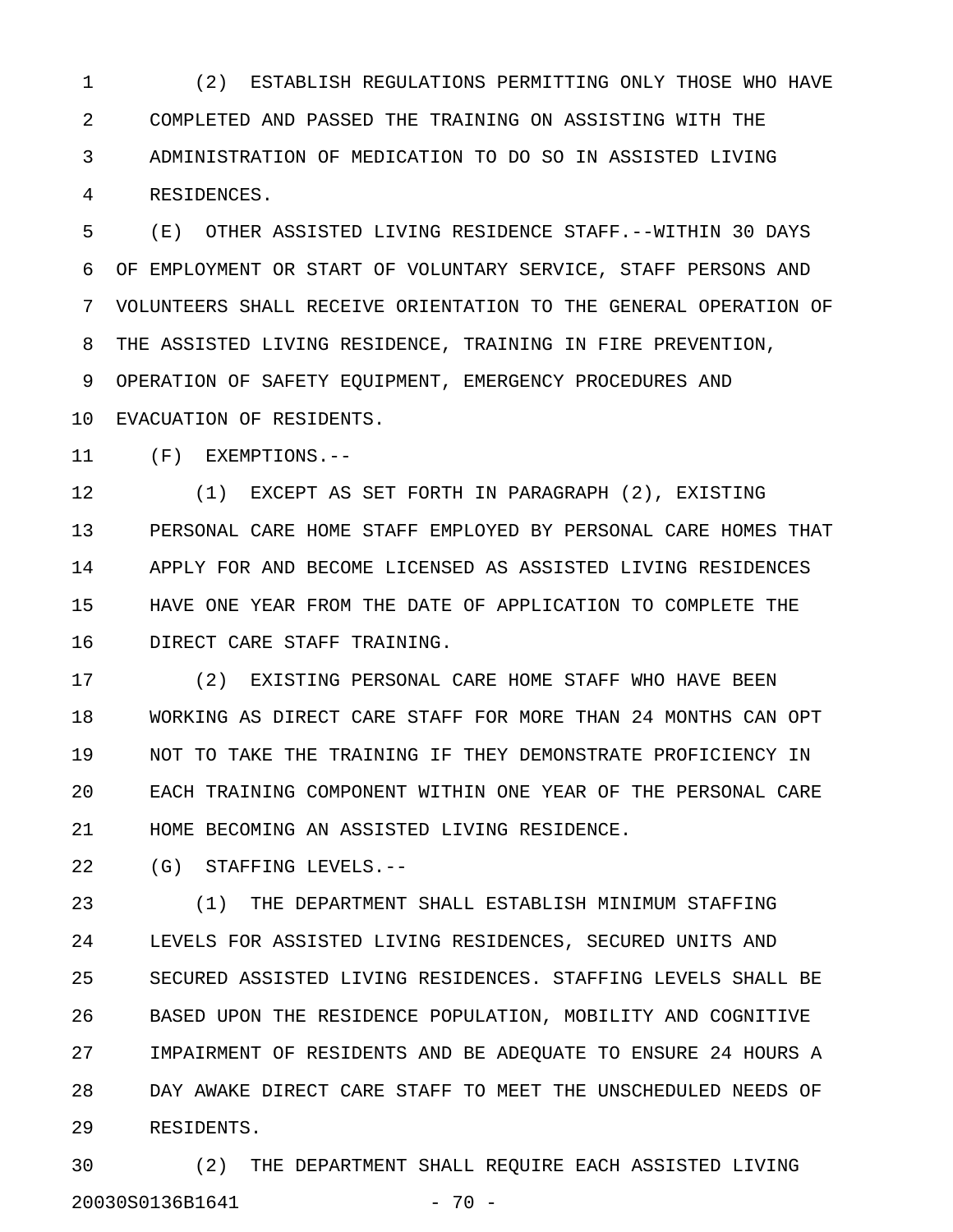1 RESIDENCE TO MAINTAIN ADEQUATE ADDITIONAL DIRECT CARE STAFF 2 TO MEET THE RESIDENTS' PLANNED AND SCHEDULED NEEDS AS 3 REQUIRED IN THEIR SERVICE PLANS AS WELL AS TO ENSURE A SAFE 4 AND EFFICIENT EVACUATION TO A PLACE OF SAFETY IN CASE OF 5 EMERGENCY. EACH ASSISTED LIVING RESIDENCE SHALL HAVE AS A 6 MINIMUM THE STAFF NECESSARY TO MEET THE HOURS OF CARE SET 7 FORTH IN THE SERVICE PLANS AND THE STAFFING REQUIREMENTS OF 8 PARAGRAPH (1).

9 (3) ADDITIONAL STAFF OR CONTRACTED SERVICES SHALL BE 10 PROVIDED AS NECESSARY TO MEET LAUNDRY, FOOD SERVICE, 11 HOUSEKEEPING, TRANSPORTATION AND MAINTENANCE NEEDS OF THE 12 ASSISTED LIVING RESIDENCE.

13 (H) SUPPLEMENTAL SERVICES.--

14 (1) A RESIDENT RECEIVING ASSISTED LIVING SERVICES IN AN 15 ASSISTED LIVING RESIDENCE MAY ARRANGE FOR THE RECEIPT OF 16 SUPPLEMENTAL SERVICES IF THE SUPPLEMENTAL SERVICES ADEQUATELY 17 MEET THE RESIDENTS CHANGING NEEDS SO THAT:

18 (I) THE ASSISTED LIVING RESIDENCE IS NOT REQUIRED TO 19 FUNDAMENTALLY CHANGE ITS PROGRAM OR RESIDENCE TO 20 ACCOMMODATE THE RESIDENT; AND

21 (II) THE RESIDENT'S RECEIPT OF SUPPLEMENTAL SERVICES 22 DOES NOT CREATE AN UNDUE BURDEN ON THE ASSISTED LIVING 23 RESIDENCE.

24 (2) THE ASSISTED LIVING RESIDENCE MAY SCREEN 25 SUPPLEMENTAL SERVICES PROVIDERS. AN ASSISTED LIVING RESIDENCE 26 SHALL NOT UNREASONABLY DENY A SUPPLEMENTAL SERVICES PROVIDER 27 ACCESS TO A RESIDENT'S LIVING UNIT.

28 (3) EXCEPT AS SET FORTH IN PARAGRAPH (4), THE FOLLOWING 29 ARE IMMUNE FROM CIVIL LIABILITY FOR A CLAIM ARISING FROM AN 30 ACT OR OMISSION RELATED TO SUPPLEMENTAL SERVICES:

20030S0136B1641 - 71 -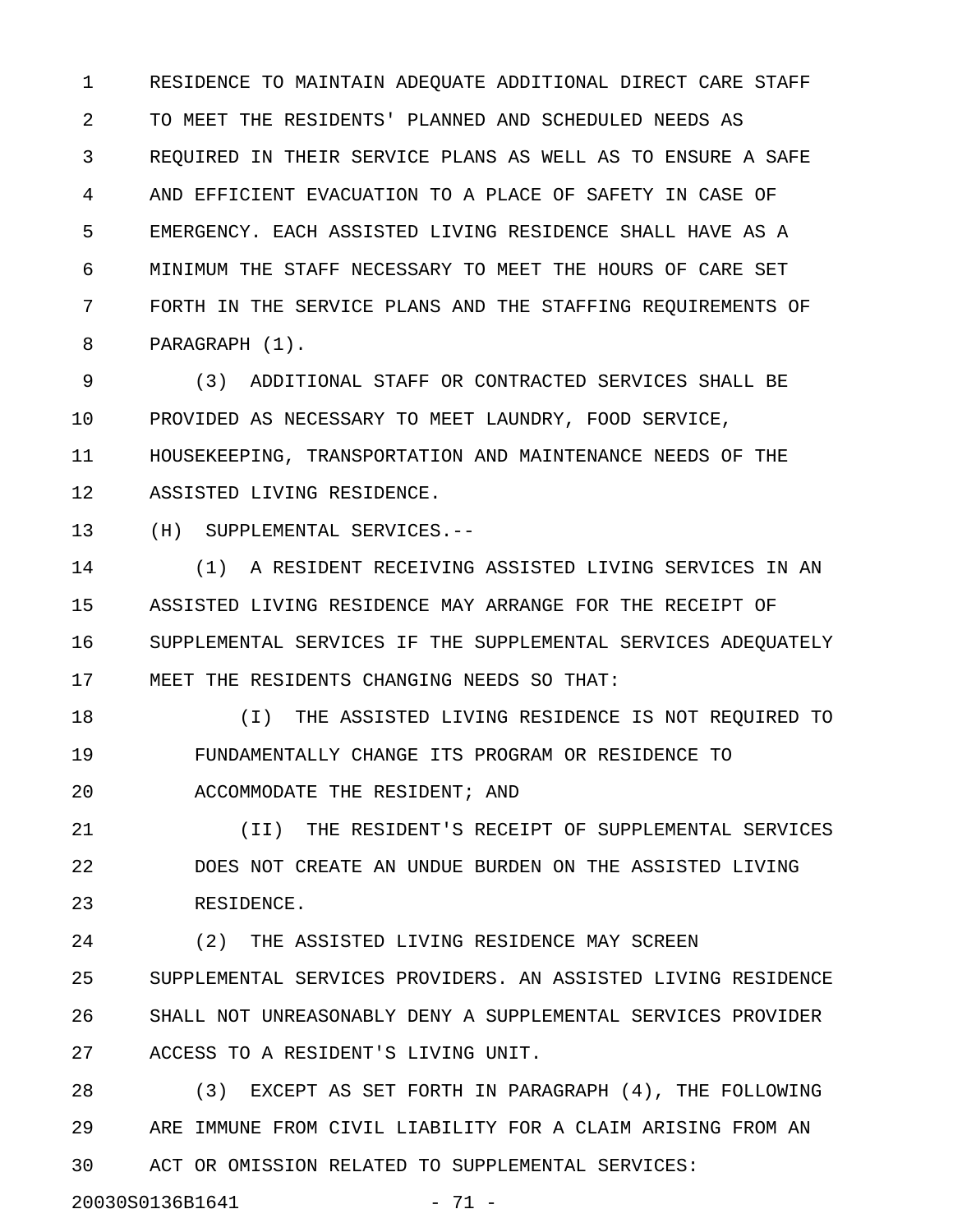1 (I) AN ASSISTED LIVING RESIDENCE.

2 (II) THE OWNER OF AN ASSISTED LIVING RESIDENCE WHICH 3 IS A SOLE PROPRIETORSHIP.

4 (III) THE PARTNERS OF AN ASSISTED LIVING RESIDENCE 5 WHICH IS A PARTNERSHIP.

6 (IV) THE MEMBERS OF AN ASSISTED LIVING RESIDENCE 7 WHICH IS AN UNINCORPORATED ASSOCIATION.

8 (V) THE STOCKHOLDERS, OFFICERS AND DIRECTORS OF AN 9 INCORPORATED ASSISTED LIVING RESIDENCE.

10 (VI) A PARENT OR SUBSIDIARY OF AN INCORPORATED 11 ASSISTED LIVING RESIDENCE.

12 (4) PARAGRAPH (3) DOES NOT APPLY IF ANY OF THE FOLLOWING 13 APPLY:

14 (I) THE PERSON CHARGED WITH THE ACT OR OMISSION ACTS 15 IN BAD FAITH.

16 (II) THE PERSON CHARGED WITH THE ACT OR OMISSION 17 KNOWS OR HAS REASON TO KNOW THAT THE ACT OR OMISSION 18 POSES A SUBSTANTIAL DANGER TO THE HEALTH, SAFETY OR 19 WELFARE OF THE RESIDENT.

20 (I) ADMISSION, TRANSFER AND DISCHARGE.--

21 (1) AN ASSISTED LIVING RESIDENCE MAY NOT ADMIT OR RETAIN 22 AN INDIVIDUAL WITH ANY OF THE FOLLOWING CONDITIONS OR HEALTH 23 CARE NEEDS UNLESS THE INDIVIDUAL RECEIVES HOSPICE CARE OR THE 24 DEPARTMENT, UPON THE REQUEST OF THE PROVIDER, PERMITS THE 25 ADMITTANCE OR RETENTION OF THE INDIVIDUAL:

26 (I) VENTILATOR DEPENDENCY.

27 (II) STAGE III AND IV, OR MULTIPLE STAGE II 28 DECUBITUS AND VASCULAR ULCERS THAT ARE NOT IN A HEALING 29 STAGE.

30 (III) CONTINUOUS INTRAVENOUS FLUIDS OR INJECTIONS 20030S0136B1641 - 72 -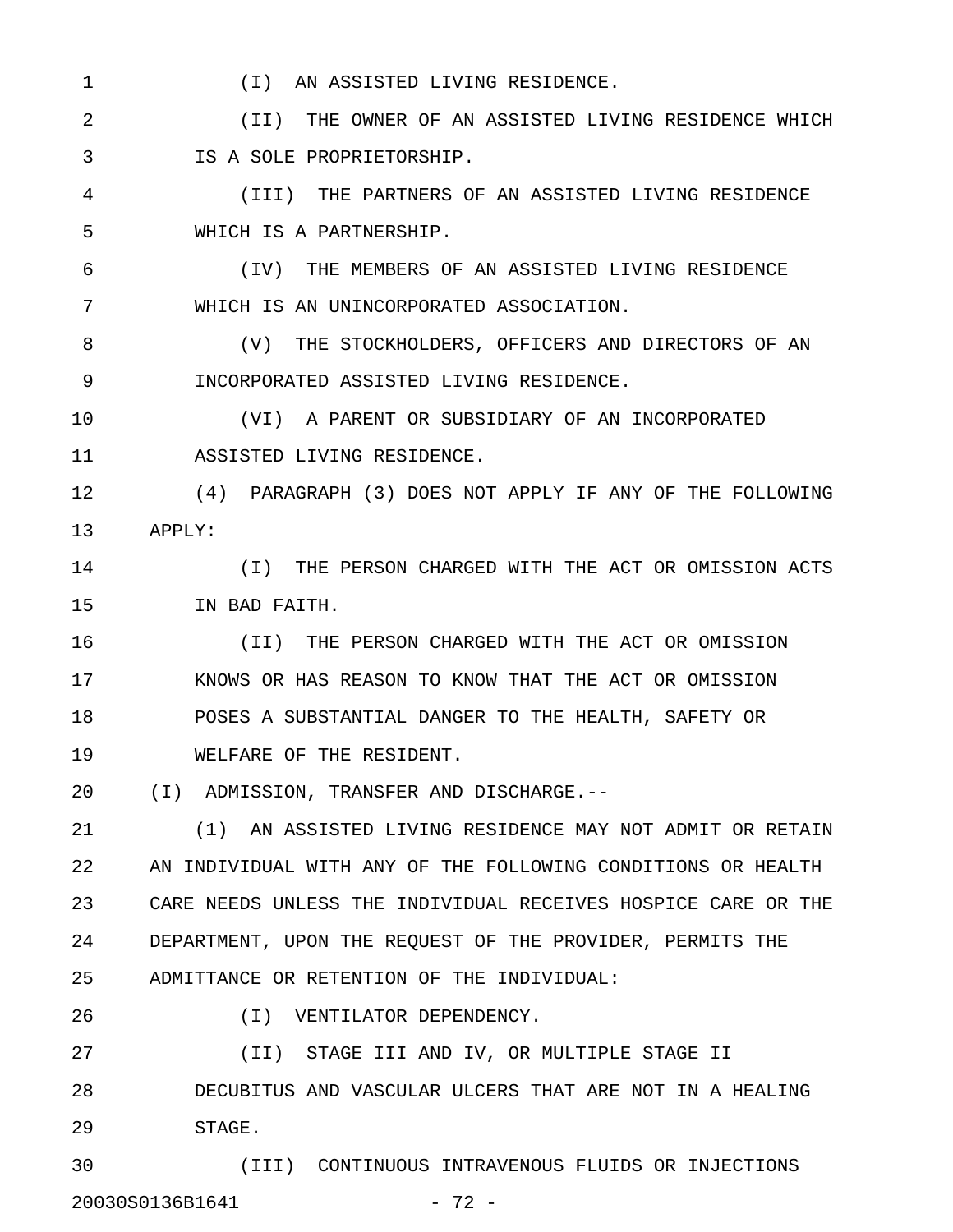1 DIRECTLY INTO THE VEIN, EXCEPT FOR INDIVIDUALS RECEIVING 2 HOSPICE SERVICES.

3 (IV) REPORTABLE INFECTIOUS DISEASE, SUCH AS 4 TUBERCULOSIS, IN A COMMUNICABLE STATE THAT REQUIRES 5 ISOLATION OF THE APPLICANT OR RESIDENT OR REQUIRES 6 SPECIAL PRECAUTIONS BY THE CARETAKER TO PREVENT 7 TRANSMISSION OF THE DISEASE.

8 (V) NASOGASTRIC TUBES.

9 (VI) PHYSICAL RESTRAINTS.

10 (VII) A CONDITION OR HEALTH CARE NEED IDENTIFIED BY 11 THE DEPARTMENT IN A REGULATION.

12 (2) AN ASSISTED LIVING RESIDENCE MAY NOT ADMIT OR RETAIN 13 AN APPLICANT OR A RESIDENT WHOSE PHYSICIAN CERTIFIES THAT 14 PLACEMENT IN THE ASSISTED LIVING RESIDENCE IS NOT 15 APPROPRIATE.

16 (3) AN ASSISTED LIVING RESIDENCE MAY NOT ADMIT OR RETAIN 17 AN INDIVIDUAL WHOSE HEALTH CARE NEEDS CANNOT BE MET IN THE 18 SPECIFIC ASSISTED LIVING RESIDENCE. THE DETERMINATION OF 19 WHETHER THE NEEDS CAN BE MET SHALL BE MADE BY THE ASSISTED 20 LIVING RESIDENCE, THE INDIVIDUAL OR THE INDIVIDUAL'S 21 REPRESENTATIVE AND THE INDIVIDUAL'S PHYSICIAN, EXCEPT THAT NO 22 ASSISTED LIVING RESIDENCE SHALL BE REQUIRED TO RETAIN A 23 RESIDENT OR ADMIT AN APPLICANT IF DOING SO WOULD REQUIRE A 24 FUNDAMENTAL ALTERATION OF THE ASSISTED LIVING RESIDENCE'S 25 BASIC PROGRAM OR BUILDING OR CREATE AN UNDUE BURDEN ON THE 26 ASSISTED LIVING RESIDENCE. THE HEALTH CARE NEEDS MAY INCLUDE: 27 (I) AN APPLICANT OR A RESIDENT REQUIRING SLIDING

28 SCALE INSULIN ADMINISTRATION UNLESS SELF-PERFORMED OR 29 ADMINISTERED BY A LICENSED HEALTH CARE PROFESSIONAL.

30 (II) AN APPLICANT OR A RESIDENT REQUIRING 20030S0136B1641 - 73 -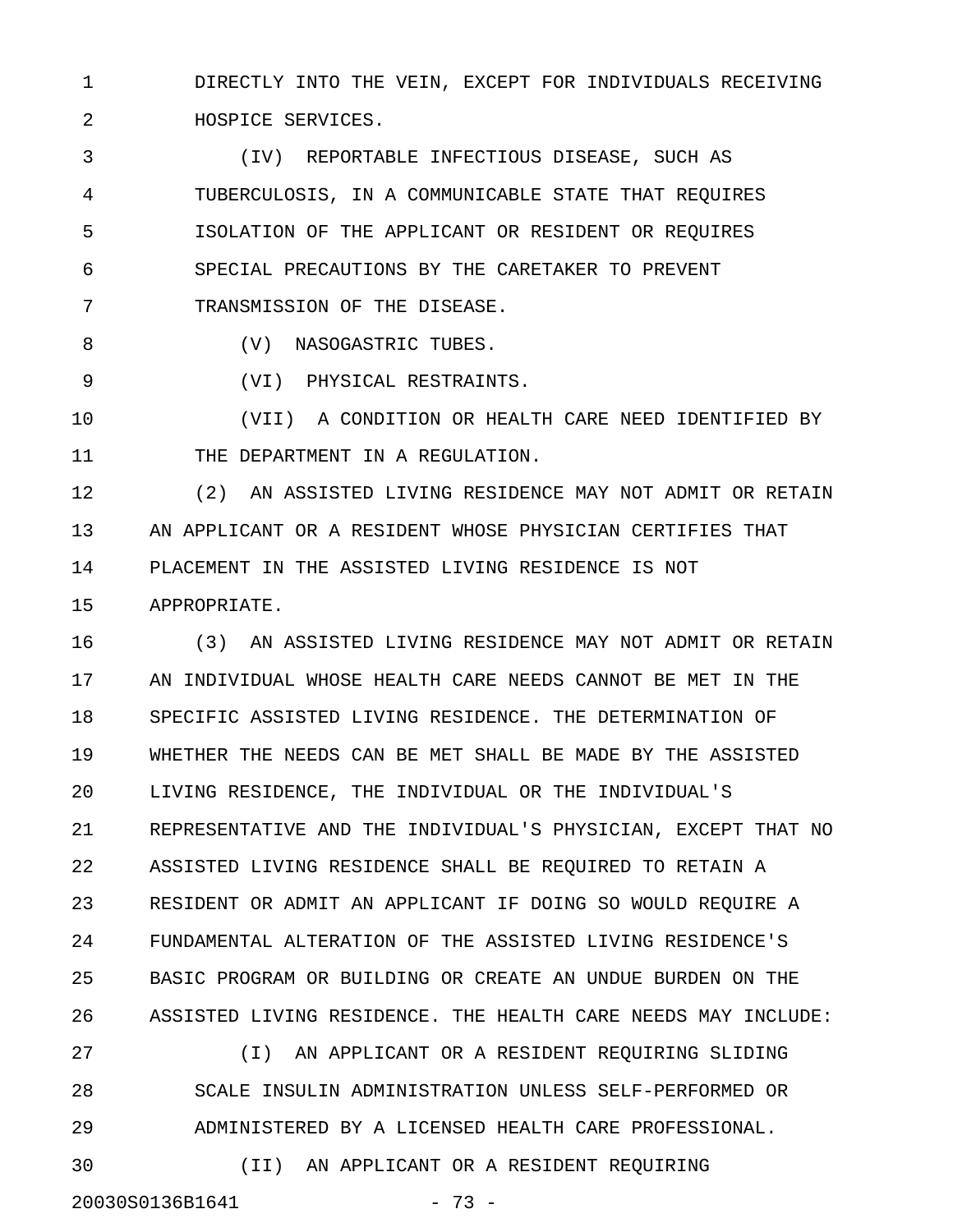1 INTERMITTENT INTRAVENOUS THERAPY UNLESS MANAGED BY A 2 LICENSED HEALTH CARE PROFESSIONAL.

3 (III) AN APPLICANT OR A RESIDENT REQUIRING 4 INSERTION, STERILE IRRIGATION AND REPLACEMENT OF CATHETER 5 EXCEPT FOR ROUTINE MAINTENANCE OF URINARY CATHETER UNLESS 6 THE CATHETER CARE IS SELF-ADMINISTERED OR ADMINISTERED BY 7 A LICENSED HEALTH CARE PROFESSIONAL.

8 (IV) AN APPLICANT OR A RESIDENT REQUIRING OXYGEN 9 UNLESS SELF-CARE OR ADMINISTERED BY A LICENSED HEALTH 10 CARE PROFESSIONAL.

11 (V) AN APPLICANT OR A RESIDENT REQUIRING INHALATION 12 THERAPY UNLESS SELF-CARE OR IF ADMINISTERED BY A LICENSED 13 HEALTH CARE PROFESSIONAL.

14 (VI) GASTRIC TUBES, EXCEPT WHEN THE APPLICANT OR 15 RESIDENT IS INDEPENDENTLY CAPABLE OF SELF-CARE OF THE 16 TUBE.

17 (VII) TRACHEOSTOMY EXCEPT WHEN THE APPLICANT OR 18 RESIDENT IS INDEPENDENTLY CAPABLE OF SELF-CARE OF THE 19 TRACHEOSTOMY.

20 (4) AN ASSISTED LIVING RESIDENCE MAY ALSO DISCHARGE A 21 RESIDENT IF THE FOLLOWING CIRCUMSTANCES EXIST:

22 (I) THE RESIDENT PRESENTS AN IMMINENT PHYSICAL 23 THREAT OR DANGER TO SELF OR OTHERS.

24 (II) THE RESIDENT PERSISTENTLY AND SUBSTANTIALLY 25 VIOLATES THE RIGHTS OR NEGATIVELY IMPACTS THE QUALITY OF 26 LIFE OF OTHERS.

27 (III) THE RESIDENT DOES NOT PAY APPROPRIATE FEES 28 WITHIN 30 DAYS FOLLOWING A DOCUMENTED EFFORT TO OBTAIN 29 PAYMENT BY THE RESIDENCE.

30 (IV) THE RESIDENT OR RESIDENT'S REPRESENTATIVE OR 20030S0136B1641 - 74 -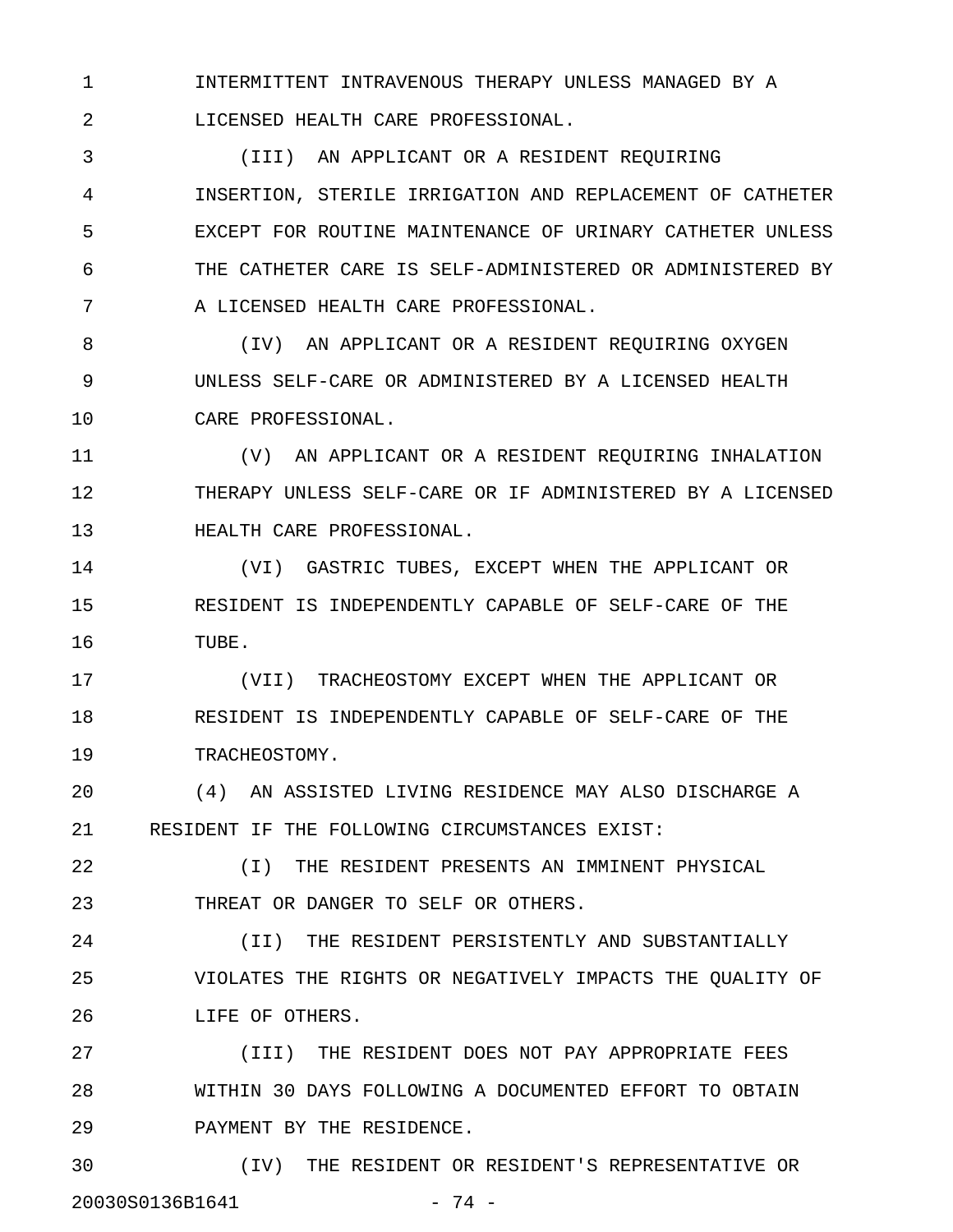1 RESPONSIBLE INDIVIDUAL FAILS TO COOPERATE WITH THE 2 RESIDENCE IN ITS EFFORTS TO OBTAIN PUBLIC FUNDING.

3 (5) EXCEPT AS PROVIDED IN THIS SUBSECTION, A RESIDENT 4 MAY NOT BE TRANSFERRED OR DISCHARGED. THE ASSISTED LIVING 5 RESIDENCE SHALL ENSURE THAT THE TRANSFER IS SAFE AND ORDERLY 6 AND SHALL MAKE A REASONABLE EFFORT TO ENSURE THE TRANSFER IS 7 APPROPRIATE TO MEET THE RESIDENT'S NEEDS. IF THERE IS NO 8 APPROPRIATE PLACE TO TRANSFER THE RESIDENT, THE ASSISTED 9 LIVING RESIDENCE SHALL CONTACT THE AREA AGENCY ON AGING AS 10 DEFINED IN THE OLDER ADULTS PROTECTIVE SERVICES ACT FOR 11 PROTECTIVE SERVICES OR PENNSYLVANIA PROTECTION AND ADVOCACY, 12 WHEN APPROPRIATE.

13 (J) NOTICES.--THE ASSISTED LIVING RESIDENCE SHALL PROVIDE 30 14 DAYS' ADVANCE WRITTEN NOTICE OF CHANGES IN RESIDENT-RELATED 15 POLICIES, SERVICES OR COSTS AND OF INTENT TO TRANSFER OR 16 DISCHARGE A RESIDENT. WRITTEN NOTICE MUST BE PROVIDED TO THE 17 RESIDENT, THE RESIDENT'S REPRESENTATIVE AND THE LONG-TERM HEALTH 18 CARE OMBUDSMAN RESPONSIBLE FOR THE COUNTY OF THE RESIDENT. 19 WRITTEN NOTICE MUST INCLUDE:

20 (1) THE REASON FOR THE TRANSFER OR DISCHARGE; 21 (2) THE EFFECTIVE DATE OF THE TRANSFER OR DISCHARGE;

22 (3) THE LOCATION TO WHICH THE RESIDENT IS BEING 23 TRANSFERRED OR DISCHARGED, IF KNOWN;

24 (4) A STATEMENT THAT THE RESIDENT HAS THE RIGHT TO 25 APPEAL TO THE DEPARTMENT; AND

26 (5) THE CONTACT INFORMATION FOR THE LONG-TERM CARE 27 OMBUDSMAN AND THE DEPARTMENT'S 24-HOUR HOTLINE.

28 (K) DISPUTE RESOLUTION.--RESIDENTS MAY SEEK RESOLUTION OF 29 DISPUTES IN THE FOLLOWING WAYS, AND SELECTION OF ONE OPTION DOES 30 NOT PRECLUDE SIMULTANEOUS OR SUBSEQUENT SELECTION OF THE OTHER: 20030S0136B1641 - 75 -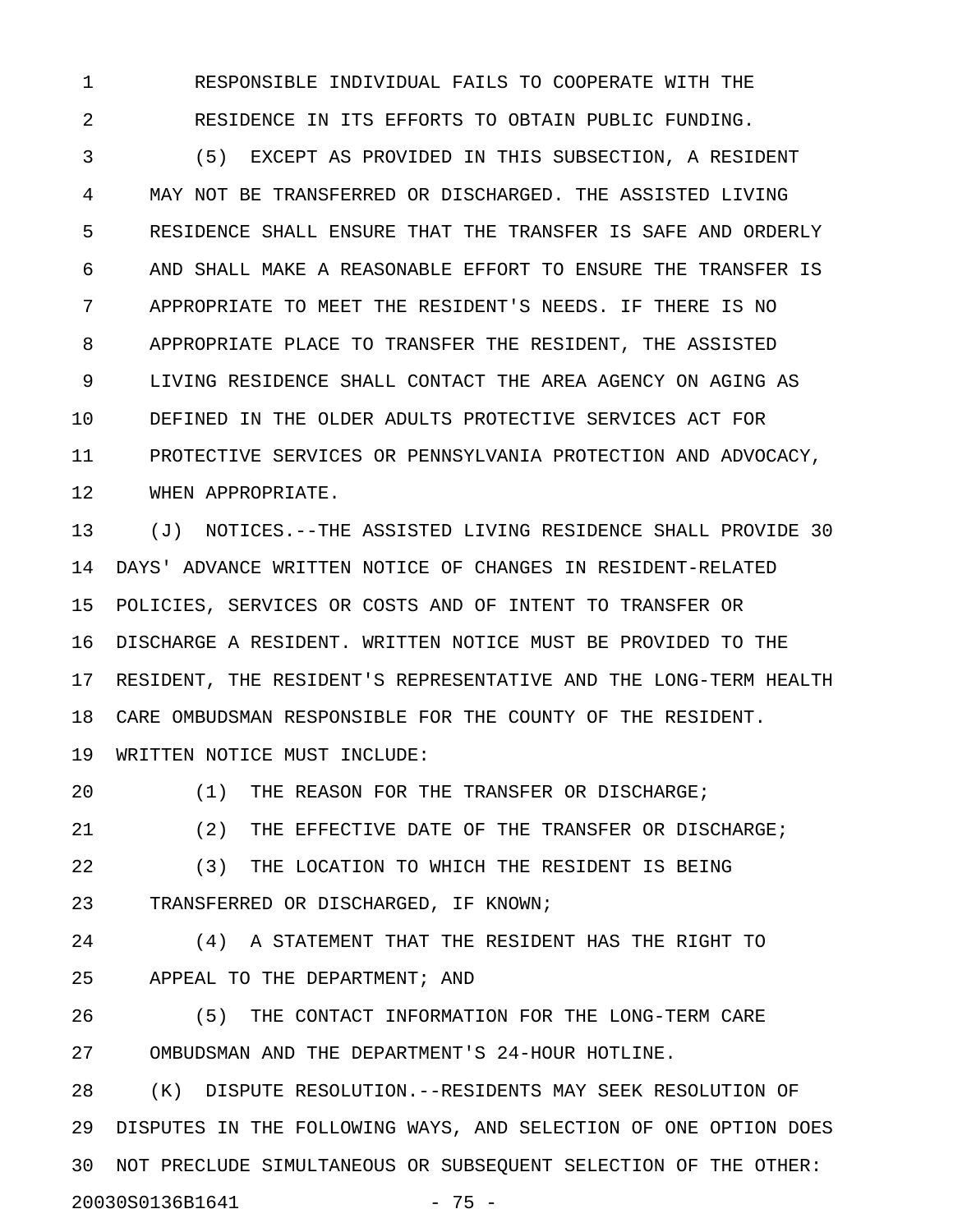1 (1) EACH PROVIDER SHALL MAINTAIN AN INTERNAL PROCESS FOR 2 RESOLVING RESIDENT COMPLAINTS AND GRIEVANCES.

3 (2) THE DEPARTMENT'S HEARING AND APPEALS BUREAU SHALL 4 HEAR DISPUTES THROUGH ITS FAIR HEARING PROCESS.

5 (I) APPEAL HEARINGS MUST INCLUDE NOTICE, OPPORTUNITY 6 TO BE HEARD, IMPARTIAL REVIEW AND PROMPT DECISION.

7 (II) ASSISTED LIVING RESIDENTS MAY APPEAL DECISIONS 8 REGARDING:

9 (A) WHETHER DISCHARGE OR TRANSFER IS APPROPRIATE 10 BASED ON THE PROVISIONS OF SUBSECTION (I) OR SECTION 11 4(A)(2) AND APPLICABLE LAWS.

12 (B) WHETHER THE ASSISTED LIVING RESIDENCE'S 13 DENIAL OF A SUPPLEMENTAL SERVICES PROVIDER IS 14 REASONABLE PURSUANT TO SUBSECTION (H)(2).

15 (C) WHAT LEVEL OF CARE IS APPROPRIATE. 16 (3) THE DEPARTMENT SHALL DEVELOP AN EXPEDITED HEARING 17 PROCESS FOR REVIEW OF DEPARTMENT, RESIDENT OR PROVIDER 18 ACTIONS.

19 (4) THIS SUBSECTION IS SUBJECT TO 2 PA.C.S. CH. 5 SUBCH. 20 A (RELATING TO PRACTICE AND PROCEDURE OF COMMONWEALTH 21 AGENCIES) AND CH. 7 SUBCH. A (RELATING TO JUDICIAL REVIEW OF 22 COMMONWEALTH AGENCY ACTION). THE DEPARTMENT SHALL NOT BE 23 DEEMED A PARTY TO AN ACTION UNDER THIS SUBSECTION BUT HAS THE 24 RIGHT TO INTERVENE IN A JUDICIAL APPEAL OF A DETERMINATION 25 UNDER THIS SUBSECTION.

26 (L) WRITTEN AGREEMENTS.--THE DEPARTMENT SHALL REQUIRE AS A 27 CONDITION OF LICENSURE THAT ALL ASSISTED LIVING RESIDENCES HAVE 28 AN ASSISTED LIVING RESIDENCY AGREEMENT IN WRITING WITH EACH 29 RESIDENT. AT SITE VISITS, THE DEPARTMENT SHALL REVIEW AGREEMENTS 30 UNDER THIS SUBSECTION FOR COMPLIANCE WITH THIS SUBSECTION AND 20030S0136B1641 - 76 -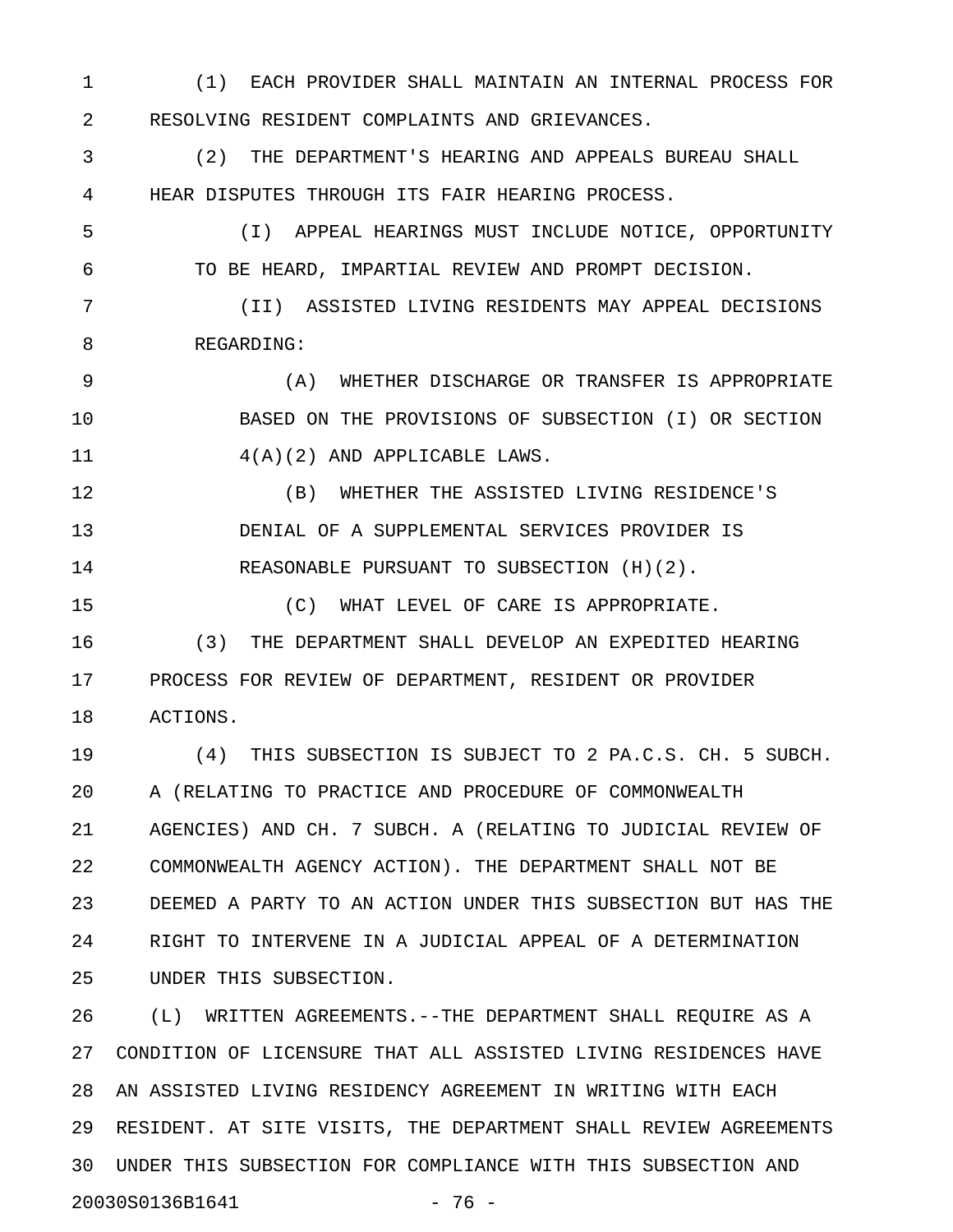1 APPLICABLE REGULATIONS. EACH AGREEMENT SHALL BE SIGNED PRIOR TO 2 ADMISSION OR START OF SERVICES AND SHALL BE SIGNED NO LATER THAN 3 24 HOURS AFTER ADMISSION AND SHALL INCLUDE IN CLEAR AND SIMPLE 4 LANGUAGE ALL OF THE FOLLOWING:

5 (1) STANDARDIZED CLAUSES PROVIDED BY THE DEPARTMENT ON 6 ALL OF THE FOLLOWING:

7 (I) THE RESIDENT'S RIGHTS.

8 (II) THE DEPARTMENT'S APPEAL PROCESS.

9 (III) EXPLANATION OF THE SCREENING, ASSESSMENT AND 10 ANNUAL REASSESSMENT REQUIREMENTS.

11 (IV) THE AVAILABLE FINANCIAL MANAGEMENT SERVICES A 12 PROVIDER MAY OR MAY NOT PROVIDE.

13 (V) A PROHIBITION ON RESIDENT ASSIGNMENT OF ASSETS 14 FOR LIFE TO THE ASSISTED LIVING RESIDENCE. CONTINUING 15 CARE COMMUNITIES THAT HAVE OBTAINED A CERTIFICATE OF 16 AUTHORITY FROM THE INSURANCE DEPARTMENT SHALL PROVIDE A 17 COPY OF THE CERTIFICATE TO THE DEPARTMENT. UPON RECEIPT 18 OF THE CERTIFICATE BY THE DEPARTMENT, THE CONTINUING CARE 19 COMMUNITY SHALL NOT BE REQUIRED TO INCLUDE THE 20 STANDARDIZED CLAUSE REQUIRED UNDER THIS SUBPARAGRAPH.

21 (VI) IF A RESIDENT IS RECEIVING PUBLICLY FUNDED CARE 22 AND SERVICES, DETAILS ABOUT SUPPLEMENTAL SECURITY INCOME 23 RECIPIENT PROTECTIONS, RENT REBATE PROGRAMS AND ANY 24 PERSONAL NEEDS ALLOWANCE AS DETERMINED BY THE DEPARTMENT.

25 (VII) EXPLANATION OF THE RIGHT TO CONTINUED 26 RESIDENCY IN AN ASSISTED LIVING RESIDENCE.

27 (VIII) APPLICANT'S RIGHT TO CANCEL WITHOUT PENALTY 28 AN ASSISTED LIVING RESIDENCY AGREEMENT WITHIN THREE 29 BUSINESS DAYS OF SIGNING.

30 (IX) REQUIREMENT THAT A RESIDENT RECEIVE 30 DAYS' 20030S0136B1641 - 77 -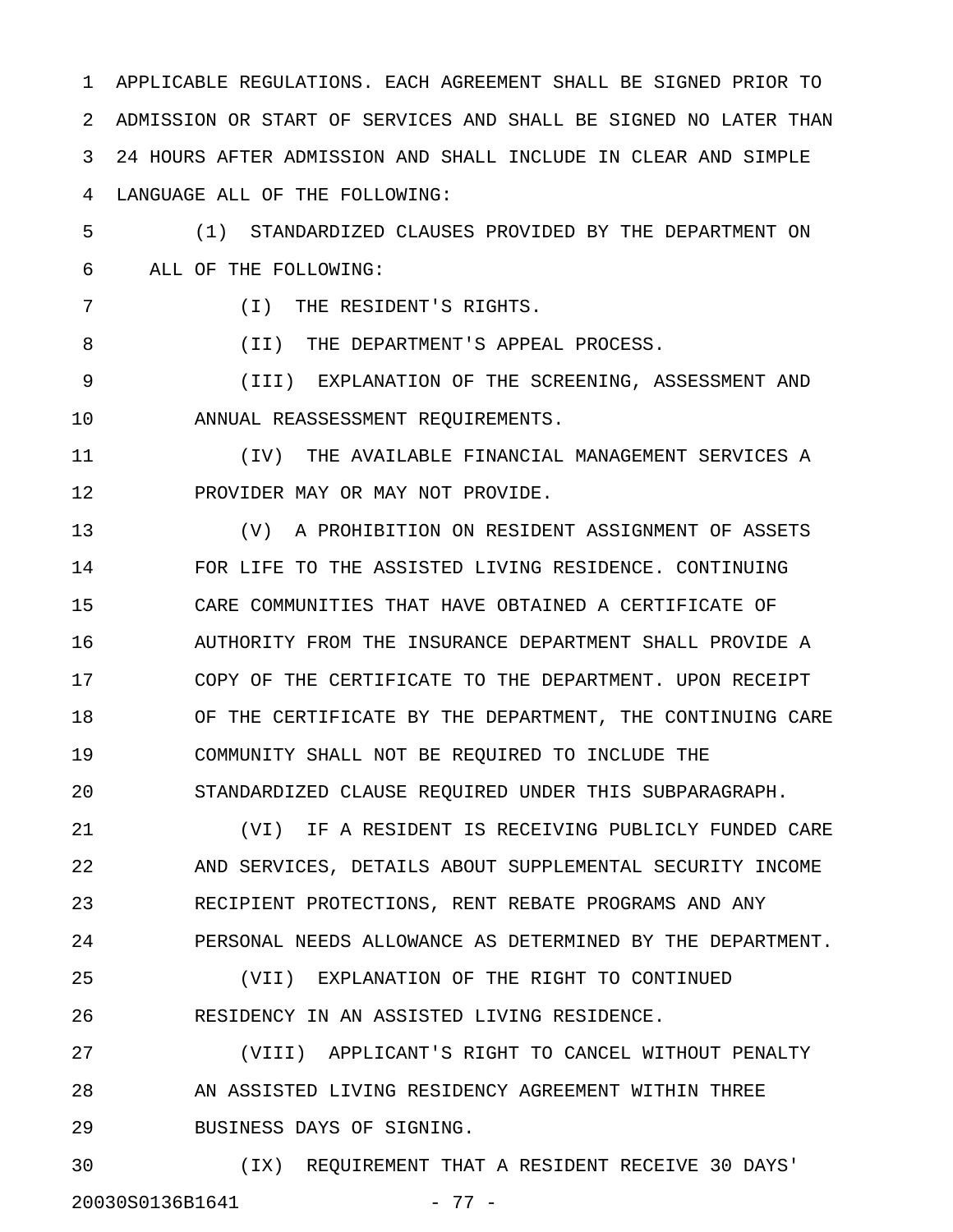1 ADVANCE WRITTEN NOTICE OF CHANGES TO CONTRACT, TO THE 2 CHARGES OF THE PROVIDER AND TO THE PROVIDER'S RESIDENT-3 RELATED POLICIES.

4 (X) THE BASES UNDER WHICH A RESIDENT OR PROVIDER MAY 5 TERMINATE THE AGREEMENT.

6 (XI) CONTRACTUAL ENFORCEMENT RIGHTS OF THE PARTIES. 7 (2) THE FOLLOWING STATEMENTS BY THE PROVIDER: 8 (I) THE PROVIDER'S LIST OF SERVICES OFFERED. 9 (II) INDIVIDUALIZED ITEMIZATION OF SERVICES THAT 10 WILL BE PROVIDED TO THE RESIDENT AND COSTS OF THE

11 SERVICES, SEPARATING HOUSING COSTS FROM SERVICE COSTS.

12 (III) PROVIDER POLICIES REGARDING RESIDENTS.

13 (IV) INTERNAL DISPUTE RESOLUTION PROCESS.

14 (V) CLEAR AND SPECIFIC OCCUPANCY CRITERIA AND 15 PROCEDURES, BASED ON THE DEPARTMENT'S REQUIREMENTS AND 16 ASSISTED LIVING RESIDENCE'S POLICIES REGARDING BEDHOLDS 17 AND REFUNDS.

18 (M) DISCLOSURE.--EACH RESIDENT OR THE RESIDENT'S 19 REPRESENTATIVE SHALL RECEIVE AN INFORMATION PACKET AT THE TIME 20 OF APPLICATION FOR ADMISSION OR START OF SERVICES. THE PACKET 21 SHALL INCLUDE THE FOLLOWING ITEMS TO BE PRESENTED IN A FORM ABLE 22 TO BE EASILY UNDERSTOOD AND READ BY THE RESIDENT:

23 (1) A STANDARDIZED FORM DEVELOPED BY THE DEPARTMENT WITH 24 INFORMATION PERTAINING TO ALL OF THE FOLLOWING:

25 (I) THE USE OF ADVANCE DIRECTIVES DURING RESIDENCY. 26 (II) HOW TO CONTACT THE DEPARTMENT AND OBTAIN 27 INFORMATION ON THE LICENSING REQUIREMENTS AND LICENSING 28 STATUS OF PROVIDERS.

29 (III) INFORMATION ABOUT AVAILABILITY AND ACCESS TO 30 AND CONTACT INFORMATION FOR THE LONG-TERM CARE OMBUDSMAN 20030S0136B1641 - 78 -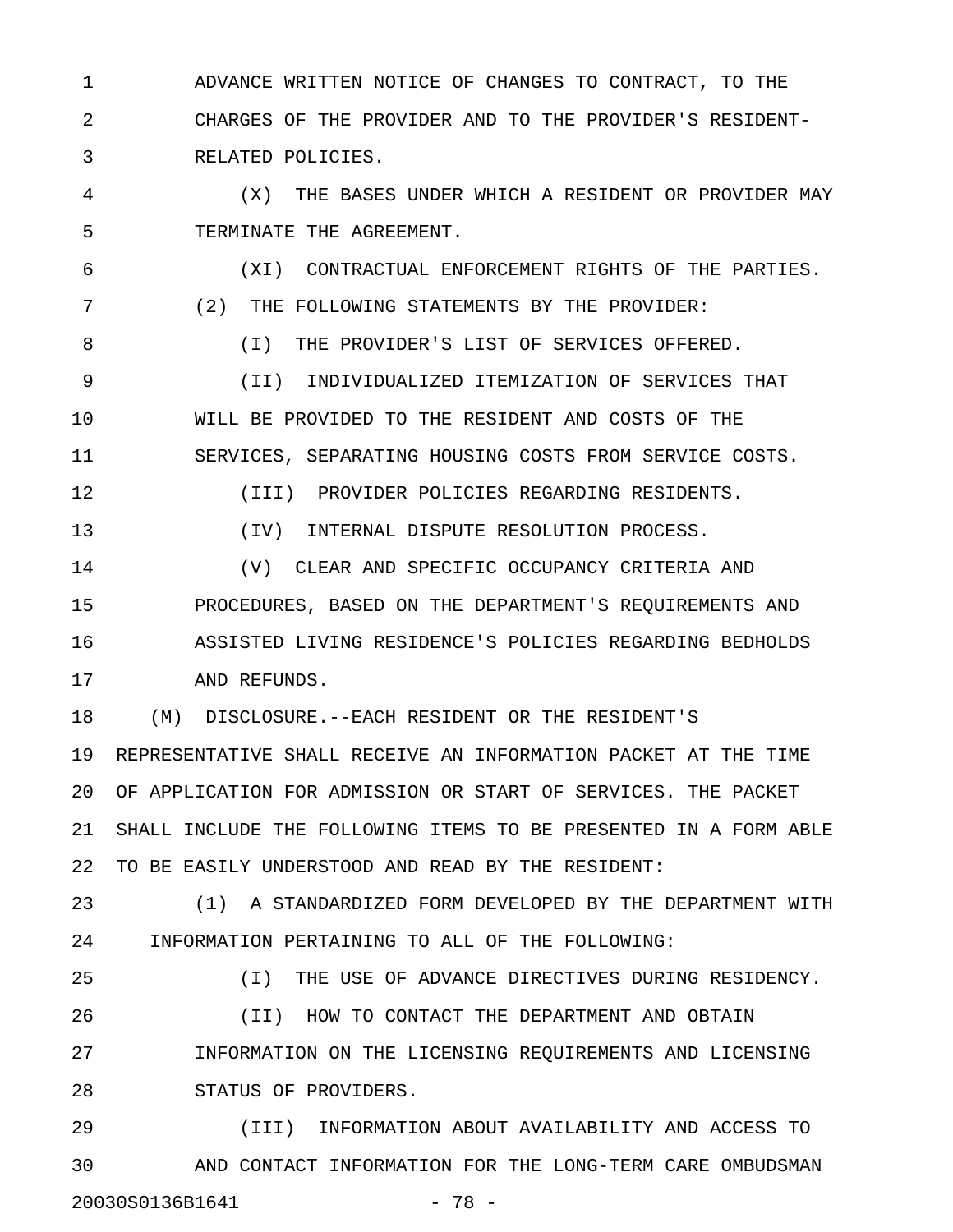1 AND THE DEPARTMENT'S 24-HOUR HOTLINE.

2 (IV) DETAILS ABOUT THE DEPARTMENT'S COMPLAINT 3 INVESTIGATION PROCESS, INCLUDING INFORMATION ON HOW A 4 RESIDENT CAN FILE A COMPLAINT WITH THE DEPARTMENT. 5 (V) GENERAL INFORMATION ABOUT THE ADMISSION AND 6 APPLICATION PROCESS. 7 (VI) DETAILS ABOUT THE APPLICANT'S RIGHTS TO 8 INDEPENDENT ASSESSMENT AND NONDISCRIMINATION IN THE 9 APPLICATION PROCESS. 10 (VII) RESIDENT RIGHTS AS DETAILED IN SECTION 5. 11 (2) DOCUMENTATION FROM THE PROVIDER TO PROVIDE THE 12 APPLICANT WITH THE FOLLOWING INFORMATION: 13 (I) A COPY OF THE PROVIDER'S POLICIES AFFECTING 14 RESIDENTS, INCLUDING DISCHARGE OR TERMINATION OR 15 BEDHOLDS. 16 (II) INFORMATION REGARDING THE DEPARTMENT'S 17 INSPECTIONS AND INSPECTION REPORTS DEMONSTRATING 18 PROVIDER'S LICENSING STATUS. 19 (III) COMPLETE COPY OF THE ASSISTED LIVING RESIDENCE 20 AGREEMENT, INCLUDING ALL ATTACHMENTS AND ALL CURRENT 21 RATES THAT MAY BE CHARGED. 22 (IV) DETAILS ABOUT THE INTERNAL COMPLAINT MECHANISM 23 USED BY THE PROVIDER. 24 (V) PROVIDER'S SPECIFIC ADMISSION AND APPLICATION 25 PROCESS. 26 (VI) INFORMATION ON DISCHARGE POLICIES. 27 (N) HOUSING AND SERVICES.-- 28 (1) ASSISTED LIVING RESIDENCES SHALL SEPARATELY CHARGE 29 FOR HOUSING AND SERVICES. 30 (2) RESIDENTS WHO HAVE BEEN ASSESSED AS NEEDING PERSONAL

20030S0136B1641 - 79 -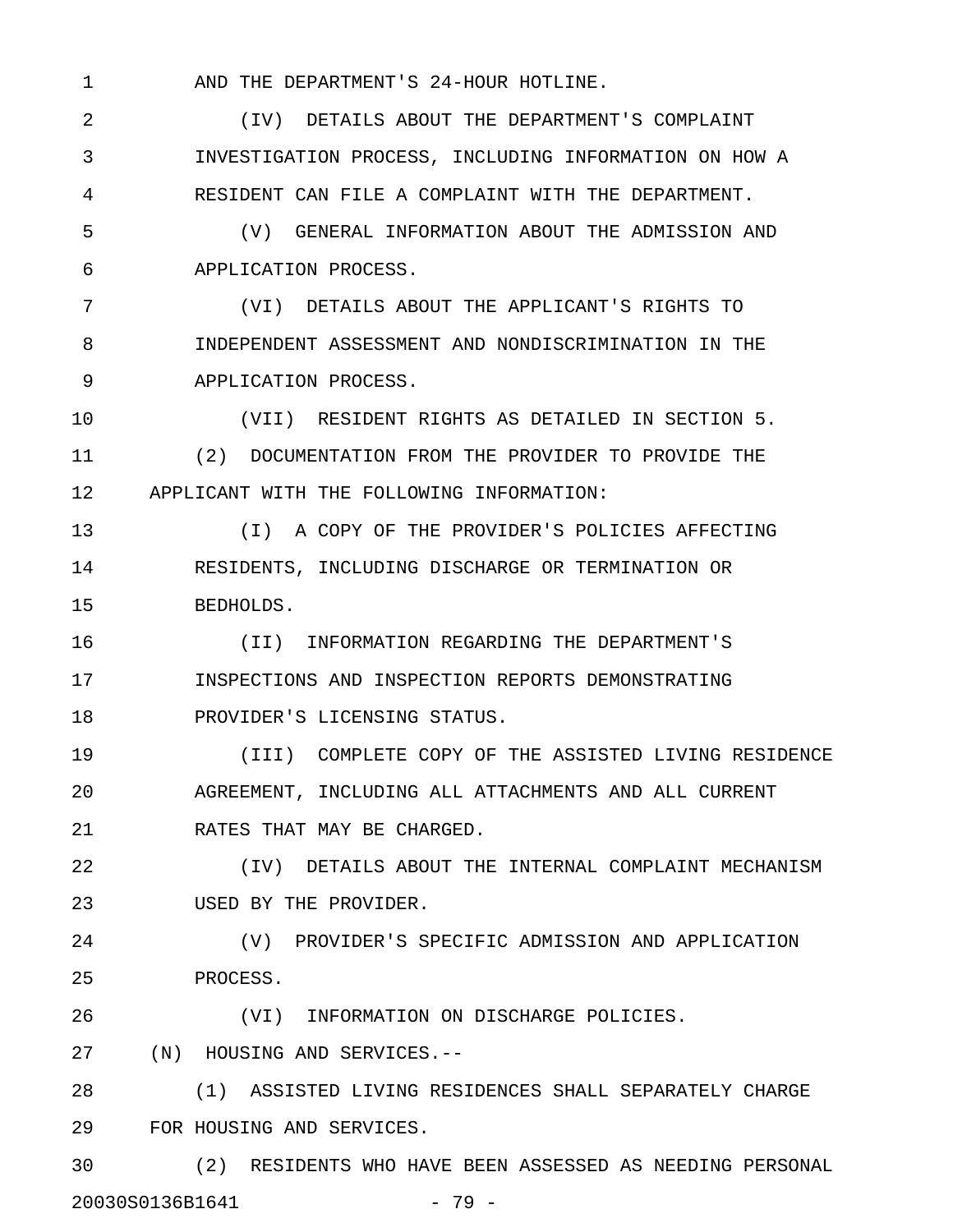1 CARE SERVICES MAY BE REQUIRED BY THE ASSISTED LIVING 2 RESIDENCE TO RECEIVE THOSE SERVICES FROM THE ASSISTED LIVING 3 RESIDENCE AS A CONDITION OF ADMISSION TO AND CONTINUING 4 RESIDENCE IN THE ASSISTED LIVING RESIDENCE.

5 (3) NO RESIDENT SHALL BE REQUIRED TO PAY FOR ASSISTED 6 LIVING SERVICES NOT NEEDED, OR REQUESTED, AS INDICATED IN 7 THEIR MOST RECENT ASSESSMENT, EXCEPT FOR THE COSTS ASSOCIATED 8 WITH MEETING UNSCHEDULED CARE NEEDS.

9 (4) SERVICES OTHER THAN THOSE IDENTIFIED IN PARAGRAPH 10 (2), INCLUDING, BUT NOT LIMITED TO, HOME HEALTH, MASSAGE, 11 PHYSICIAN SERVICES AND PHYSICAL THERAPY SERVICES CAN BE 12 PURCHASED BY THE RESIDENT FROM THE ASSISTED LIVING RESIDENCE 13 OR FROM AN OUTSIDE PROVIDER, UNLESS ACCOMMODATING THE 14 INDIVIDUAL WOULD REQUIRE A FUNDAMENTAL ALTERATION OF THE 15 ASSISTED LIVING RESIDENCE'S BASIC PROGRAM OR BUILDING, WOULD 16 CREATE AN UNDUE BURDEN ON THE ASSISTED LIVING RESIDENCE OR 17 WOULD PUT IN JEOPARDY THE HEALTH, SAFETY OR WELFARE OF 18 INDIVIDUALS IN THE ASSISTED LIVING RESIDENCE. THE ASSISTED 19 LIVING RESIDENCE MAY SCREEN SERVICE PROVIDERS WHO PROVIDE A 20 SERVICE PURSUANT TO THIS PARAGRAPH. AN ASSISTED LIVING 21 RESIDENCE SHALL NOT UNREASONABLY DENY SERVICE PROVIDERS 22 ACCESS TO A RESIDENT'S LIVING UNIT.

23 (O) LIVING UNIT.--

24 (1) ASSISTED LIVING RESIDENCES SHALL PROVIDE RESIDENTS 25 WITH THEIR OWN INDIVIDUAL LIVING UNITS, WHICH SHALL INCLUDE A 26 SLEEPING AND LIVING AREA, SHARED ONLY WITH THE CONSENT OF THE 27 RESIDENTS IN THE UNIT.

28 (2) EACH LIVING UNIT MUST PROVIDE A BATHROOM READILY 29 AVAILABLE FOR EACH RESIDENT. ONE BATHROOM CAN BE SHARED 30 BETWEEN ADJACENT LIVING UNITS. LICENSED PERSONAL CARE HOMES 20030S0136B1641 - 80 -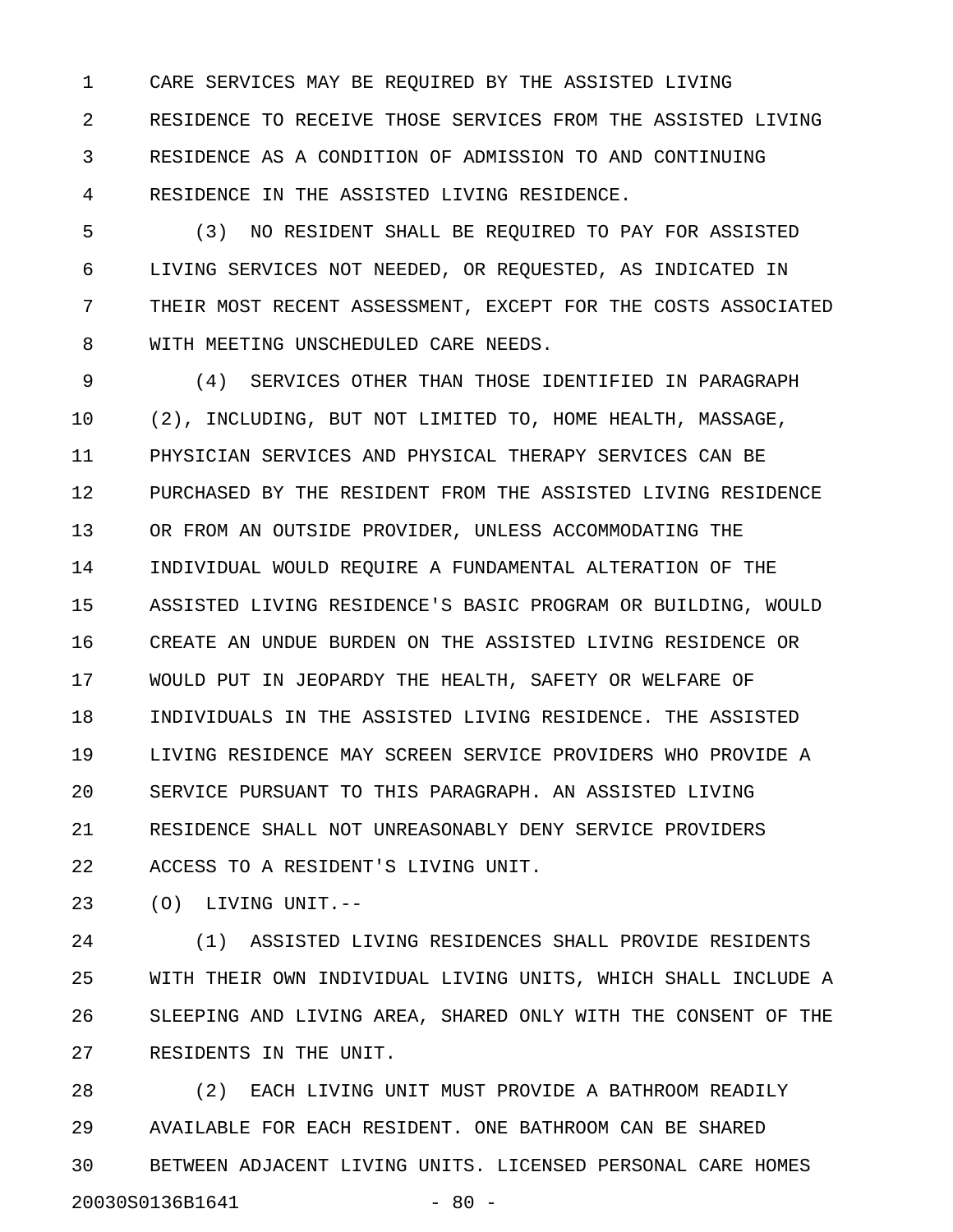1 IN OPERATION ON THE EFFECTIVE DATE OF THIS SECTION, WHICH 2 MEET ALL OTHER REQUIREMENTS OF AN ASSISTED LIVING RESIDENCE, 3 MAY SEEK A WAIVER FROM THE DEPARTMENT TO PERMIT BATHING 4 FACILITIES IN CLOSE PROXIMITY, BUT NOT LOCATED IN, THE 5 INDIVIDUAL RESIDENT BATHROOM SHARED BY TWO ADJACENT 6 RESIDENTS. THIS WAIVER SHALL BE REVOCABLE BY THE DEPARTMENT 7 IF THE ASSISTED LIVING RESIDENCE FAILS TO MEET THE WAIVER 8 REQUIREMENTS.

9 (3) EXCEPT FOR RESIDENTS WITH COGNITIVE IMPAIRMENTS, 10 EACH LIVING UNIT MUST PROVIDE SPACE AND ELECTRICAL OUTLETS 11 FOR RESIDENTS TO HAVE SMALL APPLIANCES SUCH AS MICROWAVES AND 12 REFRIGERATORS.

13 (4) EACH LIVING UNIT SHALL CONTAIN NO FEWER THAN 100 14 SQUARE FEET PER RESIDENT.

15 (5) EACH LIVING UNIT SHALL HAVE INDIVIDUALLY LOCKABLE 16 DOORS, EXCEPT WHERE INAPPROPRIATE FOR INDIVIDUALS WITH 17 COGNITIVE IMPAIRMENTS.

18 (P) DEPARTMENT OF AGING.--THE DEPARTMENT OF AGING SHALL 19 ENSURE THAT THE LONG-TERM CARE OMBUDSMAN PROGRAM IS MADE 20 AVAILABLE TO ASSISTED LIVING RESIDENTS OVER 59 YEARS OF AGE. 21 (Q) CONTACT INFORMATION.--THE DEPARTMENT SHALL REQUIRE 22 ASSISTED LIVING RESIDENCES TO POST CONTACT INFORMATION FOR THE 23 LONG-TERM CARE OMBUDSMAN AND SHALL MAKE AVAILABLE A 24-HOUR 24 TOLL-FREE HOTLINE FOR RESIDENTS TO USE IN CONTACTING THE 25 DEPARTMENT WITH QUESTIONS, CONCERNS AND COMPLAINTS ABOUT THEIR 26 CARE AND SERVICES. DOCUMENTATION OF THE DESIGNATION OF A 27 RESPONSIBLE INDIVIDUAL SHALL BE KEPT IN THE RESIDENT'S RECORD. 28 SECTION 4. SPECIALLY DESIGNATED ASSISTED LIVING RESIDENCES. 29 (A) COGNITIVE SUPPORT SERVICES.--

30 (1) WITHIN SIX MONTHS OF THE EFFECTIVE DATE OF THIS 20030S0136B1641 - 81 -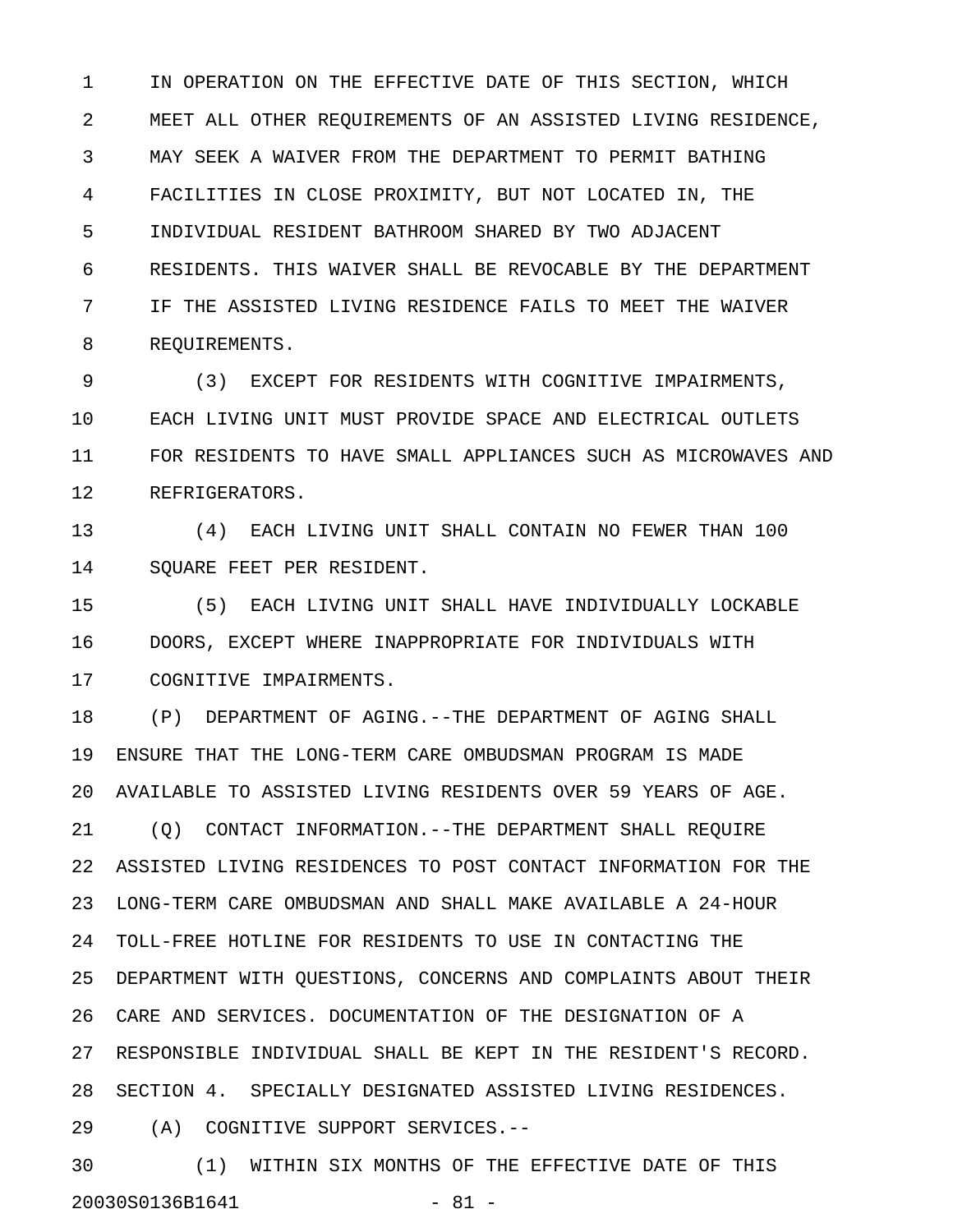1 SECTION, THE DEPARTMENT SHALL ESTABLISH A SPECIAL LICENSE 2 DESIGNATION FOR ASSISTED LIVING RESIDENCES THAT WISH TO 3 MAINTAIN SECURED UNITS OR WISH TO BE SECURED FOR THE PURPOSE 4 OF SERVING INDIVIDUALS WITH COGNITIVE IMPAIRMENTS. ONLY THOSE 5 ASSISTED LIVING RESIDENCES THAT RECEIVE SPECIAL LICENSE 6 DESIGNATION MAY HAVE OR HOLD THEMSELVES OUT AS HAVING SECURED 7 UNITS OR AS BEING A SECURED ASSISTED LIVING RESIDENCE. THE 8 DEPARTMENT SHALL REQUIRE THAT IN ORDER TO RECEIVE A SPECIAL 9 LICENSE DESIGNATION THE ASSISTED LIVING RESIDENCES MEET ALL 10 OF THE REQUIREMENTS FOR ASSISTED LIVING RESIDENCES THAT 11 ADDRESS:

12 (I) SPECIAL ADMISSION AND TRANSFER CRITERIA.

13 (II) ADEQUATE INDOOR AND OUTDOOR WANDERING SPACE.

14 (III) THE PROVISION OF THERAPEUTIC ACTIVITIES THAT 15 MEET THE SCHEDULED AND UNSCHEDULED INDIVIDUAL NEEDS OF 16 EACH RESIDENT, WITH THE SERVICES FOCUSING ON FOSTERING 17 INDEPENDENCE AND ON THE INDIVIDUAL'S STRENGTHS AND 18 ABILITIES.

19 (IV) PHYSICAL DESIGN AND SAFETY.

20 (V) TRAINING SPECIFIC TO A SECURED UNIT OR SECURED 21 ASSISTED LIVING RESIDENCE.

22 (VI) PREARRANGED PROCEDURES FOR NOTIFICATION OF 23 AUTHORITIES SHOULD A RESIDENT WANDER AWAY FROM THE 24 RESIDENCE.

25 (2) THE FOLLOWING APPLY TO ADMISSION OR TRANSFER TO 26 SPECIALLY DESIGNATED SECURED UNIT OR SECURED ASSISTED LIVING 27 RESIDENCE:

28 (I) ASSISTED LIVING RESIDENCES MAY SUPPORT RESIDENTS 29 WITH COGNITIVE IMPAIRMENTS IF OR UNTIL THE INDIVIDUAL'S 30 NEEDS ARE SUCH THAT THEY ARE A DANGER TO THEMSELVES OR 20030S0136B1641 - 82 -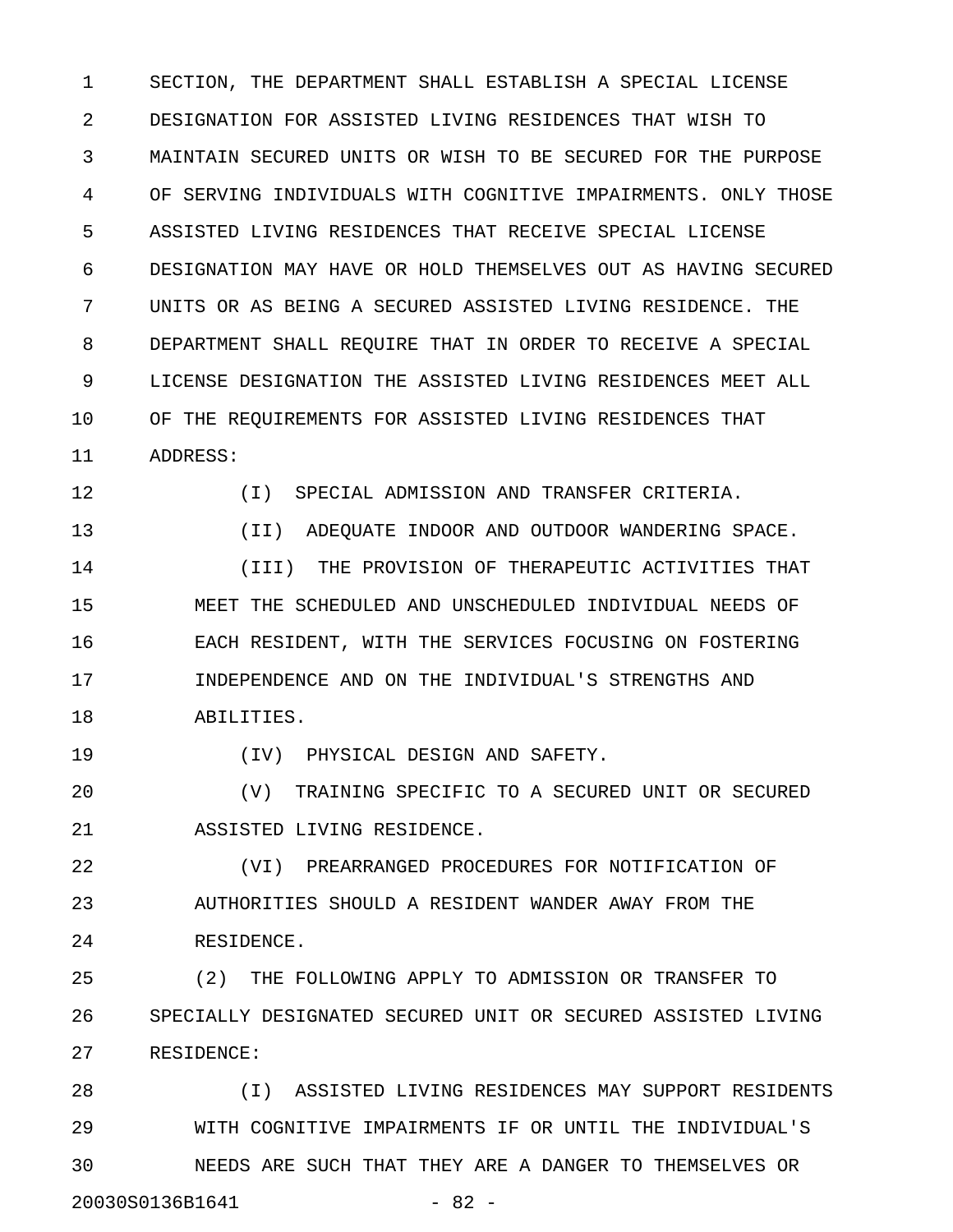1 OTHERS OR ACCOMMODATION WOULD REQUIRE A FUNDAMENTAL 2 ALTERATION OF THE ASSISTED LIVING RESIDENCE'S BASIC 3 PROGRAM OR BUILDING OR CREATE AN UNDUE BURDEN ON THE 4 ASSISTED LIVING RESIDENCE. WHEN THESE CONDITIONS ARE MET 5 AND IF THIS IS REFLECTED IN AN ANNUAL OR OTHER 6 ASSESSMENT, THE RESIDENT MAY BE TRANSFERRED TO A SECURED 7 UNIT OR SECURED ASSISTED LIVING RESIDENCE.

8 (II) BEFORE AN INDIVIDUAL MAY BE TRANSFERRED OR 9 ADMITTED TO A SPECIALLY DESIGNATED SECURED UNIT OR A 10 SPECIALLY DESIGNATED SECURED ASSISTED LIVING RESIDENCE:

11 (A) THE RESIDENT AND THE RESIDENT'S 12 REPRESENTATIVE, IF ANY, SHALL BE ADVISED OF THE 13 ASSISTED LIVING RESIDENCE'S INTENT TO DISCHARGE OR 14 TRANSFER THE INDIVIDUAL WITH 30 DAYS' ADVANCE WRITTEN 15 NOTICE. THE WRITTEN NOTICE MUST INCLUDE INFORMATION 16 REGARDING A RESIDENT'S RIGHT TO SEEK AN ASSESSMENT OR 17 REASSESSMENT FROM THE AREA AGENCY ON AGING OR OTHER 18 INDIVIDUAL WHO IS INDEPENDENT FROM THE ASSISTED 19 LIVING RESIDENCE AND OF THE RESIDENT'S RIGHT TO 20 APPEAL TO THE DEPARTMENT OR USE THE INTERNAL 21 GRIEVANCE PROCESS TO ADDRESS THE APPROPRIATENESS OF 22 MOVEMENT TO A SECURED UNIT. THE 30-DAY NOTICE 23 REQUIREMENT SHALL NOT APPLY, BUT THE PROVIDER SHALL 24 GIVE AS MUCH ADVANCE NOTICE AS POSSIBLE WHERE 25 TRANSFER OR DISCHARGE IS NECESSARY TO MEET A 26 RESIDENT'S URGENT OR EMERGENCY MEDICAL NEEDS OR IN 27 EMERGENCY SITUATIONS WHERE THERE IS A DANGER TO 28 RESIDENTS OR OTHERS.

29 (B) A PHYSICIAN MUST APPROVE THE TRANSFER TO A 30 SECURED UNIT OR ADMISSION TO A SECURED ASSISTED 20030S0136B1641 - 83 -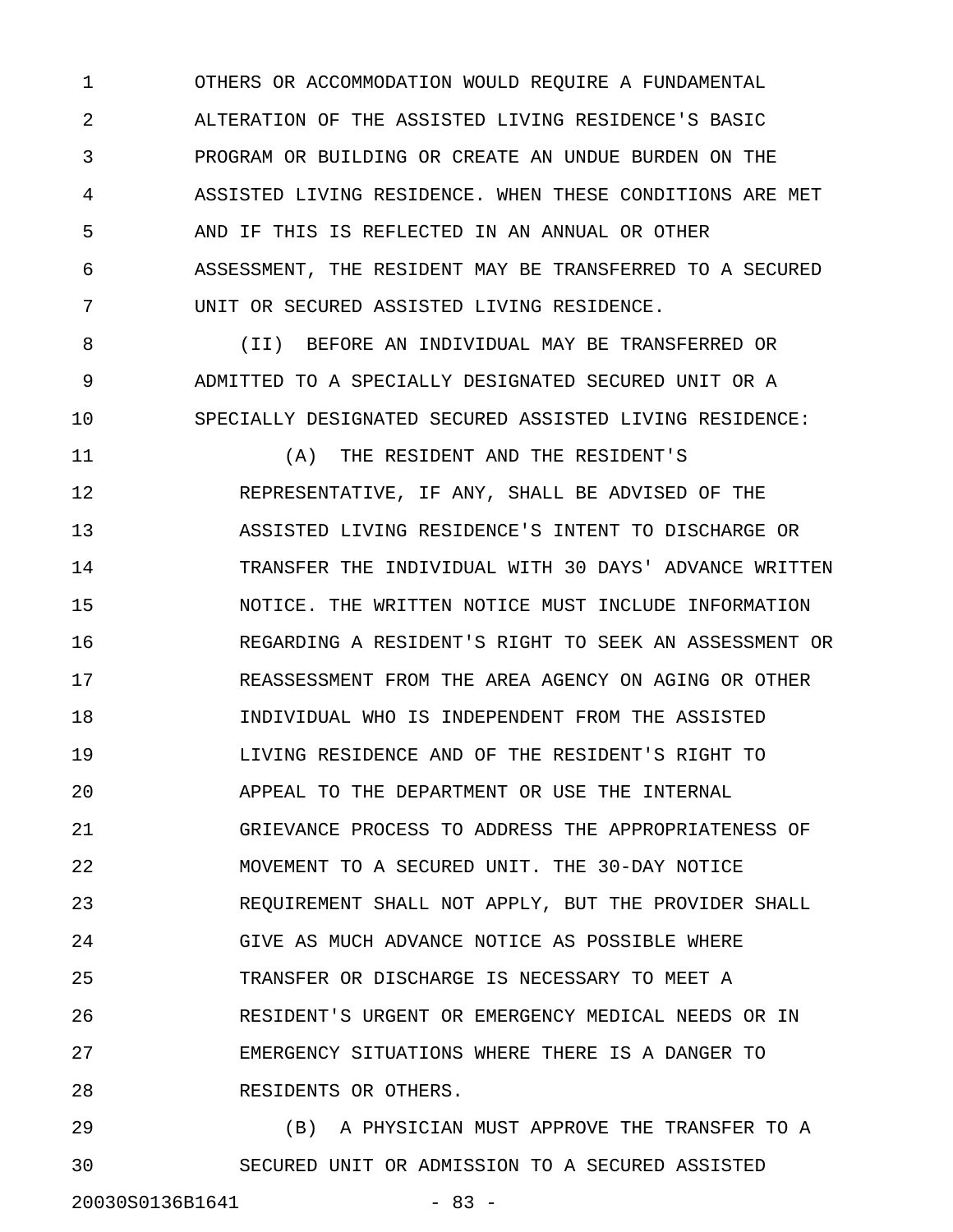1 LIVING RESIDENCE.

2 (C) THE RESIDENT OR RESIDENT'S REPRESENTATIVE 3 MUST CONSENT IN WRITING TO THE TRANSFER OR ADMISSION. 4 IF NEITHER THE RESIDENT NOR THE RESIDENT'S 5 REPRESENTATIVE AUTHORIZES THE TRANSFER OR DISCHARGE, 6 THE ASSISTED LIVING RESIDENCE MUST REFER THE MATTER 7 TO THE LOCAL AGENCY WHICH IS CHARGED TO ADMINISTER 8 THE ACT OF NOVEMBER 6, 1987 (P.L.381, NO.79), KNOWN 9 6 AS THE OLDER ADULTS PROTECTIVE SERVICES ACT, FOR 10 REVIEW.

11 (III) THE DEPARTMENT SHALL, THROUGH ITS INSPECTION 12 PROCESS, REVIEW TRANSFER AND DISCHARGE CASES THAT ARE 13 BASED ON COGNITIVE IMPAIRMENTS FOR COMPLIANCE WITH THIS 14 PROVISION.

15 (3) ADMINISTRATORS WORKING IN SPECIAL LICENSE 16 DESIGNATION SECURED UNITS OR SECURED ASSISTED LIVING 17 RESIDENCES MUST BE TRAINED AND TESTED IN A PROGRAM APPROVED 18 BY THE DEPARTMENT IN TRAINING AREAS DEVELOPED BY THE 19 DEPARTMENT IN CONSULTATION WITH STAKEHOLDERS, DESIGNATED BY 20 THE DEPARTMENT, ON ISSUES RELATING TO PROVIDING CARE AND 21 SERVICES TO COGNITIVELY IMPAIRED INDIVIDUALS. THIS TRAINING 22 SHALL BE IN ADDITION TO THAT REQUIRED UNDER SECTION 3.

23 (4) ALL DIRECT CARE STAFF WISHING TO WORK IN SPECIALLY 24 DESIGNATED SECURED UNITS OR SECURED ASSISTED LIVING 25 RESIDENCES SHALL, IN ADDITION TO THE TRAINING REQUIRED OF 26 DIRECT CARE STAFF IN SECTION 3, RECEIVE ADDITIONAL SECURED 27 TRAINING APPROVED BY THE DEPARTMENT IN TRAINING AREAS 28 ESTABLISHED BY THE DEPARTMENT IN CONSULTATION WITH 29 STAKEHOLDERS, DESIGNATED BY THE DEPARTMENT, ON ISSUES 30 RELATING TO PROVIDING CARE AND SERVICES TO COGNITIVELY 20030S0136B1641 - 84 -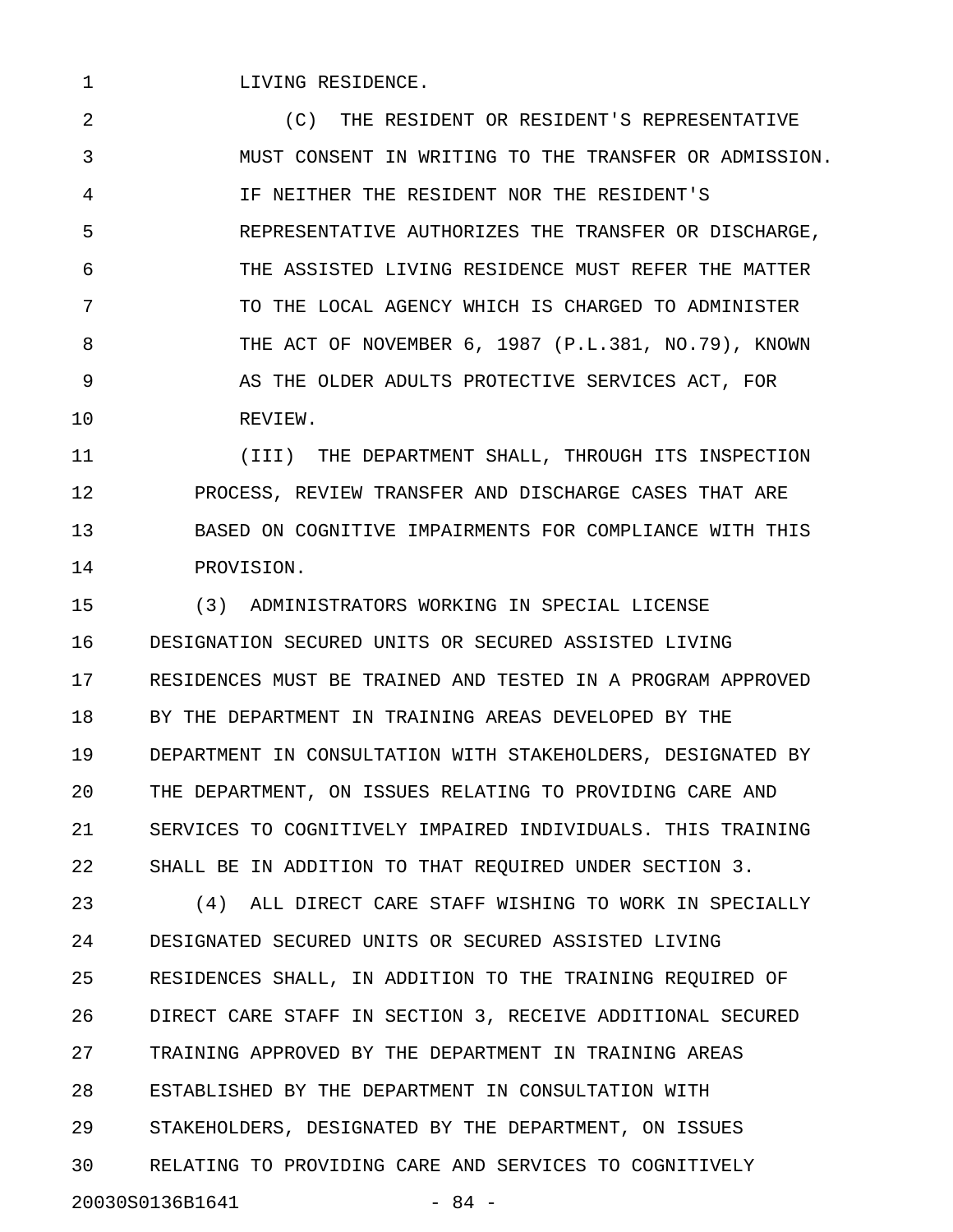## 1 IMPAIRED INDIVIDUALS.

2 (5) ASSISTED LIVING RESIDENCES WITH SPECIALLY DESIGNATED 3 SECURED UNITS OR THAT ARE SECURED ASSISTED LIVING RESIDENCES, 4 IN ADDITION TO THE DISCLOSURES REQUIRED UNDER SECTION 3 SHALL 5 DO ALL OF THE FOLLOWING:

6 (I) PROVIDE EACH APPLICANT WITH A STANDARDIZED 7 DISCLOSURE FORM DESIGNED BY THE DEPARTMENT IN 8 CONSULTATION WITH STAKEHOLDERS, DESIGNATED BY THE 9 DEPARTMENT, DESCRIBING THE REQUIREMENTS THAT MUST BE MET 10 BY A SECURED UNIT OR SECURED ASSISTED LIVING RESIDENCE 11 WHICH SHALL INCLUDE THE PHILOSOPHY AND MISSION OF SERVING 12 **INDIVIDUALS WITH COGNITIVE IMPAIRMENTS, THE REQUIREMENTS** 13 FOR PHYSICAL SPACE, WANDERING SPACE, THERAPEUTIC 14 ACTIVITIES AND ADDITIONAL TRAINING AND SECURITY, THAT 15 MUST BE MET FOR SPECIAL DESIGNATION.

16 (II) A REPRESENTATION THAT THE RESIDENCE MEETS THE 17 SPECIAL LICENSURE DESIGNATION, INCLUDING A DESCRIPTION OF 18 THE FREQUENCY AND TYPES OF INDIVIDUAL AND GROUP 19 ACTIVITIES, SECURITY MEASURES AND FAMILY SUPPORT 20 PROGRAMS.

21 (6) IF NATIONAL ACCREDITATION OF SECURED ASSISTED LIVING 22 RESIDENCES BECOMES AVAILABLE THE DEPARTMENT SHALL DEEM ALL 23 ASSISTED LIVING RESIDENCES ACCREDITED BY ACCREDITING BODIES 24 THAT HAVE STANDARDS THAT EQUAL OR EXCEED THOSE IN THIS ACT 25 AND REGULATIONS AS MEETING THE SPECIAL LICENSING DESIGNATIONS 26 UNDER THIS SECTION.

27 (7) STAFFING LEVELS SHALL BE SET IN ACCORDANCE WITH THE 28 STAFFING LEVELS REQUIRED UNDER SECTION 3, EXCEPT THAT IF AN 29 ASSISTED LIVING RESIDENCE HAS NATIONAL ACCREDITATION WHICH 30 HAS HIGHER STAFFING REQUIREMENTS, THE RESIDENCE SHALL MEET 20030S0136B1641 - 85 -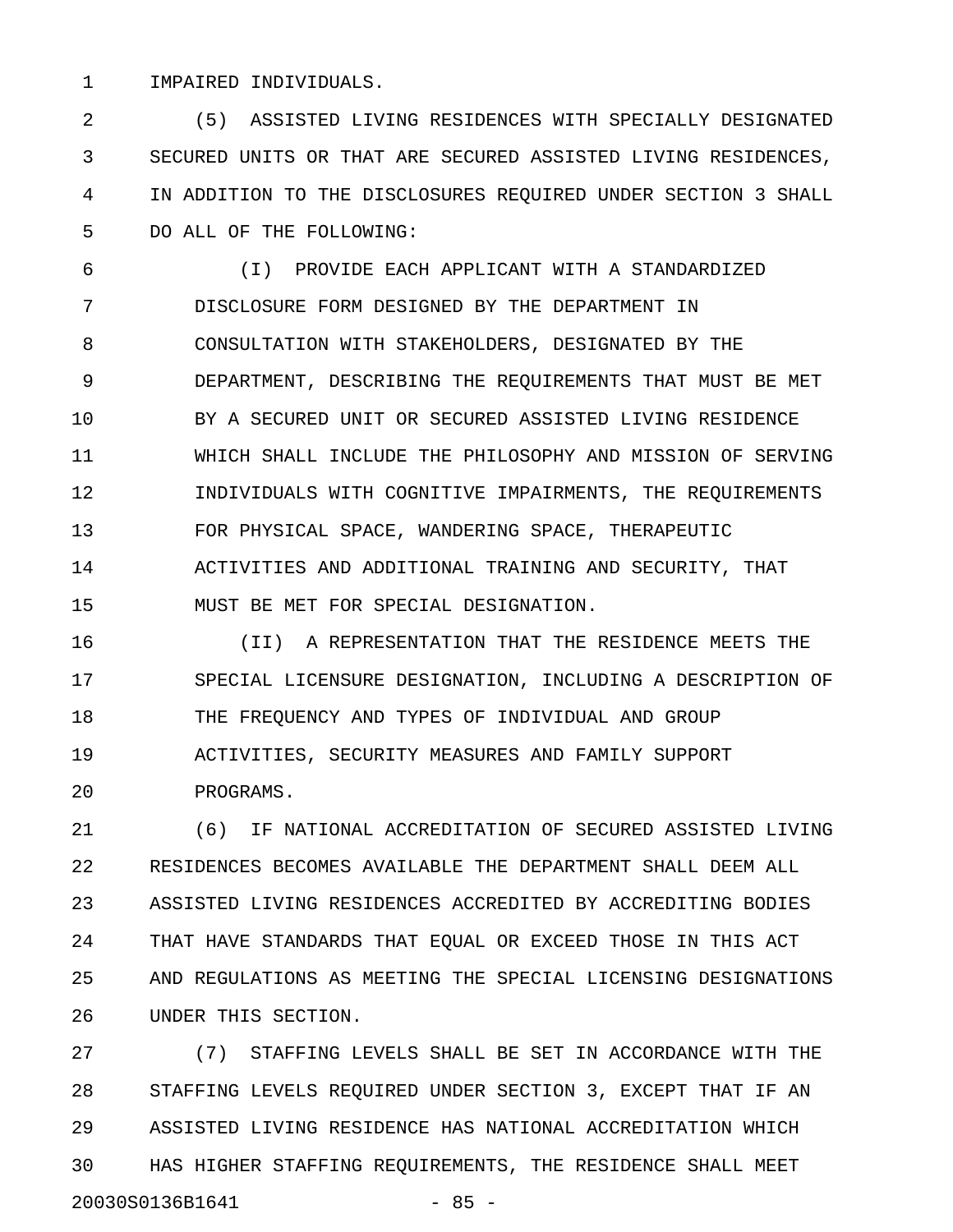1 THE HIGHER REQUIREMENTS.

2 (B) OTHER DESIGNATIONS.--THE DEPARTMENT MAY RECOGNIZE AND 3 ESTABLISH OTHER SPECIAL DESIGNATIONS FOR ASSISTED LIVING 4 RESIDENCES. THE DEPARTMENT SHALL ESTABLISH STANDARDS AND 5 REQUIREMENTS NECESSARY FOR SPECIAL DESIGNATION.

6 SECTION 5. RESIDENT RIGHTS.

7 RESIDENTS SHALL HAVE THE FOLLOWING RIGHTS AND THE DEPARTMENT 8 SHALL PROMPTLY IMPLEMENT REGULATIONS TO ENSURE THESE RIGHTS:

9 (1) IF THE ASSISTED LIVING RESIDENCE PROVIDES MANAGEMENT 10 OF FUNDS ALL OF THE FOLLOWING APPLY:

11 (I) ASSISTED LIVING RESIDENCES SHALL MAINTAIN 12 RESIDENTS' FUNDS IN ACCOUNTS SEPARATE FROM THOSE OF THE 13 RESIDENCE.

14 (II) WHEN A RESIDENT'S FUNDS EXCEED \$200, THE 15 ASSISTED LIVING RESIDENCE SHALL OFFER THE RESIDENT AN 16 OPPORTUNITY TO HAVE THE FUNDS PLACED IN AN INTEREST-17 BEARING ACCOUNT.

18 (III) THE ASSISTED LIVING RESIDENCE SHALL KEEP 19 INDIVIDUAL RECORDS OF RESIDENTS' FUNDS.

20 (IV) RESIDENTS SHALL ONLY BE REQUIRED TO DEPOSIT 21 FUNDS WITH AN ASSISTED LIVING RESIDENCE IF THEY ARE 22 ACCEPTING FINANCIAL MANAGEMENT SERVICES.

23 (V) THE ASSISTED LIVING RESIDENCE SHALL DEVELOP AND 24 IMPLEMENT WRITTEN POLICIES AND PROCEDURES THAT PROHIBIT 25 MISAPPROPRIATION OF RESIDENT FUNDS OR PROPERTY.

26 (A) THE ASSISTED LIVING RESIDENCE SHALL ENSURE 27 THAT ALL REASONABLE ALLEGATIONS OF MISAPPROPRIATION 28 OF RESIDENT PROPERTY OR FUNDS ARE REPORTED 29 IMMEDIATELY TO THE ADMINISTRATOR OF THE ASSISTED 30 LIVING RESIDENCE AND TO THE DEPARTMENT AND OTHER 20030S0136B1641 - 86 -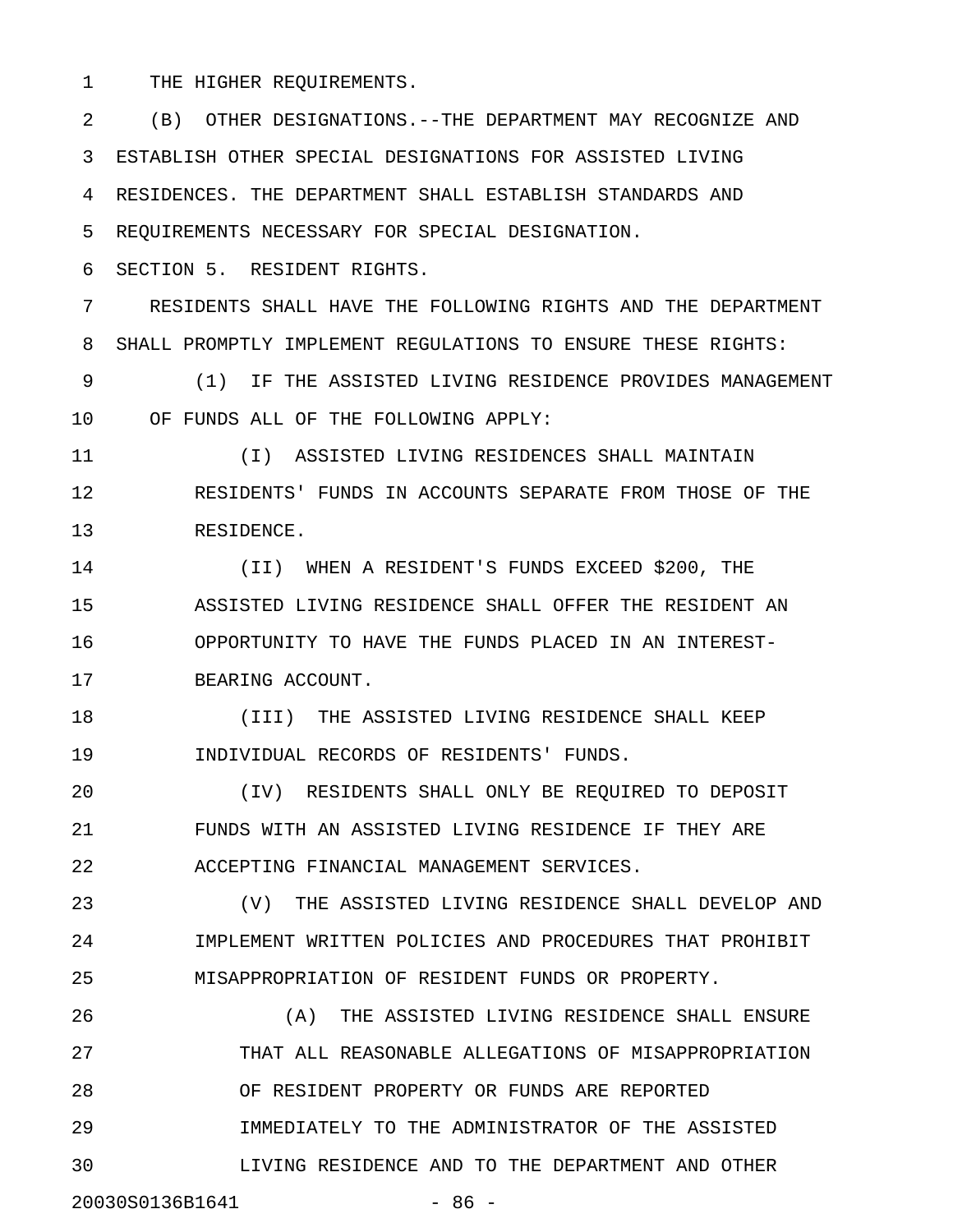1 OFFICIALS IN ACCORDANCE WITH STATE LAW.

2 (B) THE ASSISTED LIVING RESIDENCE SHALL 3 INVESTIGATE ALL REASONABLE ALLEGATIONS OF 4 MISAPPROPRIATION OF PROPERTY OR FUNDS AND UNDERTAKE 5 CORRECTIVE MEASURES WHERE APPROPRIATE.

6 (C) THE RESULTS OF ALL INVESTIGATIONS SHALL BE 7 REPORTED TO THE ADMINISTRATOR OR HIS DESIGNATED 8 REPRESENTATIVE, TO THE RESIDENT AND, IF APPROPRIATE, 9 THE RESIDENT'S REPRESENTATIVE, AND TO THE DEPARTMENT 10 AND OTHER OFFICIALS IN ACCORDANCE WITH STATE LAW. IF 11 THE ALLEGED VIOLATION IS VERIFIED, APPROPRIATE 12 CORRECTIVE ACTION MUST BE TAKEN.

13 (VI) RESIDENTS SHALL HAVE PROMPT ACCESS TO FUNDS.

14 (VII) RESIDENTS SHALL RECEIVE QUARTERLY STATEMENTS 15 FROM ASSISTED LIVING RESIDENCES HOLDING THEIR FUNDS.

16 (VIII) UPON DISCHARGE, THE ASSISTED LIVING RESIDENCE 17 SHALL REPAY FUNDS FROM THE PERSONAL NEEDS ACCOUNT TO THE 18 RESIDENT WITHIN FIVE BUSINESS DAYS. THE AMOUNT OF THE 19 DIFFERENCE BETWEEN ANY PAYMENT MADE, INCLUDING ANY UNPAID 20 INTEREST THEREON, AND THE COST OF SERVICES ACTUALLY 21 PROVIDED TO THE RESIDENT SHALL BE REPAID BY THE ASSISTED 22 LIVING RESIDENCE WITHIN 15 DAYS.

23 (IX) ASSISTED LIVING RESIDENCE STAFF SHALL OBTAIN 24 WRITTEN PERMISSION FOR EXPENDITURES FROM THE RESIDENT OR 25 THE RESIDENT'S REPRESENTATIVE AND SHALL KEEP RECEIPTS OF 26 EXPENDITURES.

27 (X) NO PROVIDER, ITS STAFF OR INDIVIDUAL AFFILIATED 28 WITH THE PROVIDER MAY ASSUME POWER OF ATTORNEY OR 29 GUARDIANSHIP OVER ANY RESIDENT, EXCEPT THAT THE 30 DEPARTMENT SHALL DEVISE A PROCESS FOR ALLOWING 20030S0136B1641 - 87 -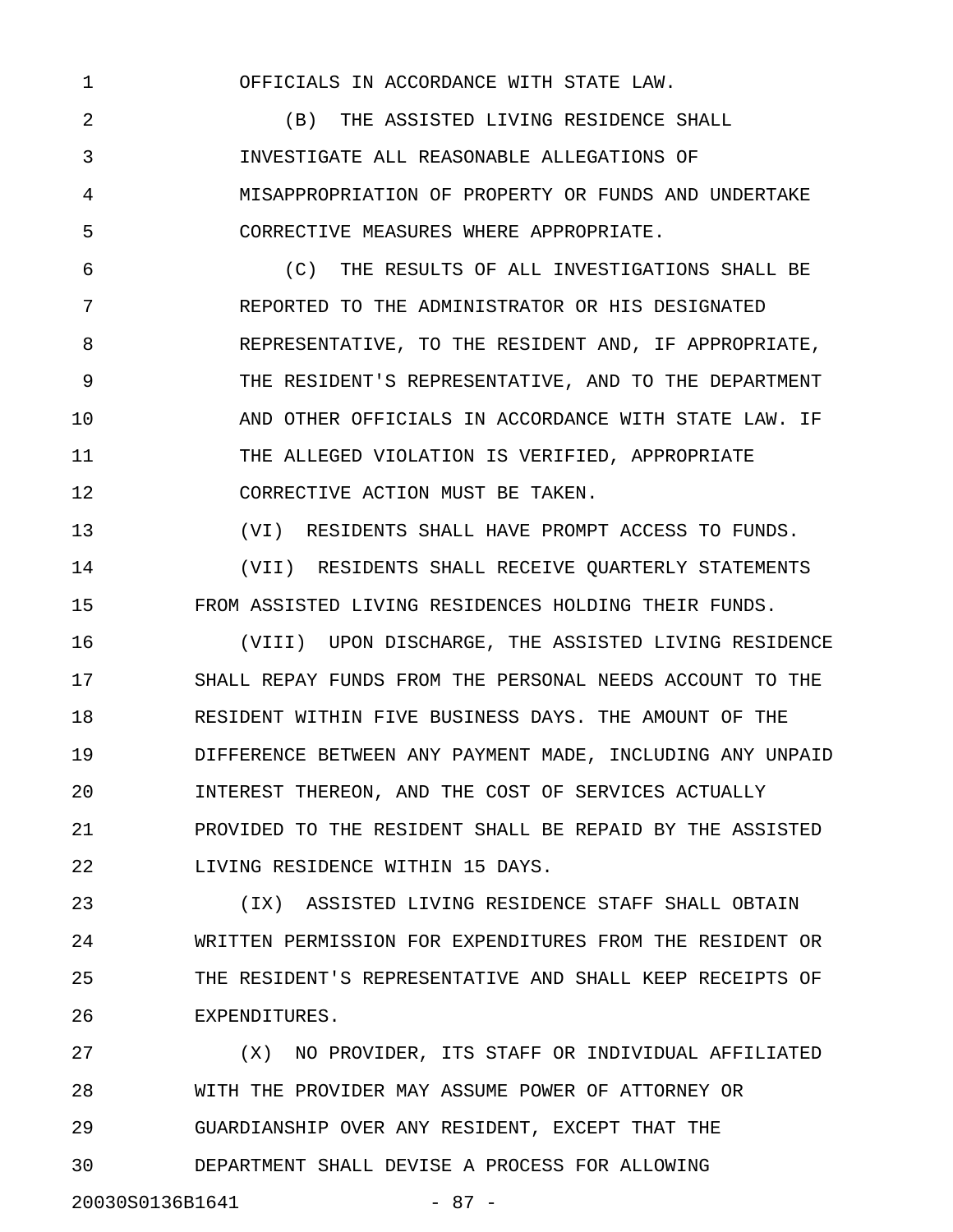1 GUARDIANSHIP IN EMERGENCY SITUATIONS IF THE RESIDENT IS 2 UNABLE TO AUTHORIZE A REPRESENTATIVE AND IF THERE IS NO 3 EXISTING REPRESENTATIVE OR THE REPRESENTATIVE CANNOT BE 4 REACHED.

5 (XI) NO RESIDENT MAY BE REQUIRED TO ENDORSE CHECKS 6 OVER TO THE ASSISTED LIVING RESIDENCE.

7 (2) THE BASIC RIGHT TO:

8 (I) BE INVOLVED IN THE SERVICE PLANNING PROCESS AND 9 TO RECEIVE SERVICES WITH REASONABLE ACCOMMODATION OF 10 **INDIVIDUAL NEEDS AND PREFERENCES EXCEPT WHERE THE HEALTH,** 11 SAFETY OR WELFARE OF THE INDIVIDUAL OR OTHER RESIDENTS 12 WOULD BE ENDANGERED.

13 (II) HAVE PRIVACY, CONFIDENTIALITY AND FREEDOM FROM 14 ABUSE, NEGLECT AND FINANCIAL EXPLOITATION.

15 (III) REFUSE TREATMENT OR SERVICES UNDER THE PLAN. 16 IF A RESIDENT REFUSES TREATMENT OR SERVICES UNDER THE 17 PLAN, THE ASSISTED LIVING RESIDENCE MAY, IN ITS SOLE 18 DISCRETION, PROPOSE THE USE OF A SHARED RISK AGREEMENT 19 WITH THE RESIDENT DOCUMENTING THE REASON THE TREATMENT OR 20 SERVICES HAVE BEEN RECOMMENDED, THE POTENTIAL ADVERSE 21 CONSEQUENCES OF REFUSING THE TREATMENT OR SERVICES AND 22 THE RESIDENT'S REFUSAL OF THE TREATMENT OR SERVICES.

23 (IV) RECEIVE FROM THE ASSISTED LIVING RESIDENCE 30 24 DAYS' ADVANCE WRITTEN NOTICE OF THE ASSISTED LIVING 25 RESIDENCE'S PROPOSED CHANGES TO CHARGES AND POLICIES AND 26 OF THE INTENT OF THE RESIDENCE TO TRANSFER OR DISCHARGE 27 THE RESIDENT, EXCEPT WHERE TRANSFER IS NECESSARY TO MEET 28 THE RESIDENT'S URGENT OR EMERGENCY MEDICAL NEEDS OR WHERE 29 IMMEDIATE RISK OF HARM TO THE RESIDENT OR OTHERS WARRANTS 30 SHORTER NOTICE.

20030S0136B1641 - 88 -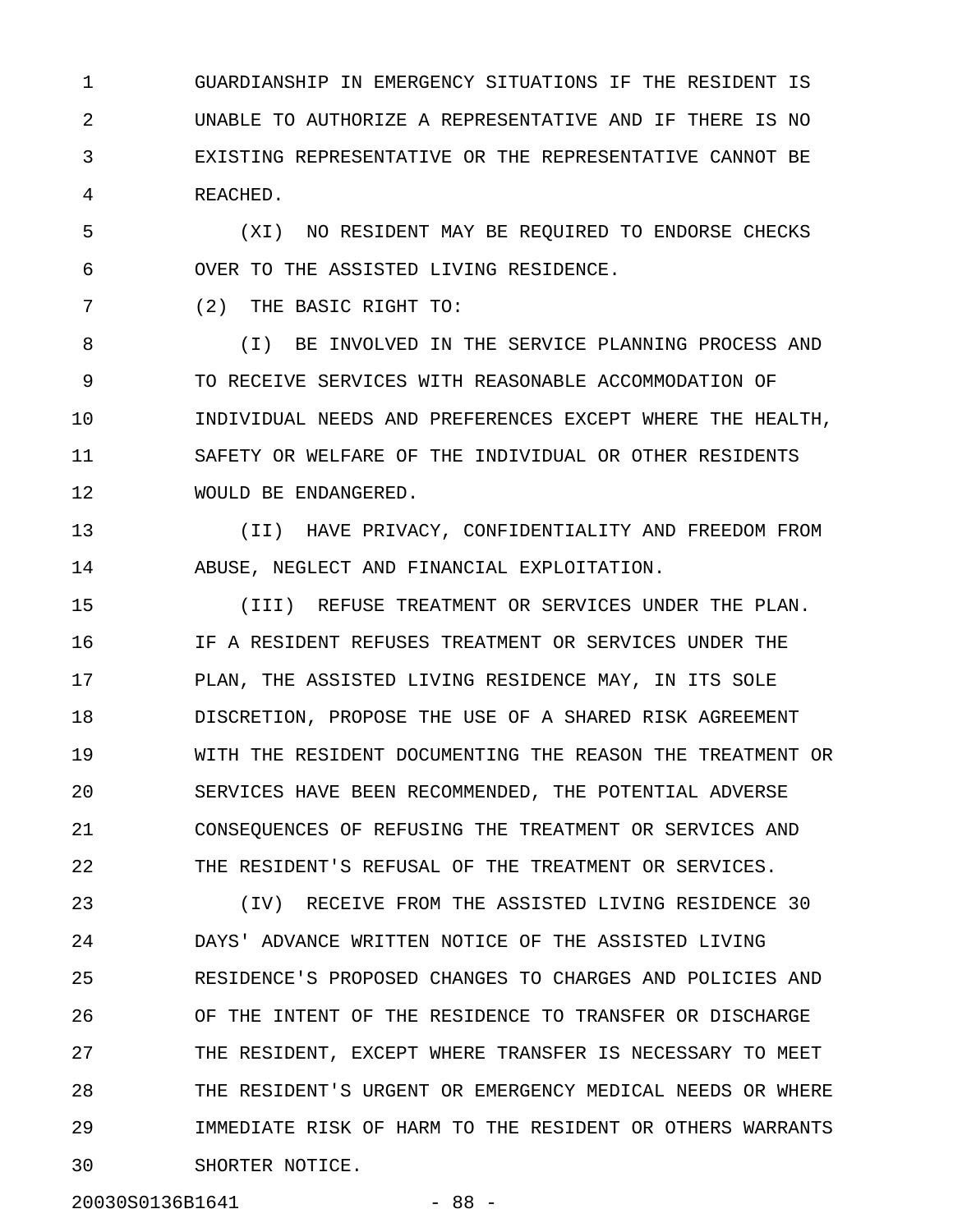1 (V) BE FREE FROM PHYSICAL OR CHEMICAL RESTRAINTS, 2 EXCEPT AS SET FORTH IN SECTION 4, RELATING TO SECURED 3 UNITS AND SECURED ASSISTED LIVING RESIDENCE.

4 (VI) BE FREE FROM UNREASONABLE INTERFERENCE WITH THE 5 RIGHT TO LEAVE AND RETURN, HAVE VISITORS, SEND AND 6 RECEIVE MAIL AND PARTICIPATE OR NOT PARTICIPATE IN 7 RELIGIOUS ACTIVITIES.

8 (VII) RECEIVE AN ASSESSMENT BY SOMEONE NOT 9 ASSOCIATED WITH THE RESIDENCE.

10 (VIII) RESIDENCY AND SERVICES EVERY DAY OF THE YEAR.

11 (IX) ACCESS THE LONG-TERM CARE OMBUDSMAN AND THE 12 DEPARTMENT'S 24-HOUR HOTLINE.

13 (X) BE FREE FROM DISCRIMINATION ON THE BASIS OF 14 RACE, COLOR, RELIGIOUS CREED, DISABILITY, HANDICAP, 15 ANCESTRY, SEXUAL ORIENTATION, NATIONAL ORIGIN, AGE OR 16 SEX.

17 (XI) SELECT A DOCTOR OR OTHER HEALTH CARE PROVIDER 18 OF THE RESIDENT'S CHOICE.

19 (XII) RESIDE AND RECEIVE SERVICES WITH REASONABLE 20 ACCOMMODATION OF INDIVIDUAL NEEDS AND PREFERENCES EXCEPT 21 **IF CONTINUED RESIDENCE OR RECEIPT OF SERVICES WOULD:** 

22 (A) ENDANGER THE HEALTH, SAFETY OR RIGHTS OF THE 23 INDIVIDUAL OR OTHERS;

24 (B) CAUSE A FUNDAMENTAL ALTERATION OF THE 25 ASSISTED LIVING RESIDENCE'S BASIC PROGRAM OR 26 BUILDING; OR

27 (C) CREATE AN UNDUE BURDEN UPON THE ASSISTED 28 LIVING RESIDENCE.

29 (XIII) REVIEW INSPECTION AND COMPLAINT SURVEY AND 30 RESULTS CONDUCTED BY THE DEPARTMENT.

20030S0136B1641 - 89 -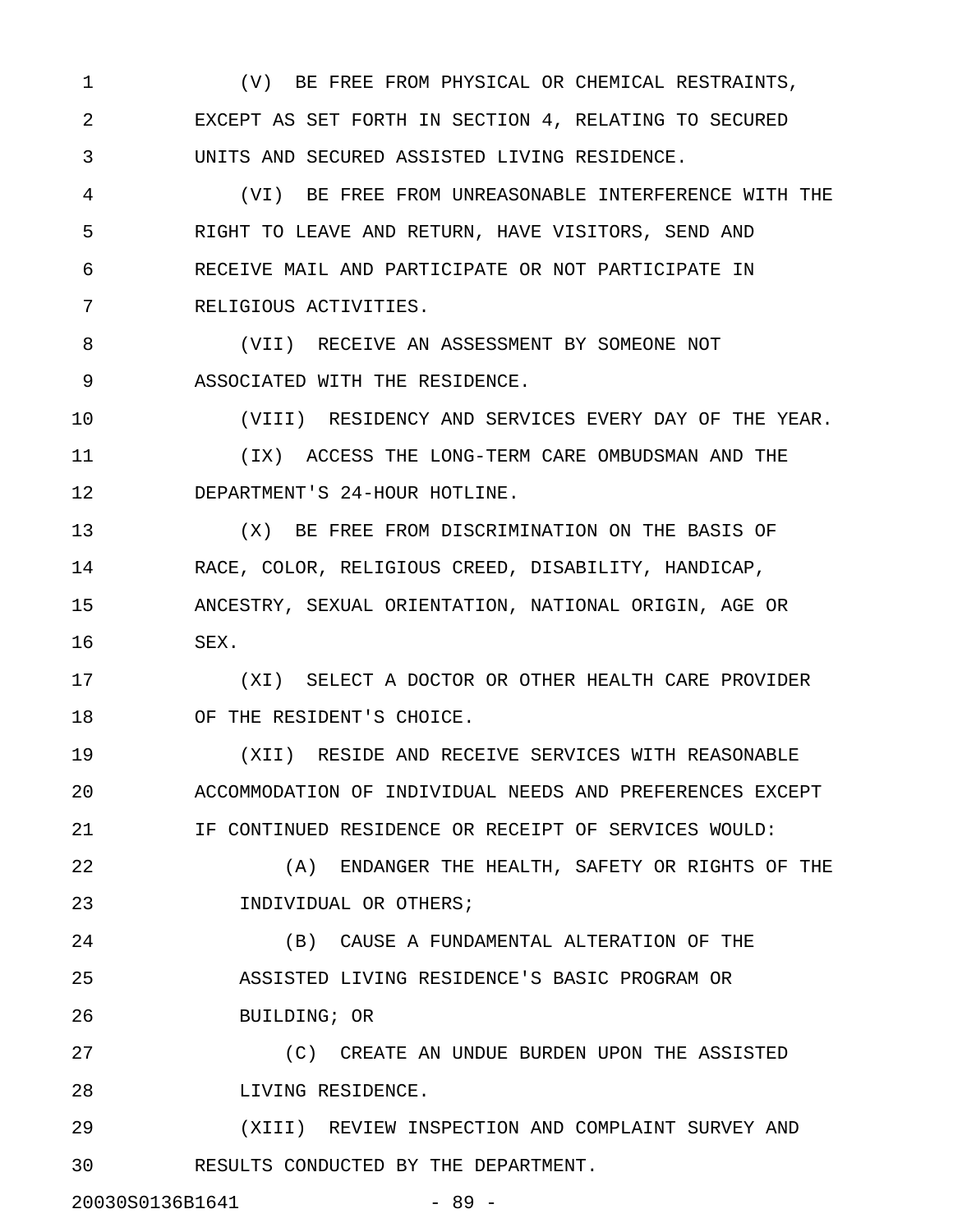1 (XIV) EXERCISE ALL RIGHTS AS A CITIZEN, INCLUDING 2 THE RIGHT TO VOTE, THE RIGHT TO VOICE GRIEVANCES WITH 3 RESPECT TO SERVICES WITHOUT RETALIATION AND TO ORGANIZE 4 AND PARTICIPATE IN RESIDENT AND FAMILY GROUPS.

5 (XV) RECEIVE AND REVIEW COPIES OF RESIDENT RECORDS 6 FOR A REASONABLE COST.

7 SECTION 6. LICENSURE.

8 (A) REQUIREMENT.--

9 (1) AN ENTITY MAY NOT HOLD ITSELF OUT AS AN ASSISTED 10 LIVING RESIDENCE UNLESS THE ENTITY HAS A LICENSE.

11 (2) THE DEPARTMENT SHALL LICENSE ASSISTED LIVING 12 RESIDENCES.

13 (3) THE DEPARTMENT, IN CONSULTATION WITH STAKEHOLDERS, 14 SHALL ANNUALLY PUBLISH IN THE PENNSYLVANIA BULLETIN A FEE 15 SCHEDULE FOR LICENSES BASED ON THE SIZE OF THE ASSISTED 16 LIVING RESIDENCE WITH RESPECT TO BEDS. FEES SHALL BE 17 REASONABLY SUFFICIENT TO OFFSET THE REGULATORY COSTS OF THE 18 DEPARTMENT UNDER THIS ACT.

19 (4) COMPLIANCE WITH THE ACT OF NOVEMBER 10, 1999 20 (P.L.491, NO.45), KNOWN AS THE PENNSYLVANIA CONSTRUCTION CODE 21 ACT, IS A CONDITION OF LICENSURE.

22 (B) PROVISIONAL LICENSE.--

23 (1) THE DEPARTMENT SHALL ISSUE A PROVISIONAL LICENSE IF 24 ALL OF THE FOLLOWING APPLY:

25 (I) THERE IS SUBSTANTIAL BUT NOT COMPLETE COMPLIANCE 26 WITH ALL APPLICABLE STATUTES, REGULATIONS AND ORDINANCES. 27 (II) THE APPLICANT HAS TAKEN APPROPRIATE STEPS TO

28 CORRECT DEFICIENCIES.

29 (2) A PROVISIONAL LICENSE SHALL BE FOR A PERIOD 30 SPECIFIED BY THE DEPARTMENT NOT TO EXCEED SIX MONTHS.

20030S0136B1641 - 90 -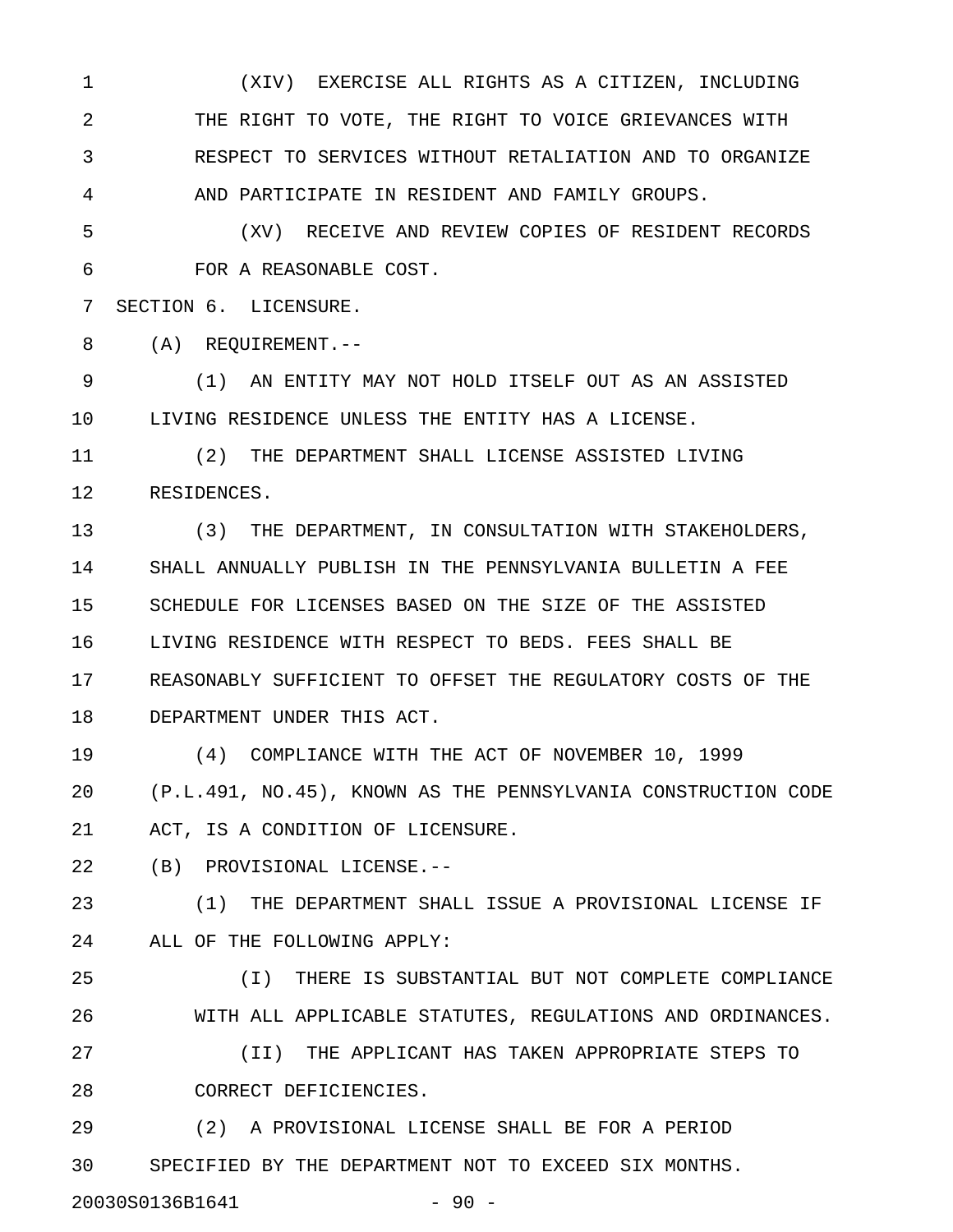1 (3) A PROVISIONAL LICENSE MAY BE RENEWED NO MORE THAN 2 THREE TIMES.

3 (4) UPON COMPLETE COMPLIANCE WITH ALL APPLICABLE 4 STATUTES, ORDINANCES AND REGULATIONS, A REGULAR LICENSE SHALL 5 BE ISSUED.

6 (C) INITIAL LICENSURE.--

7 (1) BEFORE AN ASSISTED LIVING RESIDENCE IS LICENSED AND 8 PERMITTED TO OPEN, OPERATE OR ADMIT RESIDENTS, IT SHALL BE 9 INSPECTED BY THE DEPARTMENT AND MUST BE FOUND IN COMPLIANCE 10 WITH THE REQUIREMENTS SET FORTH IN THIS ACT AND THE 11 APPLICABLE REGULATIONS. THE DEPARTMENT MAY REFUSE TO ISSUE A 12 LICENSE IF ANY OF THE FOLLOWING APPLY:

13 (I) THERE WAS A CLASS I VIOLATION BY THE APPLICANT.

14 (II) THERE WERE MULTIPLE SERIOUS CLASS II VIOLATIONS 15 BY THE APPLICANT.

16 (2) NEW LICENSES SHALL BE VALID FOR SIX MONTHS OR UNTIL 17 THE DATE OF REINSPECTION, WHICHEVER IS LATER, AND SHALL BE 18 MARKED WITH A NOTATION THAT THE LICENSE IS NEW.

19 (3) THE DEPARTMENT SHALL REINSPECT NEWLY OPENED 20 FACILITIES WITHIN THREE MONTHS OF THE DATE OF LICENSE 21 ISSUANCE TO CHECK FOR COMPLIANCE WITH REQUIREMENTS WHICH 22 BECOME EFFECTIVE ONCE AN ASSISTED LIVING RESIDENCE IS IN 23 OPERATION AND HAS ADMITTED RESIDENTS. THIS PARAGRAPH DOES NOT 24 APPLY TO CURRENTLY LICENSED ENTITIES IN GOOD STANDING, 25 INCLUDING PERSONAL CARE HOMES, NURSING FACILITIES AND OTHER 26 ENTITIES DESIGNATED BY THE DEPARTMENT, WHICH ARE APPLYING FOR 27 A LICENSE

28 (4) A NEW ASSISTED LIVING RESIDENCE MUST BE IN 29 COMPLIANCE AT THE END OF THE FIRST SIX MONTHS OF OPERATION IN 30 ORDER TO RECEIVE A LICENSE.

20030S0136B1641 - 91 -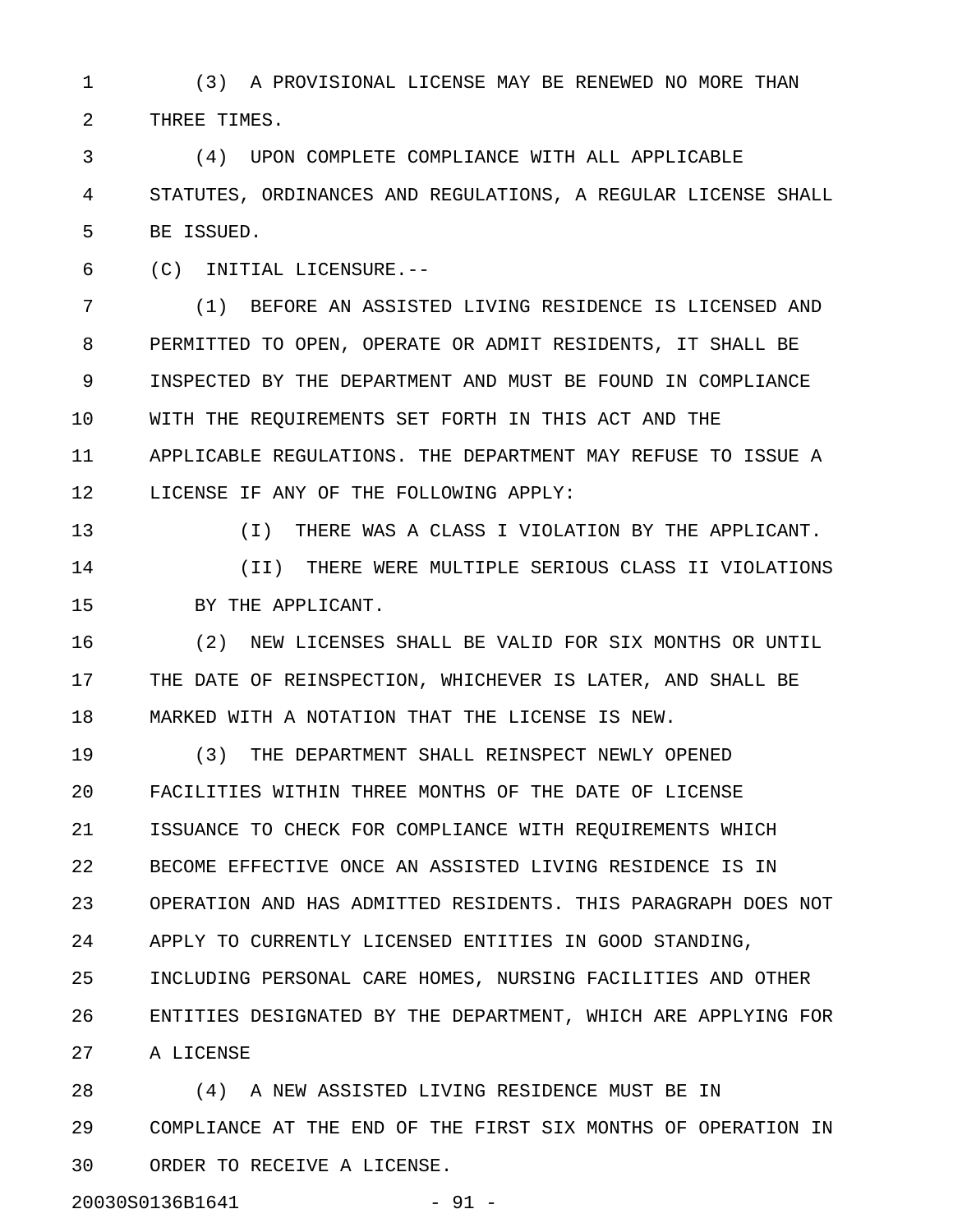1 (5) EXCEPT AS SET FORTH IN PARAGRAPH (6), THE TERM OF A 2 LICENSE SHALL BE ONE YEAR.

3 (6) THE DEPARTMENT MAY ISSUE A LICENSE FOR 18 MONTHS. 4 THIS PARAGRAPH EXPIRES DECEMBER 31, 2006.

5 (D) LICENSE RENEWAL.--

6 (1) AN ASSISTED LIVING RESIDENCE SEEKING TO RENEW A 7 LICENSE MUST APPLY AND SUBMIT PREINSPECTION DOCUMENTS AND ALL 8 INFORMATION REQUIRED BY THE DEPARTMENT NO LESS THAN THREE 9 MONTHS PRIOR TO THE EXPIRATION OF THE CURRENT LICENSE.

10 (2) IF AN ASSISTED LIVING RESIDENCE IS IN COMPLIANCE AT 11 THE TIME OF LICENSURE INSPECTION, ITS LICENSE SHALL BE 12 RENEWED.

13 (3) EXCEPT AS SET FORTH IN PARAGRAPH (4), AN ASSISTED 14 LIVING RESIDENCE WHICH CORRECTS ALL VIOLATIONS PRIOR TO THE 15 EXPIRATION OF ITS CURRENT LICENSE SHALL HAVE ITS LICENSE 16 RENEWED.

17 (4) THE DEPARTMENT MAY REFUSE TO ISSUE A LICENSE IF ANY 18 OF THE FOLLOWING APPLY:

19 (I) THERE WAS A CLASS I VIOLATION BY THE APPLICANT. 20 (II) THERE WERE MULTIPLE SERIOUS CLASS II VIOLATIONS 21 BY THE APPLICANT.

22 (5) AN ASSISTED LIVING RESIDENCE WITH UNCORRECTED MINOR 23 CLASS II OR CLASS III VIOLATIONS SHALL NOT BE ISSUED A 24 LICENSE BUT SHALL BE ISSUED A PROVISIONAL LICENSE IF THE 25 DEPARTMENT APPROVES ITS PLAN OF CORRECTION. AN ASSISTED 26 LIVING RESIDENCE WITH A PROVISIONAL LICENSE MUST CORRECT 27 VIOLATIONS PRIOR TO THE EXPIRATION OF THE PROVISIONAL LICENSE 28 PERIOD. IF THE ASSISTED LIVING RESIDENCE DOES NOT CORRECT THE 29 VIOLATIONS PRIOR TO THE EXPIRATION OF ITS LICENSURE PERIOD, 30 IT SHALL NOT BE ELIGIBLE FOR LICENSE RENEWAL.

20030S0136B1641 - 92 -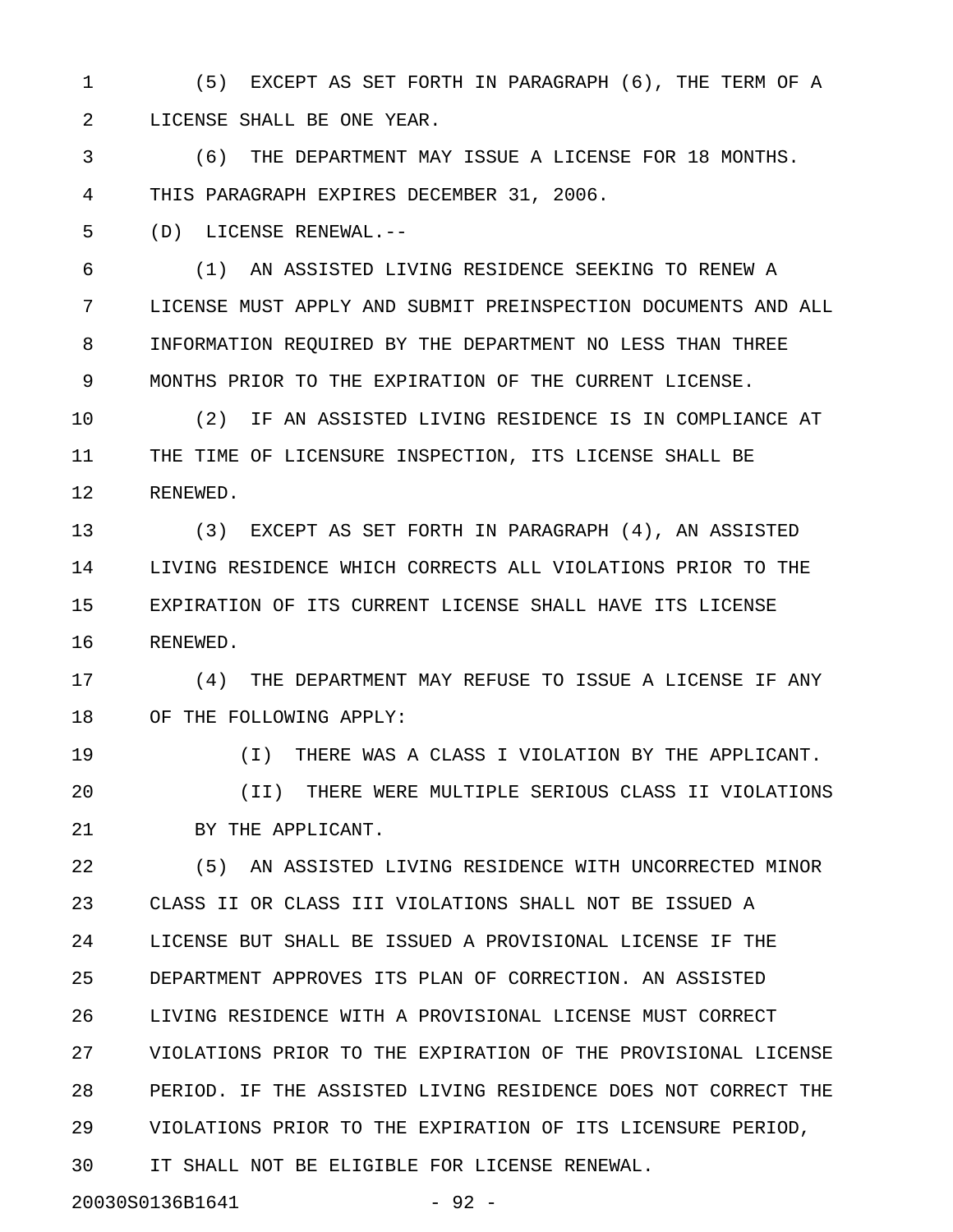1 (6) THE DEPARTMENT MAY NOT ISSUE A SECOND OR SUBSEQUENT 2 PROVISIONAL LICENSE TO AN ASSISTED LIVING RESIDENCE IF A 3 VIOLATION WHICH RESULTED IN PREVIOUS PROVISIONAL LICENSURE 4 HAS NOT BEEN CORRECTED OR IF THE SAME VIOLATION HAS BEEN 5 REPEATED. EXCEPT AS SET FORTH IN PARAGRAPH (7), THE 6 DEPARTMENT MAY ISSUE A SECOND OR SUBSEQUENT PROVISIONAL 7 LICENSE IF A DIFFERENT CLASS III VIOLATION HAS BEEN FOUND.

8 (7) IF AN ASSISTED LIVING RESIDENCE WHICH HAS HAD FOUR 9 CONSECUTIVE PROVISIONAL LICENSES IS NOT IN FULL COMPLIANCE 10 PRIOR TO THE BEGINNING OF THE NEXT LICENSING PERIOD, NO 11 LICENSE MAY BE ISSUED.

12 (E) COMPLIANCE DURING APPEAL PERIOD.--THE DEPARTMENT SHALL 13 NOT ISSUE A LICENSE TO AN ASSISTED LIVING RESIDENCE IF IT COMES 14 INTO COMPLIANCE WITH LICENSING REQUIREMENTS DURING AN APPEAL OF 15 A CEASE AND DESIST ORDER.

16 (F) PROCEDURE.--THIS SECTION IS SUBJECT TO 2 PA.C.S. CH 5 17 SUBCH. A (RELATING TO PRACTICE AND PROCEDURE OF COMMONWEALTH 18 AGENCIES).

19 SECTION 7. INSPECTION PROCESS.

20 (A) INSPECTIONS.--

21 (1) AFTER INITIAL LICENSURE INSPECTION, SURVEY STAFF 22 SHALL, AT LEAST 45 DAYS PRIOR TO EXPIRATION OF THE LICENSE, 23 CONDUCT AN ONSITE UNANNOUNCED LICENSURE INSPECTION.

24 ADDITIONAL INSPECTIONS MAY BE CONDUCTED.

25 (2) THE DEPARTMENT SHALL DEVELOP AN ABBREVIATED 26 INSPECTION PROCESS FOR ASSISTED LIVING RESIDENCES WHICH HAVE 27 HAD NO VIOLATIONS DURING THREE UNANNOUNCED CONSECUTIVE 28 INSPECTIONS. AN ABBREVIATED INSPECTION PROCESS SHALL CONTINUE 29 FOR AN ASSISTED LIVING RESIDENCE AS LONG AS NO VIOLATIONS ARE 30 CITED.

20030S0136B1641 - 93 -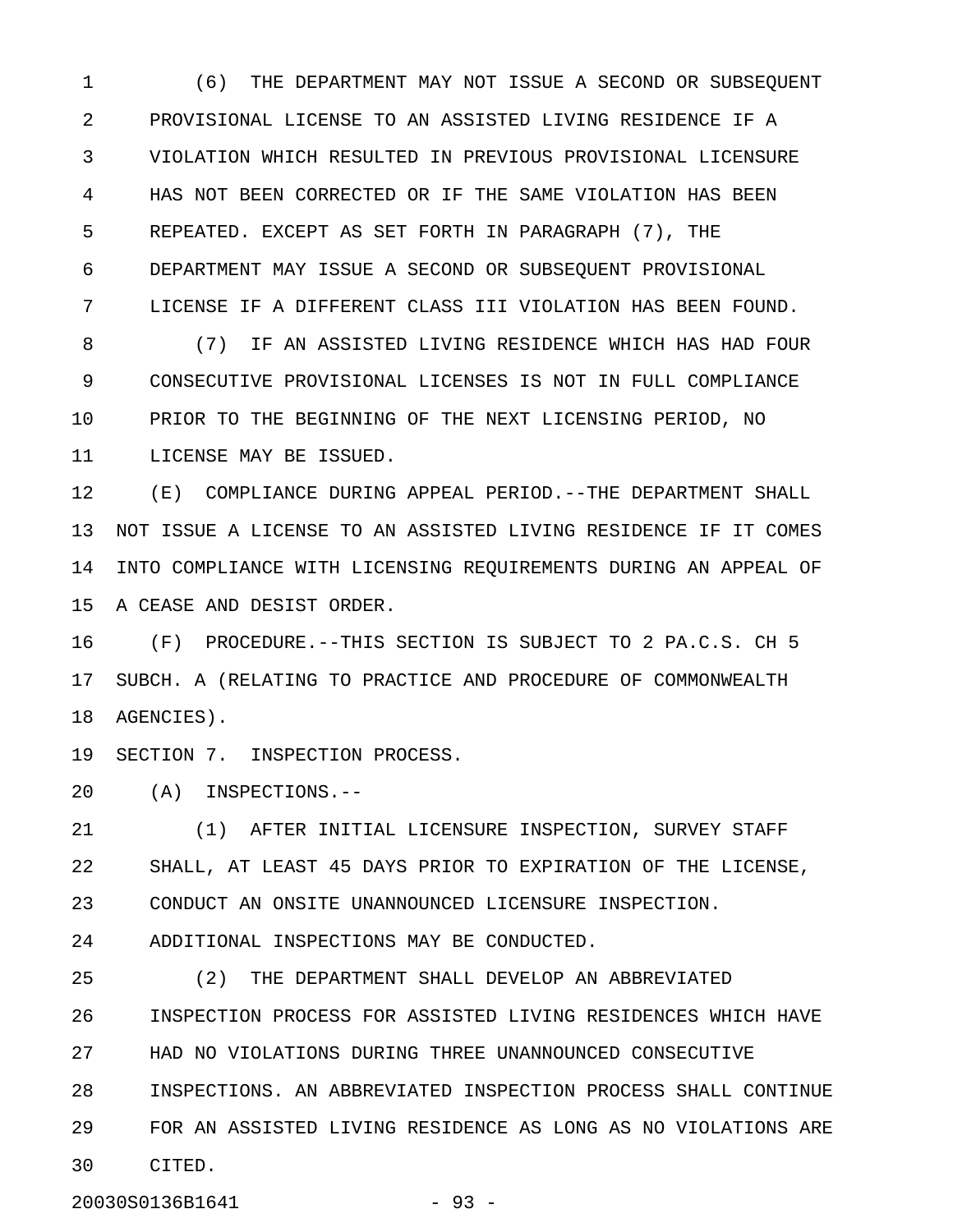1 (3) DURING LICENSING INSPECTIONS, THE DEPARTMENT SHALL 2 CONSIDER ISSUES WHICH HAVE BEEN THE SUBJECT OF COMPLAINTS IN 3 AN ASSISTED LIVING RESIDENCE.

4 (B) INSPECTORS.--

5 (1) AN INSPECTOR OF THE DEPARTMENT HAS THE RIGHT TO 6 ENTER AND INSPECT AN ASSISTED LIVING RESIDENCE. THE INSPECTOR 7 SHALL HAVE ACCESS TO THE RECORDS OF THE ASSISTED LIVING 8 RESIDENCE AND OF THE RESIDENTS. THE INSPECTOR SHALL HAVE THE 9 OPPORTUNITY TO INTERVIEW RESIDENTS.

10 (2) THE DEPARTMENT SHALL ESTABLISH AND MAKE PUBLIC 11 SPECIFIC, OBJECTIVE GUIDELINES FOR INSPECTORS TO EMPLOY IN 12 THE INSPECTION OF ASSISTED LIVING RESIDENCES.

13 (3) INSPECTORS SHALL BE TRAINED IN THE INTENTION AND 14 INTERPRETATION OF INSPECTION GUIDELINES, INCLUDING CARE AND 15 SERVICES PROVIDED TO ENSURE CONSISTENT APPLICATION OF LEGAL 16 REQUIREMENTS.

17 (4) THE DEPARTMENT SHALL ENSURE ADEQUATE, TRAINED STAFF 18 AND PROVIDE ANNUAL CONTINUING EDUCATION COURSES TO INSPECTION 19 STAFF. STAKEHOLDERS DETERMINED BY THE DEPARTMENT SHALL HAVE 20 INPUT INTO THE CONTINUING EDUCATION CURRICULUM FOR

21 INSPECTORS.

22 (C) INSPECTION SURVEY.--

23 (1) THE DEPARTMENT SHALL DEVELOP A UNIFORM SURVEY TO BE 24 USED BY INSPECTORS IN THE INSPECTION PROCESS.

25 (2) WITHIN SIX MONTHS OF THE EFFECTIVE DATE OF THIS 26 SECTION, THE DEPARTMENT SHALL DEVELOP A TIME LINE AND WORK 27 PLAN, COMPATIBLE WITH THE OBJECTIVE GUIDELINES FOR LICENSURE, 28 TO DEVELOP QUALITY INDICATORS OF CARE AND RESIDENT 29 SATISFACTION SURVEYS, WHICH WILL BE USED AS PART OF THE 30 ANNUAL INSPECTION PROCESS AND TO DEVELOP BEST PRACTICES. THE 20030S0136B1641 - 94 -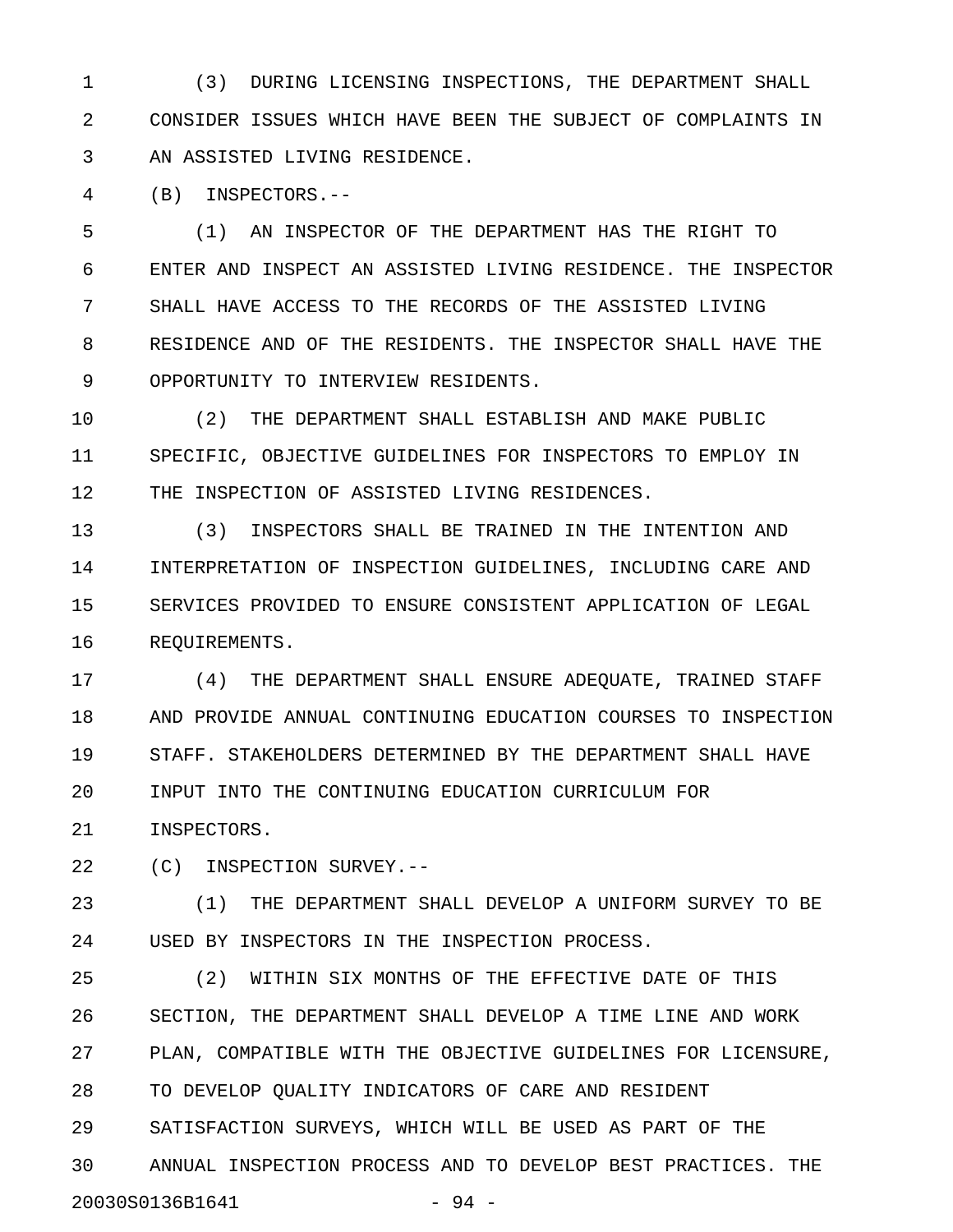1 QUALITY INDICATORS OF CARE AND RESIDENT SATISFACTION SURVEYS 2 SHALL BE DEVELOPED IN CONSULTATION WITH STAKEHOLDERS 3 DETERMINED BY THE DEPARTMENT, AND SHALL BE IN PLACE WITHIN 24

4 MONTHS OF THE EFFECTIVE DATE OF THIS SECTION.

5 (D) PROVIDER FEEDBACK.--THE DEPARTMENT SHALL DEVELOP A 6 PROVIDER SURVEY TO OBTAIN PROVIDER FEEDBACK ON THE INSPECTION 7 PROCESS. THE SURVEY SHALL BE SENT IN THE PREINSPECTION 8 SUBMISSION INFORMATION TO BE RETURNED TO THE DEPARTMENT BY THE 9 PROVIDER AFTER THE ONSITE INSPECTION. THE SECRETARY SHALL 10 DESIGNATE AN ENTITY NOT DIRECTLY INVOLVED IN THE REGULATION OF 11 ASSISTED LIVING RESIDENCES TO RECEIVE AND EVALUATE THE SURVEYS. 12 THE DESIGNATED ENTITY SHALL PROVIDED INFORMATION TO THE 13 INSPECTION STAFF IN A MANNER WHICH ASSURES THE CONFIDENTIALITY 14 OF THE PROVIDERS SUBMITTING FEEDBACK.

15 SECTION 8. COMPLAINTS.

16 (A) PROCEDURE.--

17 (1) THE DEPARTMENT SHALL ESTABLISH A STANDARD PROCEDURE 18 FOR CONDUCTING A PROMPT ONSITE INVESTIGATION FOLLOWING THE 19 REPORT OF A VIOLATION OF THE COMPLAINT. THIS PARAGRAPH 20 INCLUDES ANALYSIS OF COMPLIANCE WITH RELATED LICENSURE AT AN 21 ASSISTED LIVING RESIDENCE.

22 (2) THE DEPARTMENT SHALL ESTABLISH STANDARD PROTOCOLS, 23 INCLUDING STANDARD FORMS, ARTICULATING WHAT STEPS A COMPLAINT 24 INVESTIGATION SHALL INCLUDE, HOW IT IS TO PROCEED AND AT WHAT 25 POINT IT WILL BE DEEMED COMPLETE. THE PROTOCOLS SHALL SPECIFY 26 THE TYPES OF INDIVIDUALS WHO MUST BE INTERVIEWED IN THE 27 INVESTIGATION AND INCLUDE THE REQUIREMENT THAT ALL 28 INDIVIDUALS WITH INFORMATION PERTINENT TO THE COMPLAINT SHALL 29 BE INTERVIEWED, INCLUDING OTHER RESIDENTS, FAMILY MEMBERS AND 30 PHYSICIANS.

20030S0136B1641 - 95 -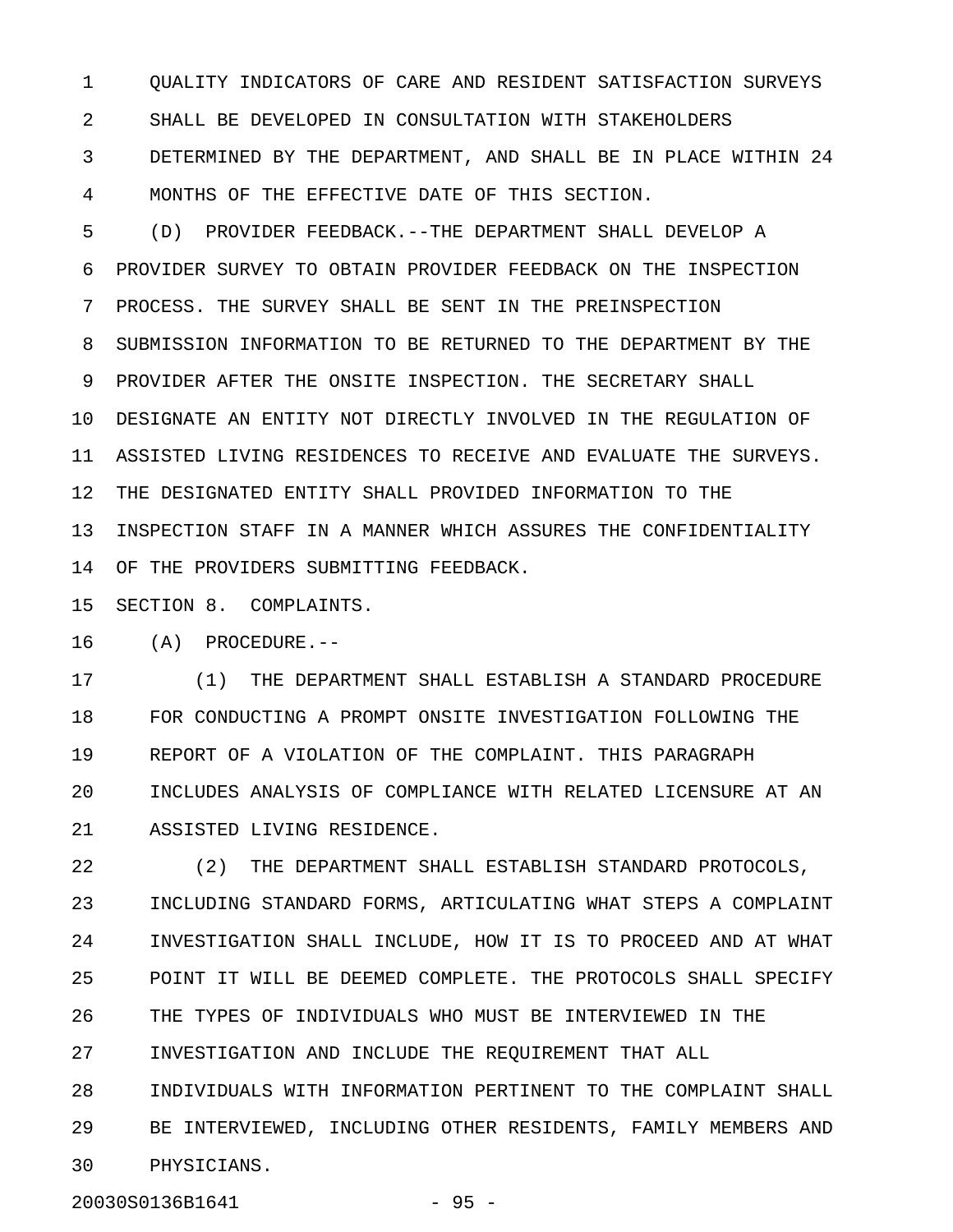1 (3) INTERVIEWS SHALL BE CONDUCTED CONFIDENTIALLY. IF A 2 VIOLATION OF A RESIDENT'S RIGHTS IS ALLEGED, CONFIDENTIAL 3 INTERVIEWS SHALL BE CONDUCTED WITH OTHER RESIDENTS IN ORDER 4 TO DETERMINE WHETHER THE ALLEGED VIOLATIONS ARE OCCURRING.

5 (B) TIME FRAMES.--

6 (1) EXCEPT AS SET FORTH IN PARAGRAPH (2), THE FOLLOWING 7 APPLY:

8 (I) THE DEPARTMENT SHALL INVESTIGATE A COMPLAINT 9 WITHIN 48 HOURS OF RECEIPT OF THE COMPLAINT.

10 (II) IF THE DEPARTMENT DETERMINES IT NECESSARY, AN 11 UNANNOUNCED INSPECTION SHALL BE CONDUCTED.

12 (2) IF A COMPLAINT ALLEGES AN IMMEDIATE SERIOUS RISK TO 13 THE HEALTH OR SAFETY OF A RESIDENT, THE DEPARTMENT SHALL 14 CONDUCT AN ONSITE UNANNOUNCED INSPECTION OF THE PROVIDER 15 WITHIN 24 HOURS OF RECEIPT OF THE COMPLAINT.

16 (C) SCOPE.--COMPLAINT INVESTIGATIONS SHALL FOCUS ON THE 17 INDIVIDUAL CIRCUMSTANCES OF THE COMPLAINANT AND ON WHETHER A 18 SYSTEMIC PROBLEM EXISTS WHICH THREATENS HARM TO ADDITIONAL 19 RESIDENTS. IF A SYSTEMIC PROBLEM EXISTS, THE PROBLEM SHALL BE 20 CONSIDERED AN IMMEDIATE OR POTENTIAL THREAT TO RESIDENTS 21 REGARDLESS OF WHETHER THE COMPLAINANT IS PRESENTLY RESIDING AT 22 THE ASSISTED LIVING RESIDENCE.

23 (D) ONSITE VISITS.--ONSITE VISITS FOR COMPLAINT 24 INVESTIGATIONS SHALL BE UNANNOUNCED EXCEPT IF IMMEDIATE 25 TELEPHONE CONTACT WITH THE PROVIDER IS NECESSARY TO AVERT AN 26 IMMINENT RISK TO THE RESIDENT.

27 (E) FOLLOW-UP.--

28 (1) AFTER INVESTIGATION OF A SUBSTANTIATED COMPLAINT, 29 THE DEPARTMENT SHALL PROMPTLY FOLLOW UP WITH THE RESIDENT OR, 30 IF APPROPRIATE, THE RESIDENT'S REPRESENTATIVE TO VERIFY THAT 20030S0136B1641 - 96 -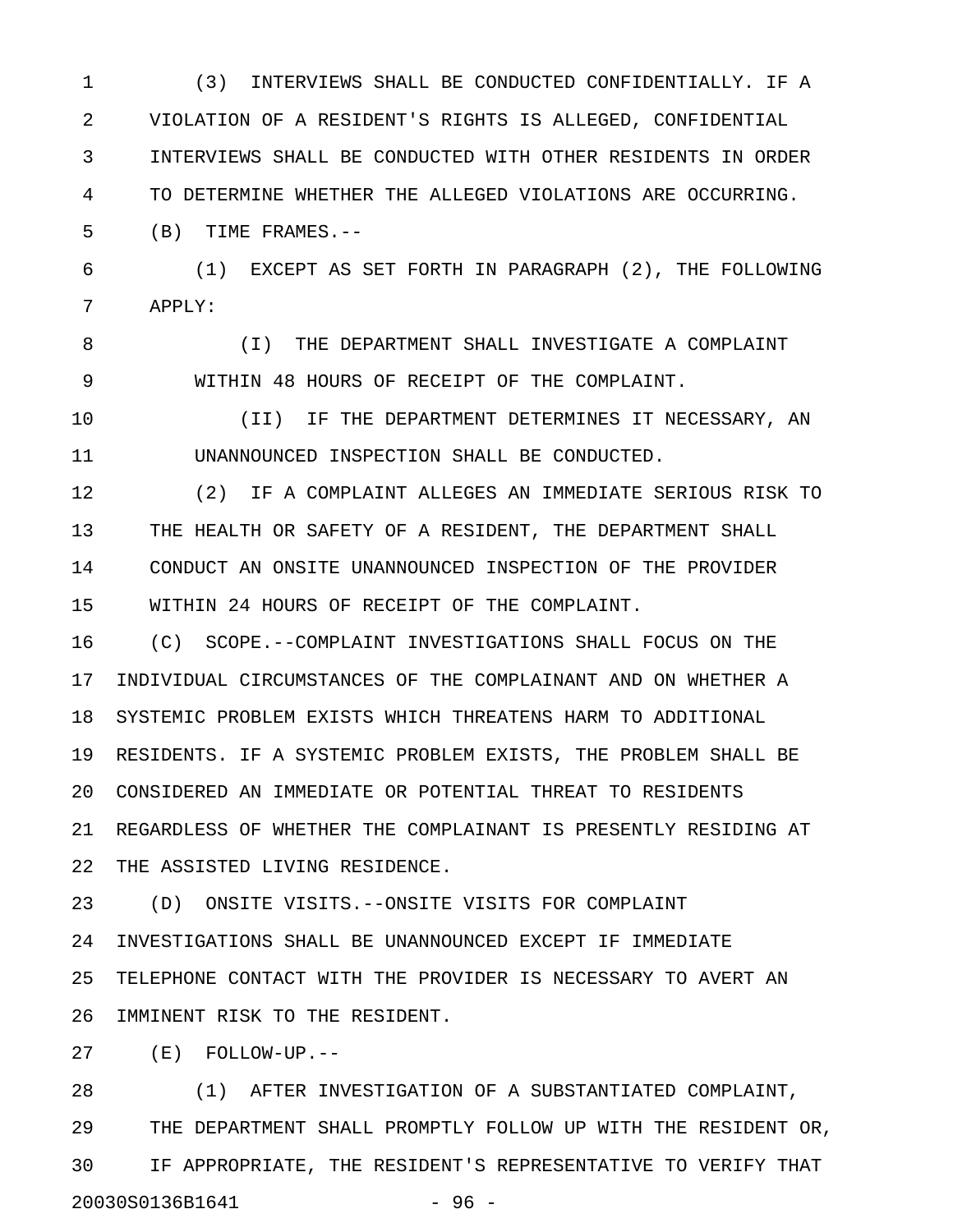1 THE CONDITIONS COMPLAINED OF HAVE BEEN CORRECTED.

2 (2) THE DEPARTMENT SHALL NOTIFY THE COMPLAINANT IN 3 WRITING OF ALL OF THE FOLLOWING:

4 (I) THE FINDINGS OF THE INVESTIGATION.

5 (II) WHETHER THE COMPLAINT WAS FOUNDED.

6 (III) RESULTING ACTIONS.

7 (F) COMPLAINT TRACKING SYSTEM.--THE DEPARTMENT SHALL UTILIZE 8 A DATABASE TO TRACK COMPLAINTS REGARDING FACILITIES MORE 9 EFFECTIVELY AND MAKE THE COMPLAINT TRACKING SYSTEM AVAILABLE TO 10 LICENSING STAFF. COMPLAINT RECORDS SHALL DOCUMENT, IN A 11 RETRIEVABLE FORM, THE NATURE OF EACH COMPLAINT, WHETHER IT WAS 12 SUBSTANTIATED, ACTIONS AND FOLLOW-UP MONITORING PERFORMED BY THE 13 DEPARTMENT AND ISSUES TO BE MONITORED AT THE NEXT INSPECTION. 14 SECTION 9. VIOLATIONS.

15 (A) CLASSIFICATION.--WITHIN SIX MONTHS OF THE EFFECTIVE DATE 16 OF THIS SECTION, THE DEPARTMENT SHALL CLASSIFY EACH VIOLATION OF 17 THE REGULATIONS INTO ONE OF THE FOLLOWING CATEGORIES:

18 (1) CLASS I.A VIOLATION, INCLUDING FAILURE TO PROVIDE OR 19 NEGLIGENTLY PROVIDING SERVICES IN THE SERVICE PLAN, WHICH 20 INDICATES A SUBSTANTIAL PROBABILITY THAT DEATH OR SERIOUS 21 MENTAL OR PHYSICAL HARM TO A RESIDENT MAY OR DID RESULT.

22 (2) CLASS II.A VIOLATION, INCLUDING FAILURE TO PROVIDE 23 OR NEGLIGENTLY PROVIDING SERVICES IN THE SERVICE PLAN, WHICH 24 HAS A PROBABLE OR ACTUAL SUBSTANTIAL ADVERSE EFFECT UPON THE 25 HEALTH, SAFETY OR WELFARE OF A RESIDENT.

26 (3) CLASS III.A VIOLATION, WHICH HAS AN ADVERSE EFFECT 27 UPON THE HEALTH, SAFETY OR WELFARE OF A RESIDENT.

28 (B) NOTIFICATION OF VIOLATION.--IF THE DEPARTMENT, UPON 29 INSPECTION OR INVESTIGATION, LEARNS OF A VIOLATION OF THIS ACT 30 OR OF REGULATIONS PURSUANT TO THIS ACT, THE DEPARTMENT SHALL 20030S0136B1641 - 97 -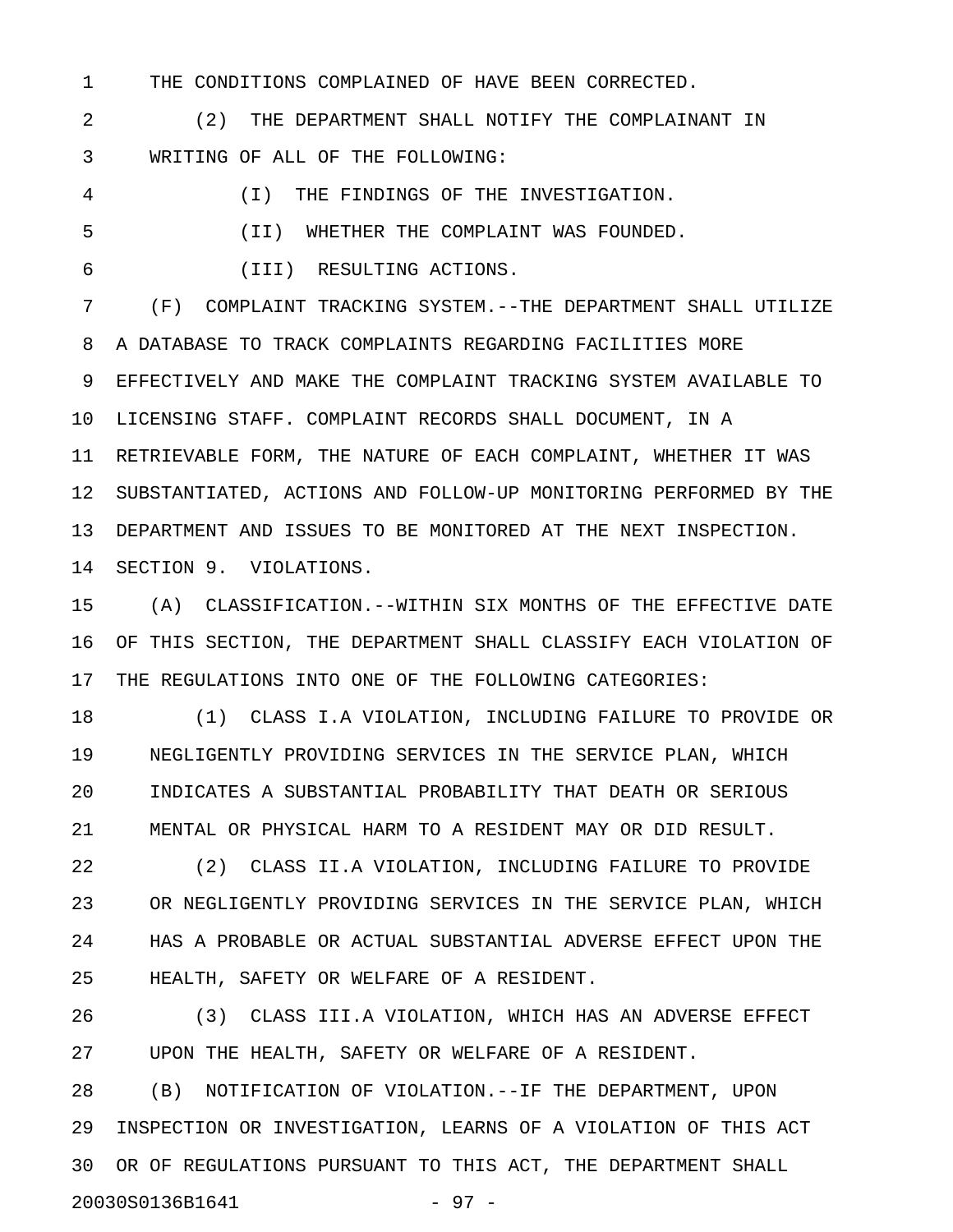1 GIVE WRITTEN NOTICE OF THE VIOLATION TO THE ASSISTED LIVING 2 RESIDENCE ADMINISTRATOR OR DESIGNEE. UNLESS ONE OF THE 3 CONDITIONS IN SUBSECTION (A)(1) IS PRESENT, THE NOTICE SHALL 4 REQUIRE THE ASSISTED LIVING RESIDENCE TO COMPLY WITH THIS ACT OR 5 WITH THE RELEVANT REGULATION WITHIN A SPECIFIED TIME.

6 SECTION 10. PLANS OF CORRECTION.

7 (A) REQUIREMENT.--

8 (1) THE DEPARTMENT SHALL PROMULGATE REGULATIONS 9 DETAILING REQUIREMENTS FOR AN ASSISTED LIVING RESIDENCE PLAN 10 OF CORRECTION.

11 (2) THE DEPARTMENT SHALL PROVIDE A REASONABLE 12 OPPORTUNITY FOR AN ASSISTED LIVING RESIDENCE TO DEVELOP, 13 SUBMIT AND RECEIVE APPROVAL OF A PLAN OF CORRECTION DURING AN 14 INSPECTION VISIT DURING WHICH A VIOLATION IS FOUND.

15 (3) A PLAN OF CORRECTION MUST ADDRESS THE UNDERLYING 16 CAUSE OF A VIOLATION AND PROVIDE A DETAILED PLAN FOR THE 17 PROMPT CORRECTION OF EACH VIOLATION.

18 (4) AN INSPECTOR MAY APPROVE A PLAN OF CORRECTION ONSITE 19 IF THE PLANNED CORRECTION COMPORTS WITH CORRECTION MEASURES 20 DEVELOPED BY THE DEPARTMENT FOR CLASS III AND SELECTED CLASS 21 II VIOLATIONS. IF THE CORRECTION MEASURES DO NOT COMPORT WITH 22 THOSE DEVELOPED BY THE DEPARTMENT, THE PLAN MUST BE REVIEWED 23 AND APPROVED BY THE DEPARTMENT.

24 (5) IF A PLAN OF CORRECTION IS NOT APPROVED ONSITE UNDER 25 PARAGRAPH (4) AND IS SUBSEQUENTLY SUBMITTED, THE DEPARTMENT 26 SHALL, WITHIN THREE BUSINESS DAYS OF SUBMITTAL, DETERMINE AND 27 NOTIFY THE ASSISTED LIVING RESIDENCE WHETHER THE PLAN IS 28 ACCEPTABLE.

29 (6) IF A PLAN OF CORRECTION IS APPROVED BY THE 30 DEPARTMENT, THE ASSISTED LIVING RESIDENCE MUST DEMONSTRATE 20030S0136B1641 - 98 -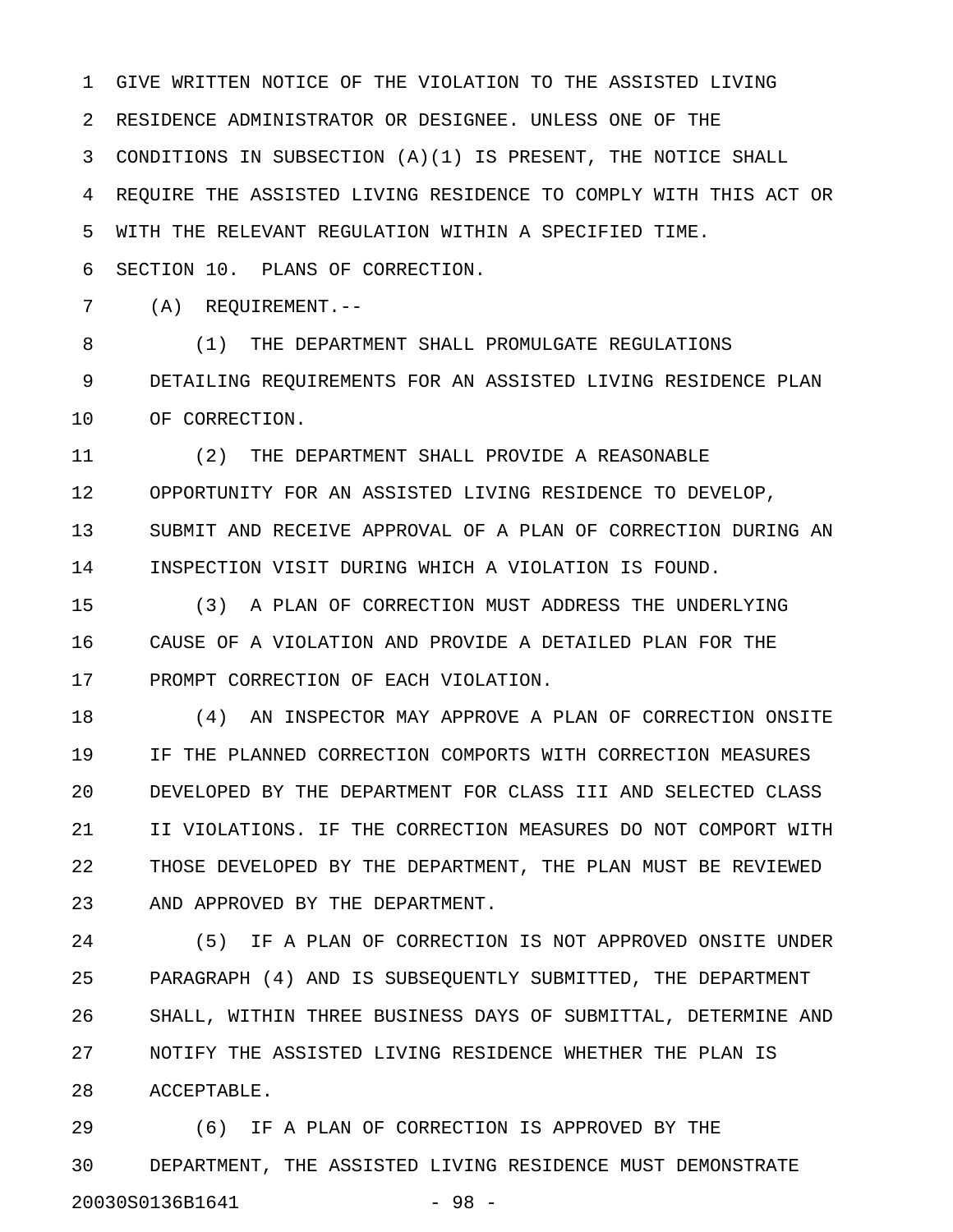1 IMPLEMENTATION OF THE PLAN AND PROVIDE CERTIFICATION TO THE 2 DEPARTMENT THAT COMPLIANCE HAS BEEN ACHIEVED. VERIFICATION 3 MUST BE PROVIDED BEFORE EXPIRATION OF THE ASSISTED LIVING 4 RESIDENCE'S LICENSE FOR THE LICENSE TO BE RENEWED AND WITHIN 5 THE TIME FRAMES FOR CORRECTION SET FORTH BY THE DEPARTMENT TO 6 AVOID A CONTINUING VIOLATION FINE. DEMONSTRATION THAT A 7 VIOLATION HAS BEEN CORRECTED MUST BE CONSISTENT WITH THE 8 NATURE AND SERIOUSNESS OF THE VIOLATION, INCLUDING:

9 (I) REVISITATION BY AN INSPECTOR, WHICH SHALL BE 10 REQUIRED FOR ALL CLASS I AND CLASS II VIOLATIONS PRIOR TO 11 EXPIRATION OF THE LICENSE.

12 (II) SUBMISSION OF RECEIPTS OR PHOTOGRAPHS.

13 (III) CERTIFICATION BY THE ADMINISTRATOR.

14 (B) RECURRENCE.--IF A VIOLATION ADDRESSED AND RESOLVED BY A 15 PLAN OF CORRECTION RECURS, THE DEPARTMENT SHALL MAKE ITS 16 REQUIREMENTS FOR FURTHER PLANS OF CORRECTION MORE PRESCRIPTIVE 17 AND STRINGENT TO ENSURE THAT THE VIOLATION DOES NOT RECUR. THE 18 STEPS OUTLINED IN THE FIRST PLAN OF CORRECTION SHALL NOT BE 19 CONSIDERED SUFFICIENT IN A SUBSEQUENT PLAN OF CORRECTION FOR THE 20 SAME VIOLATION.

21 (C) CORRECTIVE MEASURES.--THE DEPARTMENT SHALL DEVELOP 22 UNIFORM ACCEPTABLE CORRECTIVE MEASURES FOR EACH TYPE OF 23 VIOLATION, WHICH FACILITIES MAY SELECT UPON A FIRST VIOLATION 24 AND WHICH FACILITIES MUST FOLLOW ON A SUBSEQUENT VIOLATION. 25 THESE MEASURES SHALL INCLUDE PROTOCOLS FOR CORRECTING THE 26 VIOLATION, THE ANTICIPATED EFFECT ON RESIDENTS AND PERIODS FOR 27 COMPLETION.

28 (D) REVOCATION.--ASSISTED LIVING RESIDENCE FAILURE TO MEET 29 DEADLINES FOR COMPLIANCE WITH PLANS OF CORRECTION SHALL RESULT 30 IN REVOCATION OF LICENSURE STATUS. IF COMPLIANCE WITH A PLAN OF 20030S0136B1641 - 99 -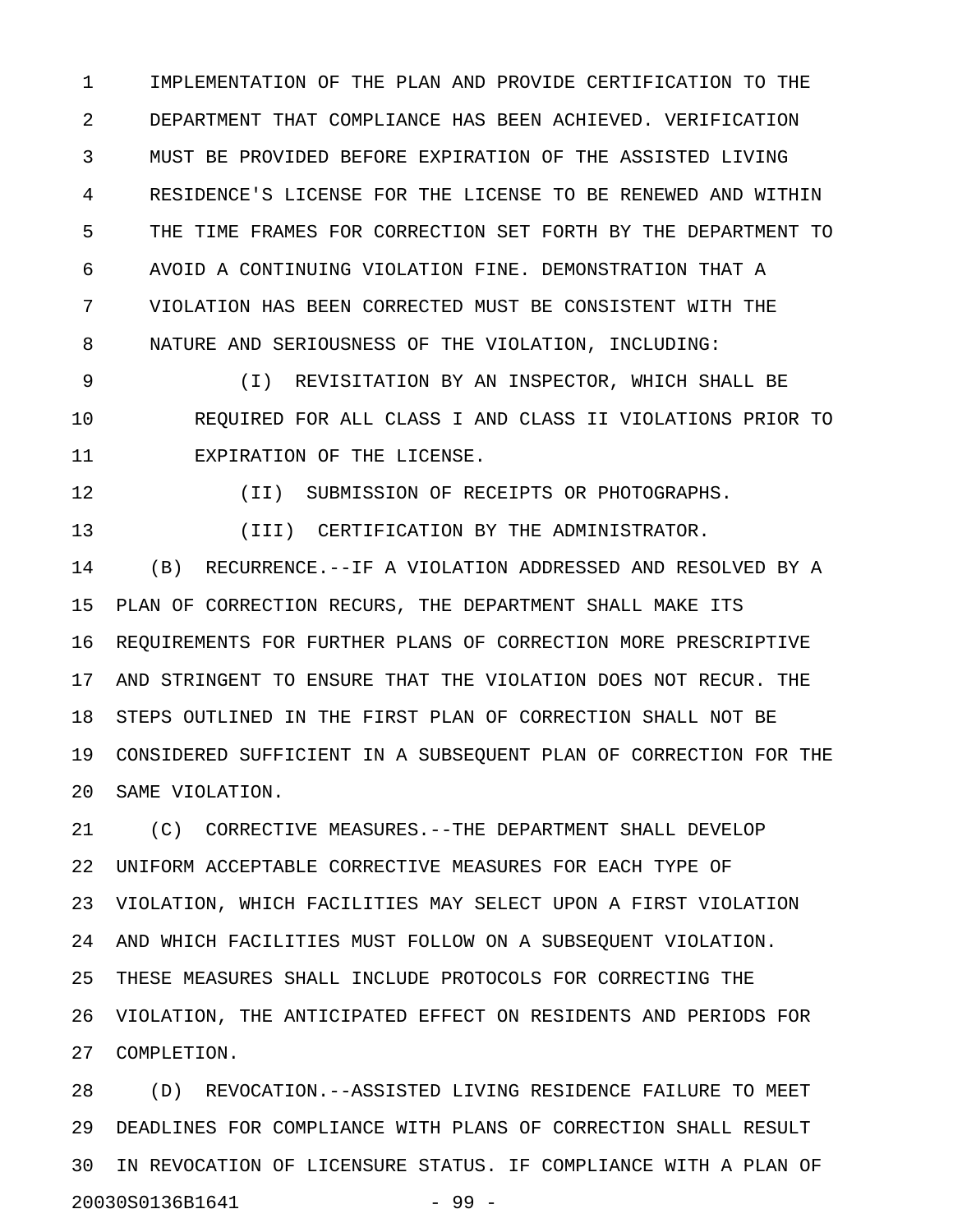1 CORRECTION IS NOT WITHIN THE DIRECT CONTROL OF AN ASSISTED 2 LIVING RESIDENCE, PROOF OF ACCEPTABLE EFFORTS TO COMPLY SHALL BE 3 TREATED AS COMPLIANCE. IF AT THE NEXT INSPECTION THE VIOLATION 4 REMAINS UNCORRECTED, ADDITIONAL COMPLIANCE EFFORTS SHALL BE 5 REQUIRED OF THE ASSISTED LIVING RESIDENCE.

6 (E) FOLLOW-UP.--THE DEPARTMENT SHALL CONDUCT PROMPT FOLLOW-7 UP VISITS AFTER VIOLATIONS HAVE BEEN VERIFIED AND PLANS OF 8 CORRECTIONS APPROVED.

9 SECTION 11. QUALITY MANAGEMENT PROGRAM.

10 (A) DEVELOPMENT.--THE DEPARTMENT SHALL DEVELOP A QUALITY 11 MANAGEMENT PROGRAM TO ASSIST PROVIDERS TO DO ALL OF THE 12 FOLLOWING:

13 (1) IDENTIFY BEST PRACTICES.

14 (2) IMPROVE QUALITY.

15 (3) PROVIDE TECHNICAL ASSISTANCE.

16 (4) MANAGE RISK.

17 (B) TRAINING.--DEPARTMENT EMPLOYEES RESPONSIBLE FOR QUALITY 18 MANAGEMENT SHALL RECEIVE TRAINING AS INSPECTORS BUT SHALL NOT BE 19 RESPONSIBLE FOR THE LICENSURE OR INSPECTION UNDER THIS ACT.

20 SECTION 12. PENALTIES.

21 (A) CRIMINAL.--

22 (1) A PERSON THAT OPERATES AN ASSISTED LIVING RESIDENCE 23 WITHOUT A LICENSE COMMITS A SUMMARY OFFENSE AND SHALL UPON 24 CONVICTION BE SENTENCED TO PAY A FINE OF \$300. EACH DAY OF 25 VIOLATION CONSTITUTES A SEPARATE OFFENSE. THE DEPARTMENT IS 26 AUTHORIZED TO PROSECUTE VIOLATIONS OF THIS PARAGRAPH.

27 (2) THE PROVISIONS OF 18 PA.C.S. § 2713 (RELATING TO 28 NEGLECT OF CARE-DEPENDENT PERSON) SHALL APPLY TO ASSISTED 29 LIVING RESIDENCES LICENSED UNDER THIS ACT.

30 (B) ADMINISTRATIVE PENALTIES.--

20030S0136B1641 - 100 -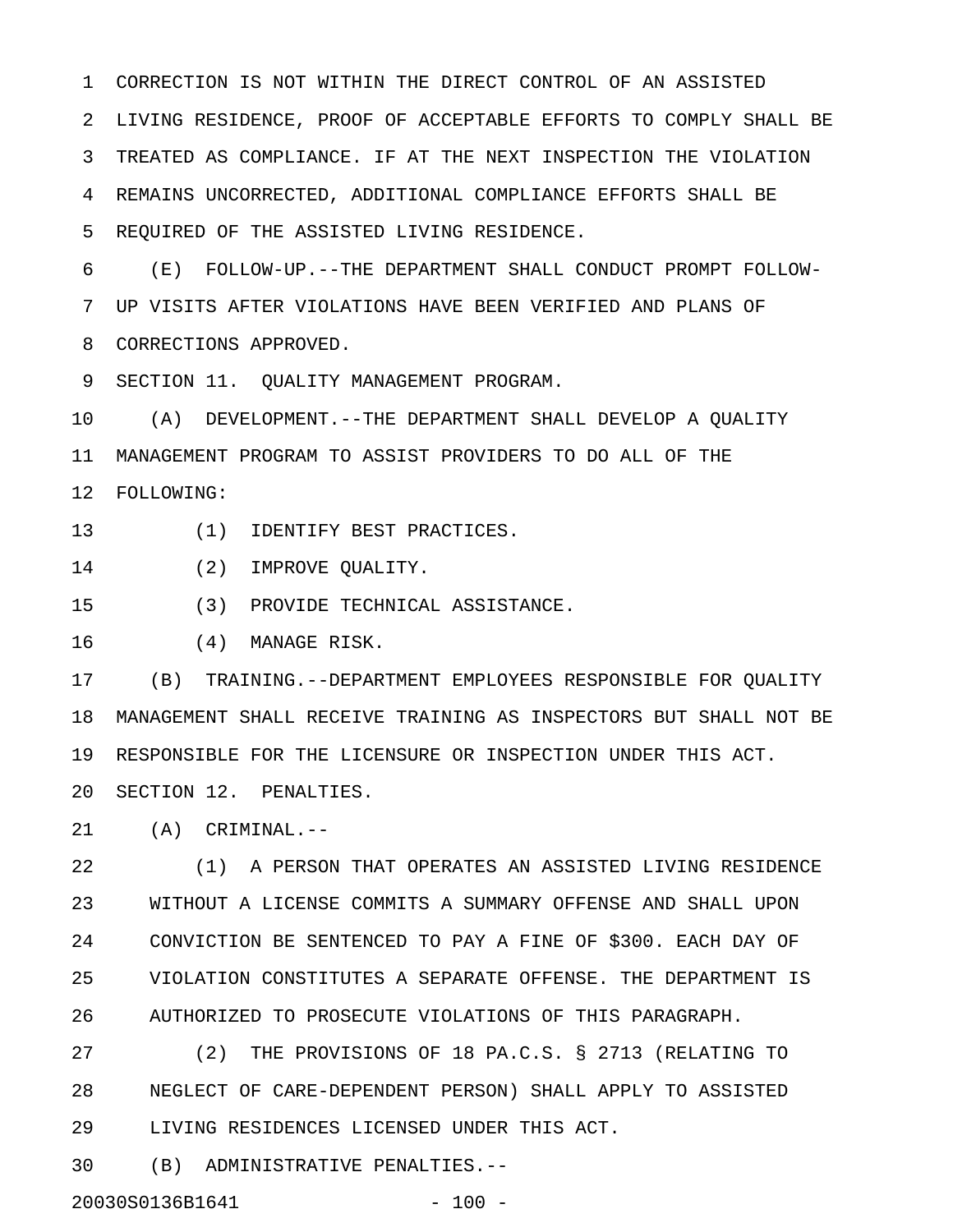1 (1) THE DEPARTMENT SHALL, IN CONSULTATION WITH 2 STAKEHOLDERS, ANNUALLY DEVELOP AND PUBLISH A FINE SCHEDULE 3 WHICH PROVIDES FOR A FINE TO BE LEVIED FOR A VIOLATION OF 4 THIS ACT OR A REGULATION PROMULGATED UNDER THIS ACT.

5 (2) EXCEPT AS SET FORTH IN PARAGRAPH (3), A FINE SHALL 6 BE IMPOSED IF A VIOLATION OF A REGULATORY REQUIREMENT IS 7 FOUND AND FOR EACH DAY THAT A CITED VIOLATION REMAINS 8 UNCORRECTED, AS FOLLOWS:

9 (I) THE DEPARTMENT SHALL IMPOSE A FINE ON AN 10 ASSISTED LIVING RESIDENCE FOR FAILURE TO COMPLY WITH A 11 PLAN OF CORRECTION OR FOR FALSE DOCUMENTATION OF 12 COMPLIANCE WITH A PLAN OF CORRECTION.

13 (II) THE FINE FOR EACH DAY A CITED VIOLATION REMAINS 14 UNCORRECTED SHALL ACCUMULATE UNTIL THE ASSISTED LIVING 15 RESIDENCE SATISFACTORILY DEMONSTRATES TO THE DEPARTMENT 16 THAT THE VIOLATION HAS BEEN CORRECTED.

17 (III) THE DEPARTMENT SHALL ESTABLISH ADMINISTRATIVE 18 FINES THAT RELATE TO THE SEVERITY OF THE VIOLATION.

19 (3) A FINE SHALL NOT BE IMPOSED FOR A MINOR VIOLATION 20 WHICH DOES NOT HAVE AN ADVERSE EFFECT ON THE HEALTH, SAFETY 21 OR WELFARE OF A RESIDENT.

22 (4) THIS SUBSECTION IS SUBJECT TO 2 PA.C.S. CH. 5 SUBCH. 23 A (RELATING TO PRACTICE AND PROCEDURE OF COMMONWEALTH 24 AGENCIES).

25 (5) NOTWITHSTANDING 42 PA.C.S. § 3733 (RELATING TO 26 DEPOSITS INTO ACCOUNT):

27 (I) MONEY COLLECTED BY THE DEPARTMENT UNDER THIS 28 SUBSECTION SHALL BE FIRST USED TO DEFRAY THE EXPENSES 29 INCURRED BY RESIDENTS RELOCATED UNDER THIS ACT; AND 30 (II) MONEY REMAINING SHALL BE USED BY THE DEPARTMENT 20030S0136B1641 - 101 -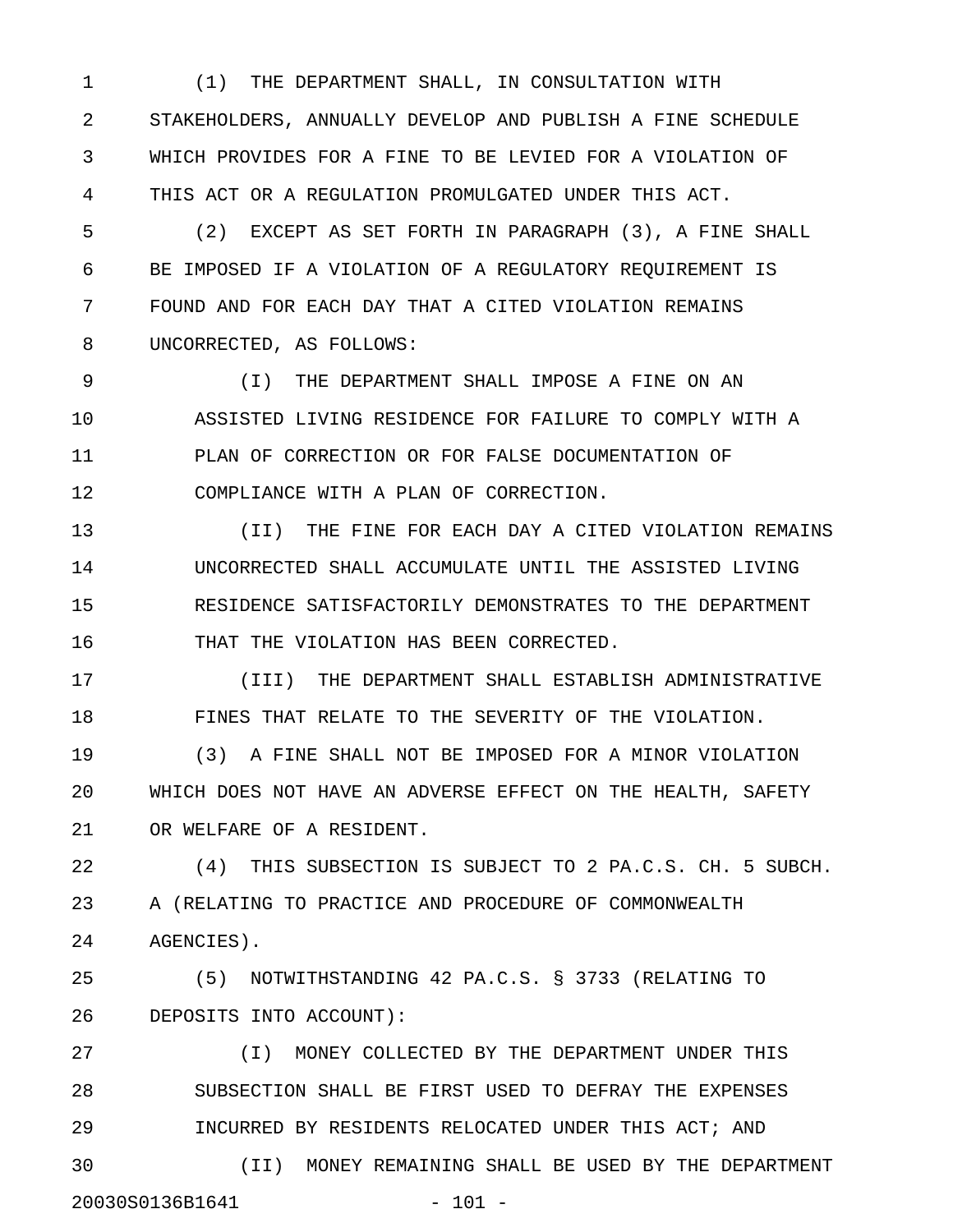1 FOR ENFORCING THE PROVISIONS OF THIS ACT. 2 (C) REVOCATION OR NONRENEWAL OF LICENSE.-- 3 (1) THE DEPARTMENT SHALL REFUSE TO ISSUE A LICENSE OR 4 SHALL REVOKE A LICENSE FOR ANY OF THE FOLLOWING: 5 (I) A CLASS I VIOLATION OR REPEATED CLASS II 6 VIOLATIONS. 7 (II) FRAUD OR DECEIT IN OBTAINING OR ATTEMPTING TO 8 OBTAIN A LICENSE. 9 (III) LENDING, BORROWING OR USING THE LICENSE OF 10 ANOTHER, OR IN ANY WAY KNOWINGLY AIDING OR ABETTING THE 11 **IMPROPER GRANTING OF A LICENSE.** 12 (IV) NEGLIGENCE OR MISCONDUCT IN OPERATING THE 13 ASSISTED LIVING RESIDENCE. 14 (V) MISTREATING OR ABUSING INDIVIDUALS CARED FOR IN 15 THE ASSISTED LIVING RESIDENCE. 16 (2) THE PROVIDER SHALL, WITHIN THREE BUSINESS DAYS OF

17 RECEIPT OF A DEPARTMENTAL NOTICE, NOTIFY RESIDENTS OF 18 DEPARTMENT REVOCATION AND NONRENEWAL ACTIONS.

19 (3) A LICENSURE REVOCATION NOTICE SHALL INCLUDE A BAN ON 20 NEW ADMISSIONS.

21 SECTION 13. TRANSFER OF LICENSE.

22 (A) GENERAL RULE.--THERE SHALL BE NO TRANSFER OF LICENSE 23 UNLESS APPROVED BY THE DEPARTMENT. THE DEPARTMENT MAY DENY 24 TRANSFERS TO FRIENDS, RELATIVES OR BUSINESS ASSOCIATES IF IT 25 APPEARS THAT THE PURPOSE OF TRANSFER IS TO AVOID LICENSURE 26 ACTION OR THAT THE PREVIOUS OWNER WILL CONTINUE TO HAVE 27 INVOLVEMENT IN THE RESIDENCE OR BUSINESS.

28 (B) TRANSFER DURING DISCIPLINARY ACTION.--IF AN OWNER OF AN 29 ASSISTED LIVING RESIDENCE WITH AN APPEAL PENDING SELLS THE 30 ASSISTED LIVING RESIDENCE TO AVOID CLOSURE, THE RESIDENTS OF THE 20030S0136B1641 - 102 -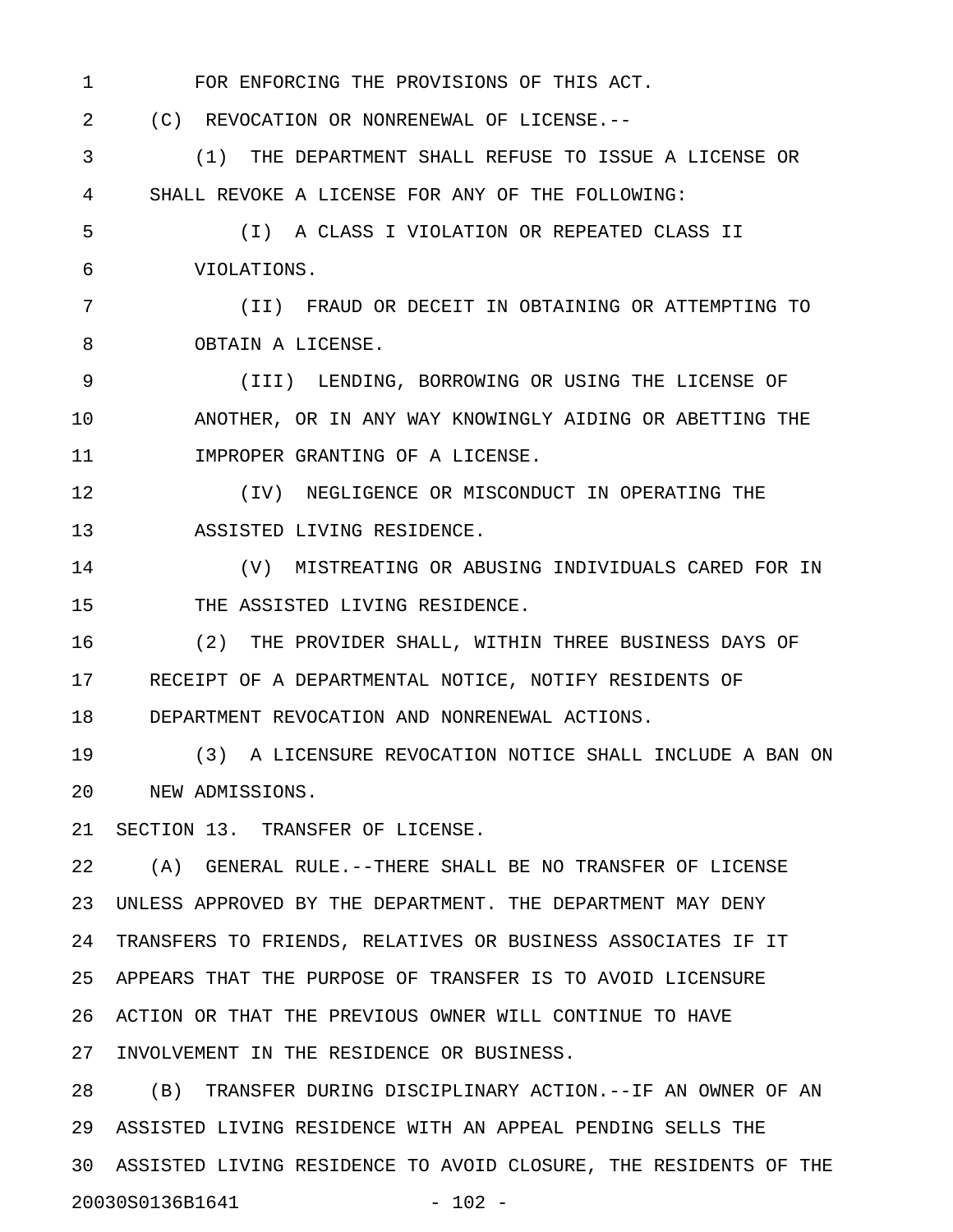1 ASSISTED LIVING RESIDENCE SHALL BE RELOCATED; AND THE NEW ENTITY 2 SHALL REAPPLY AND MEET ALL LICENSURE REQUIREMENTS BEFORE 3 REOPENING.

4 SECTION 14. RELOCATION, RELOCATION ASSISTANCE AND TRANSFER.

5 (A) RELOCATION DUE TO VIOLATION.--

6 (1) A RESIDENT HAS THE RIGHT TO RELOCATE AND RECEIVE 7 RELOCATION ASSISTANCE FROM THE DEPARTMENT AND OTHER 8 COOPERATING COMMONWEALTH AGENCIES IF ANY OF THE FOLLOWING 9 APPLY:

10 (I) AN ASSISTED LIVING RESIDENCE IS CITED FOR A 11 CLASS I VIOLATION.

12 (II) AN ACTION IS INITIATED TO REDUCE THE LICENSURE 13 STATUS OF THE ASSISTED LIVING RESIDENCE TO PROVISIONAL 14 STATUS.

15 (2) IN THE EVENT OF A LICENSURE REVOCATION, LICENSURE 16 DENIAL OR NONRENEWAL OR VOLUNTARY PROVIDER CLOSURE, RESIDENTS 17 HAVE THE RIGHT TO BE RELOCATED BY THE DEPARTMENT AND OTHER 18 COOPERATING COMMONWEALTH AGENCIES; AND THE DEPARTMENT HAS THE 19 OBLIGATION TO RELOCATE THESE RESIDENTS.

20 (3) THE RIGHTS PROVIDED UNDER PARAGRAPHS (1) AND (2) 21 SHALL INURE TO THE RESIDENT AND MAY NOT BE STAYED BY AN 22 APPEAL.

23 (4) A RESIDENT RELOCATED BY THE DEPARTMENT MAY NOT BE 24 PLACED INTO A FACILITY WHICH IS NOT LICENSED OR WHICH HAS A 25 PROVISIONAL LICENSE.

26 (B) RELOCATION DUE TO CERTAIN CONDITIONS.-- THE DEPARTMENT 27 SHALL PROMPTLY RELOCATE RESIDENTS FROM AN ASSISTED LIVING 28 RESIDENCE IF ANY OF THE FOLLOWING CONDITIONS EXIST:

29 (1) THE ASSISTED LIVING RESIDENCE IS OPERATING WITHOUT A 30 LICENSE.

20030S0136B1641 - 103 -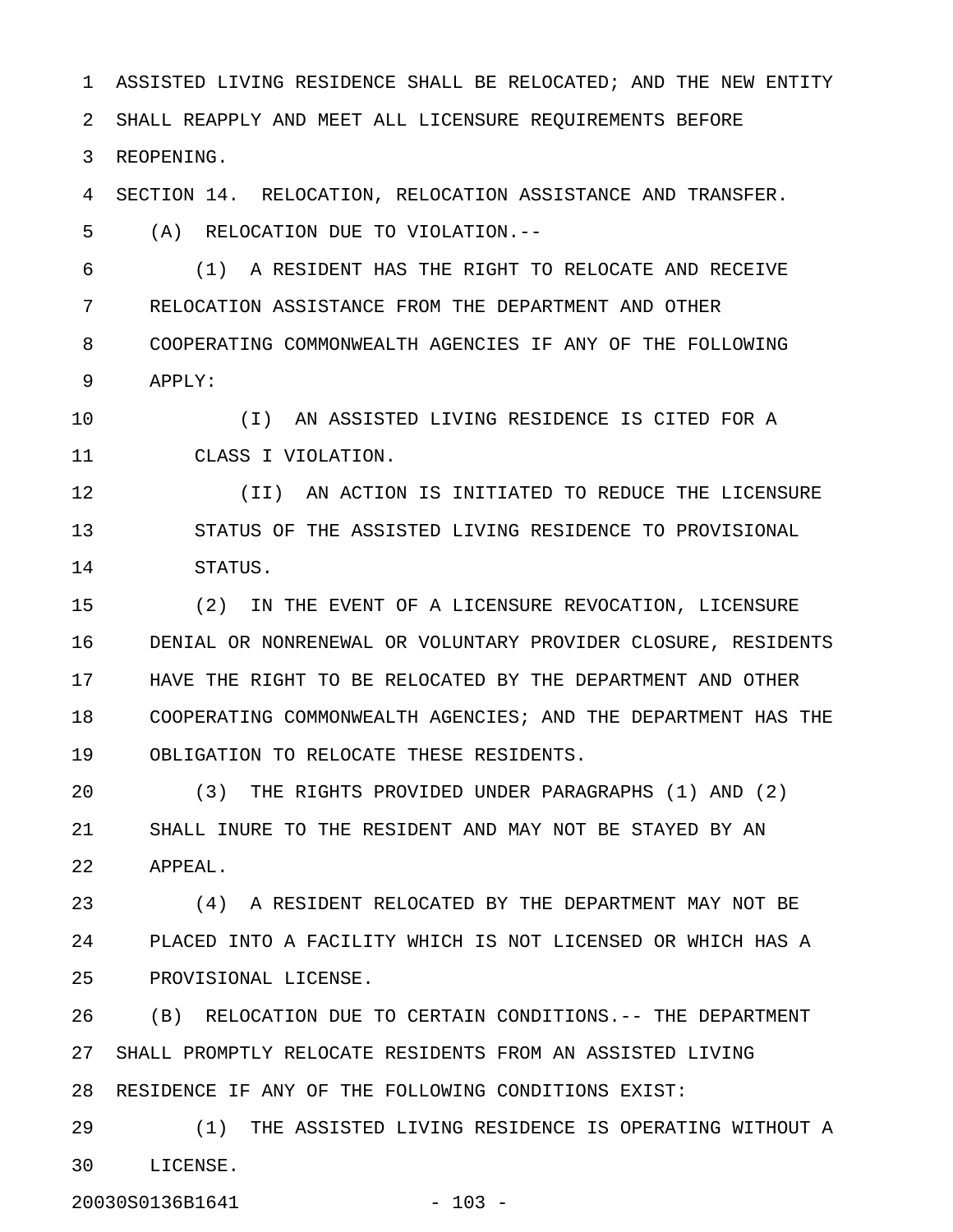1 (2) THE LICENSEE IS VOLUNTARILY CLOSING AN ASSISTED 2 LIVING RESIDENCE AND RELOCATION IS NECESSARY FOR THE HEALTH 3 AND WELFARE OF THE RESIDENTS.

4 (3) THE ASSISTED LIVING RESIDENCE HAS ENGAGED IN CONDUCT 5 WHICH ENDANGERS THE HEALTH AND SAFETY OF ITS RESIDENTS, 6 LEADING A REASONABLE RESIDENT TO BE CONCERNED FOR HIS SAFETY. 7 (C) RELOCATION ASSISTANCE.--

8 (1) THE DEPARTMENT SHALL OFFER RELOCATION ASSISTANCE TO 9 RESIDENTS OF ASSISTED LIVING RESIDENCES. THIS ASSISTANCE 10 SHALL INCLUDE:

11 (I) PROVIDING RESIDENTS WITH PERTINENT INFORMATION, 12 SUCH AS REFERRALS TO NEARBY SOCIAL SERVICE AGENCIES OR 13 ASSISTED LIVING RESIDENCES IN COMPLETE COMPLIANCE WITH 14 GOVERNING REGULATIONS.

15 (II) DETERMINING OTHER OPTIONS FOR RELOCATION AND 16 ASSISTING RESIDENTS IN MAKING ARRANGEMENTS FOR RELOCATION 17 IF FAMILY MEMBERS ARE NOT AVAILABLE FOR THIS PURPOSE.

18 (2) EXCEPT IN AN EMERGENCY, THE RESIDENT SHALL BE 19 INVOLVED IN PLANNING TRANSFER TO ANOTHER PLACEMENT AND HAS 20 THE RIGHT TO CHOOSE AMONG THE AVAILABLE ALTERNATIVE 21 PLACEMENTS.

22 (3) THE DEPARTMENT MAY MAKE TEMPORARY PLACEMENT UNTIL 23 FINAL PLACEMENT CAN BE ARRANGED.

24 (4) A RESIDENT SHALL BE PROVIDED WITH AN OPPORTUNITY TO 25 VISIT ALTERNATIVE PLACEMENT BEFORE RELOCATING OR FOLLOWING 26 TEMPORARY EMERGENCY RELOCATION.

27 (5) A RESIDENT SHALL CHOOSE FINAL PLACEMENT AND SHALL BE 28 GIVEN ASSISTANCE IN TRANSFERRING TO SUCH PLACE.

29 (D) BEST INTERESTS.--A RESIDENT SHALL NOT BE RELOCATED 30 PURSUANT TO THIS SECTION IF THE DEPARTMENT DETERMINES IN WRITING 20030S0136B1641 - 104 -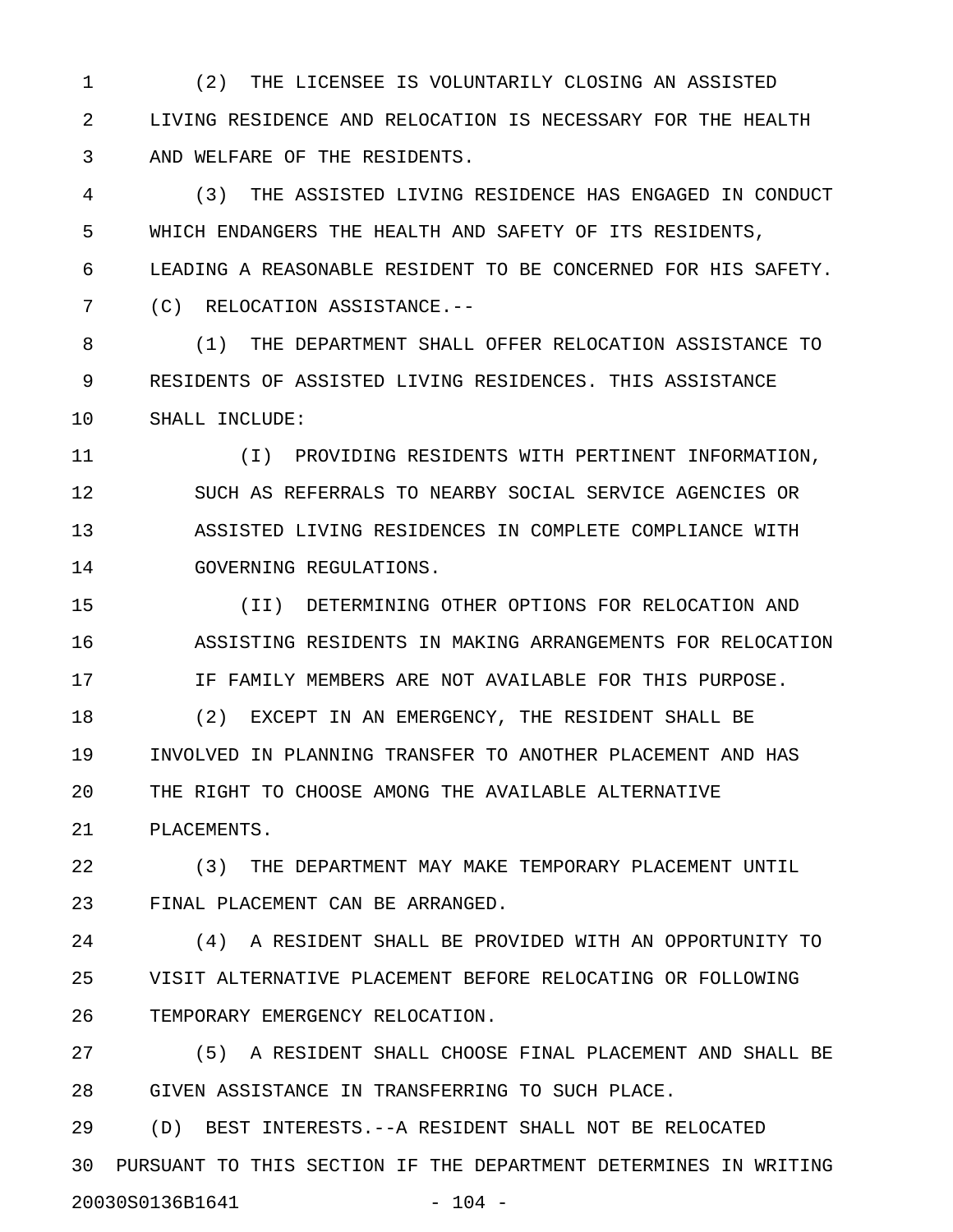1 AND CONSISTENT WITH THE RESIDENT'S PREFERENCE THAT RELOCATION IS 2 NOT IN THE BEST INTEREST OF THE RESIDENT AND THAT REMAINING IN 3 PLACE IS POSSIBLE.

4 SECTION 15. INFORMAL DISPUTE RESOLUTION.

5 (A) ESTABLISHMENT.--THE DEPARTMENT SHALL ESTABLISH AN 6 INFORMAL DISPUTE RESOLUTION PROCESS WHICH ALLOWS ASSISTED LIVING 7 RESIDENCES TO CONTEST A DETERMINATION BY THE DEPARTMENT OF A 8 VIOLATION OF THIS ACT OR A REGULATION PROMULGATED UNDER THIS 9 ACT. THE DEPARTMENT SHALL ENSURE THAT THE ARBITER RESPONSIBLE 10 FOR REVIEWING AN INFORMAL DISPUTE IS AN EMPLOYEE OF THE 11 DEPARTMENT AND RECEIVES TRAINING AS AN INSPECTOR BUT IS NOT 12 RESPONSIBLE FOR LICENSURE OR INSPECTION UNDER THIS ACT.

13 (B) PROCEDURE.--

14 (1) TO UTILIZE INFORMAL DISPUTE RESOLUTION, AN ASSISTED 15 LIVING RESIDENCE MUST DO ALL OF THE FOLLOWING:

16 (I) MAKE A REQUEST WITHIN TEN DAYS FOLLOWING RECEIPT 17 OF A STATEMENT OF VIOLATION OF THIS ACT OR A REGULATION 18 PROMULGATED UNDER THIS ACT.

19 (II) SUBMIT A TIMELY WRITTEN CERTIFICATION OR PLAN 20 OF CORRECTION UNDER THIS ACT.

21 (III) PAY A REASONABLE FEE SET BY THE DEPARTMENT. 22 (2) AN ASSISTED LIVING RESIDENCE HAS THE OPPORTUNITY TO 23 BE HEARD, INCLUDING PRESENTATION OF WRITTEN INFORMATION, AND 24 THE OPTION OF A FACE-TO-FACE CONFERENCE WITH THE ARBITER 25 PRIOR TO ISSUANCE OF A DECISION REGARDING A DISPUTE.

26 (3) THE DEPARTMENT SHALL RESOLVE A DISPUTE WITHIN 30 27 DAYS OF A REQUEST UNDER PARAGRAPH (1)(I).

28 (C) EFFECT.--IF THE INFORMAL DISPUTE RESOLUTION PROCESS 29 RESOLVES AN ISSUE IN FAVOR OF THE ASSISTED LIVING RESIDENCE, THE 30 DEPARTMENT SHALL AMEND ITS STATEMENT OF VIOLATION WITHIN TEN 20030S0136B1641 - 105 -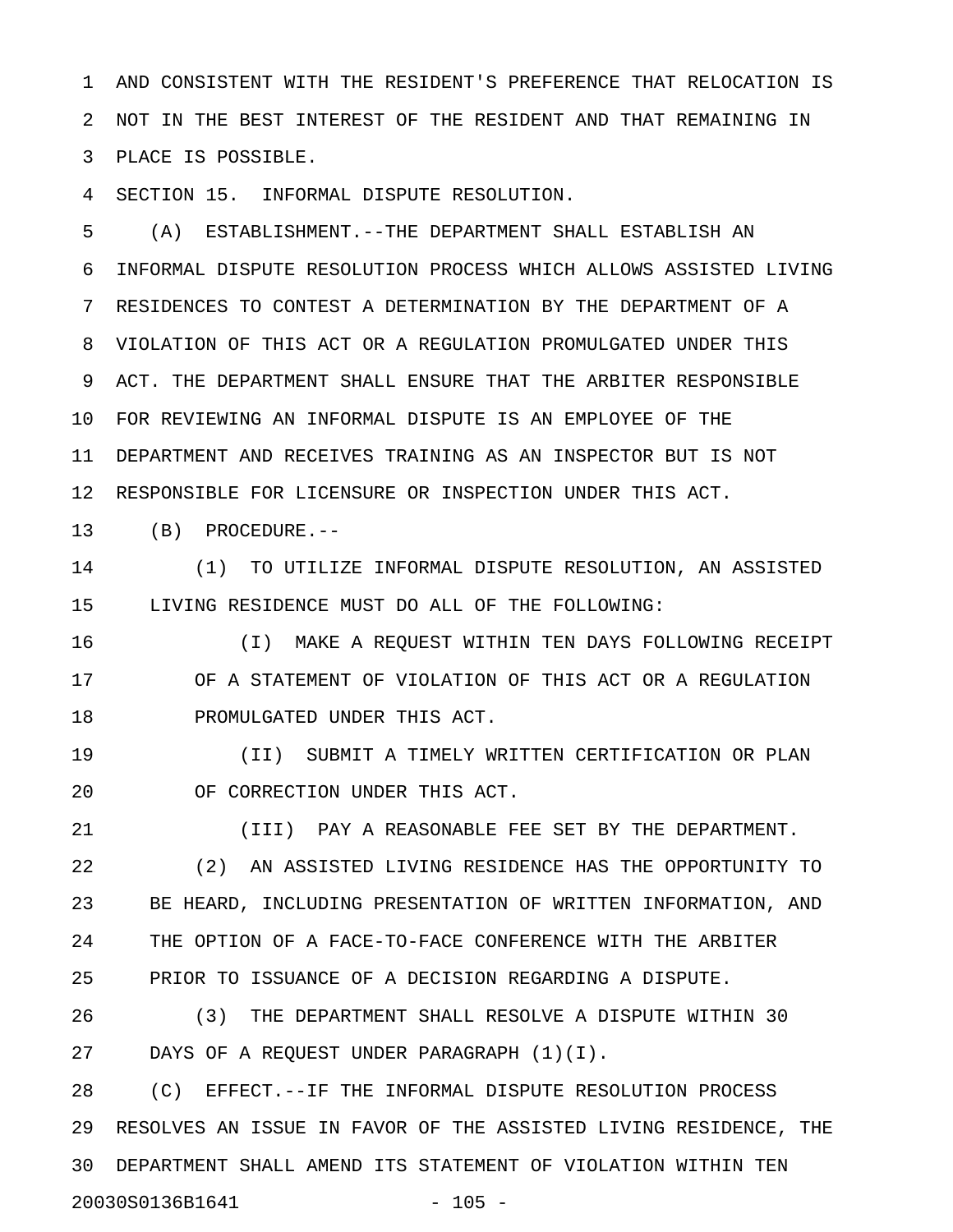1 DAYS FOLLOWING THE RESOLUTION.

2 (D) CONFIDENTIALITY.--

3 (1) EXCEPT AS SET FORTH IN PARAGRAPH (2), DURING THE 4 DISPUTE RESOLUTION PROCESS, THE DEPARTMENT SHALL NOT 5 DISSEMINATE INFORMATION CONCERNING INSPECTION RESULTS, 6 INCLUDING A STATEMENT OF VIOLATION OF THIS ACT OR A 7 REGULATION PROMULGATED UNDER THIS ACT.

8 (2) PARAGRAPH (1) DOES NOT APPLY IF ANY OF THE FOLLOWING 9 APPLY:

10 (I) THE DISCLOSURE IS REQUIRED BY LAW.

11 (II) THE DEPARTMENT IS TAKING ACTION UNDER SECTION  $12$   $12(C)$ .

13 SECTION 16. APPEALS.

14 (A) ADMINISTRATIVE AGENCY LAW.--A PROVIDER MAY APPEAL A 15 DEPARTMENTAL DECISION IMPOSING A FINE OR REVOKING OR FAILING TO 16 RENEW A LICENSE IN ACCORDANCE WITH 2 PA.C.S. CH. 7 SUBCH. A 17 (RELATING TO JUDICIAL REVIEW OF COMMONWEALTH AGENCY ACTION). 18 (B) ACTION PENDING APPEAL.--IF AN ASSISTED LIVING RESIDENCE 19 APPEALS THE REVOCATION OR NONRENEWAL OF ITS LICENSE, THE 20 DEPARTMENT HAS THE AUTHORITY UNDER SECTION 12(C)(3) TO TAKE 21 ACTIONS AS NECESSARY TO PROTECT THE RESIDENTS AND APPOINT A 22 MASTER.

23 (C) SUPERSEDEAS.--

24 (1) THE APPEAL BY THE ASSISTED LIVING RESIDENCE OF THE 25 REVOCATION OR NONRENEWAL OF ITS LICENSE SHALL NOT ACT AS AN 26 AUTOMATIC SUPERSEDEAS. THE ASSISTED LIVING RESIDENCE MAY 27 REQUEST A SUPERSEDEAS FROM THE SECRETARY OR THE SECRETARY'S 28 DESIGNEE.

29 (2) TO OBTAIN A SUPERSEDEAS, THE ASSISTED LIVING 30 RESIDENCE MUST SHOW: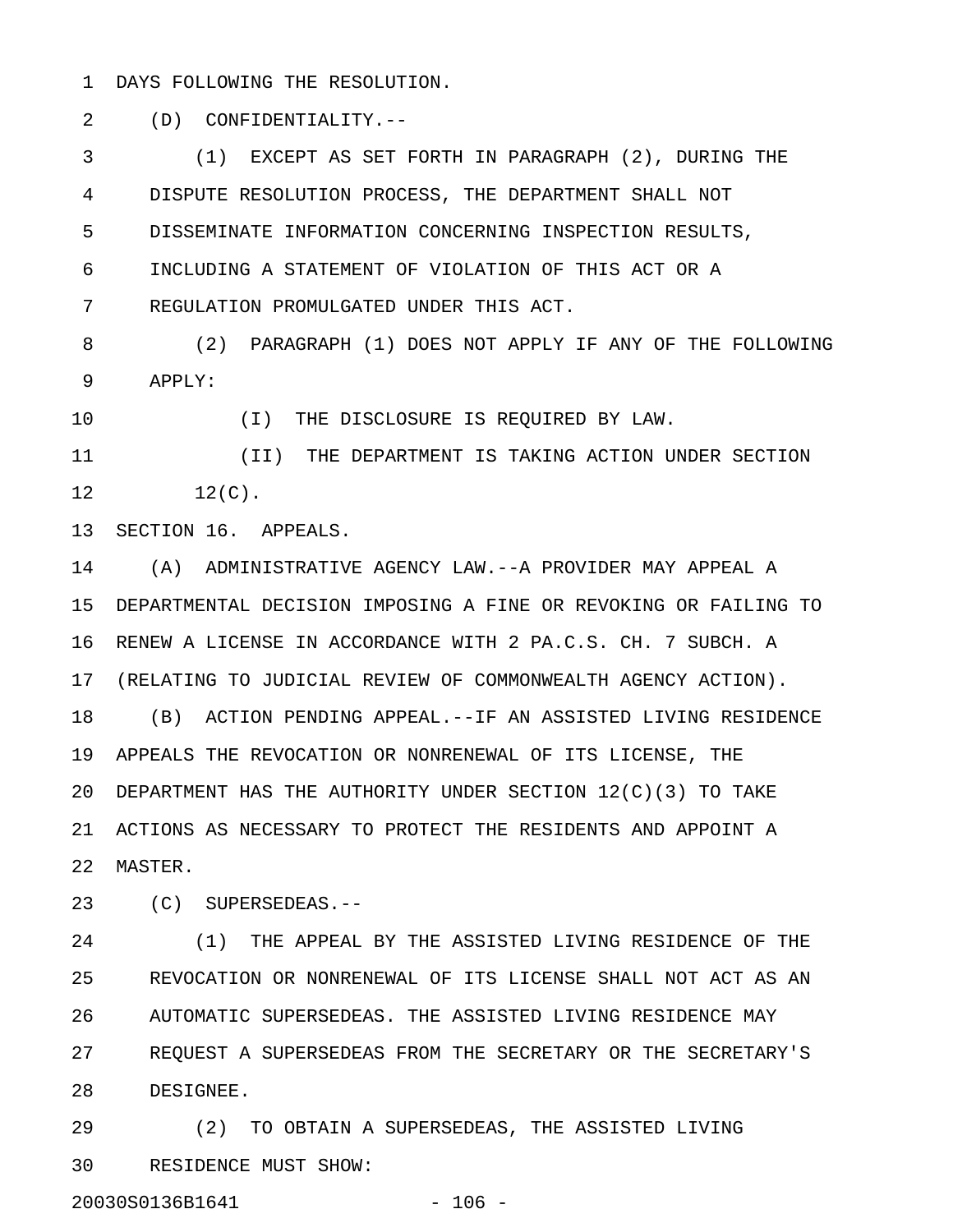1 (I) A SUBSTANTIAL LIKELIHOOD OF PREVAILING ON THE 2 MERITS; AND

3 (II) THAT THE RESIDENTS WILL BE SAFE AND RECEIVE 4 ADEQUATE CARE PENDING A DECISION ON THE MERITS.

5 (3) DURING THE TIME THE SUPERSEDEAS IS IN EFFECT, THE 6 DEPARTMENT SHALL INSPECT A RESIDENCE AT LEAST MONTHLY OR MORE 7 FREQUENTLY TO ENSURE RESIDENTS' SAFETY AND WELL-BEING. 8 INSPECTION REPORTS SHALL BE MAINTAINED AS PART OF THE PUBLIC 9 RECORD FOR THE ASSISTED LIVING RESIDENCE.

10 (4) IF A SUPERSEDEAS HAS BEEN GRANTED, A CLASS I OR 11 CLASS II VIOLATION CITED AFTER THE GRANTING OF THE 12 SUPERSEDEAS SHALL LEAD TO A REVOCATION OF THE SUPERSEDEAS. 13 (D) GROUNDS FOR SUSTAINING APPEAL.--A REVIEWING COURT SHALL 14 NOT SUSTAIN AN APPEAL ON THE GROUND THAT AN ASSISTED LIVING 15 RESIDENCE, ALTHOUGH OUT OF COMPLIANCE AT THE TIME IT WAS CITED, 16 IS, AT THE TIME OF THE APPEAL, IN COMPLIANCE UNLESS THE ASSISTED 17 LIVING RESIDENCE CAN SHOW BY A PREPONDERANCE OF THE EVIDENCE 18 THAT ITS PROCEDURES, POLICIES AND STAFF RESOURCES WILL CONTINUE 19 TO ENSURE FULL COMPLIANCE IN THE FUTURE.

20 SECTION 37. REGULATIONS.

21 (A) INITIAL REGULATIONS.--

22 (1) THE DEPARTMENT SHALL PROMULGATE TEMPORARY 23 REGULATIONS WITHIN 180 DAYS OF THE EFFECTIVE DATE OF THIS 24 SECTION TO IMPLEMENT THE PROVISIONS OF THIS ACT. THE 25 DEPARTMENT SHALL SEEK COMMENTS ON DRAFT REGULATIONS FROM 26 INTERESTED PARTIES PRIOR TO PUBLICATION OF THESE TEMPORARY 27 REGULATIONS BUT REGULATIONS IMPLEMENTED PURSUANT TO THIS 28 SUBSECTION SHALL NOT BE SUBJECT TO:

29 (I) THE ACT OF JULY 31, 1968 (P.L.769, NO.240), 30 REFERRED TO AS THE COMMONWEALTH DOCUMENTS LAW; 20030S0136B1641 - 107 -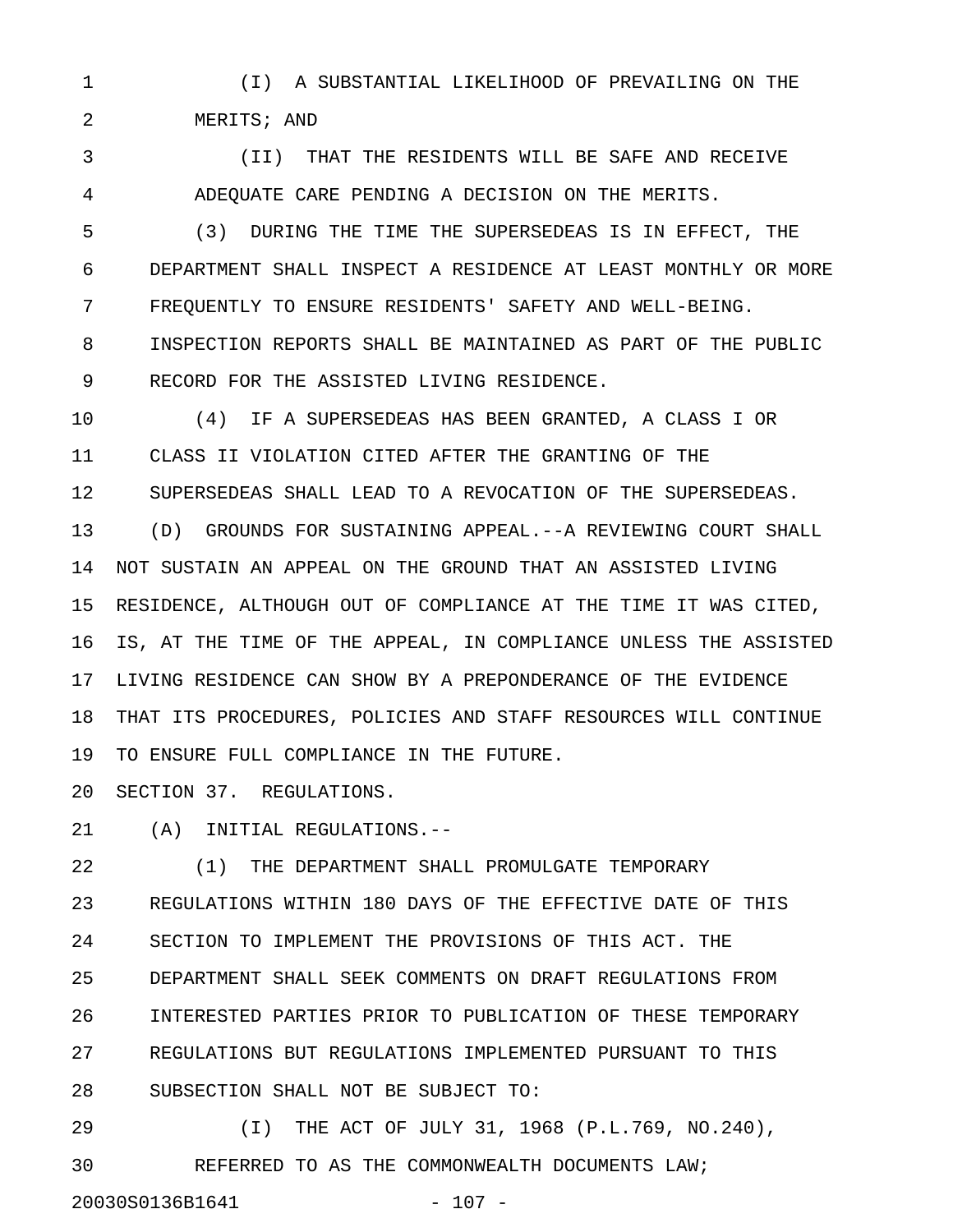1 (II) THE ACT OF OCTOBER 15, 1980 (P.L.950, NO.164), 2 KNOWN AS THE COMMONWEALTH ATTORNEYS ACT; OR

3 (III) THE ACT OF JUNE 25, 1982 (P.L.633, NO.181), 4 KNOWN AS THE REGULATORY REVIEW ACT.

5 (2) THE REGULATIONS IMPLEMENTED PURSUANT TO THIS 6 SUBSECTION SHALL BE EFFECTIVE UPON PUBLICATION IN THE 7 PENNSYLVANIA BULLETIN.

8 (3) REGULATIONS PROMULGATED UNDER THIS SUBSECTION SHALL 9 EXPIRE TWO YEARS AFTER THEIR EFFECTIVE DATE.

10 (B) SUBSEQUENT REGULATIONS.--

11 (1) THE DEPARTMENT SHALL PROMULGATE REGULATIONS TO 12 REPLACE THE REGULATIONS PROMULGATED PURSUANT TO SUBSECTION 13 (A) WITHIN TWO YEARS OF THE EFFECTIVE DATE OF THIS SECTION. 14 REGULATIONS PROMULGATED UNDER THIS SUBSECTION SHALL BE 15 SUBJECT TO:

16 (I) THE COMMONWEALTH DOCUMENTS LAW;

17 (II) THE COMMONWEALTH ATTORNEYS ACT; AND

18 (III) THE REGULATORY REVIEW ACT.

19 (2) NOTICE OF PROPOSED RULEMAKING SHALL NOT BE OMITTED 20 PURSUANT TO SECTION 204 OF THE COMMONWEALTH DOCUMENTS LAW, 21 AND NO FINAL-FORM REGULATION SUBJECT TO THIS SUBSECTION MAY 22 TAKE EFFECT PURSUANT TO EMERGENCY CERTIFICATION BY THE 23 GOVERNOR UNDER SECTION 6(D) OF THE REGULATORY REVIEW ACT. 24 SECTION 38. REPEAL.

25 ALL ACTS AND PARTS OF ACTS ARE REPEALED INSOFAR AS THEY ARE 26 INCONSISTENT WITH THIS ACT.

27 SECTION 39. EFFECTIVE DATE.

28 THIS ACT SHALL TAKE EFFECT AS FOLLOWS:

29 (1) THE FOLLOWING PROVISIONS SHALL TAKE EFFECT 30 IMMEDIATELY:

20030S0136B1641 - 108 -